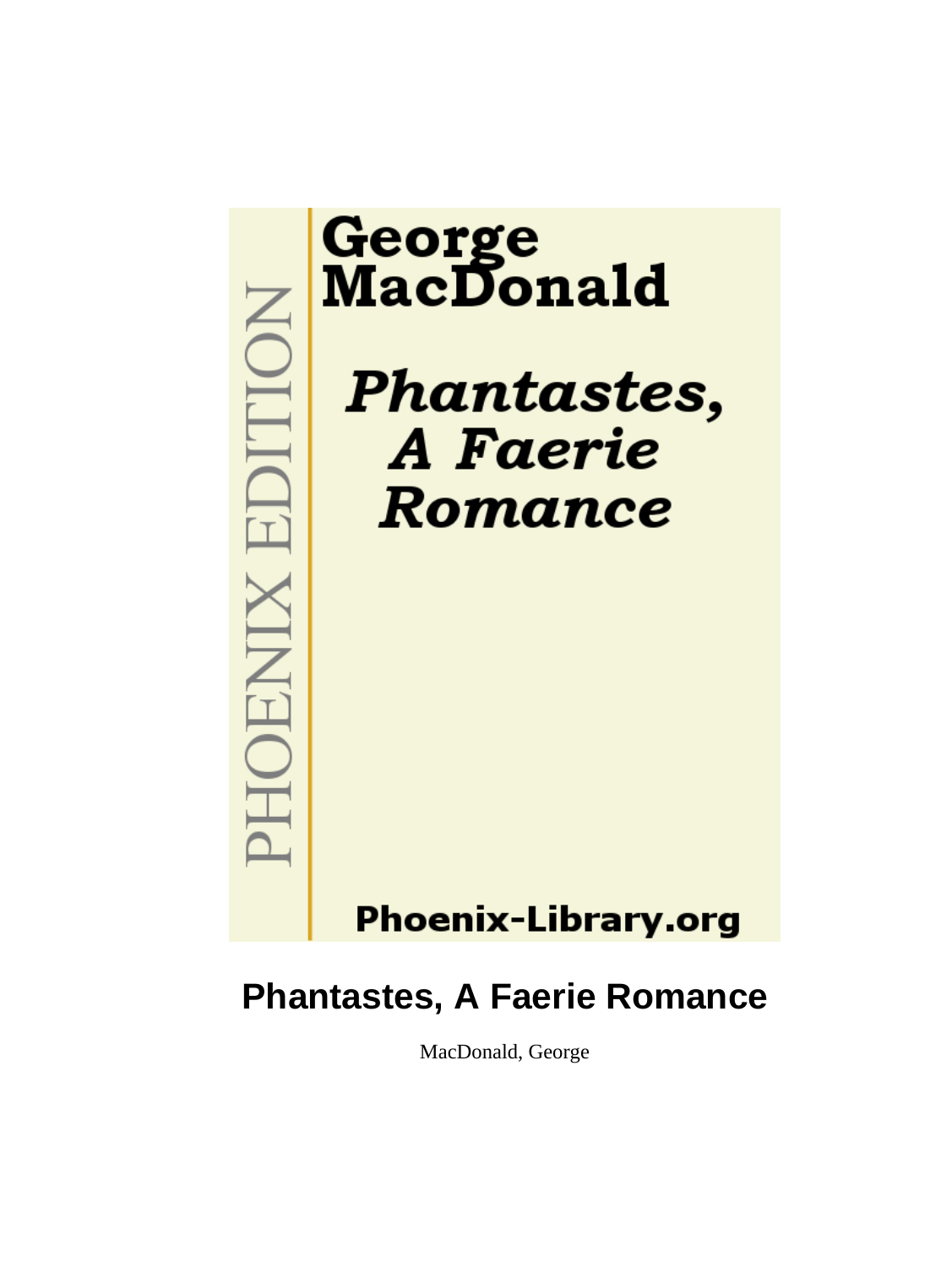## Phantastes, A Faerie Romance

[Table of Content](#page-142-0) [About Phoenix−Edition](#page-144-0) **[Copyright](#page-145-0)**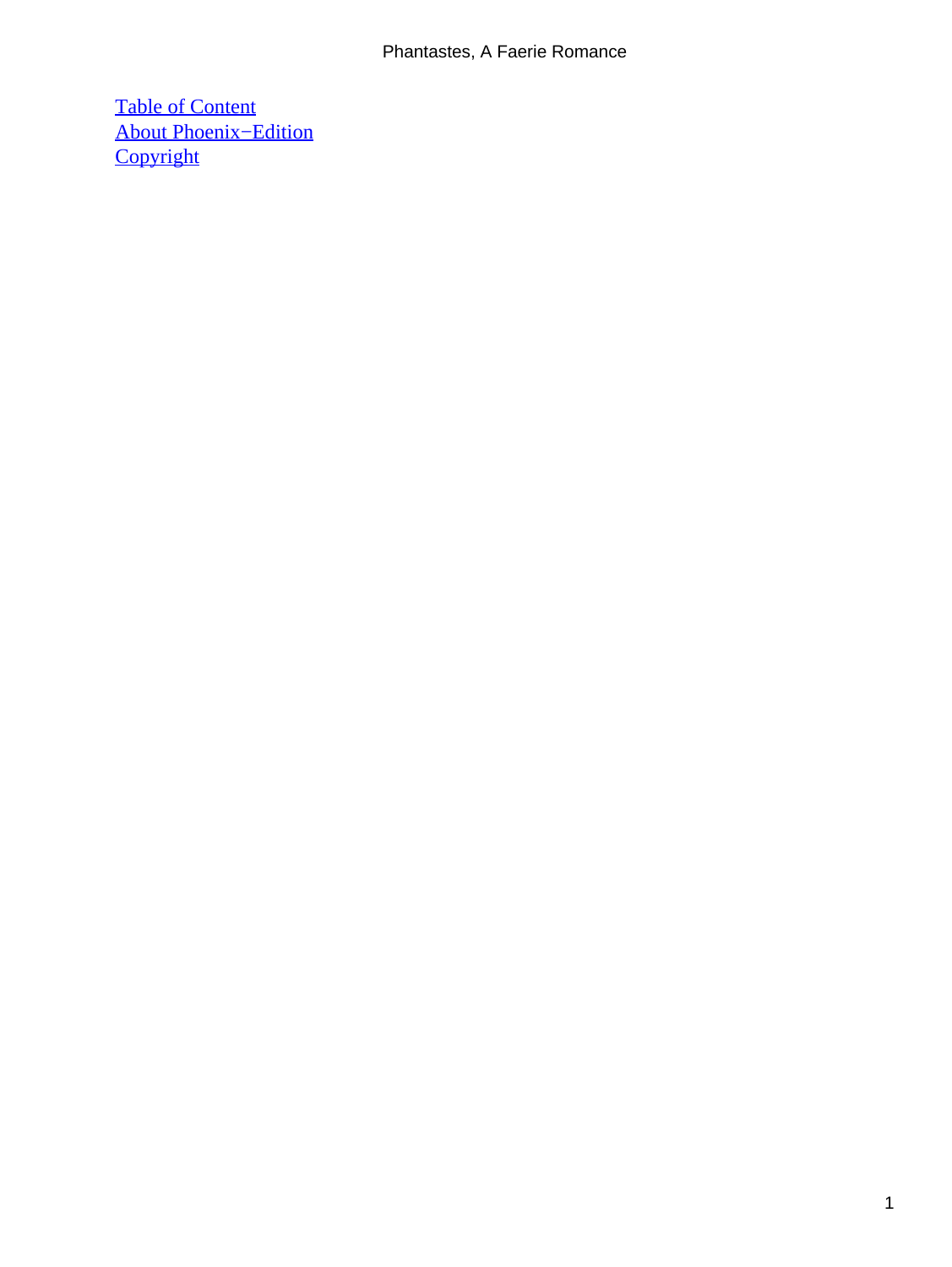## *P*HANTASTES **A FAERIE ROMANCE FOR MEN AND WOMEN**

## BY **GEORGE MACDONALD**

 A new Edition, with thirty−three new Illustrations by Arthur Hughes; edited by Greville MacDonald

 «In good sooth, my masters, this is no door. Yet is it a little window, that looketh upon a great world.»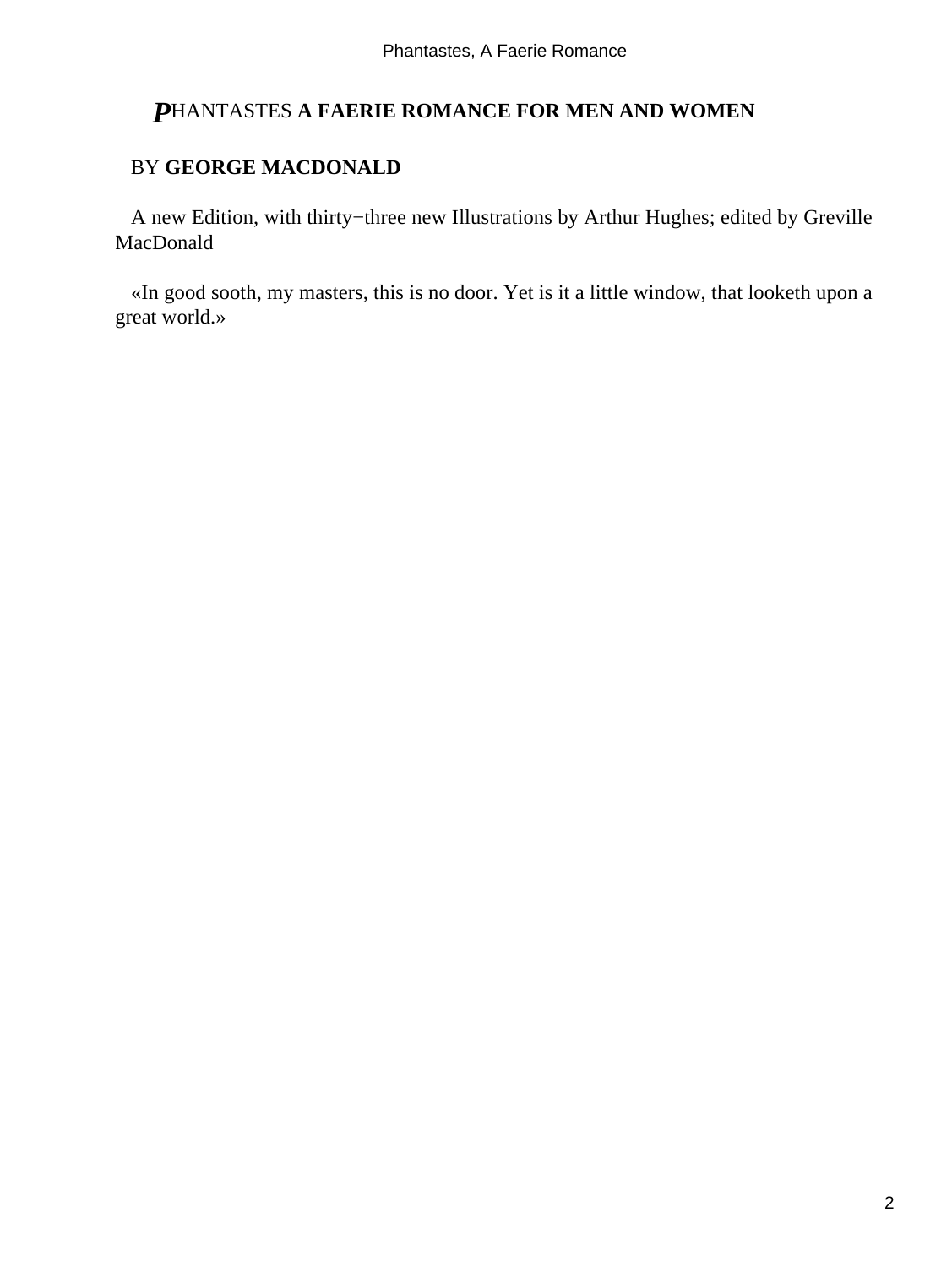# **[PREFACE](#page-142-0)**

*F* or offering this new edition of my father's Phantastes, my reasons are three. The first is to rescue the work from an edition illustrated without the author's sanction, and so unsuitably that all lovers of the book must have experienced some real grief in turning its pages. With the copyright I secured also the whole of that edition and turned it into pulp. My second reason is to pay a small tribute to my father by way of personal gratitude for this, his first prose work, which was published nearly fifty years ago. Though unknown to many lovers of his greater writings, none of these has exceeded it in imaginative insight and power of expression. To me it rings with the dominant chord of his life's purpose and work. My third reason is that wider knowledge and love of the book should be made possible. To this end I have been most happy in the help of my father's old friend, who has illustrated the book. I know of no other living artist who is capable of portraying the spirit of Phantastes; and every reader of this edition will, I believe, feel that the illustrations are a part of the romance, and will gain through them some perception of the brotherhood between George MacDonald and Arthur Hughes.

## **GREVILLE MACDONALD.** September 1905.

## **PHANTASTES A FAERIE ROMANCE**

 «Phantastes from their fount all shapes deriving, In new habiliments can quickly dight.» FLETCHER'S Purple Island

 "Es lassen sich Erzahlungen ohne Zusammenhang, jedoch mit Association, wie Traume dengkeennohgneedizhusamdimenhang; jedoeh mit und voll schoner Worte sind, aber auch ohne allen Sinn und Zusammenhang, hochstens einzelne Strophen verstandlich, wie Bruchstucke aus den verjschledenartigsten Dingen, Diese svahre Poesie kann Wlrkung, wie Musik haben. Darum ist die Natur so rein poetisch wle die Stube eines Zauberers, eines Physikers, eine Kinderstube elne Polterund Vorrathskammer

 "Ein Mahrchen ist wie ein Traumbild ohne Zusammenhang. Ein Ensemble wunderbarer Dinge und Begebenheiten, z. B. eine dMusNkalische Pbantasie, die harmonischen Folgen einer Aeolsharfe, die Natur slebst. . . . . . . . . . .

 «In einem echten Mahrchen muss ailes wunderbar, geheimnissvoll undzusammenhangendsein; alles belebt, jeder auf eineandereArt Die ganze Natur muss wunderlich mit der ganzen Geisterwelt gemiseht sein; hier tritt die Zeit der Anarehie, der Gesetzlosigkeit Frelheit, der Naturstand der Natur, die Zeit von der Welt ein entgegengesetztes und eben daruel'ndiehr Weld der Wahrheit durehaus Chaos der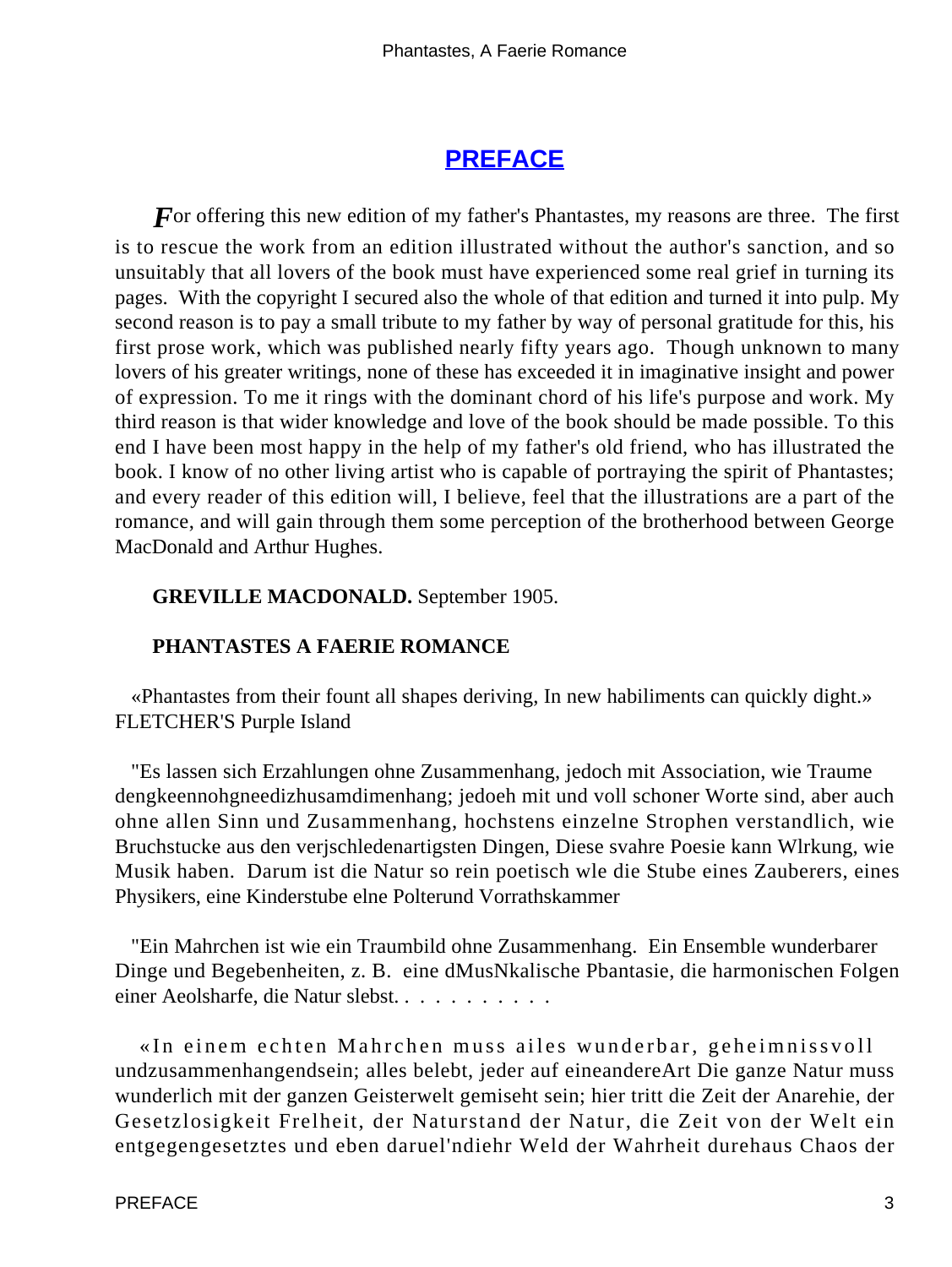vollendeten Sehopfung ahnlich ist.» – **NOVALIS.**

 $\sim\sim\sim$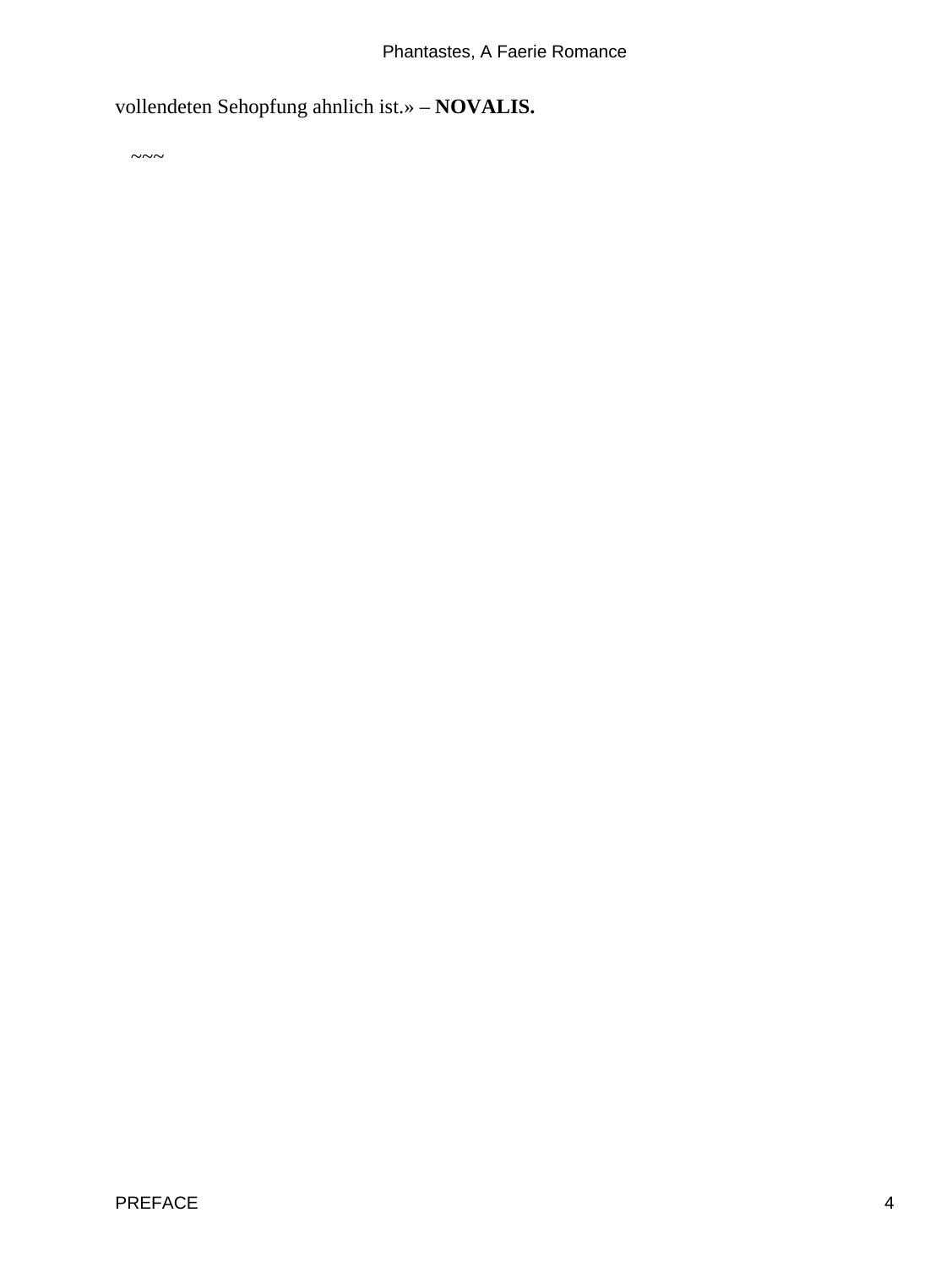Phantastes, A Faerie Romance

## **[CHAPTER 1](#page-142-0)**

*"A spirit......*

#### *The undulating and silent well,*

*A*nd rippling rivulet, and evening gloom, Now deepening the dark shades, for speech assuming, Held commune with him; as if he and it Were all that was." SHELLEY'S Alastor.

 I awoke one morning with the usual perplexity of mind which accompanies the return of consciousness. As I lay and looked through the eastern window of my room, a faint streak of peach− colour, dividing a cloud that just rose above the low swell of the horizon, announced the approach of the sun. As my thoughts, which a deep and apparently dreamless sleep had dissolved, began again to assume crystalline forms, the strange events of the foregoing night presented themselves anew to my wondering consciousness. The day before had been my one−and−twentieth birthday. Among other ceremonies investing me with my legal rights, the keys of an old secretary, in which my father had kept his private papers, had been delivered up to me. As soon as I was left alone, I ordered lights in the chamber where the secretary stood, the first lights that had been there for many a year; for, since my father's death, the room had been left undisturbed. But, as if the darkness had been too long an inmate to be easily expelled, and had dyed with blackness the walls to which, bat−like, it had clung, these tapers served but ill to light up the gloomy hangings, and seemed to throw yet darker shadows into the hollows of the deep−wrought cornice. All the further portions of the room lay shrouded in a mystery whose deepest folds were gathered around the dark oak cabinet which I now approached with a strange mingling of reverence and curiosity. Perhaps, like a geologist, I was about to turn up to the light some of the buried strata of the human world, with its fossil remains charred by passion and petrified by tears. Perhaps I was to learn how my father, whose personal history was unknown to me, had woven his web of story; how he had found the world, and how the world had left him. Perhaps I was to find only the records of lands and moneys, how gotten and how secured; coming down from strange men, and through troublous times, to me, who knew little or nothing of them all. To solve my speculations, and to dispel the awe which was fast gathering around me as if the dead were drawing near, I approached the secretary; and having found the key that fitted the upper portion, I opened it with some difficulty, drew near it a heavy high−backed chair, and sat down before a multitude of little drawers and slides and pigeon−holes. But the door of a little cupboard in the centre especially attracted my interest, as if there lay the secret of this long−hidden world. Its key I found.

 One of the rusty hinges cracked and broke as I opened the door: it revealed a number of small pigeon−holes. These, however, being but shallow compared with the depth of those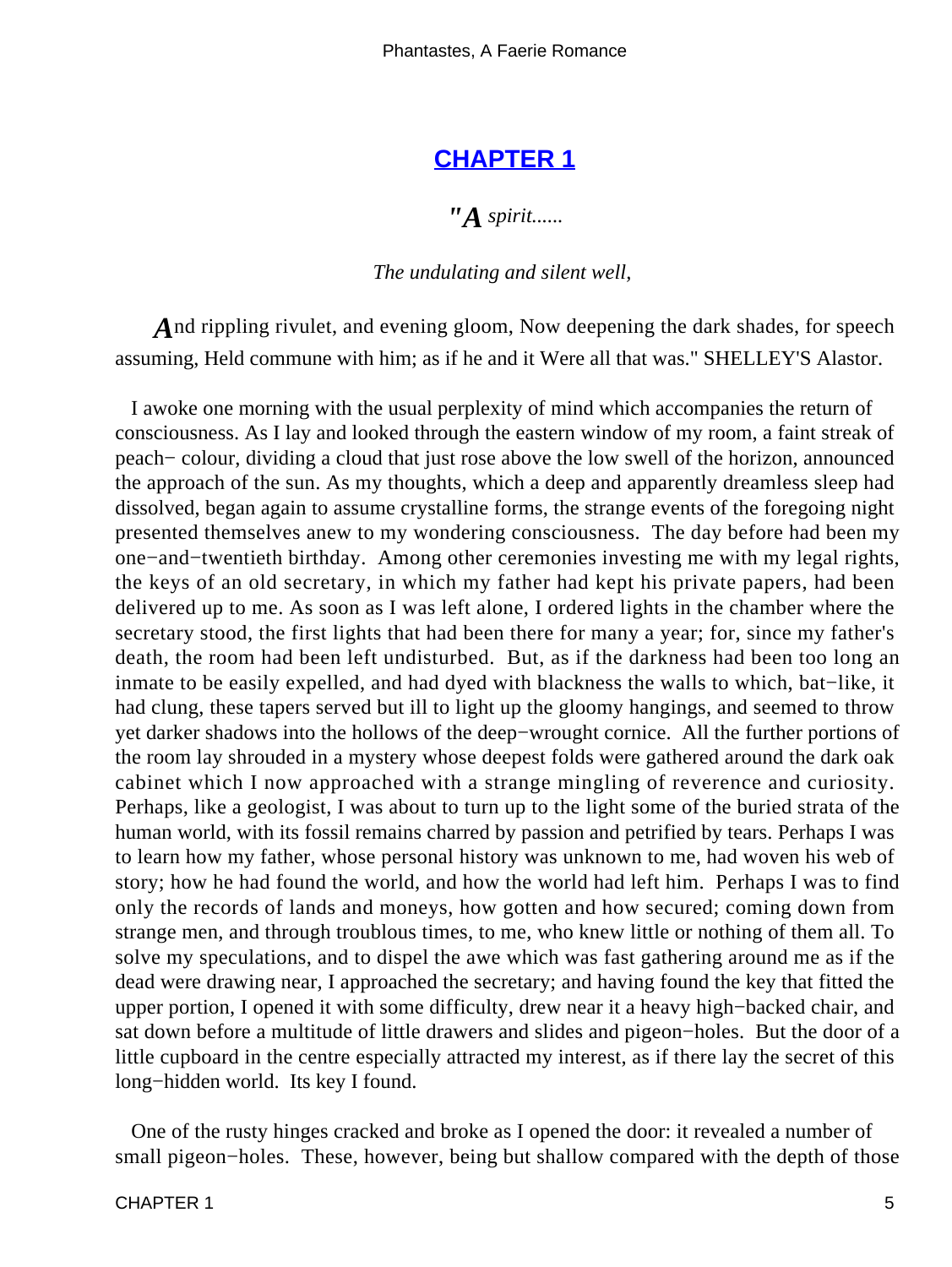around the little cupboard, the outer ones reaching to the back of the desk, I concluded that there must be some accessible space behind; and found, indeed, that they were formed in a separate framework, which admitted of the whole being pulled out in one piece. Behind, I found a sort of flexible portcullis of small bars of wood laid close together horizontally. After long search, and trying many ways to move it, I discovered at last a scarcely projecting point of steel on one side. I pressed this repeatedly and hard with the point of an old tool that was lying near, till at length it yielded inwards; and the little slide, flying up suddenly, disclosed a chamber – empty, except that in one corner lay a little heap of withered rose−leaves, whose long− lived scent had long since departed; and, in another, a small packet of papers, tied with a bit of ribbon, whose colour had gone with the rose−scent. Almost fearing to touch them, they witnessed so mutely to the law of oblivion, I leaned back in my chair, and regarded them for a moment; when suddenly there stood on the threshold of the little chamber, as though she had just emerged from its depth, a tiny woman−form, as perfect in shape as if she had been a small Greek statuette roused to life and motion. Her dress was of a kind that could never grow old− fashioned, because it was simply natural: a robe plaited in a band around the neck, and confined by a belt about the waist, descended to her feet. It was only afterwards, however, that I took notice of her dress, although my surprise was by no means of so overpowering a degree as such an apparition might naturally be expected to excite. Seeing, however, as I suppose, some astonishment in my countenance, she came forward within a yard of me, and said, in a voice that strangely recalled a sensation of twilight, and reedy river banks, and a low wind, even in this deathly room: –

«Anodos, you never saw such a little creature before, did you?»

«No,» said I; «and indeed I hardly believe I do now.»

 «Ah! that is always the way with you men; you believe nothing the first time; and it is foolish enough to let mere repetition convince you of what you consider in itself unbelievable. I am not going to argue with you, however, but to grant you a wish.»

 Here I could not help interrupting her with the foolish speech, of which, however, I had no cause to repent –

«How can such a very little creature as you grant or refuse anything?»

 «Is that all the philosophy you have gained in one−and−twenty years?» said she. «Form is much, but size is nothing. It is a mere matter of relation. I suppose your six−foot lordship does not feel altogether insignificant, though to others you do look small beside your old Uncle Ralph, who rises above you a great half−foot at least. But size is of so little consequence with old me, that I may as well accommodate myself to your foolish prejudices.» So saying, she leapt from the desk upon the floor, where she stood a tall, gracious lady, with pale face and large blue eyes. Her dark hair flowed behind, wavy but uncurled, down to her waist, and against it her form stood clear in its robe of white.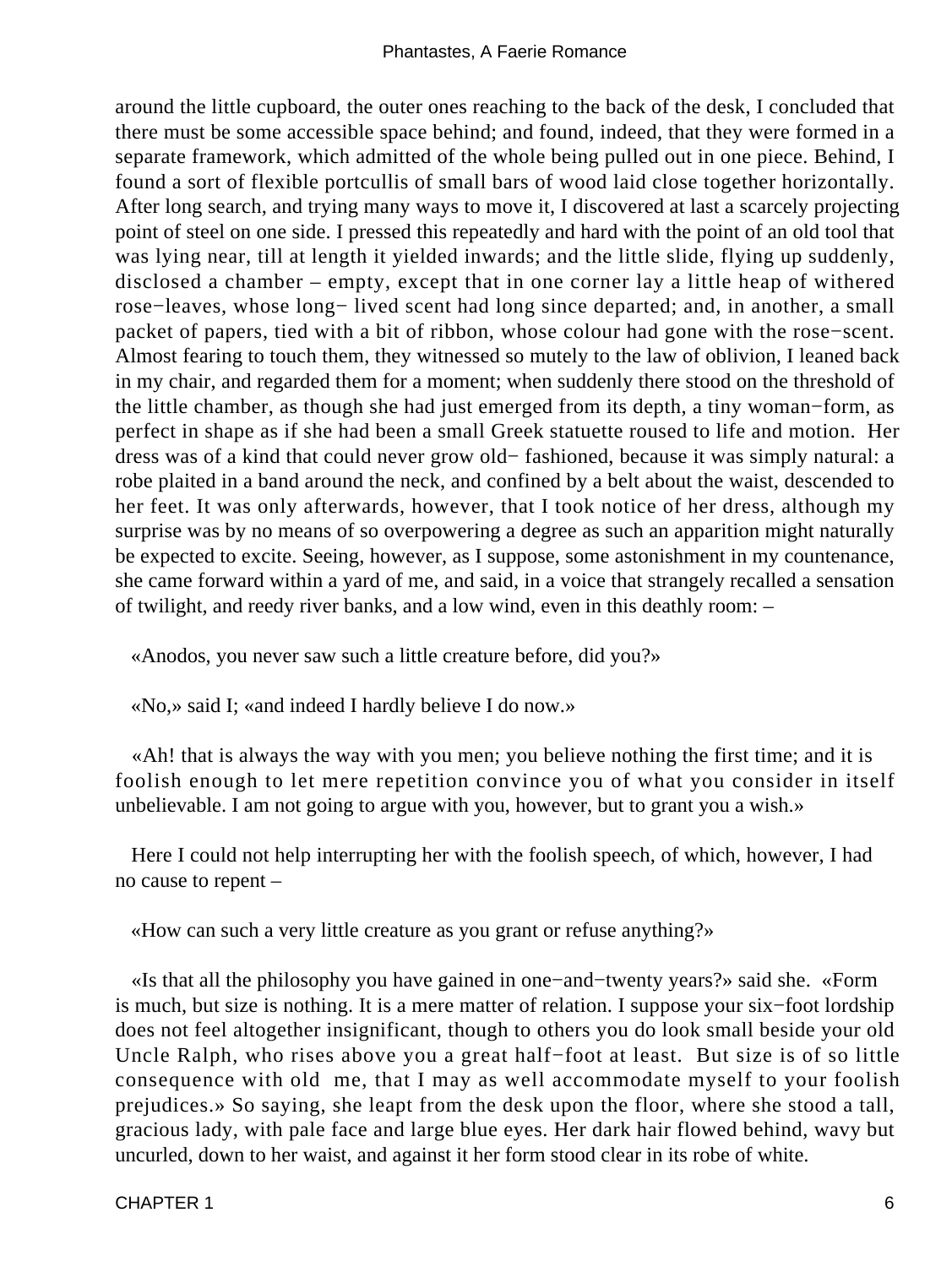«Now,» said she, «you will believe me.»

 Overcome with the presence of a beauty which I could now perceive, and drawn towards her by an attraction irresistible as incomprehensible, I suppose I stretched out my arms towards her, for she drew back a step or two, and said –

 «Foolish boy, if you could touch me, I should hurt you. Besides, I was two hundred and thirty−seven years old, last Midsummer eve; and a man must not fall in love with his grandmother, you know.»

«But you are not my grandmother,» said I.

 «How do you know that?» she retorted. «I dare say you know something of your great−grandfathers a good deal further back than that; but you know very little about your great−grandmothers on either side. Now, to the point. Your little sister was reading a fairy−tale to you last night.»

«She was.»

 «When she had finished, she said, as she closed the book, `Is there a fairy−country, brother?' You replied with a sigh, `I suppose there is, if one could find the way into it.'»

«I did; but I meant something quite different from what you seem to think.»

 «Never mind what I seem to think. You shall find the way into Fairy Land to−morrow. Now look in my eyes.»

 Eagerly I did so. They filled me with an unknown longing. I remembered somehow that my mother died when I was a baby. I looked deeper and deeper, till they spread around me like seas, and I sank in their waters. I forgot all the rest, till I found myself at the window, whose gloomy curtains were withdrawn, and where I stood gazing on a whole heaven of stars, small and sparkling in the moonlight. Below lay a sea, still as death and hoary in the moon, sweeping into bays and around capes and islands, away, away, I knew not whither. Alas! it was no sea, but a low bog burnished by the moon. «Surely there is such a sea somewhere!» said I to myself. A low sweet voice beside me replied –

«In Fairy Land, Anodos.»

I turned, but saw no one. I closed the secretary, and went to my own room, and to bed.

 All this I recalled as I lay with half−closed eyes. I was soon to find the truth of the lady's promise, that this day I should discover the road into Fairy Land.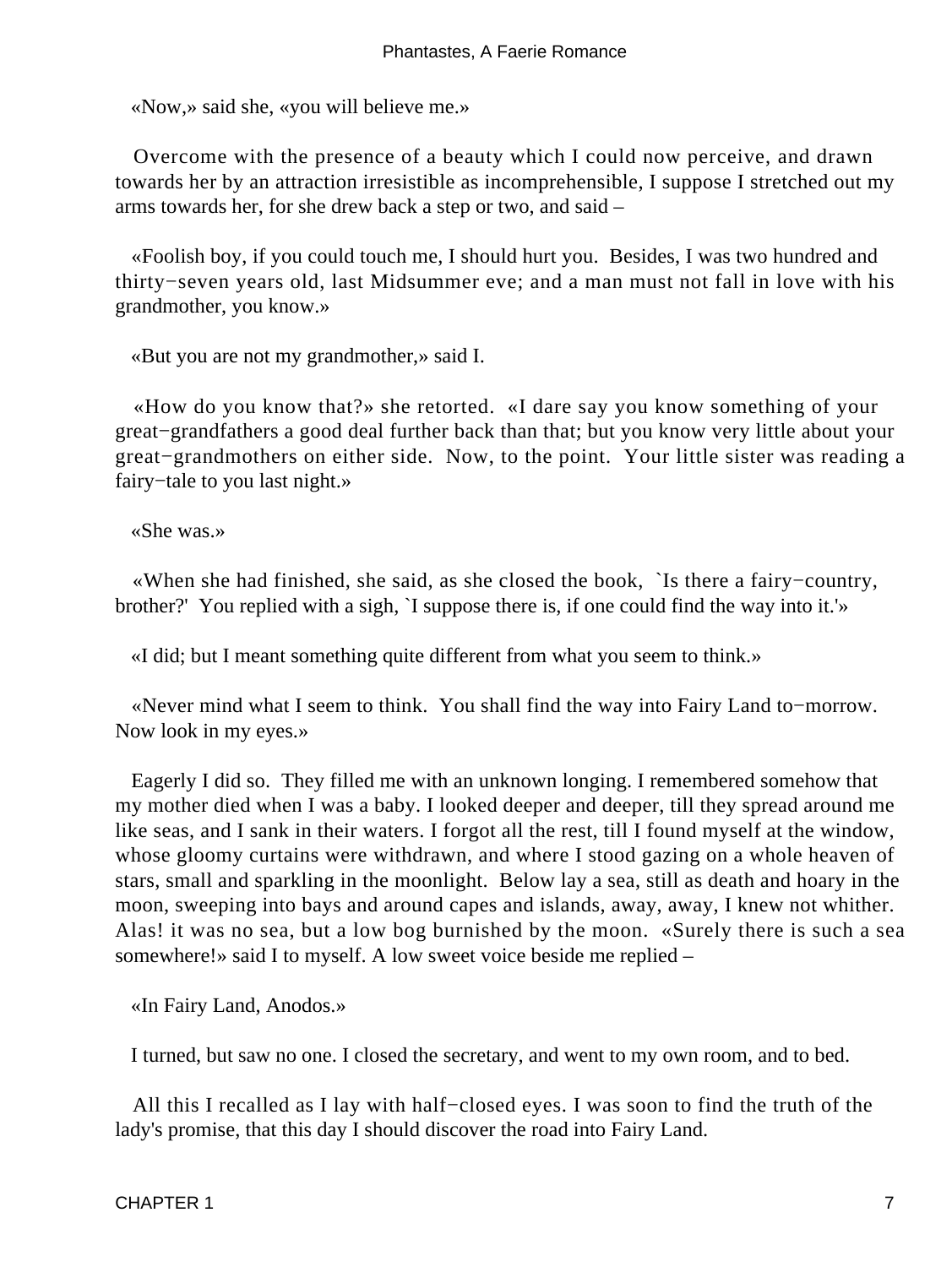# **[CHAPTER II](#page-142-0)**

*«`W*here is the stream?' cried he, with tears. `Seest thou its not in blue waves above us?' He looked up, and lo! the blue stream was flowing gently over their heads.» – **NOVALIS,** Heinrich von Ofterdingen.

 While these strange events were passing through my mind, I suddenly, as one awakes to the consciousness that the sea has been moaning by him for hours, or that the storm has been howling about his window all night, became aware of the sound of running water near me; and, looking out of bed, I saw that a large green marble basin, in which I was wont to wash, and which stood on a low pedestal of the same material in a corner of my room, was overflowing like a spring; and that a stream of clear water was running over the carpet, all the length of the room, finding its outlet I knew not where. And, stranger still, where this carpet, which I had myself designed to imitate a field of grass and daisies, bordered the course of the little stream, the grass− blades and daisies seemed to wave in a tiny breeze that followed the water's flow; while under the rivulet they bent and swayed with every motion of the changeful current, as if they were about to dissolve with it, and, forsaking their fixed form, become fluent as the waters.

 My dressing−table was an old−fashioned piece of furniture of black oak, with drawers all down the front. These were elaborately carved in foliage, of which ivy formed the chief part. The nearer end of this table remained just as it had been, but on the further end a singular change had commenced. I happened to fix my eye on a little cluster of ivy−leaves. The first of these was evidently the work of the carver; the next looked curious; the third was unmistakable ivy; and just beyond it a tendril of clematis had twined itself about the gilt handle of one of the drawers. Hearing next a slight motion above me, I looked up, and saw that the branches and leaves designed upon the curtains of my bed were slightly in motion. Not knowing what change might follow next, I thought it high time to get up; and, springing from the bed, my bare feet alighted upon a cool green sward; and although I dressed in all haste, I found myself completing my toilet under the boughs of a great tree, whose top waved in the golden stream of the sunrise with many interchanging lights, and with shadows of leaf and branch gliding over leaf and branch, as the cool morning wind swung it to and fro, like a sinking sea−wave.

 After washing as well as I could in the clear stream, I rose and looked around me. The tree under which I seemed to have lain all night was one of the advanced guard of a dense forest, towards which the rivulet ran. Faint traces of a footpath, much overgrown with grass and moss, and with here and there a pimpernel even, were discernible along the right bank. «This,» thought I, «must surely be the path into Fairy Land, which the lady of last night promised I should so soon find.» I crossed the rivulet, and accompanied it, keeping the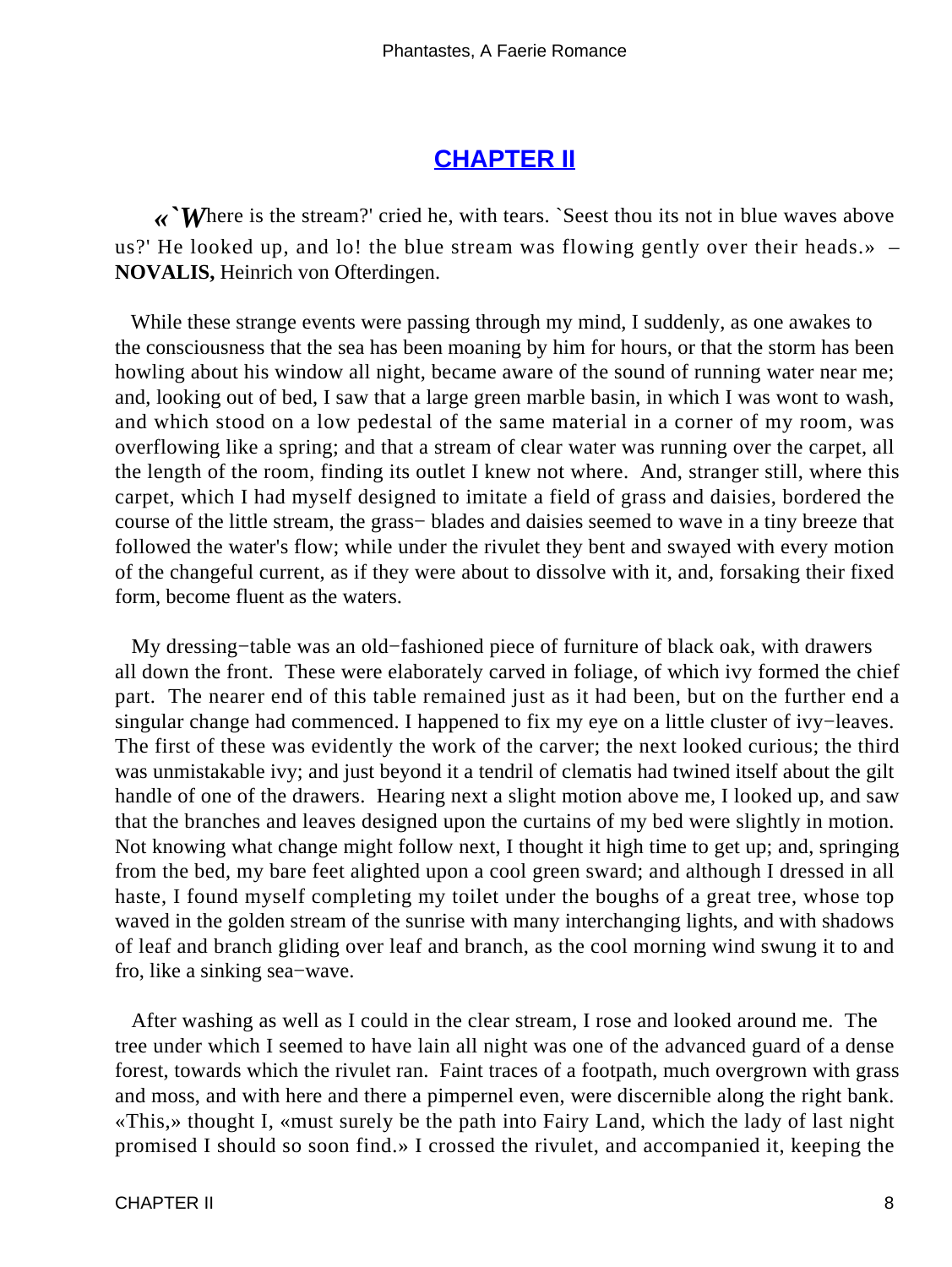footpath on its right bank, until it led me, as I expected, into the wood. Here I left it, without any good reason: and with a vague feeling that I ought to have followed its course, I took a more southerly direction.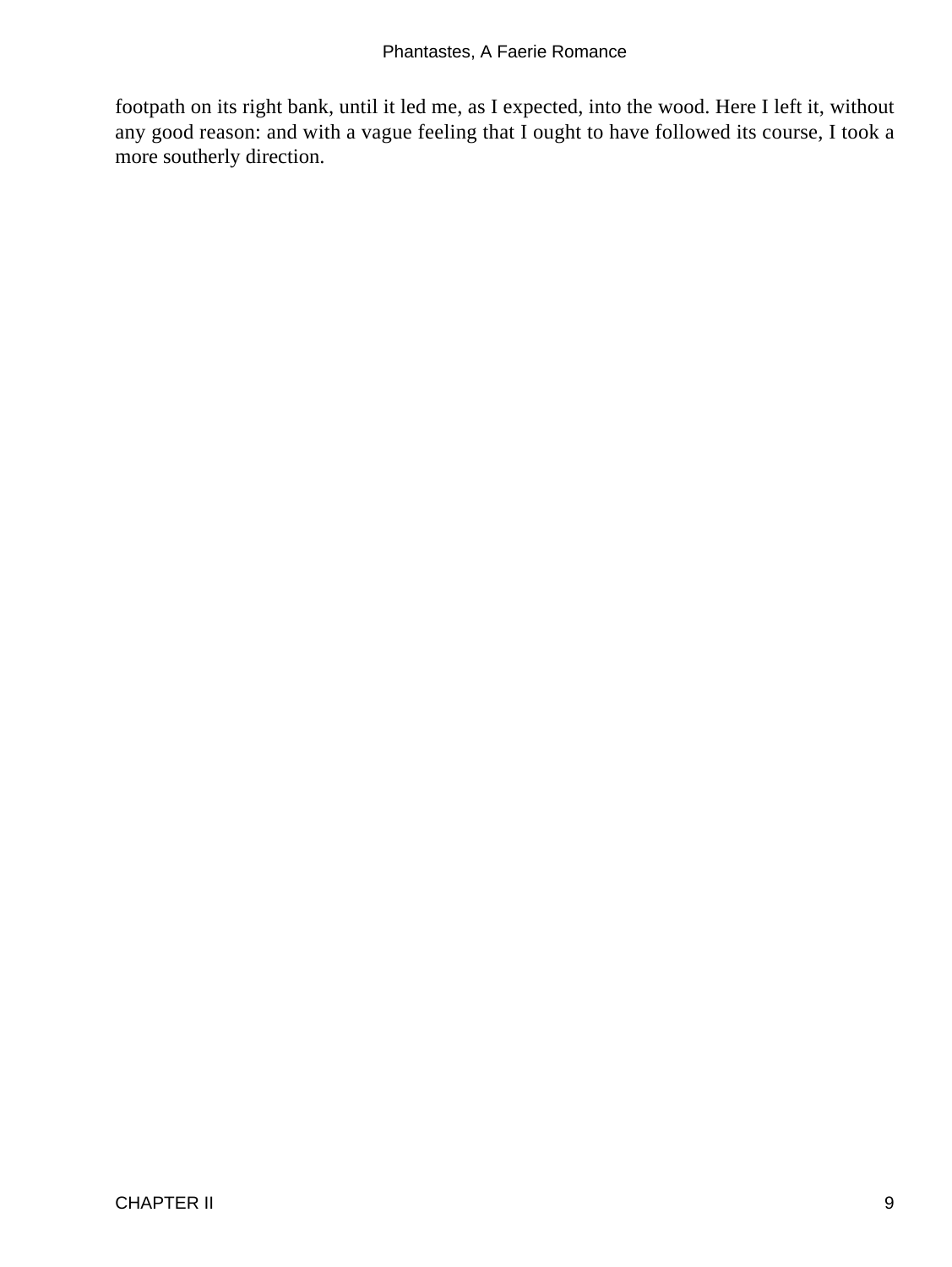## **[CHAPTER III](#page-142-0)**

*"M*an doth usurp all space, Stares thee, in rock, bush, river, in the face.

#### *Never thine eyes behold a tree;*

 'Tis no sea thou seest in the sea, 'Tis but a disguised humanity. To avoid thy fellow, vain thy plan; All that interests a man, is man." **HENRY SUTTON.**

 The trees, which were far apart where I entered, giving free passage to the level rays of the sun, closed rapidly as I advanced, so that ere long their crowded stems barred the sunlight out, forming as it were a thick grating between me and the East. I seemed to be advancing towards a second midnight. In the midst of the intervening twilight, however, before I entered what appeared to be the darkest portion of the forest, I saw a country maiden coming towards me from its very depths. She did not seem to observe me, for she was apparently intent upon a bunch of wild flowers which she carried in her hand. I could hardly see her face; for, though she came direct towards me, she never looked up. But when we met, instead of passing, she turned and walked alongside of me for a few yards, still keeping her face downwards, and busied with her flowers. She spoke rapidly, however, all the time, in a low tone, as if talking to herself, but evidently addressing the purport of her words to me.

 She seemed afraid of being observed by some lurking foe. «Trust the Oak,» said she; «trust the Oak, and the Elm, and the great Beech. Take care of the Birch, for though she is honest, she is too young not to be changeable. But shun the Ash and the Alder; for the Ash is an ogre, – you will know him by his thick fingers; and the Alder will smother you with her web of hair, if you let her near you at night.» All this was uttered without pause or alteration of tone. Then she turned suddenly and left me, walking still with the same unchanging gait. I could not conjecture what she meant, but satisfied myself with thinking that it would be time enough to find out her meaning when there was need to make use of her warning, and that the occasion would reveal the admonition. I concluded from the flowers that she carried, that the forest could not be everywhere so dense as it appeared from where I was now walking; and I was right in this conclusion. For soon I came to a more open part, and by−and−by crossed a wide grassy glade, on which were several circles of brighter green. But even here I was struck with the utter stillness. No bird sang. No insect hummed. Not a living creature crossed my way. Yet somehow the whole environment seemed only asleep, and to wear even in sleep an air of expectation. The trees seemed all to have an expression of conscious mystery, as if they said to themselves, «we could, an' if we would.» They had all a meaning look about them. Then I remembered that night is the fairies' day, and the moon their sun; and I thought – Everything sleeps and dreams now: when the night comes, it will be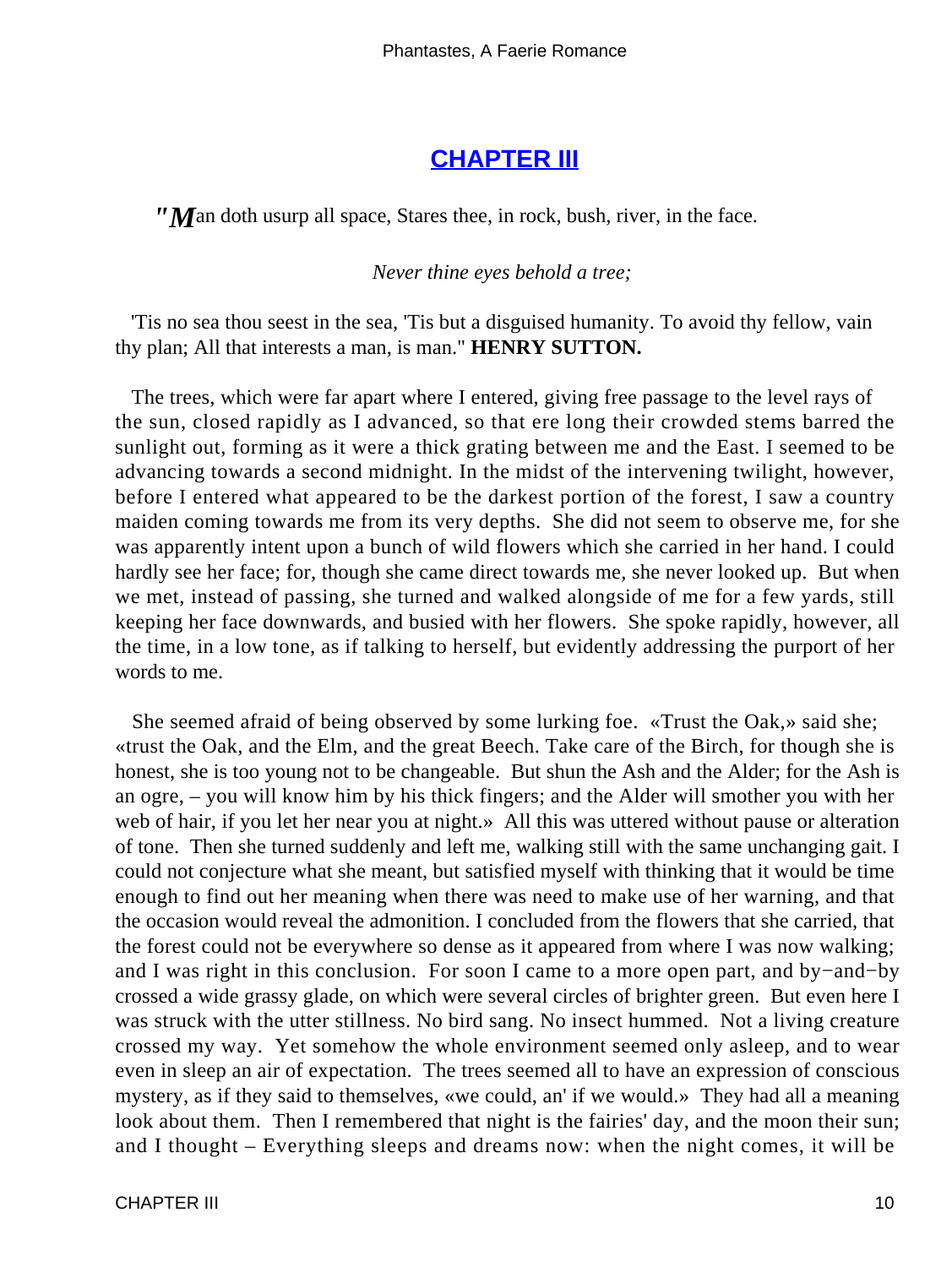different. At the same time I, being a man and a child of the day, felt some anxiety as to how I should fare among the elves and other children of the night who wake when mortals dream, and find their common life in those wondrous hours that flow noiselessly over the moveless death−like forms of men and women and children, lying strewn and parted beneath the weight of the heavy waves of night, which flow on and beat them down, and hold them drowned and senseless, until the ebbtide comes, and the waves sink away, back into the ocean of the dark. But I took courage and went on. Soon, however, I became again anxious, though from another cause. I had eaten nothing that day, and for an hour past had been feeling the want of food. So I grew afraid lest I should find nothing to meet my human necessities in this strange place; but once more I comforted myself with hope and went on.

 Before noon, I fancied I saw a thin blue smoke rising amongst the stems of larger trees in front of me; and soon I came to an open spot of ground in which stood a little cottage, so built that the stems of four great trees formed its corners, while their branches met and intertwined over its roof, heaping a great cloud of leaves over it, up towards the heavens. I wondered at finding a human dwelling in this neighbourhood; and yet it did not look altogether human, though sufficiently so to encourage me to expect to find some sort of food. Seeing no door, I went round to the other side, and there I found one, wide open. A woman sat beside it, preparing some vegetables for dinner. This was homely and comforting. As I came near, she looked up, and seeing me, showed no surprise, but bent her head again over her work, and said in a low tone:

«Did you see my daughter?»

 «I believe I did,» said I. «Can you give me something to eat, for I am very hungry?» «With pleasure,» she replied, in the same tone; «but do not say anything more, till you come into the house, for the Ash is watching us.»

 Having said this, she rose and led the way into the cottage; which, I now saw, was built of the stems of small trees set closely together, and was furnished with rough chairs and tables, from which even the bark had not been removed. As soon as she had shut the door and set a chair –

«You have fairy blood in you,» said she, looking hard at me.

«How do you know that?»

 «You could not have got so far into this wood if it were not so; and I am trying to find out some trace of it in your countenance. I think I see it.»

«What do you see?»

«Oh, never mind: I may be mistaken in that.»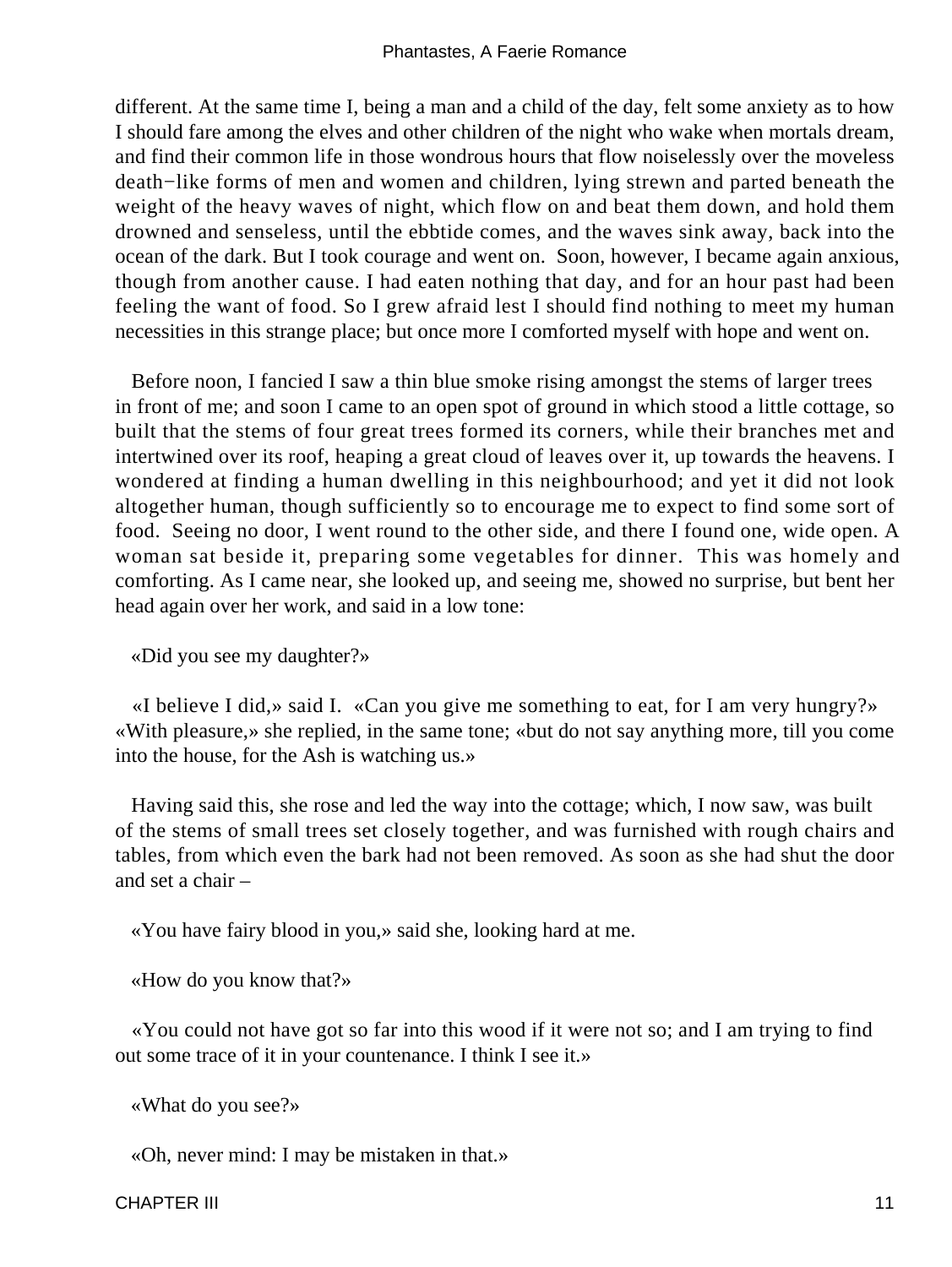«But how then do you come to live here?»

«Because I too have fairy blood in me.»

 Here I, in my turn, looked hard at her, and thought I could perceive, notwithstanding the coarseness of her features, and especially the heaviness of her eyebrows, a something unusual – I could hardly call it grace, and yet it was an expression that strangely contrasted with the form of her features. I noticed too that her hands were delicately formed, though brown with work and exposure.

 «I should be ill,» she continued, «if I did not live on the borders of the fairies' country, and now and then eat of their food. And I see by your eyes that you are not quite free of the same need; though, from your education and the activity of your mind, you have felt it less than I. You may be further removed too from the fairy race.»

I remembered what the lady had said about my grandmothers.

 Here she placed some bread and some milk before me, with a kindly apology for the homeliness of the fare, with which, however, I was in no humour to quarrel. I now thought it time to try to get some explanation of the strange words both of her daughter and herself.

«What did you mean by speaking so about the Ash?»

 She rose and looked out of the little window. My eyes followed her; but as the window was too small to allow anything to be seen from where I was sitting, I rose and looked over her shoulder. I had just time to see, across the open space, on the edge of the denser forest, a single large ash−tree, whose foliage showed bluish, amidst the truer green of the other trees around it; when she pushed me back with an expression of impatience and terror, and then almost shut out the light from the window by setting up a large old book in it.

 «In general,» said she, recovering her composure, «there is no danger in the daytime, for then he is sound asleep; but there is something unusual going on in the woods; there must be some solemnity among the fairies to−night, for all the trees are restless, and although they cannot come awake, they see and hear in their sleep.»

«But what danger is to be dreaded from him?»

 Instead of answering the question, she went again to the window and looked out, saying she feared the fairies would be interrupted by foul weather, for a storm was brewing in the west.

«And the sooner it grows dark, the sooner the Ash will be awake,» added she.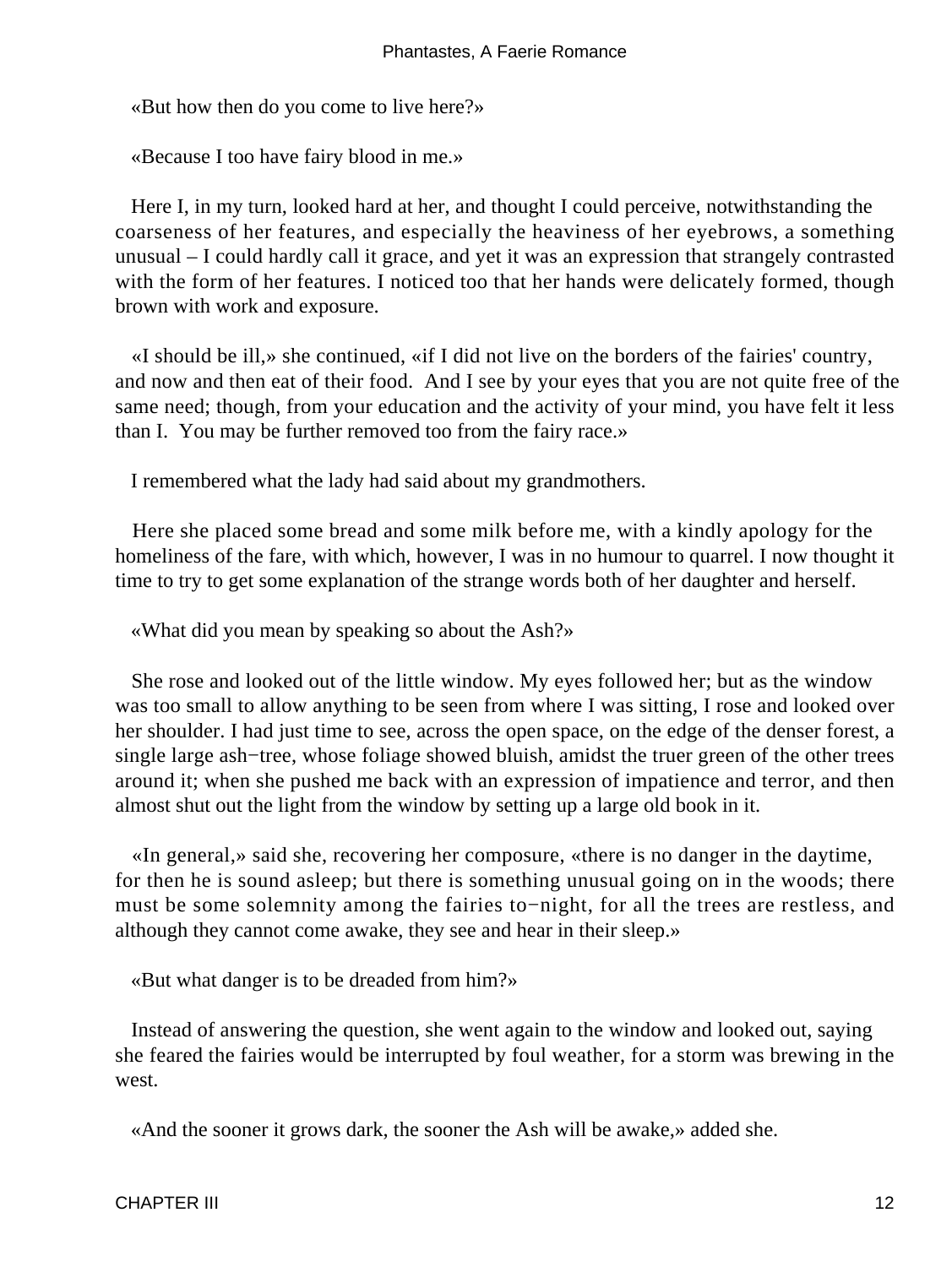I asked her how she knew that there was any unusual excitement in the woods. She replied –

 «Besides the look of the trees, the dog there is unhappy; and the eyes and ears of the white rabbit are redder than usual, and he frisks about as if he expected some fun. If the cat were at home, she would have her back up; for the young fairies pull the sparks out of her tail with bramble thorns, and she knows when they are coming. So do I, in another way.»

At this instant, a grey cat rushed in like a demon, and disappeared in a hole in the wall.

«There, I told you!» said the woman.

 «But what of the ash−tree?» said I, returning once more to the subject. Here, however, the young woman, whom I had met in the morning, entered. A smile passed between the mother and daughter; and then the latter began to help her mother in little household duties.

 «I should like to stay here till the evening,» I said; «and then go on my journey, if you will allow me.»

 «You are welcome to do as you please; only it might be better to stay all night, than risk the dangers of the wood then. Where are you going?»

 «Nay, that I do not know,» I replied, «but I wish to see all that is to be seen, and therefore I should like to start just at sundown.» «You are a bold youth, if you have any idea of what you are daring; but a rash one, if you know nothing about it; and, excuse me, you do not seem very well informed about the country and its manners. However, no one comes here but for some reason, either known to himself or to those who have charge of him; so you shall do just as you wish.»

 Accordingly I sat down, and feeling rather tired, and disinclined for further talk, I asked leave to look at the old book which still screened the window. The woman brought it to me directly, but not before taking another look towards the forest, and then drawing a white blind over the window. I sat down opposite to it by the table, on which I laid the great old volume, and read. It contained many wondrous tales of Fairy Land, and olden times, and the Knights of King Arthur's table. I read on and on, till the shades of the afternoon began to deepen; for in the midst of the forest it gloomed earlier than in the open country. At length I came to this passage –

 «Here it chanced, that upon their quest, Sir Galahad and Sir Percivale rencountered in the depths of a great forest. Now, Sir Galahad was dight all in harness of silver, clear and shining; the which is a delight to look upon, but full hasty to tarnish, and withouten the labour of a ready squire, uneath to be kept fair and clean. And yet withouten squire or page, Sir Galahad's armour shone like the moon. And he rode a great white mare, whose bases and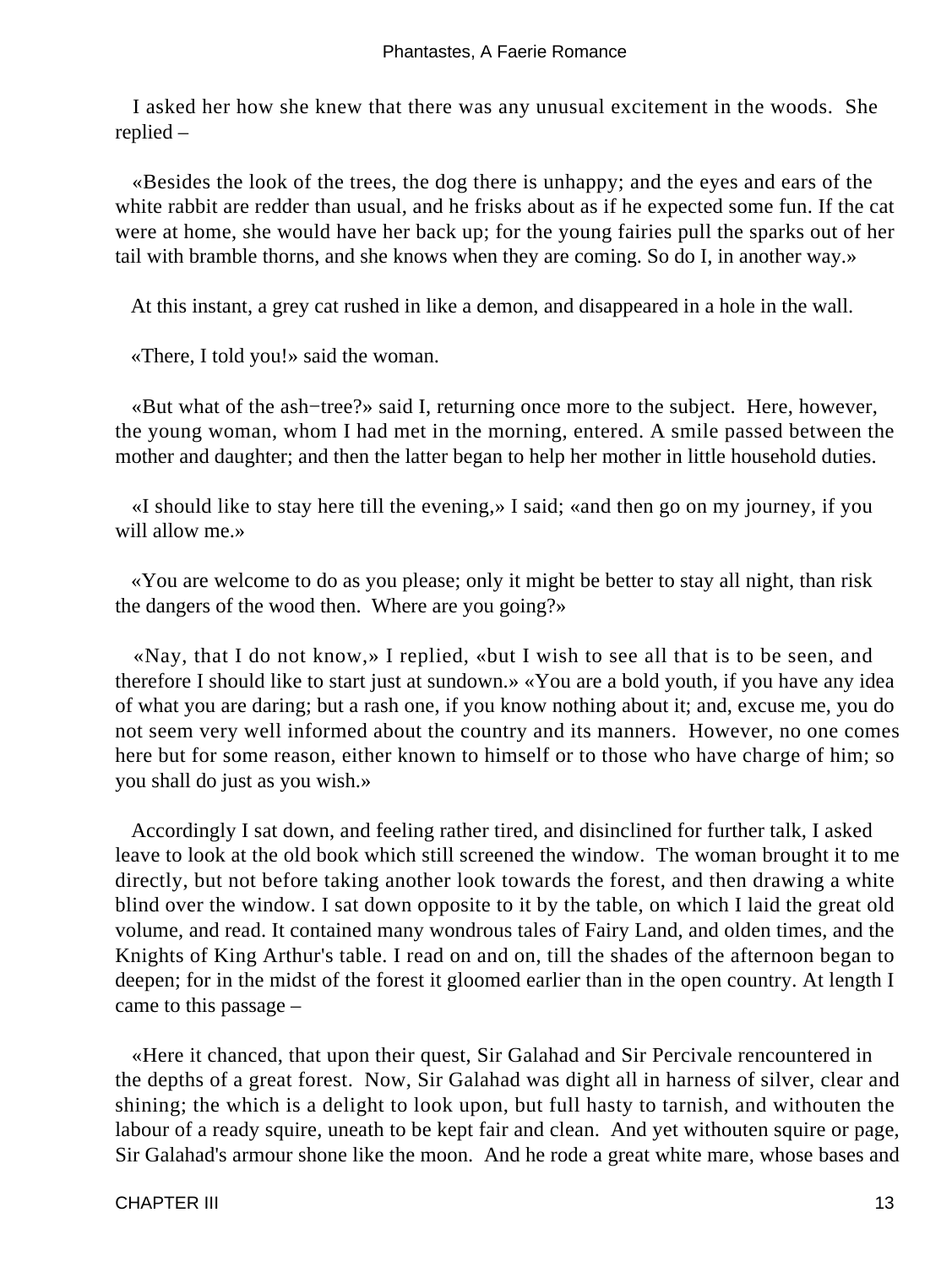other housings were black, but all besprent with fair lilys of silver sheen. Whereas Sir Percivale bestrode a red horse, with a tawny mane and tail; whose trappings were all to− smirched with mud and mire; and his armour was wondrous rosty to behold, ne could he by any art furbish it again; so that as the sun in his going down shone twixt the bare trunks of the trees, full upon the knights twain, the one did seem all shining with light, and the other all to glow with ruddy fire. Now it came about in this wise. For Sir Percivale, after his escape from the demon lady, whenas the cross on the handle of his sword smote him to the heart, and he rove himself through the thigh, and escaped away, he came to a great wood; and, in nowise cured of his fault, yet bemoaning the same, the damosel of the alder tree encountered him, right fair to see; and with her fair words and false countenance she comforted him and beguiled him, until he followed her where she led him to  $a - \rightarrow \infty$ 

 Here a low hurried cry from my hostess caused me to look up from the book, and I read no more.

«Look there!» she said; «look at his fingers!»

 Just as I had been reading in the book, the setting sun was shining through a cleft in the clouds piled up in the west; and a shadow as of a large distorted hand, with thick knobs and humps on the fingers, so that it was much wider across the fingers than across the undivided part of the hand, passed slowly over the little blind, and then as slowly returned in the opposite direction.

«He is almost awake, mother; and greedier than usual to−night.»

 «Hush, child; you need not make him more angry with us than he is; for you do not know how soon something may happen to oblige us to be in the forest after nightfall.»

«But you are in the forest,» said I; «how is it that you are safe here?»

 «He dares not come nearer than he is now,» she replied; «for any of those four oaks, at the corners of our cottage, would tear him to pieces; they are our friends. But he stands there and makes awful faces at us sometimes, and stretches out his long arms and fingers, and tries to kill us with fright; for, indeed, that is his favourite way of doing. Pray, keep out of his way to−night.»

«Shall I be able to see these things?» said I.

 «That I cannot tell yet, not knowing how much of the fairy nature there is in you. But we shall soon see whether you can discern the fairies in my little garden, and that will be some guide to us.»

«Are the trees fairies too, as well as the flowers?» I asked.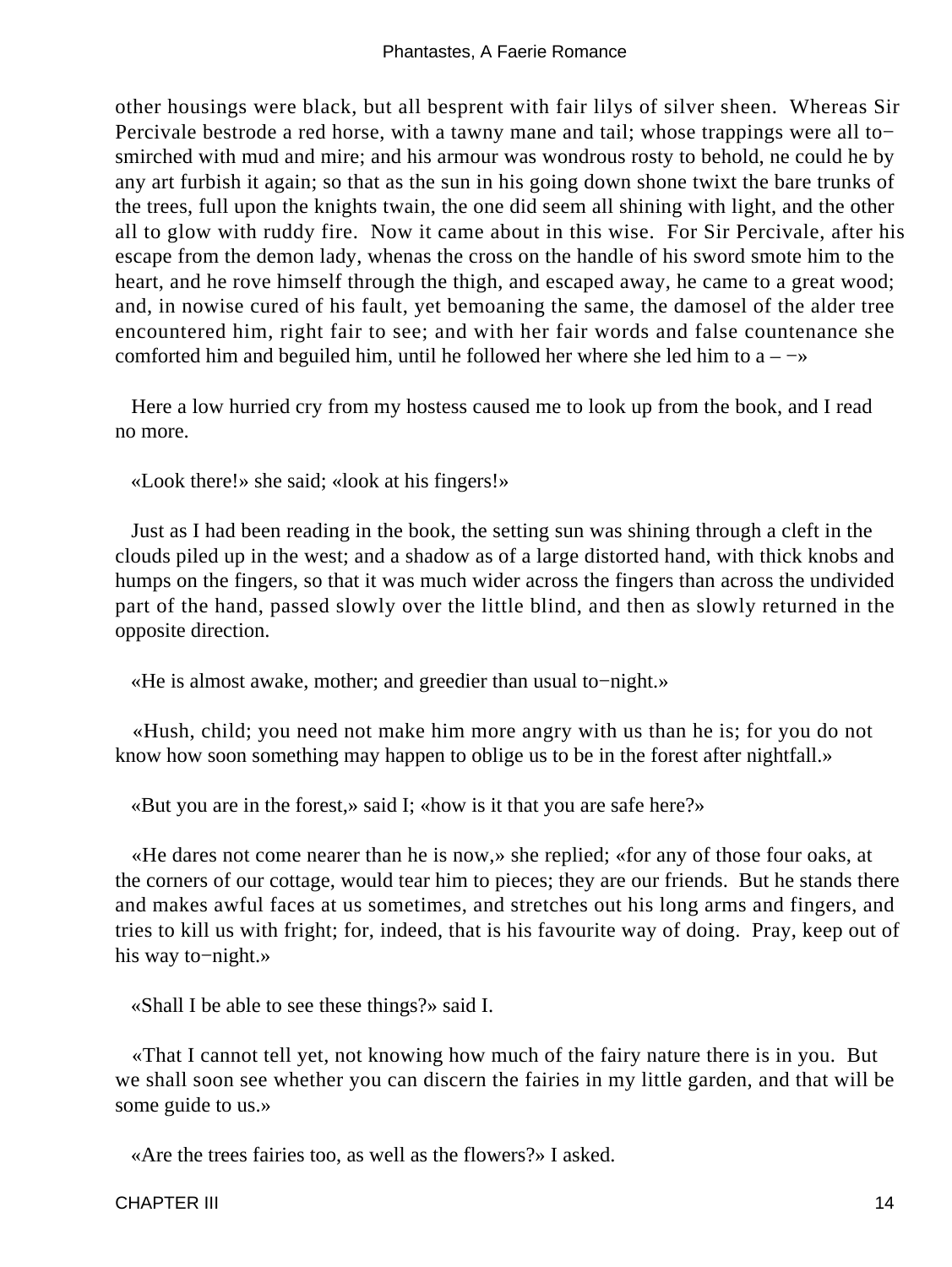«They are of the same race,» she replied; «though those you call fairies in your country are chiefly the young children of the flower fairies. They are very fond of having fun with the thick people, as they call you; for, like most children, they like fun better than anything else.»

«Why do you have flowers so near you then? Do they not annoy you?»

 «Oh, no, they are very amusing, with their mimicries of grown people, and mock solemnities. Sometimes they will act a whole play through before my eyes, with perfect composure and assurance, for they are not afraid of me. Only, as soon as they have done, they burst into peals of tiny laughter, as if it was such a joke to have been serious over anything. These I speak of, however, are the fairies of the garden. They are more staid and educated than those of the fields and woods. Of course they have near relations amongst the wild flowers, but they patronise them, and treat them as country cousins, who know nothing of life, and very little of manners. Now and then, however, they are compelled to envy the grace and simplicity of the natural flowers.»

«Do they live IN the flowers?» I said.

 «I cannot tell,» she replied. «There is something in it I do not understand. Sometimes they disappear altogether, even from me, though I know they are near. They seem to die always with the flowers they resemble, and by whose names they are called; but whether they return to life with the fresh flowers, or, whether it be new flowers, new fairies, I cannot tell. They have as many sorts of dispositions as men and women, while their moods are yet more variable; twenty different expressions will cross their little faces in half a minute. I often amuse myself with watching them, but I have never been able to make personal acquaintance with any of them. If I speak to one, he or she looks up in my face, as if I were not worth heeding, gives a little laugh, and runs away.» Here the woman started, as if suddenly recollecting herself, and said in a low voice to her daughter, «Make haste – go and watch him, and see in what direction he goes.»

 I may as well mention here, that the conclusion I arrived at from the observations I was afterwards able to make, was, that the flowers die because the fairies go away; not that the fairies disappear because the flowers die. The flowers seem a sort of houses for them, or outer bodies, which they can put on or off when they please. Just as you could form some idea of the nature of a man from the kind of house he built, if he followed his own taste, so you could, without seeing the fairies, tell what any one of them is like, by looking at the flower till you feel that you understand it. For just what the flower says to you, would the face and form of the fairy say; only so much more plainly as a face and human figure can express more than a flower. For the house or the clothes, though like the inhabitant or the wearer, cannot be wrought into an equal power of utterance. Yet you would see a strange resemblance, almost oneness, between the flower and the fairy, which you could not describe, but which described itself to you. Whether all the flowers have fairies, I cannot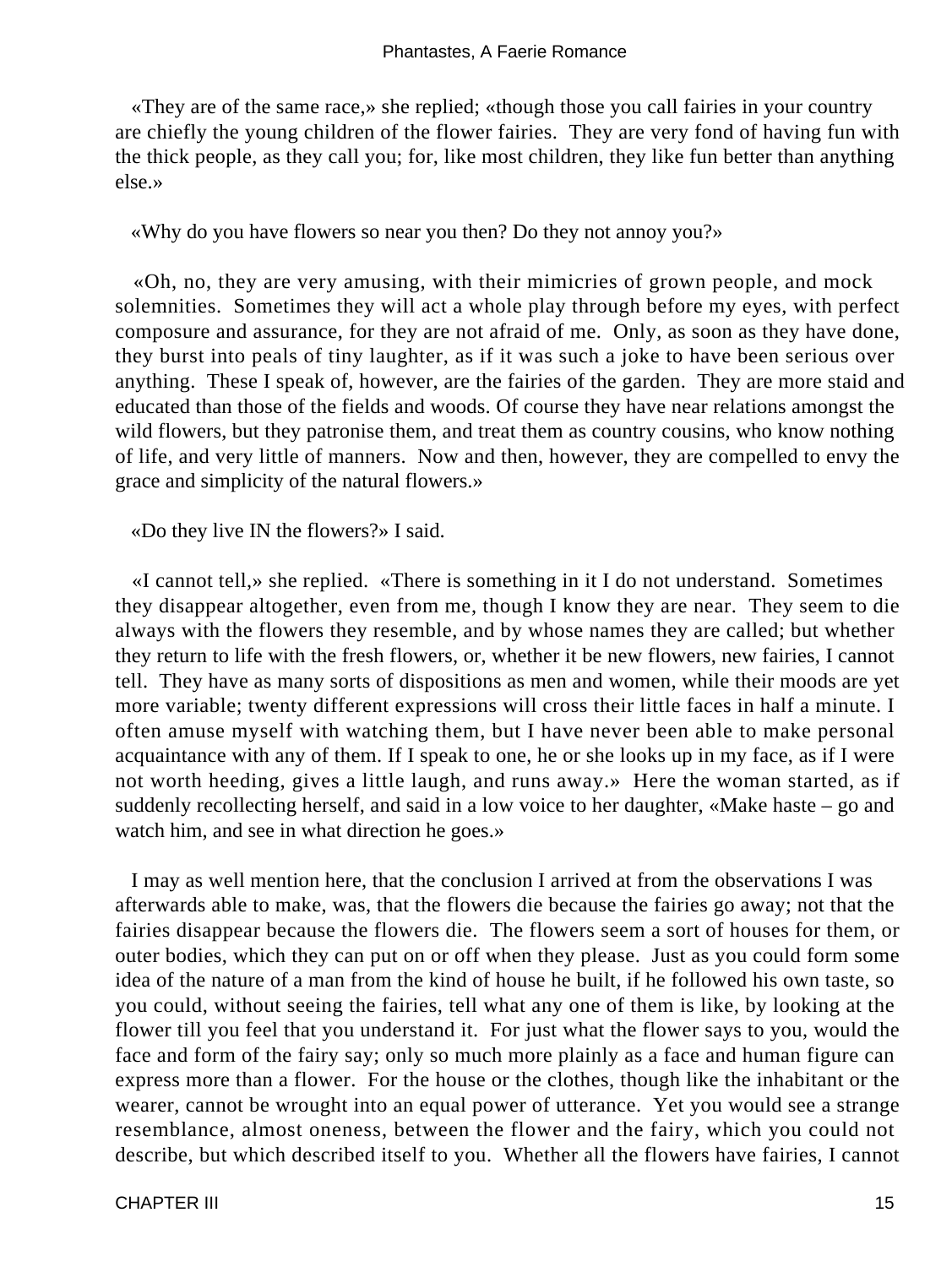determine, any more than I can be sure whether all men and women have souls.

 The woman and I continued the conversation for a few minutes longer. I was much interested by the information she gave me, and astonished at the language in which she was able to convey it. It seemed that intercourse with the fairies was no bad education in itself. But now the daughter returned with the news, that the Ash had just gone away in a south−westerly direction; and, as my course seemed to lie eastward, she hoped I should be in no danger of meeting him if I departed at once. I looked out of the little window, and there stood the ash−tree, to my eyes the same as before; but I believed that they knew better than I did, and prepared to go. I pulled out my purse, but to my dismay there was nothing in it. The woman with a smile begged me not to trouble myself, for money was not of the slightest use there; and as I might meet with people in my journeys whom I could not recognise to be fairies, it was well I had no money to offer, for nothing offended them so much.

 «They would think,» she added, «that you were making game of them; and that is their peculiar privilege with regard to us.» So we went together into the little garden which sloped down towards a lower part of the wood.

 Here, to my great pleasure, all was life and bustle. There was still light enough from the day to see a little; and the pale half−moon, halfway to the zenith, was reviving every moment. The whole garden was like a carnival, with tiny, gaily decorated forms, in groups, assemblies, processions, pairs or trios, moving stately on, running about wildly, or sauntering hither or thither. From the cups or bells of tall flowers, as from balconies, some looked down on the masses below, now bursting with laughter, now grave as owls; but even in their deepest solemnity, seeming only to be waiting for the arrival of the next laugh. Some were launched on a little marshy stream at the bottom, in boats chosen from the heaps of last year's leaves that lay about, curled and withered. These soon sank with them; whereupon they swam ashore and got others. Those who took fresh rose−leaves for their boats floated the longest; but for these they had to fight; for the fairy of the rose−tree complained bitterly that they were stealing her clothes, and defended her property bravely.

«You can't wear half you've got,» said some.

«Never you mind; I don't choose you to have them: they are my property.»

 «All for the good of the community!» said one, and ran off with a great hollow leaf. But the rose−fairy sprang after him (what a beauty she was! only too like a drawing−room young lady), knocked him heels−over−head as he ran, and recovered her great red leaf. But in the meantime twenty had hurried off in different directions with others just as good; and the little creature sat down and cried, and then, in a pet, sent a perfect pink snowstorm of petals from her tree, leaping from branch to branch, and stamping and shaking and pulling. At last, after another good cry, she chose the biggest she could find, and ran away laughing, to launch her boat amongst the rest.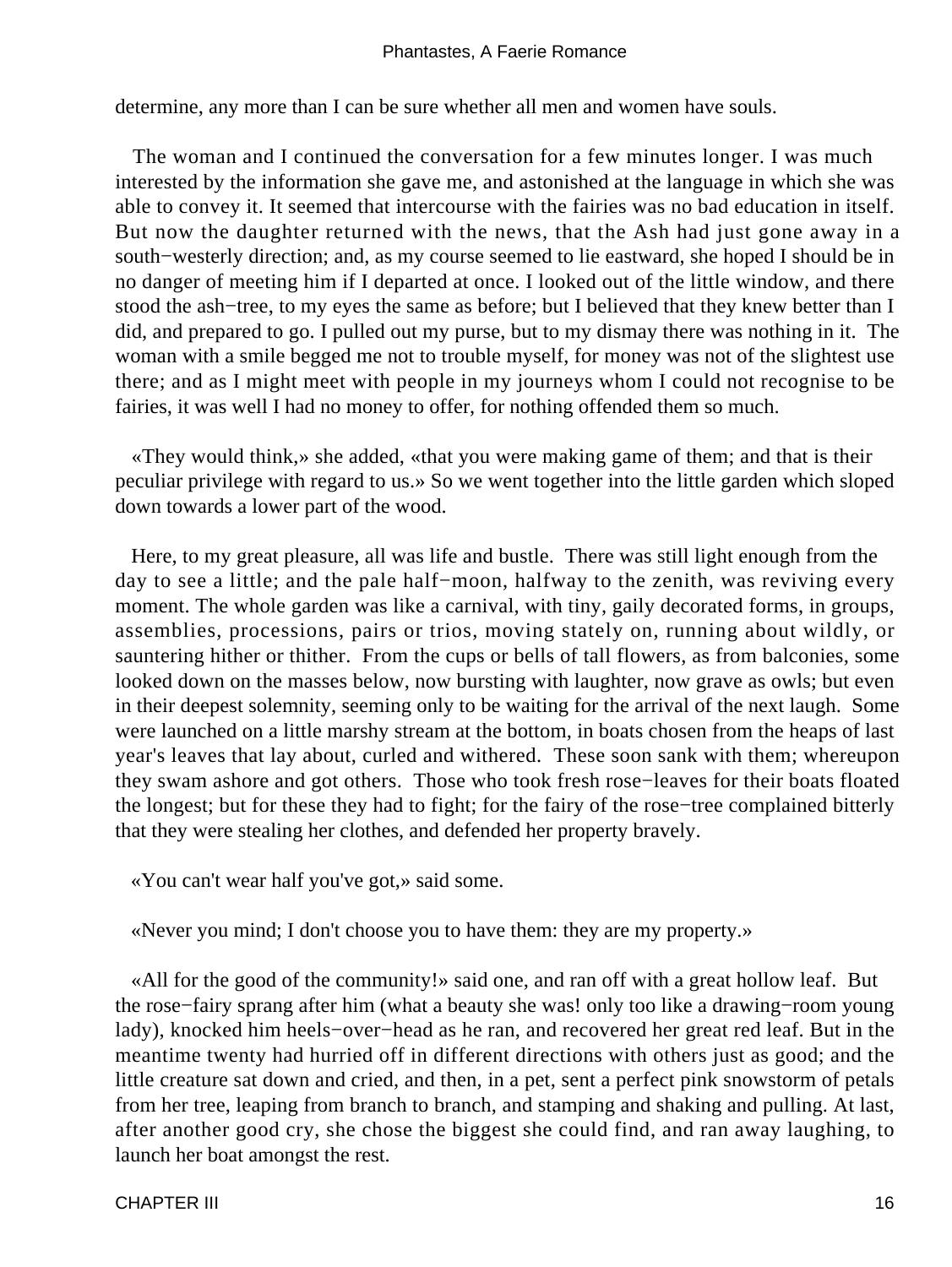But my attention was first and chiefly attracted by a group of fairies near the cottage, who were talking together around what seemed a last dying primrose. They talked singing, and their talk made a song, something like this:

 «Sister Snowdrop died Before we were born.» «She came like a bride In a snowy morn.» «What's a bride?» «What is snow? »Never tried.« »Do not know.« »Who told you about her?« »Little Primrose there Cannot do without her.« »Oh, so sweetly fair!« »Never fear, She will come, Primrose dear.« »Is she dumb?"

 «She'll come by−and−by.» «You will never see her.» «She went home to dies, »Till the new year.« »Snowdrop!« »'Tis no good To invite her.« »Primrose is very rude, «I will bite her.»

 «Oh, you naughty Pocket! »Look, she drops her head.« »She deserved it, Rocket, «And she was nearly dead.» «To your hammock – off with you!» «And swing alone.» «No one will laugh with you.» «No, not one.»

 «Now let us moan.» «And cover her o'er.» «Primrose is gone.» «All but the flower.» «Here is a leaf.» «Lay her upon it.» «Follow in grief.» «Pocket has done it.»

 «Deeper, poor creature! Winter may come.» «He cannot reach her – That is a hum.» «She is buried, the beauty!» «Now she is done.» «That was the duty.» «Now for the fun.»

 And with a wild laugh they sprang away, most of them towards the cottage. During the latter part of the song−talk, they had formed themselves into a funeral procession, two of them bearing poor Primrose, whose death Pocket had hastened by biting her stalk, upon one of her own great leaves. They bore her solemnly along some distance, and then buried her under a tree. Although I say **HER I** saw nothing but the withered primrose−flower on its long stalk. Pocket, who had been expelled from the company by common consent, went sulkily away towards her hammock, for she was the fairy of the calceolaria, and looked rather wicked. When she reached its stem, she stopped and looked round. I could not help speaking to her, for I stood near her. I said, «Pocket, how could you be so naughty?»

 «I am never naughty,» she said, half−crossly, half−defiantly; «only if you come near my hammock, I will bite you, and then you will go away.»

«Why did you bite poor Primrose?»

 «Because she said we should never see Snowdrop; as if we were not good enough to look at her, and she was, the proud thing! – served her right!»

 «Oh, Pocket, Pocket,» said I; but by this time the party which had gone towards the house, rushed out again, shouting and screaming with laughter. Half of them were on the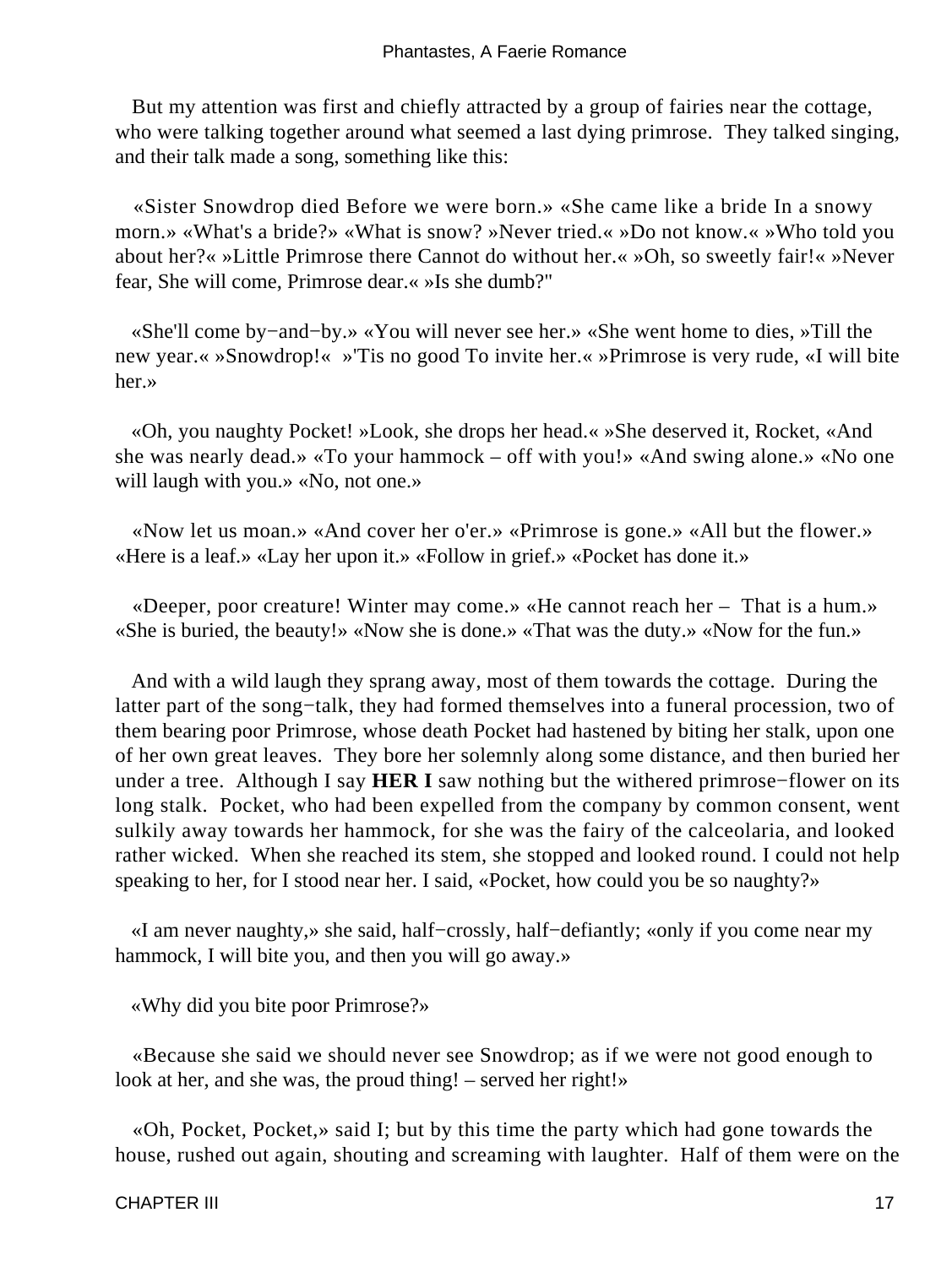cat's back, and half held on by her fur and tail, or ran beside her; till, more coming to their help, the furious cat was held fast; and they proceeded to pick the sparks out of her with thorns and pins, which they handled like harpoons. Indeed, there were more instruments at work about her than there could have been sparks in her. One little fellow who held on hard by the tip of the tail, with his feet planted on the ground at an angle of forty− five degrees, helping to keep her fast, administered a continuous flow of admonitions to Pussy.

 «Now, Pussy, be patient. You know quite well it is all for your good. You cannot be comfortable with all those sparks in you; and, indeed, I am charitably disposed to believe» (here he became very pompous) «that they are the cause of all your bad temper; so we must have them all out, every one; else we shall be reduced to the painful necessity of cutting your claws, and pulling out your eye−teeth. Quiet! Pussy, quiet!»

 But with a perfect hurricane of feline curses, the poor animal broke loose, and dashed across the garden and through the hedge, faster than even the fairies could follow. «Never mind, never mind, we shall find her again; and by that time she will have laid in a fresh stock of sparks. Hooray!» And off they set, after some new mischief.

 But I will not linger to enlarge on the amusing display of these frolicsome creatures. Their manners and habits are now so well known to the world, having been so often described by eyewitnesses, that it would be only indulging self−conceit, to add my account in full to the rest. I cannot help wishing, however, that my readers could see them for themselves. Especially do I desire that they should see the fairy of the daisy; a little, chubby, round−eyed child, with such innocent trust in his look! Even the most mischievous of the fairies would not tease him, although he did not belong to their set at all, but was quite a little country bumpkin. He wandered about alone, and looked at everything, with his hands in his little pockets, and a white night−cap on, the darling! He was not so beautiful as many other wild flowers I saw afterwards, but so dear and loving in his looks and little confident ways.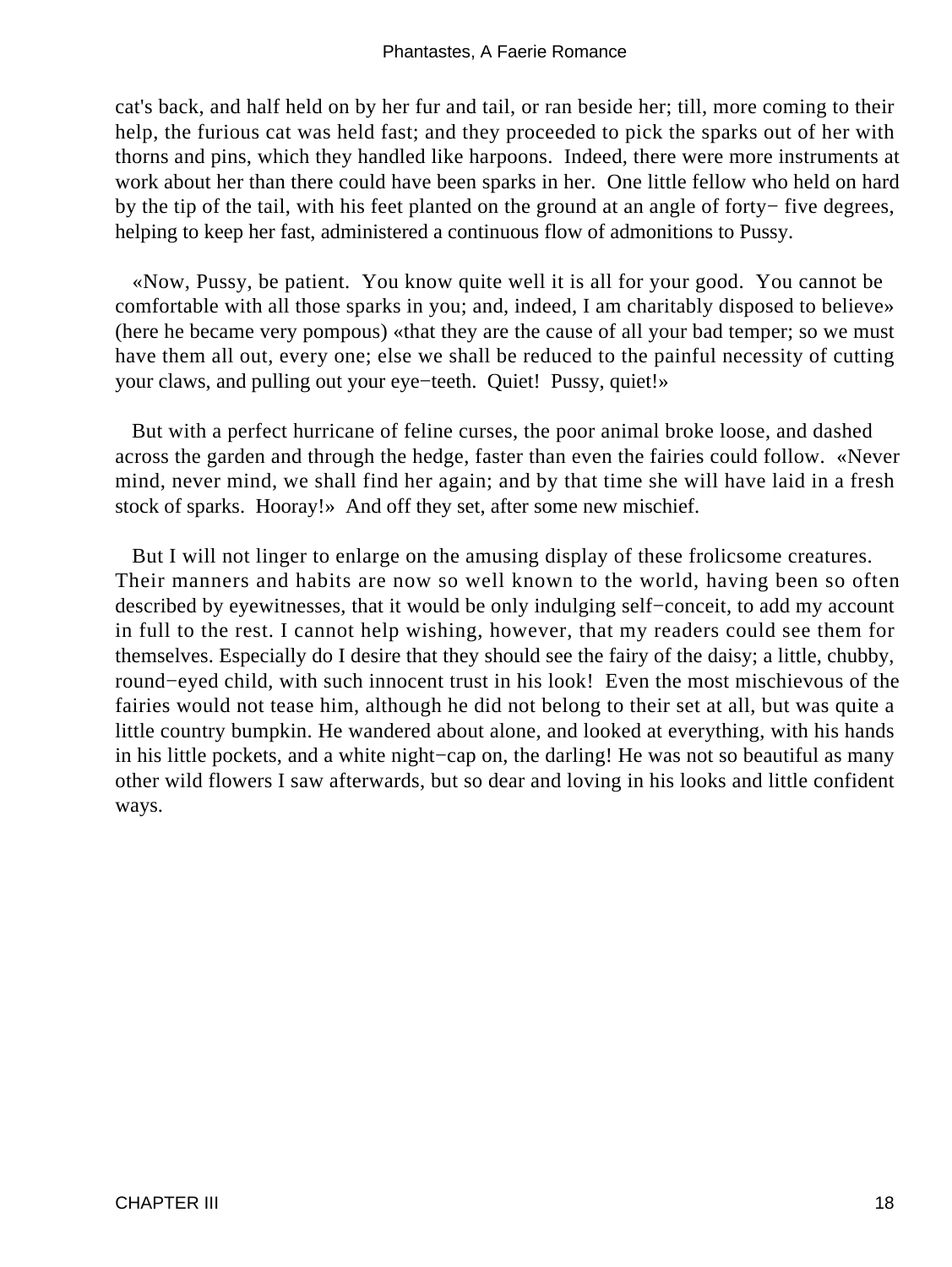## **[CHAPTER IV](#page-142-0)**

*«W*hen bale is att hyest, boote is nyest.» Ballad of Sir Aldingar.

 By this time, my hostess was quite anxious that I should be gone. So, with warm thanks for their hospitality, I took my leave, and went my way through the little garden towards the forest. Some of the garden flowers had wandered into the wood, and were growing here and there along the path, but the trees soon became too thick and shadowy for them. I particularly noticed some tall lilies, which grew on both sides of the way, with large dazzlingly white flowers, set off by the universal green. It was now dark enough for me to see that every flower was shining with a light of its own. Indeed it was by this light that I saw them, an internal, peculiar light, proceeding from each, and not reflected from a common source of light as in the daytime. This light sufficed only for the plant itself, and was not strong enough to cast any but the faintest shadows around it, or to illuminate any of the neighbouring objects with other than the faintest tinge of its own individual hue. From the lilies above mentioned, from the campanulas, from the foxgloves, and every bell−shaped flower, curious little figures shot up their heads, peeped at me, and drew back. They seemed to inhabit them, as snails their shells but I was sure some of them were intruders, and belonged to the gnomes or goblin−fairies, who inhabit the ground and earthy creeping plants. From the cups of Arum lilies, creatures with great heads and grotesque faces shot up like Jack− in−the−box, and made grimaces at me; or rose slowly and slily over the edge of the cup, and spouted water at me, slipping suddenly back, like those little soldier−crabs that inhabit the shells of sea−snails. Passing a row of tall thistles, I saw them crowded with little faces, which peeped every one from behind its flower, and drew back as quickly; and I heard them saying to each other, evidently intending me to hear, but the speaker always hiding behind his tuft, when I looked in his direction, «Look at him! Look at him! He has begun a story without a beginning, and it will never have any end. He! he! he! Look at him!»

 But as I went further into the wood, these sights and sounds became fewer, giving way to others of a different character. A little forest of wild hyacinths was alive with exquisite creatures, who stood nearly motionless, with drooping necks, holding each by the stem of her flower, and swaying gently with it, whenever a low breath of wind swung the crowded floral belfry. In like manner, though differing of course in form and meaning, stood a group of harebells, like little angels waiting, ready, till they were wanted to go on some yet unknown message. In darker nooks, by the mossy roots of the trees, or in little tufts of grass, each dwelling in a globe of its own green light, weaving a network of grass and its shadows, glowed the glowworms.

 They were just like the glowworms of our own land, for they are fairies everywhere; worms in the day, and glowworms at night, when their own can appear, and they can be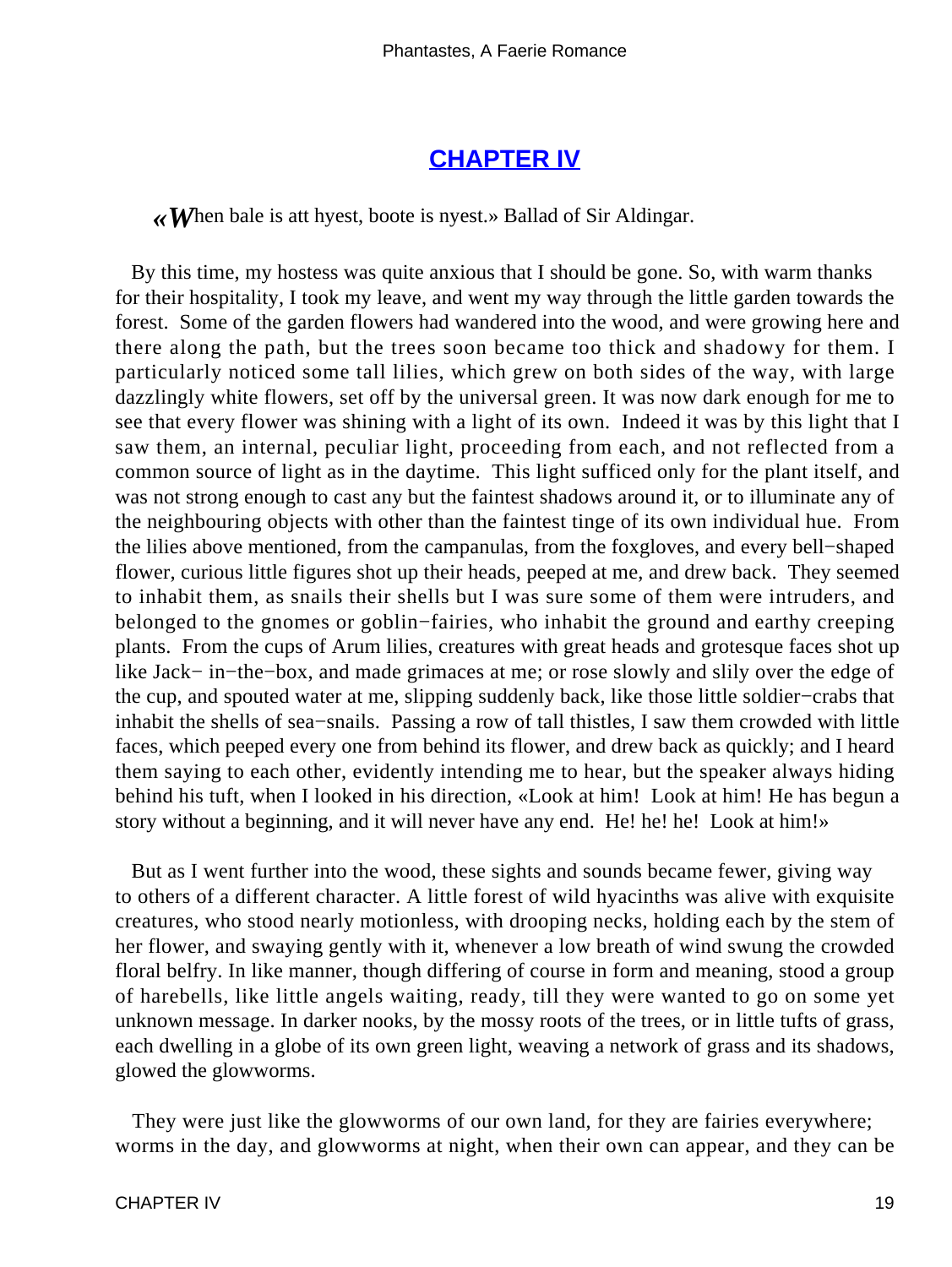themselves to others as well as themselves. But they had their enemies here. For I saw great strong−armed beetles, hurrying about with most unwieldy haste, awkward as elephant−calves, looking apparently for glowworms; for the moment a beetle espied one, through what to it was a forest of grass, or an underwood of moss, it pounced upon it, and bore it away, in spite of its feeble resistance. Wondering what their object could be, I watched one of the beetles, and then I discovered a thing I could not account for. But it is no use trying to account for things in Fairy Land; and one who travels there soon learns to forget the very idea of doing so, and takes everything as it comes; like a child, who, being in a chronic condition of wonder, is surprised at nothing. What I saw was this. Everywhere, here and there over the ground, lay little, dark−looking lumps of something more like earth than anything else, and about the size of a chestnut. The beetles hunted in couples for these; and having found one, one of them stayed to watch it, while the other hurried to find a glowworm. By signals, I presume, between them, the latter soon found his companion again: they then took the glowworm and held its luminous tail to the dark earthly pellet; when lo, it shot up into the air like a sky−rocket, seldom, however, reaching the height of the highest tree. Just like a rocket too, it burst in the air, and fell in a shower of the most gorgeously coloured sparks of every variety of hue; golden and red, and purple and green, and blue and rosy fires crossed and inter−crossed each other, beneath the shadowy heads, and between the columnar stems of the forest trees. They never used the same glowworm twice, I observed; but let him go, apparently uninjured by the use they had made of him.

 In other parts, the whole of the immediately surrounding foliage was illuminated by the interwoven dances in the air of splendidly coloured fire−flies, which sped hither and thither, turned, twisted, crossed, and recrossed, entwining every complexity of intervolved motion. Here and there, whole mighty trees glowed with an emitted phosphorescent light. You could trace the very course of the great roots in the earth by the faint light that came through; and every twig, and every vein on every leaf was a streak of pale fire.

 All this time, as I went through the wood, I was haunted with the feeling that other shapes, more like my own size and mien, were moving about at a little distance on all sides of me. But as yet I could discern none of them, although the moon was high enough to send a great many of her rays down between the trees, and these rays were unusually bright, and sight−giving, notwithstanding she was only a half−moon. I constantly imagined, however, that forms were visible in all directions except that to which my gaze was turned; and that they only became invisible, or resolved themselves into other woodland shapes, the moment my looks were directed towards them. However this may have been, except for this feeling of presence, the woods seemed utterly bare of anything like human companionship, although my glance often fell on some object which I fancied to be a human form; for I soon found that I was quite deceived; as, the moment I fixed my regard on it, it showed plainly that it was a bush, or a tree, or a rock.

 Soon a vague sense of discomfort possessed me. With variations of relief, this gradually increased; as if some evil thing were wandering about in my neighbourhood, sometimes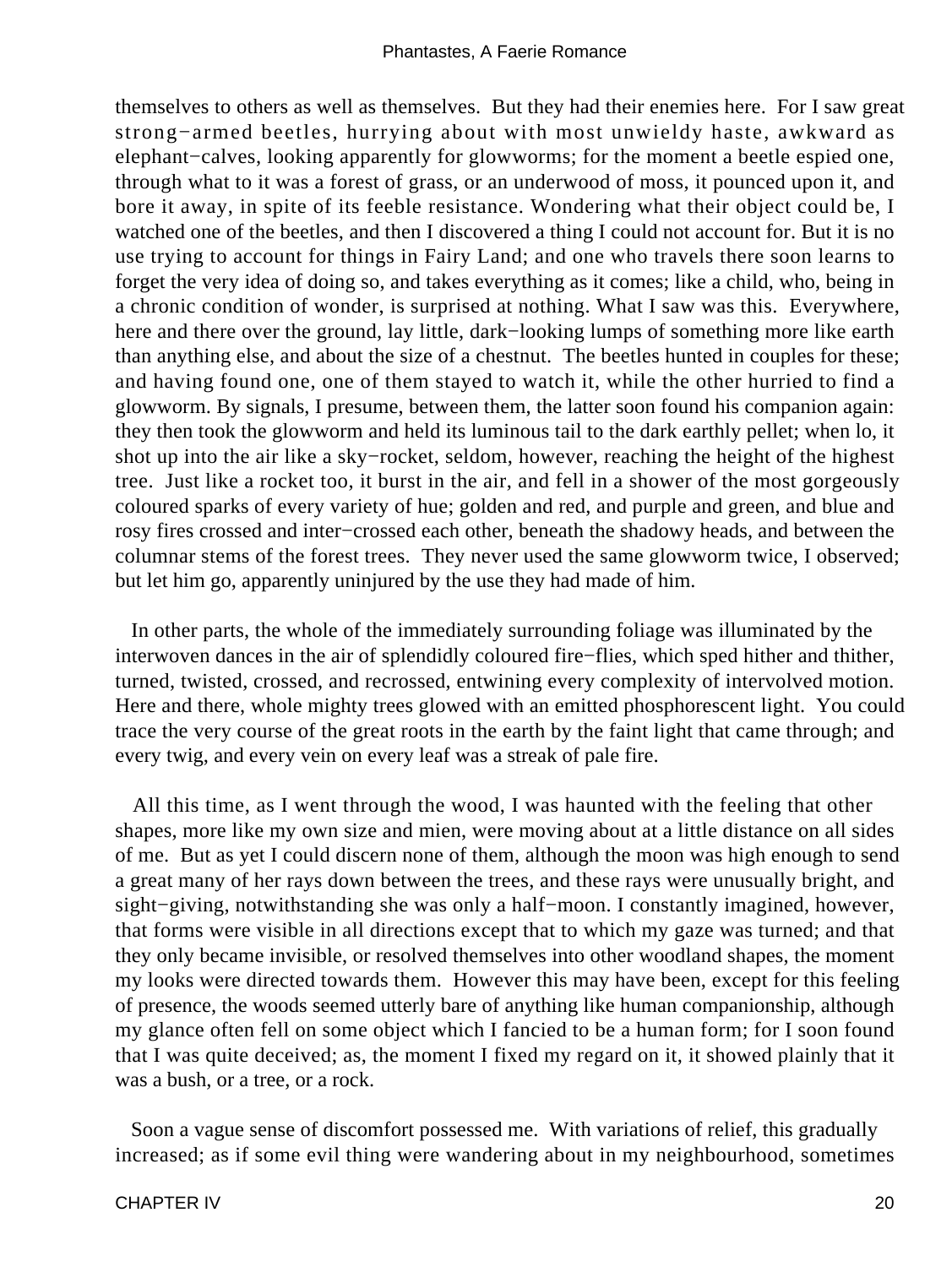nearer and sometimes further off, but still approaching. The feelingcontinued and deepened, until all my pleasure in the shows of various kinds that everywhere betokened the presence of the merry fairies vanished by degrees, and left me full of anxiety and fear, which I was unable to associate with any definite object whatever. At length the thought crossed my mind with horror: «Can it be possible that the Ash is looking for me? or that, in his nightly wanderings, his path is gradually verging towards mine?» I comforted myself, however, by remembering that he had started quite in another direction; one that would lead him, if he kept it, far apart from me; especially as, for the last two or three hours, I had been diligently journeying eastward. I kept on my way, therefore, striving by direct effort of the will against the encroaching fear; and to this end occupying my mind, as much as I could, with other thoughts. I was so far successful that, although I was conscious, if I yielded for a moment, I should be almost overwhelmed with horror, I was yet able to walk right on for an hour or more. What I feared I could not tell. Indeed, I was left in a state of the vaguest uncertainty as regarded the nature of my enemy, and knew not the mode or object of his attacks; for, somehow or other, none of my questions had succeeded in drawing a definite answer from the dame in the cottage. How then to defend myself I knew not; nor even by what sign I might with certainty recognise the presence of my foe; for as yet this vague though powerful fear was all the indication of danger I had. To add to my distress, the clouds in the west had risen nearly to the top of the skies, and they and the moon were travelling slowly towards each other. Indeed, some of their advanced guard had already met her, and she had begun to wade through a filmy vapour that gradually deepened.

 At length she was for a moment almost entirely obscured. When she shone out again, with a brilliancy increased by the contrast, I saw plainly on the path before me – from around which at this spot the trees receded, leaving a small space of green sward – the shadow of a large hand, with knotty joints and protuberances here and there. Especially I remarked, even in the midst of my fear, the bulbous points of the fingers. I looked hurriedly all around, but could see nothing from which such a shadow should fall. Now, however, that I had a direction, however undetermined, in which to project my apprehension, the very sense of danger and need of action overcame that stifling which is the worst property of fear. I reflected in a moment, that if this were indeed a shadow, it was useless to look for the object that cast it in any other direction than between the shadow and the moon. I looked, and peered, and intensified my vision, all to no purpose. I could see nothing of that kind, not even an ash−tree in the neighbourhood. Still the shadow remained; not steady, but moving to and fro, and once I saw the fingers close, and grind themselves close, like the claws of a wild animal, as if in uncontrollable longing for some anticipated prey. There seemed but one mode left of discovering the substance of this shadow. I went forward boldly, though with an inward shudder which I would not heed, to the spot where the shadow lay, threw myself on the ground, laid my head within the form of the hand, and turned my eyes towards the moon Good heavens! what did I see? I wonder that ever I arose, and that the very shadow of the hand did not hold me where I lay until fear had frozen my brain. I saw the strangest figure; vague, shadowy, almost transparent, in the central parts, and gradually deepening in substance towards the outside, until it ended in extremities capable of casting such a shadow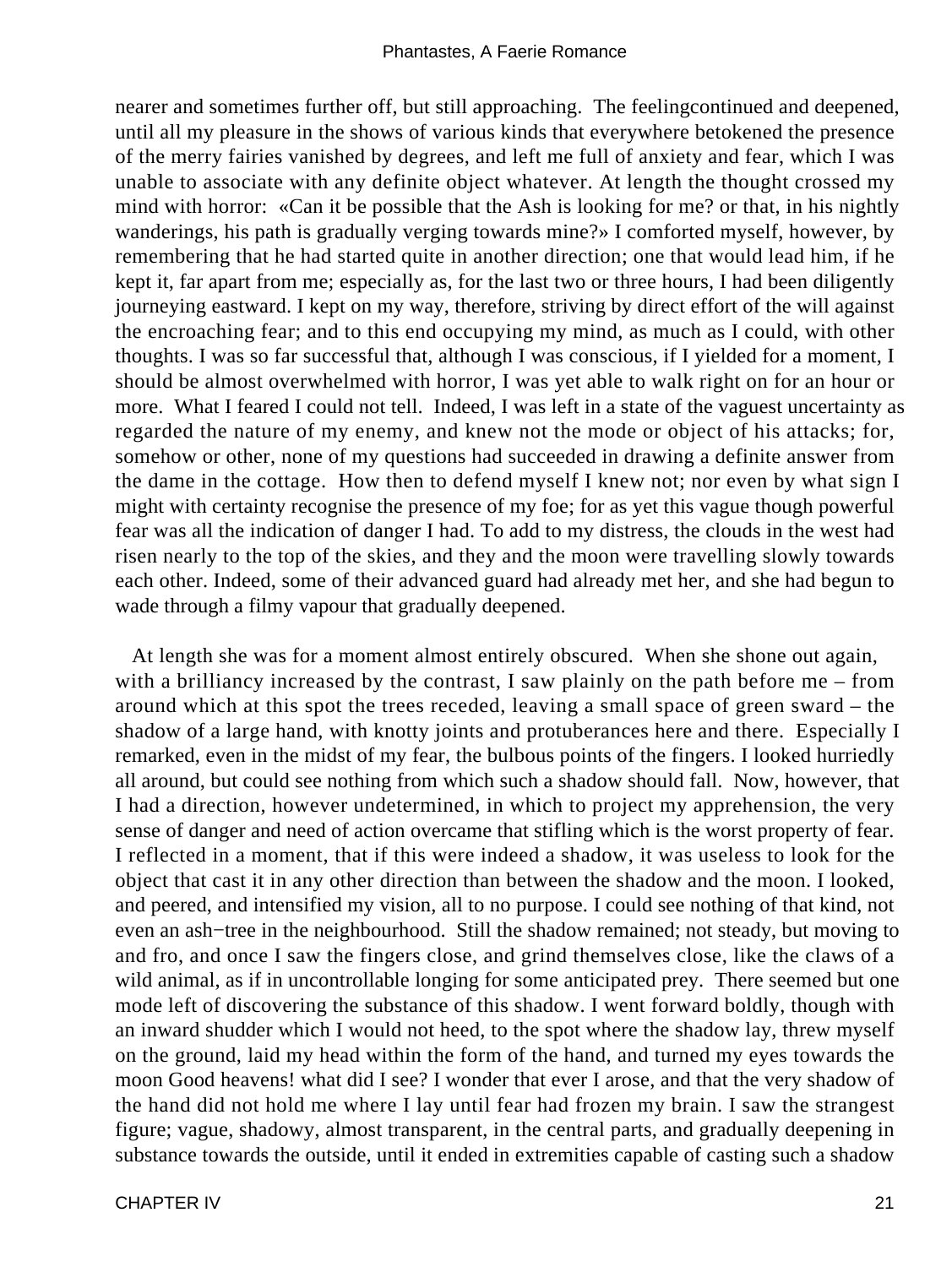as fell from the hand, through the awful fingers of which I now saw the moon. The hand was uplifted in the attitude of a paw about to strike its prey. But the face, which throbbed with fluctuating and pulsatory visibility – not from changes in the light it reflected, but from changes in its own conditions of reflecting power, the alterations being from within, not from without – it was horrible. I do not know how to describe it. It caused a new sensation. Just as one cannot translate a horrible odour, or a ghastly pain, or a fearful sound, into words, so I cannot describe this new form of awful hideousness. I can only try to describe something that is not it, but seems somewhat parallel to it; or at least is suggested by it. It reminded me of what I had heard of vampires; for the face resembled that of a corpse more than anything else I can think of; especially when I can conceive such a face in motion, but not suggesting any life as the source of the motion. The features were rather handsome than otherwise, except the mouth, which had scarcely a curve in it. The lips were of equal thickness; but the thickness was not at all remarkable, even although they looked slightly swollen. They seemed fixedly open, but were not wide apart. Of course I did not **REMARK** these lineaments at the time: I was too horrified for that. I noted them afterwards, when the form returned on my inward sight with a vividness too intense to admit of my doubting the accuracy of the reflex. But the most awful of the features were the eyes. These were alive, yet not with life.

 They seemed lighted up with an infinite greed. A gnawing voracity, which devoured the devourer, seemed to be the indwelling and propelling power of the whole ghostly apparition. I lay for a few moments simply imbruted with terror; when another cloud, obscuring the moon, delivered me from the immediately paralysing effects of the presence to the vision of the object of horror, while it added the force of imagination to the power of fear within me; inasmuch as, knowing far worse cause for apprehension than before, I remained equally ignorant from what I had to defend myself, or how to take any precautions: he might be upon me in the darkness any moment. I sprang to my feet, and sped I knew not whither, only away from the spectre. I thought no longer of the path, and often narrowly escaped dashing myself against a tree, in my headlong flight of fear.

 Great drops of rain began to patter on the leaves. Thunder began to mutter, then growl in the distance. I ran on. The rain fell heavier. At length the thick leaves could hold it up no longer; and, like a second firmament, they poured their torrents on the earth. I was soon drenched, but that was nothing. I came to a small swollen stream that rushed through the woods. I had a vague hope that if I crossed this stream, I should be in safety from my pursuer; but I soon found that my hope was as false as it was vague. I dashed across the stream, ascended a rising ground, and reached a more open space, where stood only great trees. Through them I directed my way, holding eastward as nearly as I could guess, but not at all certain that I was not moving in an opposite direction. My mind was just reviving a little from its extreme terror, when, suddenly, a flash of lightning, or rather a cataract of successive flashes, behind me, seemed to throw on the ground in front of me, but far more faintly than before, from the extent of the source of the light, the shadow of the same horrible hand. I sprang forward, stung to yet wilder speed; but had not run many steps before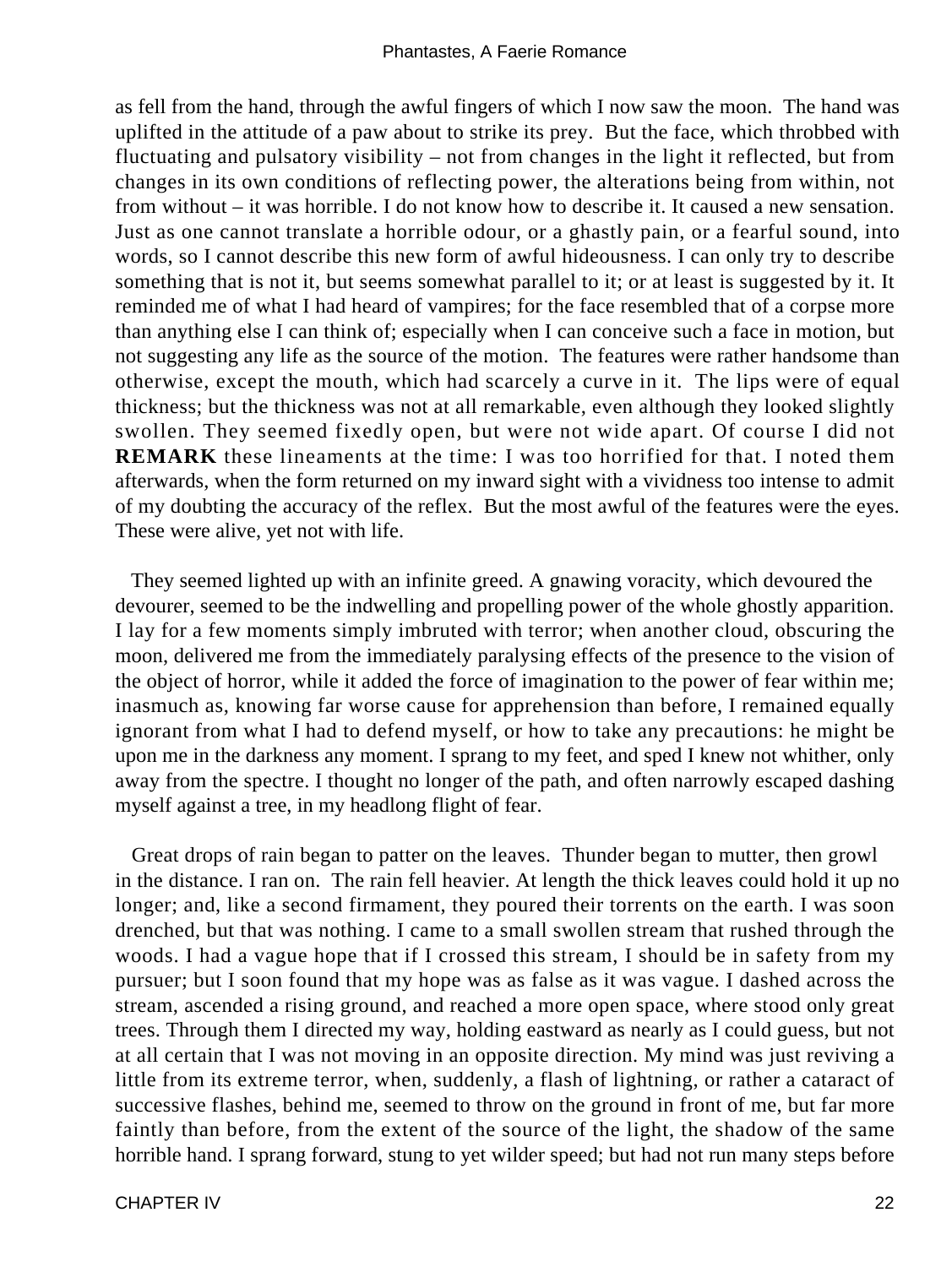my foot slipped, and, vainly attempting to recover myself, I fell at the foot of one of the large trees. Half−stunned, I yet raised myself, and almost involuntarily looked back. All I saw was the hand within three feet of my face. But, at the same moment, I felt two large soft arms thrown round me from behind; and a voice like a woman's said: «Do not fear the goblin; he dares not hurt you now.» With that, the hand was suddenly withdrawn as from a fire, and disappeared in the darkness and the rain. Overcome with the mingling of terror and joy, I lay for some time almost insensible. The first thing I remember is the sound of a voice above me, full and low, and strangely reminding me of the sound of a gentle wind amidst the leaves of a great tree. It murmured over and over again: «I may love him, I may love him; for he is a man, and I am only a beech−tree.» I found I was seated on the ground, leaning against a human form, and supported still by the arms around me, which I knew to be those of a woman who must be rather above the human size, and largely proportioned. I turned my head, but without moving otherwise, for I feared lest the arms should untwine themselves; and clear, somewhat mournful eyes met mine. At least that is how they impressed me; but I could see very little of colour or outline as we sat in the dark and rainy shadow of the tree. The face seemed very lovely, and solemn from its stillness; with the aspect of one who is quite content, but waiting for something. I saw my conjecture from her arms was correct: she was above the human scale throughout, but not greatly.

«Why do you call yourself a beech−tree?» I said.

«Because I am one,» she replied, in the same low, musical, murmuring voice.

«You are a woman,» I returned.

«Do you think so? Am I very like a woman then?»

«You are a very beautiful woman. Is it possible you should not know it?»

 «I am very glad you think so. I fancy I feel like a woman sometimes. I do so to−night – and always when the rain drips from my hair. For there is an old prophecy in our woods that one day we shall all be men and women like you. Do you know anything about it in your region? Shall I be very happy when I am a woman? I fear not, for it is always in nights like these that I feel like one. But I long to be a woman for all that.»

 I had let her talk on, for her voice was like a solution of all musical sounds. I now told her that I could hardly say whether women were happy or not. I knew one who had not been happy; and for my part, I had often longed for Fairy Land, as she now longed for the world of men. But then neither of us had lived long, and perhaps people grew happier as they grew older. Only I doubted it.

 I could not help sighing. She felt the sigh, for her arms were still round me. She asked me how old I was.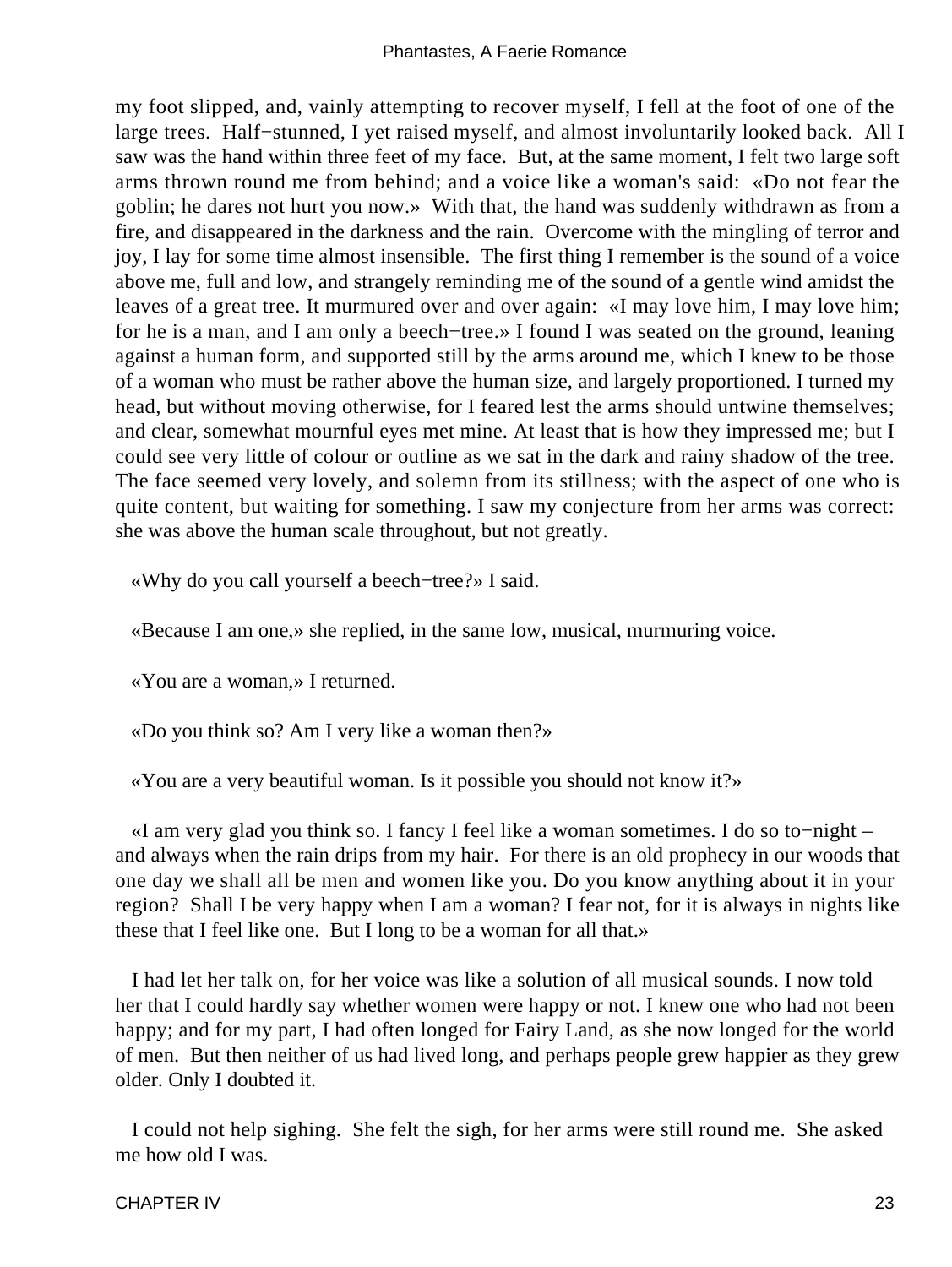«Twenty−one,» said I.

 «Why, you baby!» said she, and kissed me with the sweetest kiss of winds and odours. There was a cool faithfulness in the kiss that revived my heart wonderfully. I felt that I feared the dreadful Ash no more.

«What did the horrible Ash want with me?» I said.

 «I am not quite sure, but I think he wants to bury you at the foot of his tree. But he shall not touch you, my child.»

«Are all the ash−trees as dreadful as he?»

 «Oh, no. They are all disagreeable selfish creatures – (what horrid men they will make, if it be true!) – but this one has a hole in his heart that nobody knows of but one or two; and he is always trying to fill it up, but he cannot. That must be what he wanted you for. I wonder if he will ever be a man. If he is, I hope they will kill him.»

«How kind of you to save me from him!»

 «I will take care that he shall not come near you again. But there are some in the wood more like me, from whom, alas! I cannot protect you. Only if you see any of them very beautiful, try to walk round them.»

«What then?»

 «I cannot tell you more. But now I must tie some of my hair about you, and then the Ash will not touch you. Here, cut some off. You men have strange cutting things about you.»

She shook her long hair loose over me, never moving her arms.

«I cannot cut your beautiful hair. It would be a shame.»

 «Not cut my hair! It will have grown long enough before any is wanted again in this wild forest. Perhaps it may never be of any use again – not till I am a woman.» And she sighed.

 As gently as I could, I cut with a knife a long tress of flowing, dark hair, she hanging her beautiful head over me. When I had finished, she shuddered and breathed deep, as one does when an acute pain, steadfastly endured without sign of suffering, is at length relaxed. She then took the hair and tied it round me, singing a strange, sweet song, which I could not understand, but which left in me a feeling like this –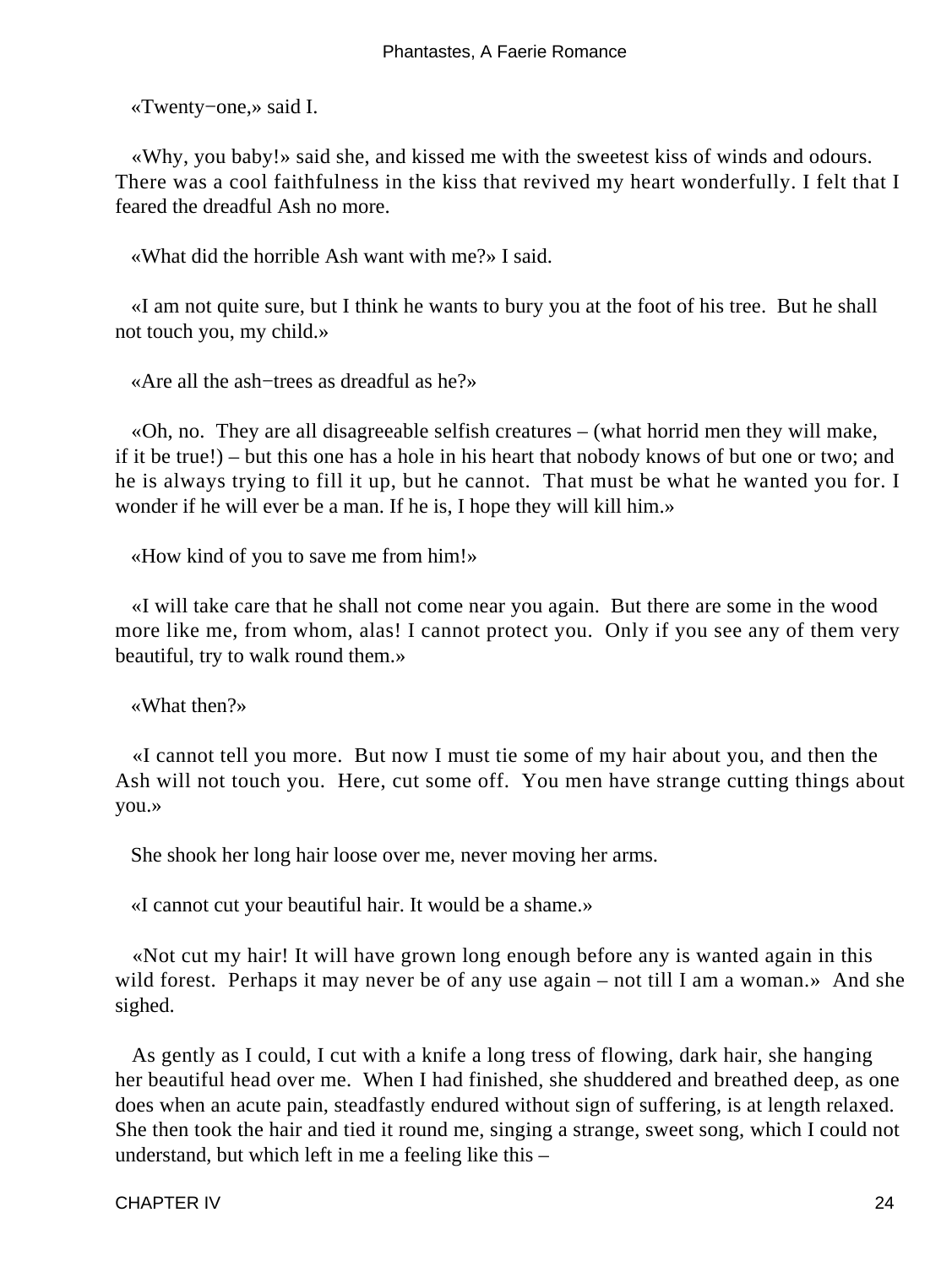«I saw thee ne'er before; I see thee never more; But love, and help, and pain, beautiful one, Have made thee mine, till all my years are done.»

 I cannot put more of it into words. She closed her arms about me again, and went on singing. The rain in the leaves, and a light wind that had arisen, kept her song company. I was wrapt in a trance of still delight. It told me the secret of the woods, and the flowers, and the birds. At one time I felt as if I was wandering in childhood through sunny spring forests, over carpets of primroses, anemones, and little white starry things – I had almost said creatures, and finding new wonderful flowers at every turn. At another, I lay half dreaming in the hot summer noon, with a book of old tales beside me, beneath a great beech; or, in autumn, grew sad because I trod on the leaves that had sheltered me, and received their last blessing in the sweet odours of decay; or, in a winter evening, frozen still, looked up, as I went home to a warm fireside, through the netted boughs and twigs to the cold, snowy moon, with her opal zone around her. At last I had fallen asleep; for I know nothing more that passed till I found myself lying under a superb beech−tree, in the clear light of the morning, just before sunrise. Around me was a girdle of fresh beech−leaves. Alas! I brought nothing with me out of Fairy Land, but memories – memories. The great boughs of the beech hung drooping around me. At my head rose its smooth stem, with its great sweeps of curving surface that swelled like undeveloped limbs. The leaves and branches above kept on the song which had sung me asleep; only now, to my mind, it sounded like a farewell and a speedwell. I sat a long time, unwilling to go; but my unfinished story urged me on. I must act and wander. With the sun well risen, I rose, and put my arms as far as they would reach around the beech−tree, and kissed it, and said good− bye. A trembling went through the leaves; a few of the last drops of the night's rain fell from off them at my feet; and as I walked slowly away, I seemed to hear in a whisper once more the words: «I may love him, I may love him; for he is a man, and I am only a beech−tree.»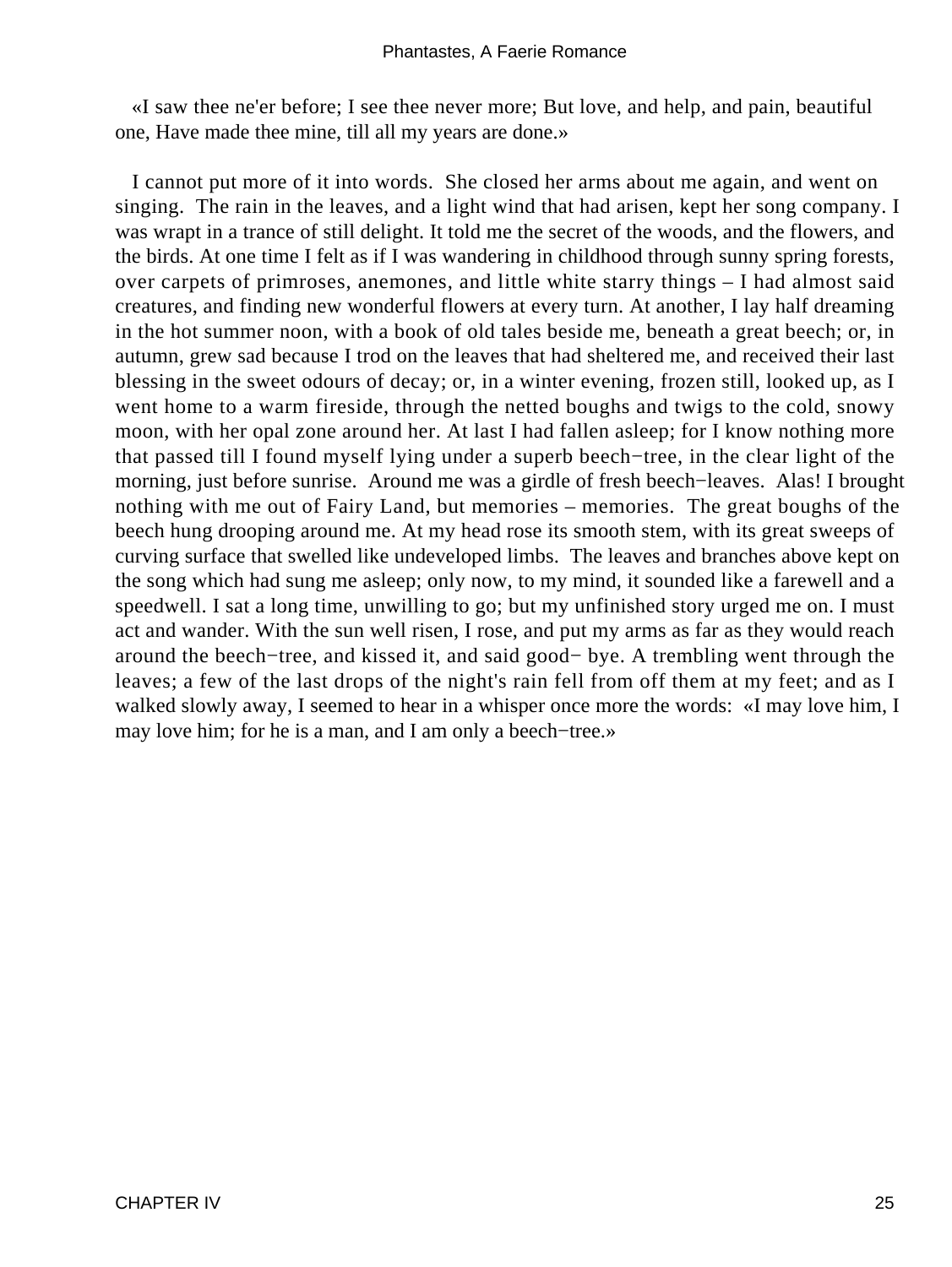# **[CHAPTER V](#page-142-0)**

*«A*nd she was smooth and full, as if one gush Of life had washed her, or as if a sleep Lay on her eyelid, easier to sweep Than bee from daisy.» **BEDDOIS'** Pygmalion.

 «Sche was as whyt as lylye yn May, Or snow that sneweth yn wynterys day.» Romance of Sir Launfal.

 I walked on, in the fresh morning air, as if new−born. The only thing that damped my pleasure was a cloud of something between sorrow and delight that crossed my mind with the frequently returning thought of my last night's hostess. «But then,» thought I, «if she is sorry, I could not help it; and she has all the pleasures she ever had. Such a day as this is surely a joy to her, as much at least as to me. And her life will perhaps be the richer, for holding now within it the memory of what came, but could not stay. And if ever she is a woman, who knows but we may meet somewhere? there is plenty of room for meeting in the universe.» Comforting myself thus, yet with a vague compunction, as if I ought not to have left her, I went on. There was little to distinguish the woods to−day from those of my own land; except that all the wild things, rabbits, birds, squirrels, mice, and the numberless other inhabitants, were very tame; that is, they did not run away from me, but gazed at me as I passed, frequently coming nearer, as if to examine me more closely. Whether this came from utter ignorance, or from familiarity with the human appearance of beings who never hurt them, I could not tell. As I stood once, looking up to the splendid flower of a parasite, which hung from the branch of a tree over my head, a large white rabbit cantered slowly up, put one of its little feet on one of mine, and looked up at me with its red eyes, just as I had been looking up at the flower above me. I stooped and stroked it; but when I attempted to lift it, it banged the ground with its hind feet and scampered off at a great rate, turning, however, to look at me several times before I lost sight of it. Now and then, too, a dim human figure would appear and disappear, at some distance, amongst the trees, moving like a sleep−walker. But no one ever came near me.

 This day I found plenty of food in the forest – strange nuts and fruits I had never seen before. I hesitated to eat them; but argued that, if I could live on the air of Fairy Land, I could live on its food also. I found my reasoning correct, and the result was better than I had hoped; for it not only satisfied my hunger, but operated in such a way upon my senses that I was brought into far more complete relationship with the things around me. The human forms appeared much more dense and defined; more tangibly visible, if I may say so. I seemed to know better which direction to choose when any doubt arose. I began to feel in some degree what the birds meant in their songs, though I could not express it in words, any more than you can some landscapes. At times, to my surprise, I found myself listening attentively, and as if it were no unusual thing with me, to a conversation between two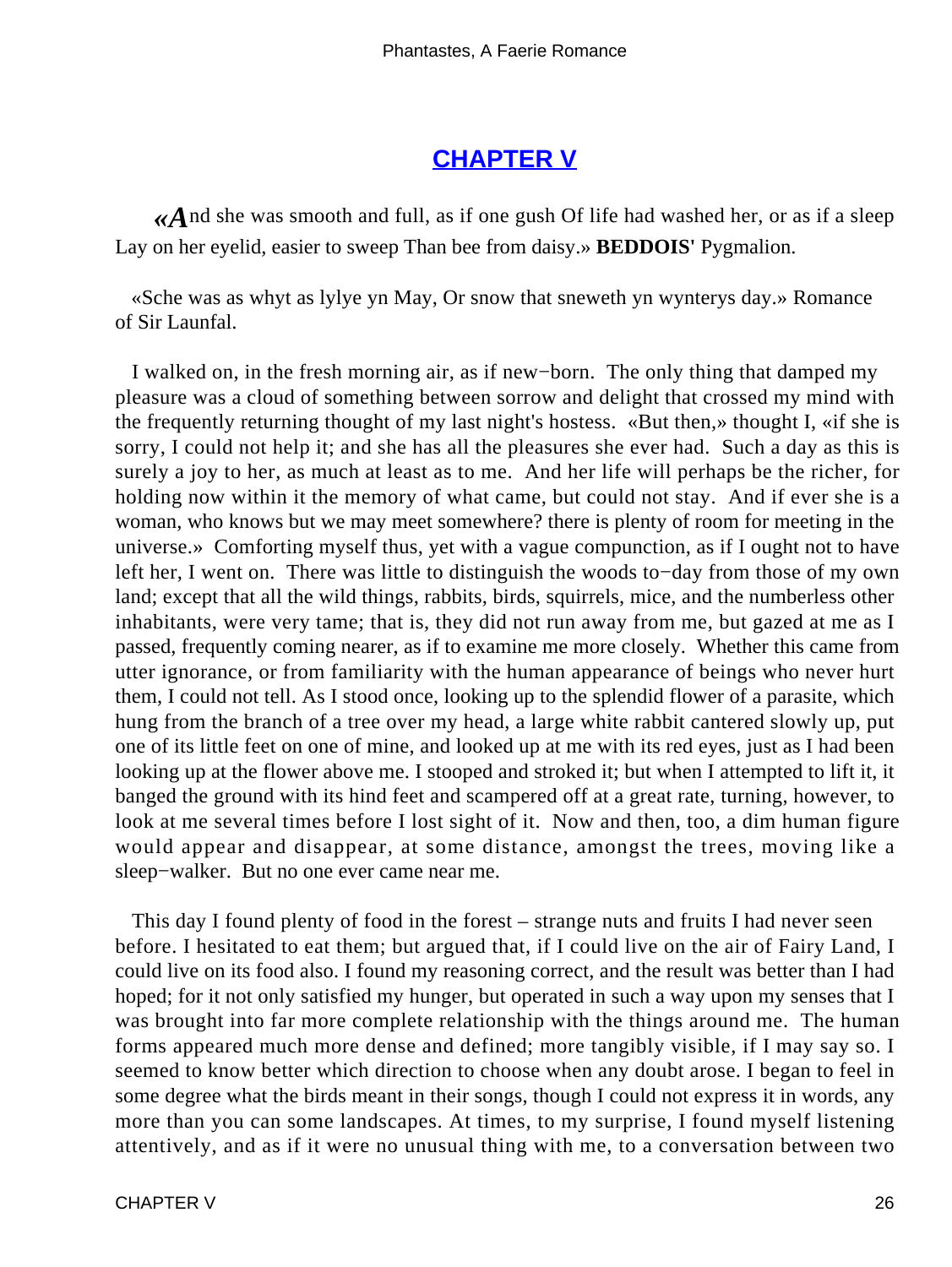squirrels or monkeys. The subjects were not very interesting, except as associated with the individual life and necessities of the little creatures: where the best nuts were to be found in the neighbourhood, and who could crack them best, or who had most laid up for the winter, and such like; only they never said where the store was. There was no great difference in kind between their talk and our ordinary human conversation. Some of the creatures I never heard speak at all, and believe they never do so, except under the impulse of some great excitement. The mice talked; but the hedgehogs seemed very phlegmatic; and though I met a couple of moles above ground several times, they never said a word to each other in my hearing. There were no wild beasts in the forest; at least, I did not see one larger than a wild cat. There were plenty of snakes, however, and I do not think they were all harmless; but none ever bit me.

 Soon after mid−day I arrived at a bare rocky hill, of no great size, but very steep; and having no trees – scarcely even a bush – upon it, entirely exposed to the heat of the sun. Over this my way seemed to lie, and I immediately began the ascent. On reaching the top, hot and weary, I looked around me, and saw that the forest still stretched as far as the sight could reach on every side of me. I observed that the trees, in the direction in which I was about to descend, did not come so near the foot of the hill as on the other side, and was especially regretting the unexpected postponement of shelter, because this side of the hill seemed more difficult to descend than the other had been to climb, when my eye caught the appearance of a natural path, winding down through broken rocks and along the course of a tiny stream, which I hoped would lead me more easily to the foot. I tried it, and found the descent not at all laborious; nevertheless, when I reached the bottom, I was very tired and exhausted with the heat. But just where the path seemed to end, rose a great rock, quite overgrown with shrubs and creeping plants, some of them in full and splendid blossom: these almost concealed an opening in the rock, into which the path appeared to lead. I entered, thirsting for the shade which it promised. What was my delight to find a rocky cell, all the angles rounded away with rich moss, and every ledge and projection crowded with lovely ferns, the variety of whose forms, and groupings, and shades wrought in me like a poem; for such a harmony could not exist, except they all consented to some one end! A little well of the clearest water filled a mossy hollow in one corner. I drank, and felt as if I knew what the elixir of life must be; then threw myself on a mossy mound that lay like a couch along the inner end. Here I lay in a delicious reverie for some time; during which all lovely forms, and colours, and sounds seemed to use my brain as a common hall, where they could come and go, unbidden and unexcused. I had never imagined that such capacity for simple happiness lay in me, as was now awakened by this assembly of forms and spiritual sensations, which yet were far too vague to admit of being translated into any shape common to my own and another mind. I had lain for an hour, I should suppose, though it may have been far longer, when, the harmonious tumult in my mind having somewhat relaxed, I became aware that my eyes were fixed on a strange, time−worn bas−relief on the rock opposite to me. This, after some pondering, I concluded to represent Pygmalion, as he awaited the quickening of his statue. The sculptor sat more rigid than the figure to which his eyes were turned. That seemed about to step from its pedestal and embrace the man, who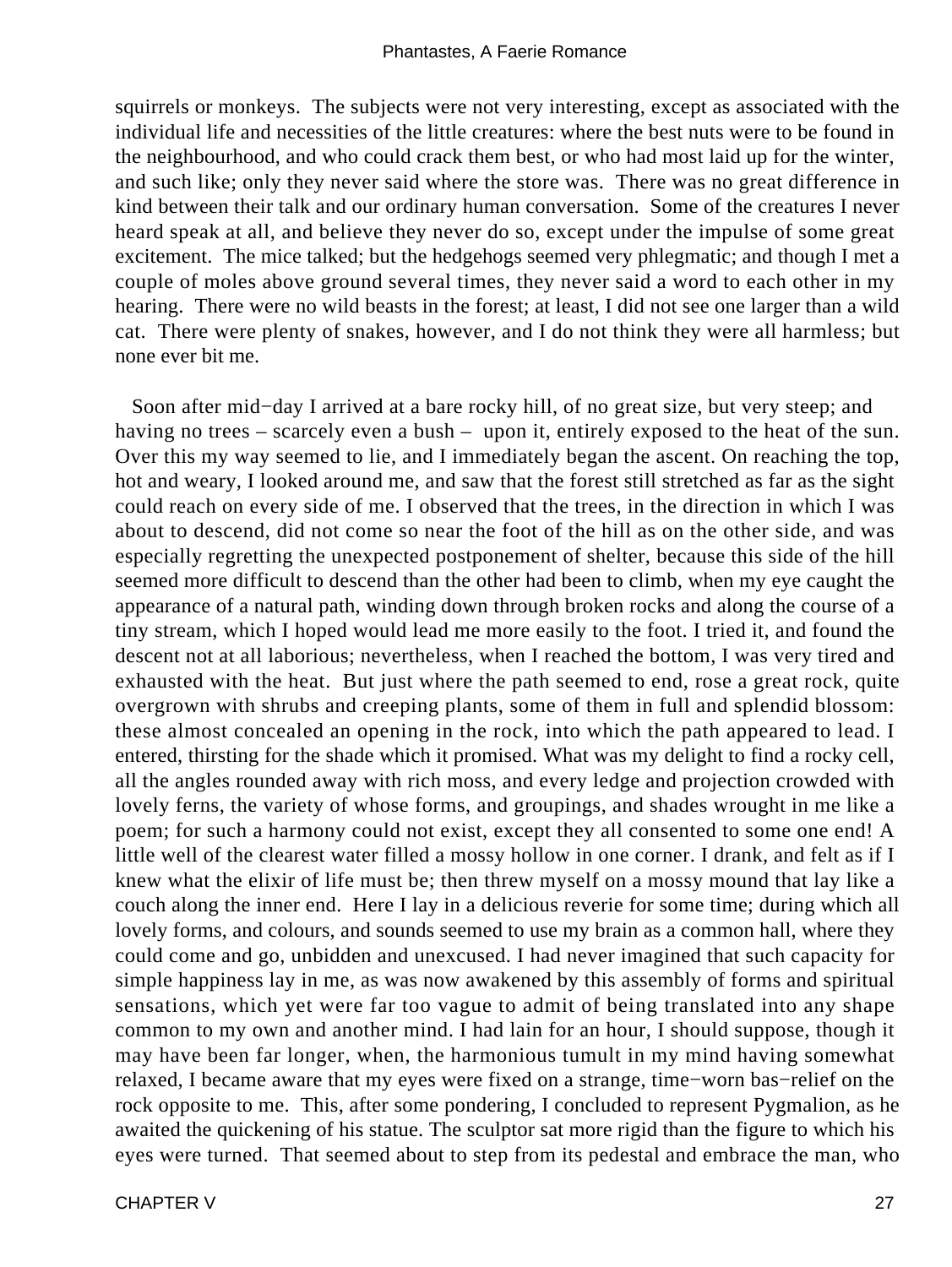waited rather than expected.

 «A lovely story,» I said to myself. «This cave, now, with the bushes cut away from the entrance to let the light in, might be such a place as he would choose, withdrawn from the notice of men, to set up his block of marble, and mould into a visible body the thought already clothed with form in the unseen hall of the sculptor's brain. And, indeed, if I mistake not,» I said, starting up, as a sudden ray of light arrived at that moment through a crevice in the roof, and lighted up a small portion of the rock, bare of vegetation, «this very rock is marble, white enough and delicate enough for any statue, even if destined to become an ideal woman in the arms of the sculptor.»

 I took my knife and removed the moss from a part of the block on which I had been lying; when, to my surprise, I found it more like alabaster than ordinary marble, and soft to the edge of the knife. In fact, it was alabaster. By an inexplicable, though by no means unusual kind of impulse, I went on removing the moss from the surface of the stone; and soon saw that it was polished, or at least smooth, throughout. I continued my labour; and after clearing a space of about a couple of square feet, I observed what caused me to prosecute the work with more interest and care than before. For the ray of sunlight had now reached the spot I had cleared, and under its lustre the alabaster revealed its usual slight transparency when polished, except where my knife had scratched the surface; and I observed that the transparency seemed to have a definite limit, and to end upon an opaque body like the more solid, white marble. I was careful to scratch no more. And first, a vague anticipation gave way to a startling sense of possibility; then, as I proceeded, one revelation after another produced the entrancing conviction, that under the crust of alabaster lay a dimly visible form in marble, but whether of man or woman I could not yet tell. I worked on as rapidly as the necessary care would permit; and when I had uncovered the whole mass, and rising from my knees, had retreated a little way, so that the effect of the whole might fall on me, I saw before me with sufficient plainness – though at the same time with considerable indistinctness, arising from the limited amount of light the place admitted, as well as from the nature of the object itself – a block of pure alabaster enclosing the form, apparently in marble, of a reposing woman. She lay on one side, with her hand under her cheek, and her face towards me; but her hair had fallen partly over her face, so that I could not see the expression of the whole. What I did see appeared to me perfectly lovely; more near the face that had been born with me in my soul, than anything I had seen before in nature or art. The actual outlines of the rest of the form were so indistinct, that the more than semi−opacity of the alabaster seemed insufficient to account for the fact; and I conjectured that a light robe added its obscurity. Numberless histories passed through my mind of change of substance from enchantment and other causes, and of imprisonments such as this before me. I thought of the Prince of the Enchanted City, half marble and half a man; of Ariel; of Niobe; of the Sleeping Beauty in the Wood; of the bleeding trees; and many other histories. Even my adventure of the preceding evening with the lady of the beech−tree contributed to arouse the wild hope, that by some means life might be given to this form also, and that, breaking from her alabaster tomb, she might glorify my eyes with her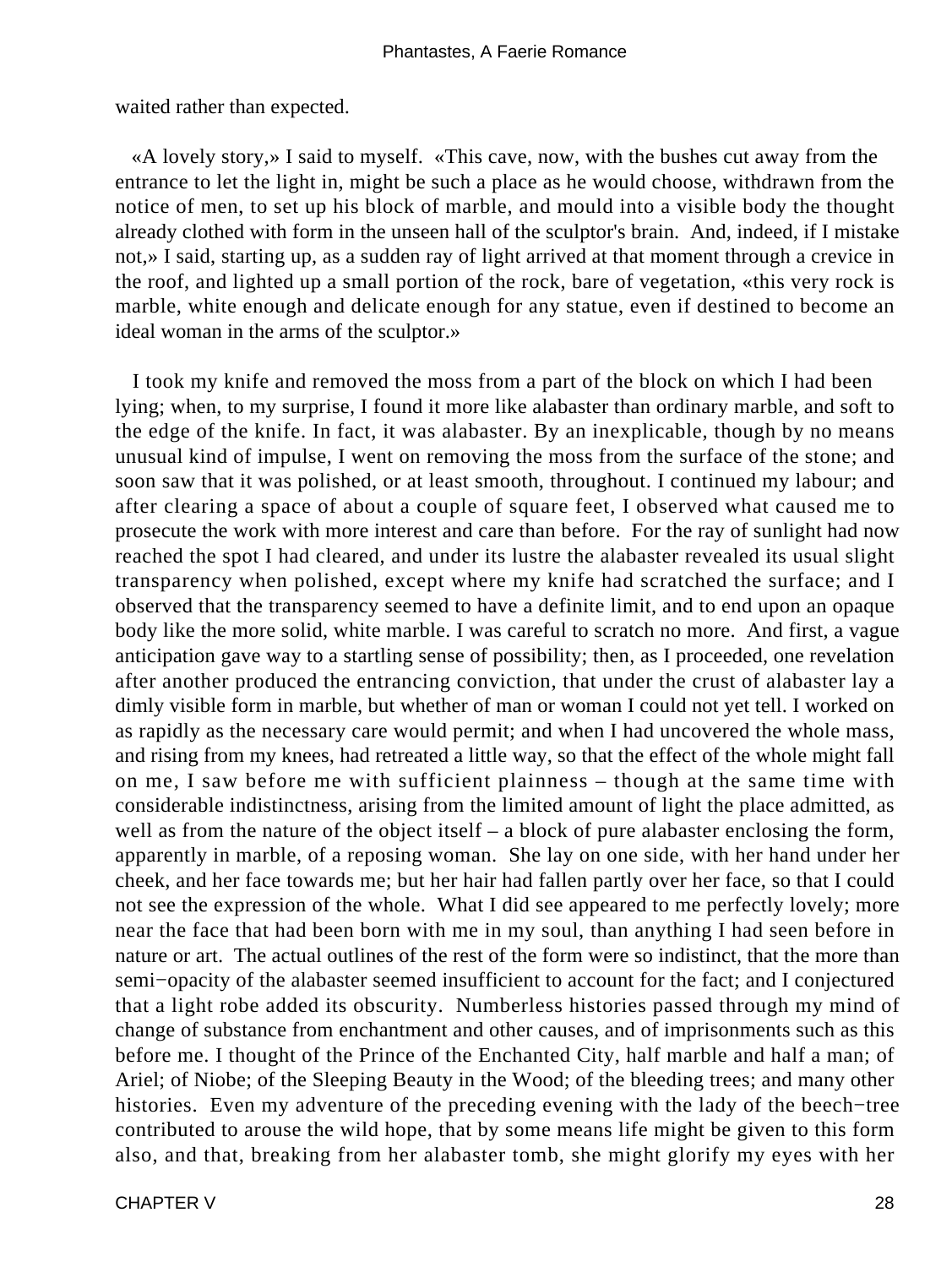presence. «For,» I argued, «who can tell but this cave may be the home of Marble, and this, essential Marble – that spirit of marble which, present throughout, makes it capable of being moulded into any form? Then if she should awake! But how to awake her? A kiss awoke the Sleeping Beauty! a kiss cannot reach her through the incrusting alabaster.» I kneeled, however, and kissed the pale coffin; but she slept on. I bethought me of Orpheus, and the following stones – that trees should follow his music seemed nothing surprising now. Might not a song awake this form, that the glory of motion might for a time displace the loveliness of rest? Sweet sounds can go where kisses may not enter. I sat and thought. Now, although always delighting in music, I had never been gifted with the power of song, until I entered the fairy forest. I had a voice, and I had a true sense of sound; but when I tried to sing, the one would not content the other, and so I remained silent. This morning, however, I had found myself, ere I was aware, rejoicing in a song; but whether it was before or after I had eaten of the fruits of the forest, I could not satisfy myself. I concluded it was after, however; and that the increased impulse to sing I now felt, was in part owing to having drunk of the little well, which shone like a brilliant eye in a corner of the cave. It saw down on the ground by the «antenatal tomb,» leaned upon it with my face towards the head of the figure within, and sang – the words and tones coming together, and inseparably connected, as if word and tone formed one thing; or, as if each word could be uttered only in that tone, and was incapable of distinction from it, except in idea, by an acute analysis. I sang something like this: but the words are only a dull representation of a state whose very elevation precluded the possibility of remembrance; and in which I presume the words really employed were as far above these, as that state transcended this wherein I recall it:

 "Marble woman, vainly sleeping In the very death of dreams! Wilt thou – slumber from thee sweeping, All but what with vision teems – Hear my voice come through the golden Mist of memory and hope; And with shadowy smile embolden Me with primal Death to cope?

 «Thee the sculptors all pursuing, Have embodied but their own; Round their visions, form enduring, Marble vestments thou hast thrown; But thyself, in silence winding, Thou hast kept eternally; Thee they found not, many finding  $-$  I have found thee: wake for me.»

 As I sang, I looked earnestly at the face so vaguely revealed before me. I fancied, yet believed it to be but fancy, that through the dim veil of the alabaster, I saw a motion of the head as if caused by a sinking sigh. I gazed more earnestly, and concluded that it was but fancy. Neverthless I could not help singing again –

 "Rest is now filled full of beauty, And can give thee up, I ween; Come thou forth, for other duty Motion pineth for her queen.

 "Or, if needing years to wake thee From thy slumbrous solitudes, Come, sleep−walking, and betake thee To the friendly, sleeping woods.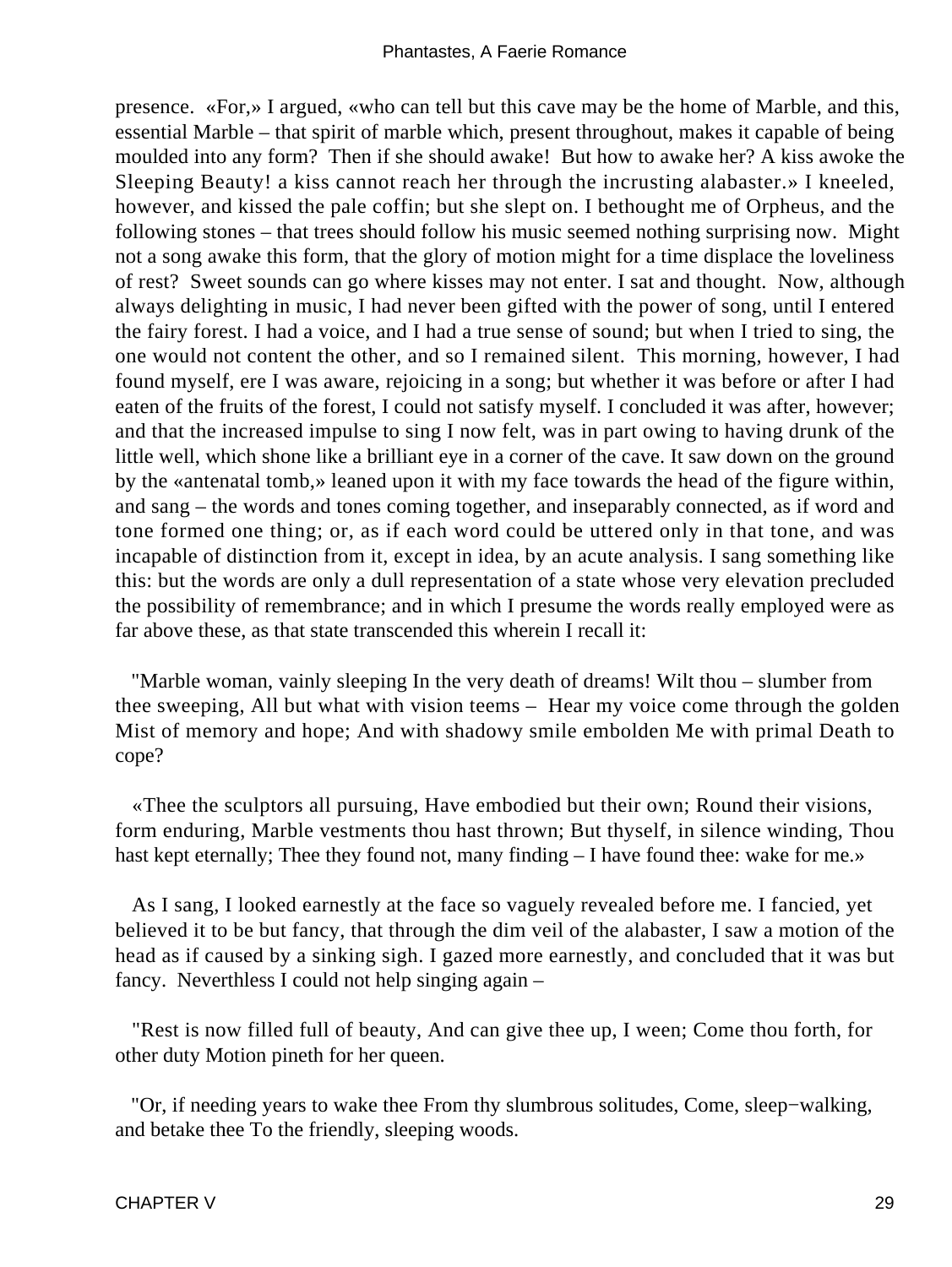Sweeter dreams are in the forest, Round thee storms would never rave; And when need of rest is sorest, Glide thou then into thy cave.

 «Or, if still thou choosest rather Marble, be its spell on me; Let thy slumber round me gather, Let another dream with thee!»

 Again I paused, and gazed through the stony shroud, as if, by very force of penetrative sight, I would clear every lineament of the lovely face. And now I thought the hand that had lain under the cheek, had slipped a little downward. But then I could not be sure that I had at first observed its position accurately. So I sang again; for the longing had grown into a passionate need of seeing her alive –

"Or art thou Death, O woman? for since I Have set me singing by thy side,

*Life hath forsook the upper sky,* 

*And all the outer world hath died.*

"Yea, I am dead; for thou hast drawn My life all downward unto thee.

*Dead moon of love! let twilight dawn:* 

*Awake! and let the darkness flee.*

"Cold lady of the lovely stone! Awake! or I shall perish here;

*And thou be never more alone,* 

*My form and I for ages near.*

"But words are vain; reject them all – They utter but a feeble part:

*Hear thou the depths from which they call,* 

*The voiceless longing of my heart."*

 There arose a slightly crashing sound. Like a sudden apparition that comes and is gone, a white form, veiled in a light robe of whiteness, burst upwards from the stone, stood, glided forth, and gleamed away towards the woods. For I followed to the mouth of the cave, as soon as the amazement and concentration of delight permitted the nerves of motion again to act; and saw the white form amidst the trees, as it crossed a little glade on the edge of the forest where the sunlight fell full, seeming to gather with intenser radiance on the one object that floated rather than flitted through its lake of beams. I gazed after her in a kind of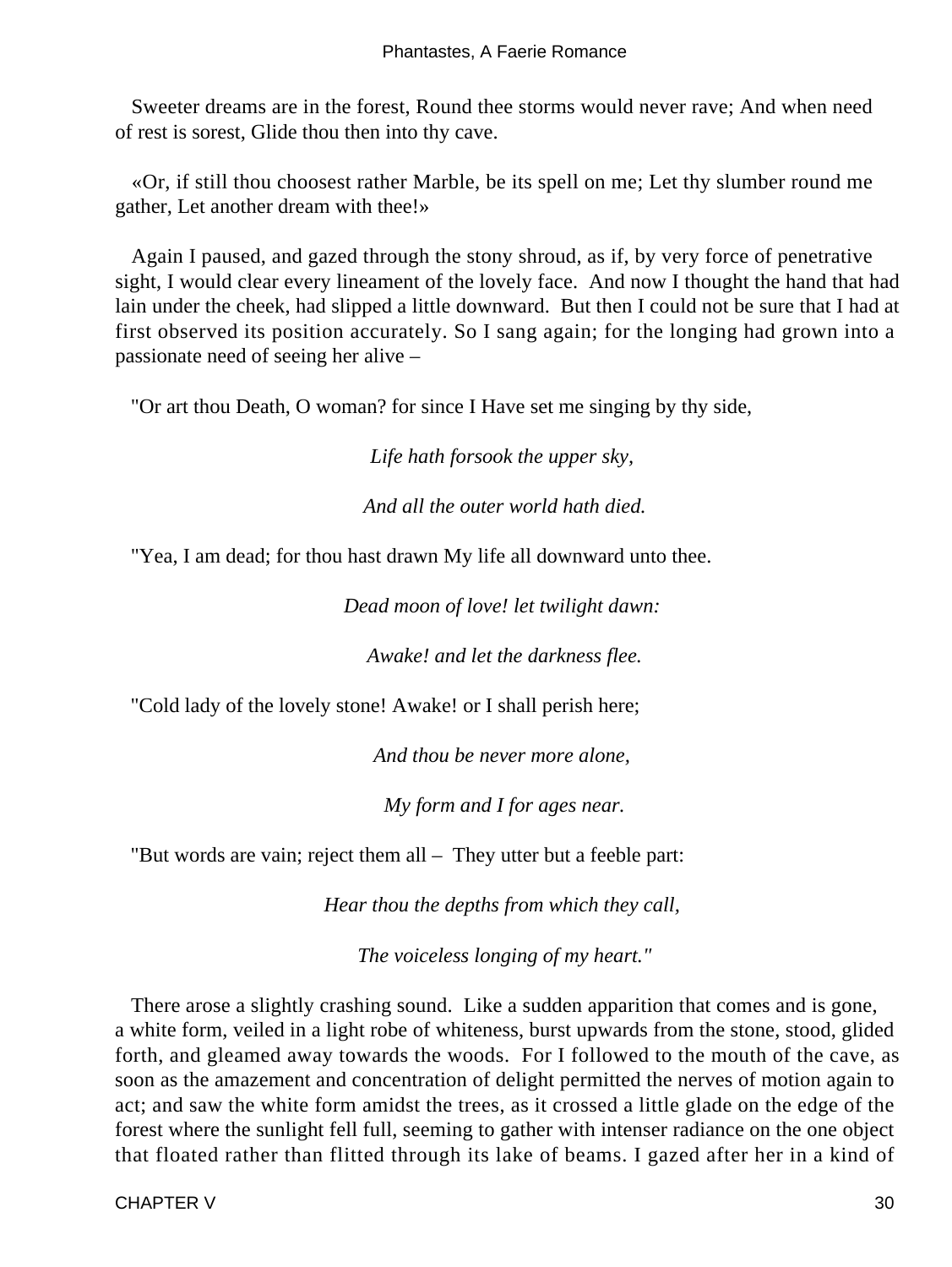despair; found, freed, lost! It seemed useless to follow, yet follow I must. I marked the direction she took; and without once looking round to the forsaken cave, I hastened towards the forest.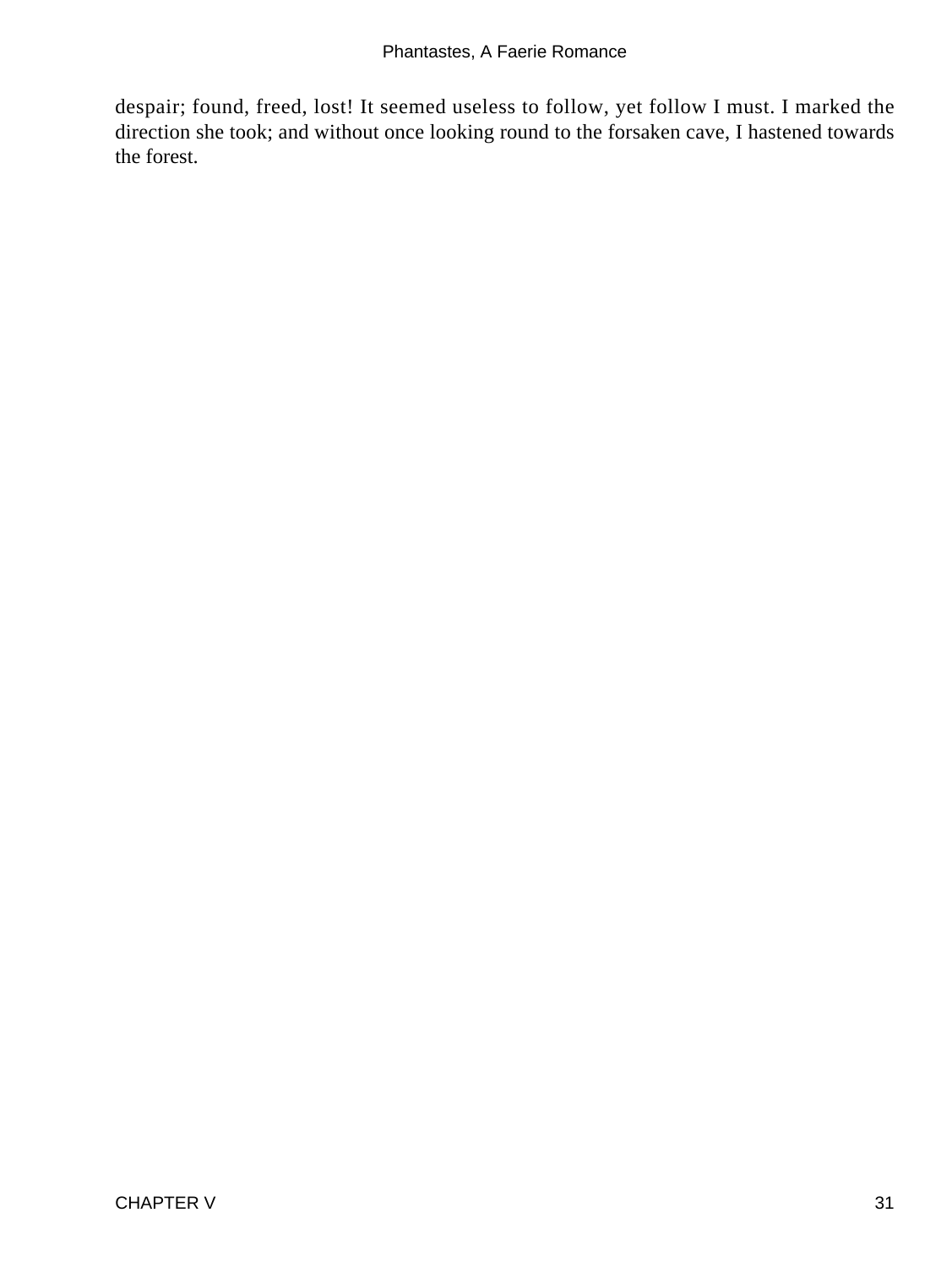## **[CHAPTER VI](#page-142-0)**

*«A*h, let a man beware, when his wishes, fulfilled, rain down upon him, and his happiness is unbounded.» «Thy red lips, like worms, Travel over my cheek.» **MOTHERWELL.**

 But as I crossed the space between the foot of the hill and the forest, a vision of another kind delayed my steps. Through an opening to the westward flowed, like a stream, the rays of the setting sun, and overflowed with a ruddy splendour the open space where I was. And riding as it were down this stream towards me, came a horseman in what appeared red armour. From frontlet to tail, the horse likewise shone red in the sunset. I felt as if I must have seen the knight before; but as he drew near, I could recall no feature of his countenance. Ere he came up to me, however, I remembered the legend of Sir Percival in the rusty armour, which I had left unfinished in the old book in the cottage: it was of Sir Percival that he reminded me. And no wonder; for when he came close up to me, I saw that, from crest to heel, the whole surface of his armour was covered with a light rust. The golden spurs shone, but the iron greaves glowed in the sunlight. The **MORNING STAR,** which hung from his wrist, glittered and glowed with its silver and bronze. His whole appearance was terrible; but his face did not answer to this appearance. It was sad, even to gloominess; and something of shame seemed to cover it. Yet it was noble and high, though thus beclouded; and the form looked lofty, although the head drooped, and the whole frame was bowed as with an inward grief. The horse seemed to share in his master's dejection, and walked spiritless and slow. I noticed, too, that the white plume on his helmet was discoloured and drooping. «He has fallen in a joust with spears,» I said to myself; «yet it becomes not a noble knight to be conquered in spirit because his body hath fallen.» He appeared not to observe me, for he was riding past without looking up, and started into a warlike attitude the moment the first sound of my voice reached him. Then a flush, as of shame, covered all of his face that the lifted beaver disclosed. He returned my greeting with distant courtesy, and passed on. But suddenly, he reined up, sat a moment still, and then turning his horse, rode back to where I stood looking after him.

 «I am ashamed,» he said, «to appear a knight, and in such a guise; but it behoves me to tell you to take warning from me, lest the same evil, in his kind, overtake the singer that has befallen the knight. Hast thou ever read the story of Sir Percival and the» – (here he shuddered, that his armour rang) – «Maiden of the Alder−tree?»

 «In part, I have,» said I; «for yesterday, at the entrance of this forest, I found in a cottage the volume wherein it is recorded.» «Then take heed,» he rejoined; «for, see my armour – I put it off; and as it befell to him, so has it befallen to me. I that was proud am humble now. Yet is she terribly beautiful – beware. Never,» he added, raising his head,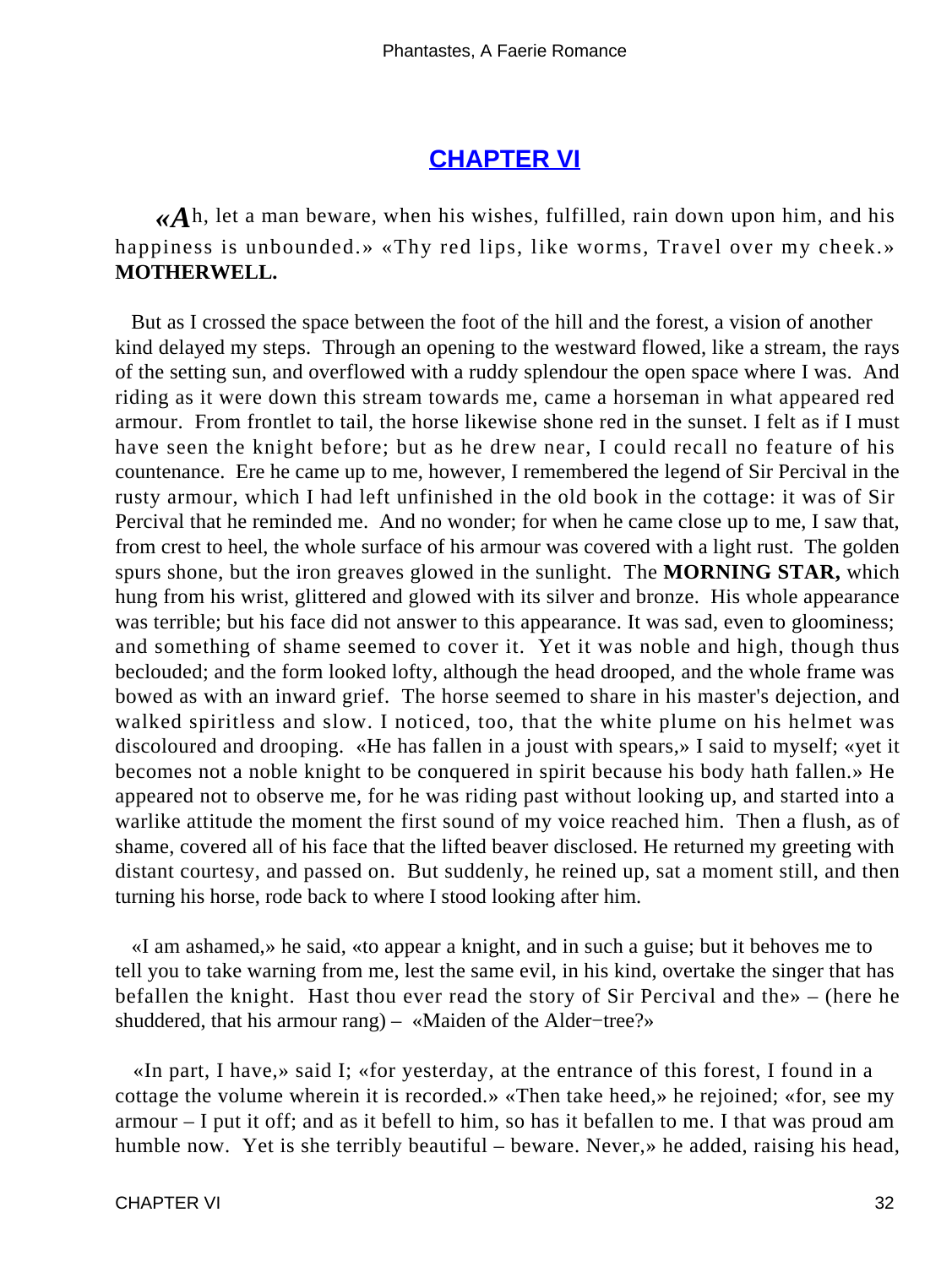«shall this armour be furbished, but by the blows of knightly encounter, until the last speck has disappeared from every spot where the battle−axe and sword of evil−doers, or noble foes, might fall; when I shall again lift my head, and say to my squire, `Do thy duty once more, and make this armour shine.'»

 Before I could inquire further, he had struck spurs into his horse and galloped away, shrouded from my voice in the noise of his armour. For I called after him, anxious to know more about this fearful enchantress; but in vain – he heard me not. «Yet,» I said to myself, «I have now been often warned; surely I shall be well on my guard; and I am fully resolved I shall not be ensnared by any beauty, however beautiful. Doubtless, some one man may escape, and I shall be he.» So I went on into the wood, still hoping to find, in some one of its mysterious recesses, my lost lady of the marble. The sunny afternoon died into the loveliest twilight. Great bats began to flit about with their own noiseless flight, seemingly purposeless, because its objects are unseen. The monotonous music of the owl issued from all unexpected quarters in the half−darkness around me. The glow− worm was alight here and there, burning out into the great universe. The night−hawk heightened all the harmony and stillness with his oft−recurring, discordant jar. Numberless unknown sounds came out of the unknown dusk; but all were of twilight−kind, oppressing the heart as with a condensed atmosphere of dreamy undefined love and longing. The odours of night arose, and bathed me in that luxurious mournfulness peculiar to them, as if the plants whence they floated had been watered with bygone tears. Earth drew me towards her bosom; I felt as if I could fall down and kiss her. I forgot I was in Fairy Land, and seemed to be walking in a perfect night of our own old nursing earth. Great stems rose about me, uplifting a thick multitudinous roof above me of branches, and twigs, and leaves – the bird and insect world uplifted over mine, with its own landscapes, its own thickets, and paths, and glades, and dwellings; its own bird−ways and insect−delights. Great boughs crossed my path; great roots based the tree−columns, and mightily clasped the earth, strong to lift and strong to uphold. It seemed an old, old forest, perfect in forest ways and pleasures. And when, in the midst of this ecstacy, I remembered that under some close canopy of leaves, by some giant stem, or in some mossy cave, or beside some leafy well, sat the lady of the marble, whom my songs had called forth into the outer world, waiting (might it not be?) to meet and thank her deliverer in a twilight which would veil her confusion, the whole night became one dream−realm of joy, the central form of which was everywhere present, although unbeheld. Then, remembering how my songs seemed to have called her from the marble, piercing through the pearly shroud of alabaster – «Why,» thought I, «should not my voice reach her now, through the ebon night that inwraps her.» My voice burst into song so spontaneously that it seemed involuntarily.

 "Not a sound But, echoing in me, Vibrates all around With a blind delight, Till it breaks on Thee, Queen of Night!

 Every tree, O'ershadowing with gloom, Seems to cover thee Secret, dark, love−still'd, In a holy room Silence−filled.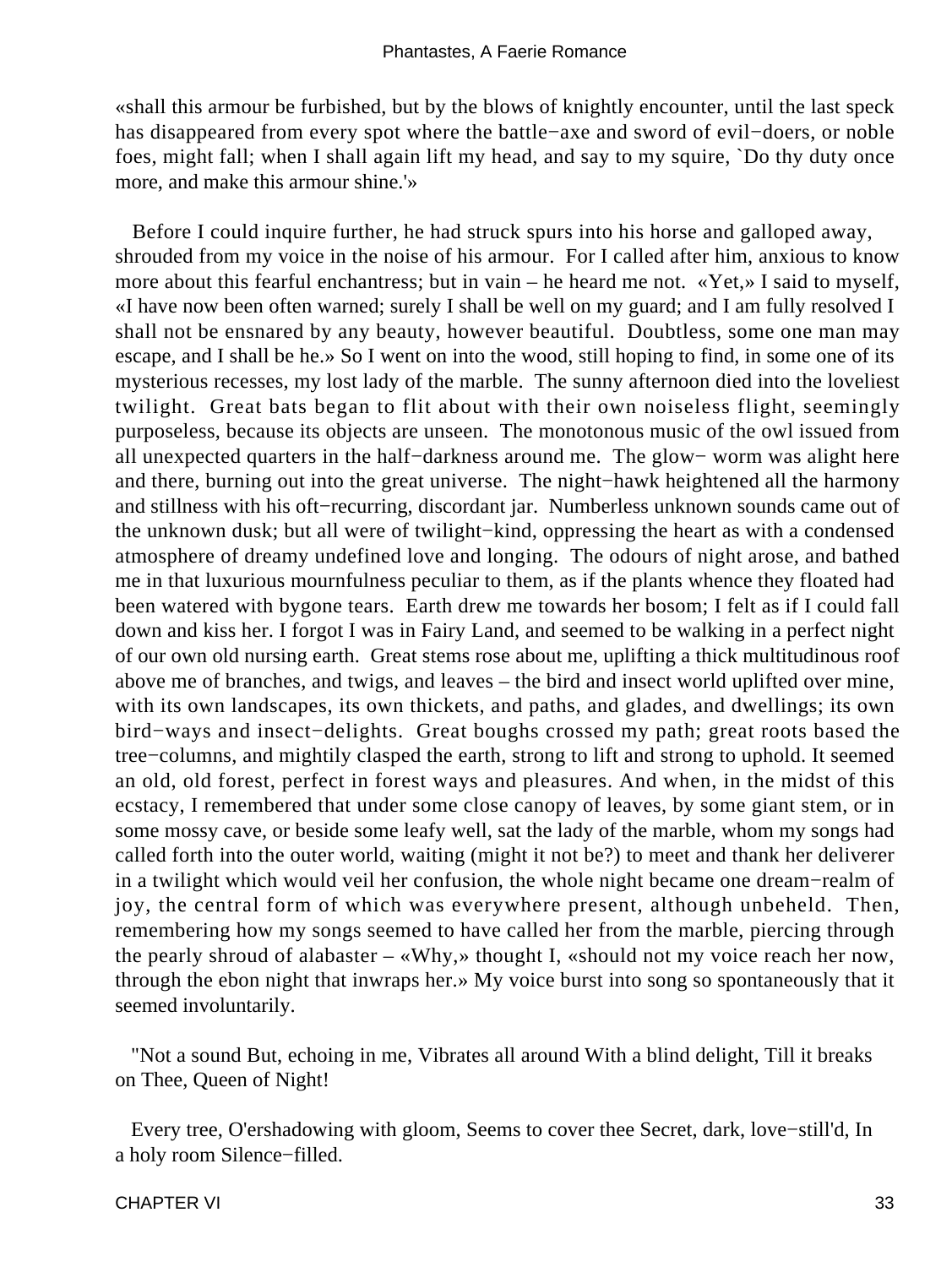"Let no moon Creep up the heaven to−night; I in darksome noon Walking hopefully, Seek my shrouded light – Grope for thee!

 «Darker grow The borders of the dark! Through the branches glow, From the roof above, Star and diamond−sparks Light for love.»

 Scarcely had the last sounds floated away from the hearing of my own ears, when I heard instead a low delicious laugh near me. It was not the laugh of one who would not be heard, but the laugh of one who has just received something long and patiently desired – a laugh that ends in a low musical moan. I started, and, turning sideways, saw a dim white figure seated beside an intertwining thicket of smaller trees and underwood.

 «It is my white lady!» I said, and flung myself on the ground beside her; striving, through the gathering darkness, to get a glimpse of the form which had broken its marble prison at my call.

 «It is your white lady!» said the sweetest voice, in reply, sending a thrill of speechless delight through a heart which all the love−charms of the preceding day and evening had been tempering for this culminating hour. Yet, if I would have confessed it, there was something either in the sound of the voice, although it seemed sweetness itself, or else in this yielding which awaited no gradation of gentle approaches, that did not vibrate harmoniously with the beat of my inward music. And likewise, when, taking her hand in mine, I drew closer to her, looking for the beauty of her face, which, indeed, I found too plenteously, a cold shiver ran through me; but «it is the marble,» I said to myself, and heeded it not.

 She withdrew her hand from mine, and after that would scarce allow me to touch her. It seemed strange, after the fulness of her first greeting, that she could not trust me to come close to her. Though her words were those of a lover, she kept herself withdrawn as if a mile of space interposed between us.

«Why did you run away from me when you woke in the cave?» I said.

«Did I?» she returned. «That was very unkind of me; but I did not know better.»

«I wish I could see you. The night is very dark.»

«So it is. Come to my grotto. There is light there.»

«Have you another cave, then?»

«Come and see.»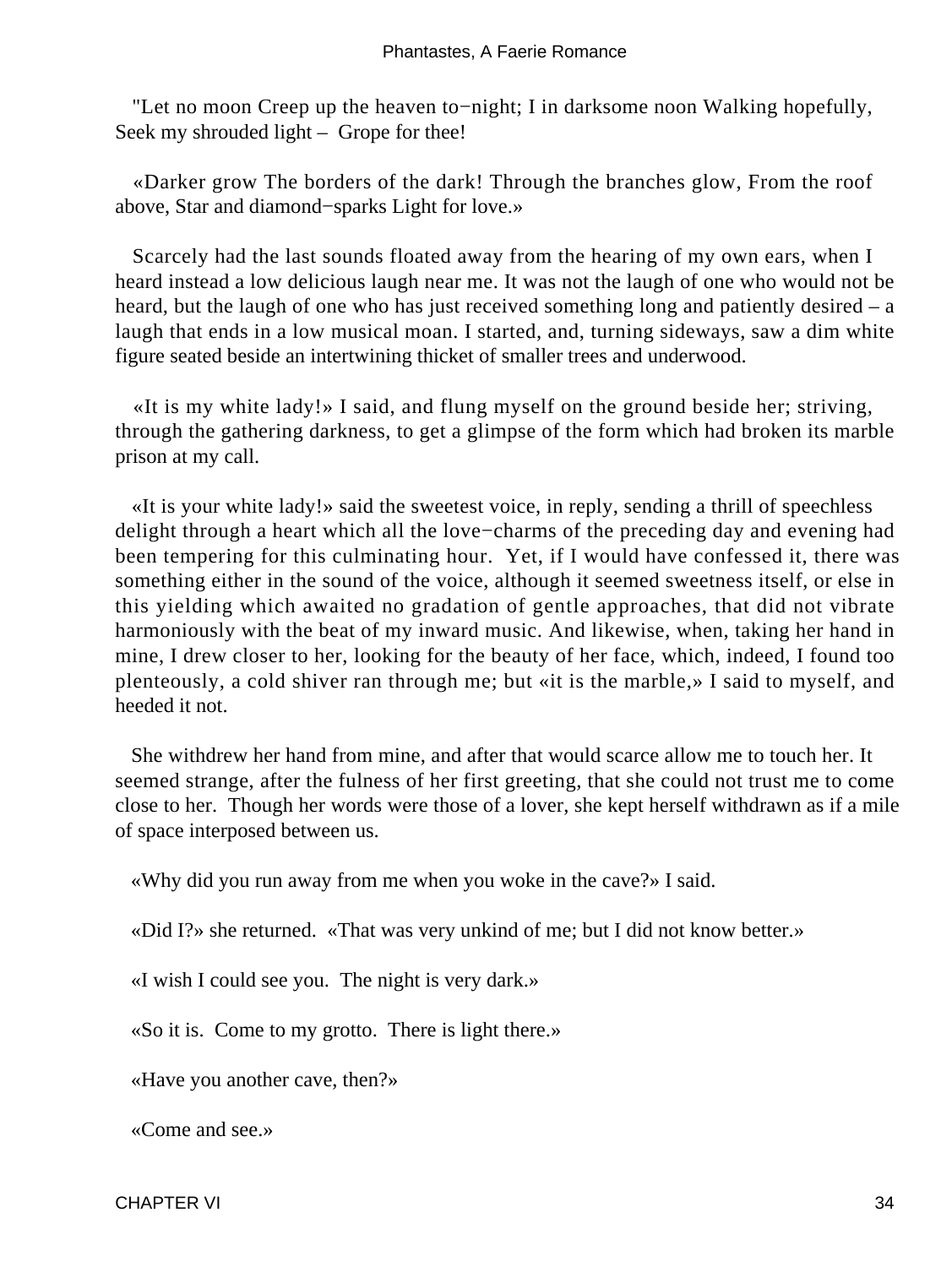But she did not move until I rose first, and then she was on her feet before I could offer my hand to help her. She came close to my side, and conducted me through the wood. But once or twice, when, involuntarily almost, I was about to put my arm around her as we walked on through the warm gloom, she sprang away several paces, always keeping her face full towards me, and then stood looking at me, slightly stooping, in the attitude of one who fears some half−seen enemy. It was too dark to discern the expression of her face. Then she would return and walk close beside me again, as if nothing had happened. I thought this strange; but, besides that I had almost, as I said before, given up the attempt to account for appearances in Fairy Land, I judged that it would be very unfair to expect from one who had slept so long and had been so suddenly awakened, a behaviour correspondent to what I might unreflectingly look for. I knew not what she might have been dreaming about. Besides, it was possible that, while her words were free, her sense of touch might be exquisitely delicate.

 At length, after walking a long way in the woods, we arrived at another thicket, through the intertexture of which was glimmering a pale rosy light.

«Push aside the branches,» she said, «and make room for us to enter.»

I did as she told me.

«Go in,» she said; «I will follow you.»

 I did as she desired, and found myself in a little cave, not very unlike the marble cave. It was festooned and draperied with all kinds of green that cling to shady rocks. In the furthest corner, half− hidden in leaves, through which it glowed, mingling lovely shadows between them, burned a bright rosy flame on a little earthen lamp. The lady glided round by the wall from behind me, still keeping her face towards me, and seated herself in the furthest corner, with her back to the lamp, which she hid completely from my view. I then saw indeed a form of perfect loveliness before me. Almost it seemed as if the light of the rose−lamp shone through her (for it could not be reflected from her); such a delicate shade of pink seemed to shadow what in itself must be a marbly whiteness of hue. I discovered afterwards, however, that there was one thing in it I did not like; which was, that the white part of the eye was tinged with the same slight roseate hue as the rest of the form. It is strange that I cannot recall her features; but they, as well as her somewhat girlish figure, left on me simply and only the impression of intense loveliness. I lay down at her feet, and gazed up into her face as I lay. She began, and told me a strange tale, which, likewise, I cannot recollect; but which, at every turn and every pause, somehow or other fixed my eyes and thoughts upon her extreme beauty; seeming always to culminate in something that had a relation, revealed or hidden, but always operative, with her own loveliness. I lay entranced. It was a tale which brings back a feeling as of snows and tempests; torrents and water−sprites; lovers parted for long, and meeting at last; with a gorgeous summer night to close up the whole. I listened till she and I were blended with the tale; till she and I were the whole history. And we had met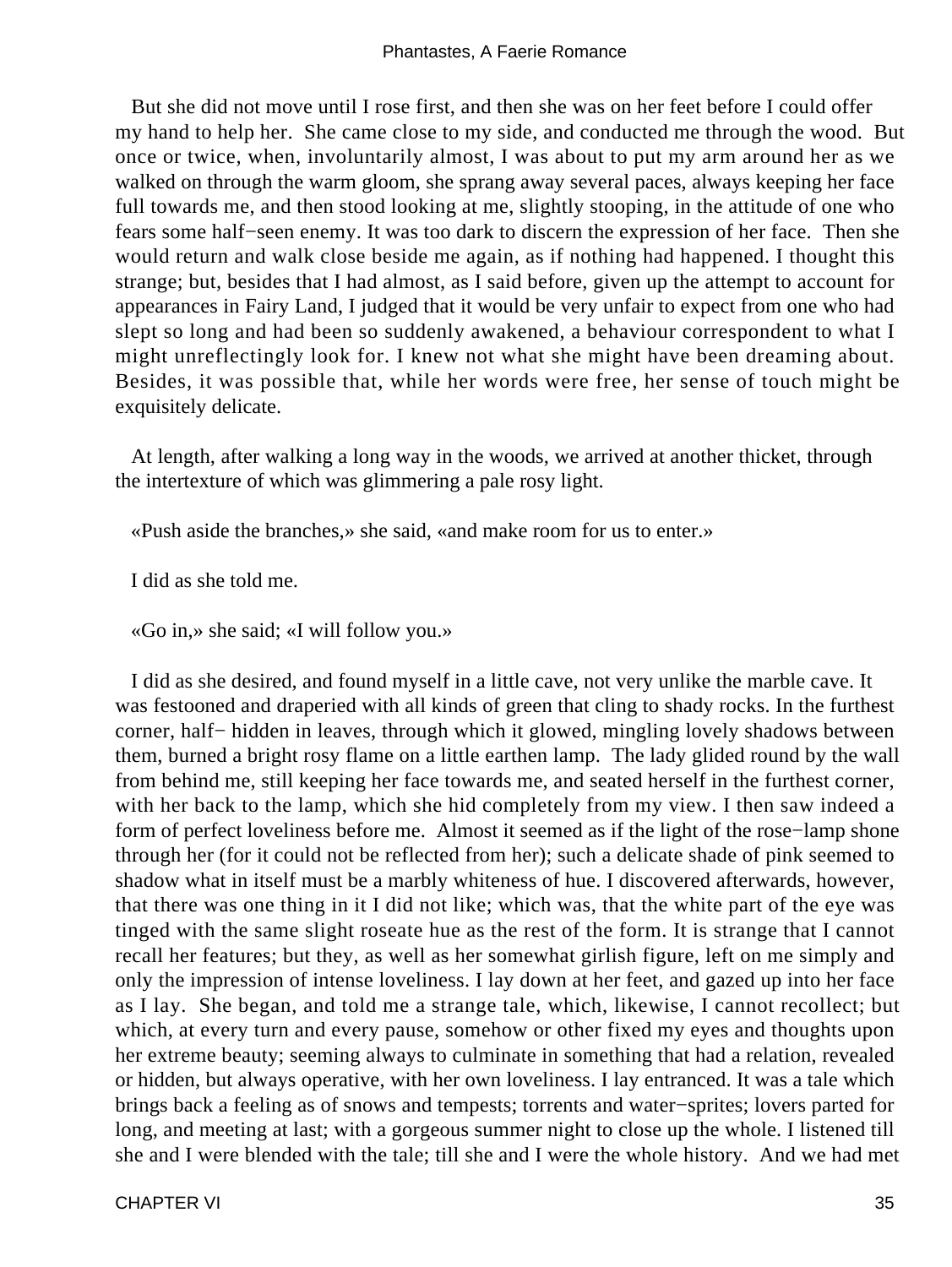at last in this same cave of greenery, while the summer night hung round us heavy with love, and the odours that crept through the silence from the sleeping woods were the only signs of an outer world that invaded our solitude. What followed I cannot clearly remember. The succeeding horror almost obliterated it. I woke as a grey dawn stole into the cave. The damsel had disappeared; but in the shrubbery, at the mouth of the cave, stood a strange horrible object. It looked like an open coffin set up on one end; only that the part for the head and neck was defined from the shoulder−part. In fact, it was a rough representation of the human frame, only hollow, as if made of decaying bark torn from a tree.

 It had arms, which were only slightly seamed, down from the shoulder− blade by the elbow, as if the bark had healed again from the cut of a knife. But the arms moved, and the hand and the fingers were tearing asunder a long silky tress of hair. The thing turned round – it had for a face and front those of my enchantress, but now of a pale greenish hue in the light of the morning, and with dead lustreless eyes. In the horror of the moment, another fear invaded me. I put my hand to my waist, and found indeed that my girdle of beech−leaves was gone. Hair again in her hands, she was tearing it fiercely. Once more, as she turned, she laughed a low laugh, but now full of scorn and derision; and then she said, as if to a companion with whom she had been talking while I slept, «There he is; you can take him now.» I lay still, petrified with dismay and fear; for I now saw another figure beside her, which, although vague and indistinct, I yet recognised but too well. It was the Ash−tree. My beauty was the Maid of the Alder! and she was giving me, spoiled of my only availing defence, into the hands of bent his Gorgon−head, and entered the cave. I could not stir. He drew near me. His ghoul−eyes and his ghastly face fascinated me. He came stooping, with the hideous hand outstretched, like a beast of prey. I had given myself up to a death of unfathomable horror, when, suddenly, and just as he was on the point of seizing me, the dull, heavy blow of an axe echoed through the wood, followed by others in quick repetition. The Ash shuddered and groaned, withdrew the outstretched hand, retreated backwards to the mouth of the cave, then turned and disappeared amongst the trees. The other walking Death looked at me once, with a careless dislike on her beautifully moulded features; then, heedless any more to conceal her hollow deformity, turned her frightful back and likewise vanished amid the green obscurity without. I lay and wept. The Maid of the Alder−tree had befooled me – nearly slain me – in spite of all the warnings I had received from those who knew my danger.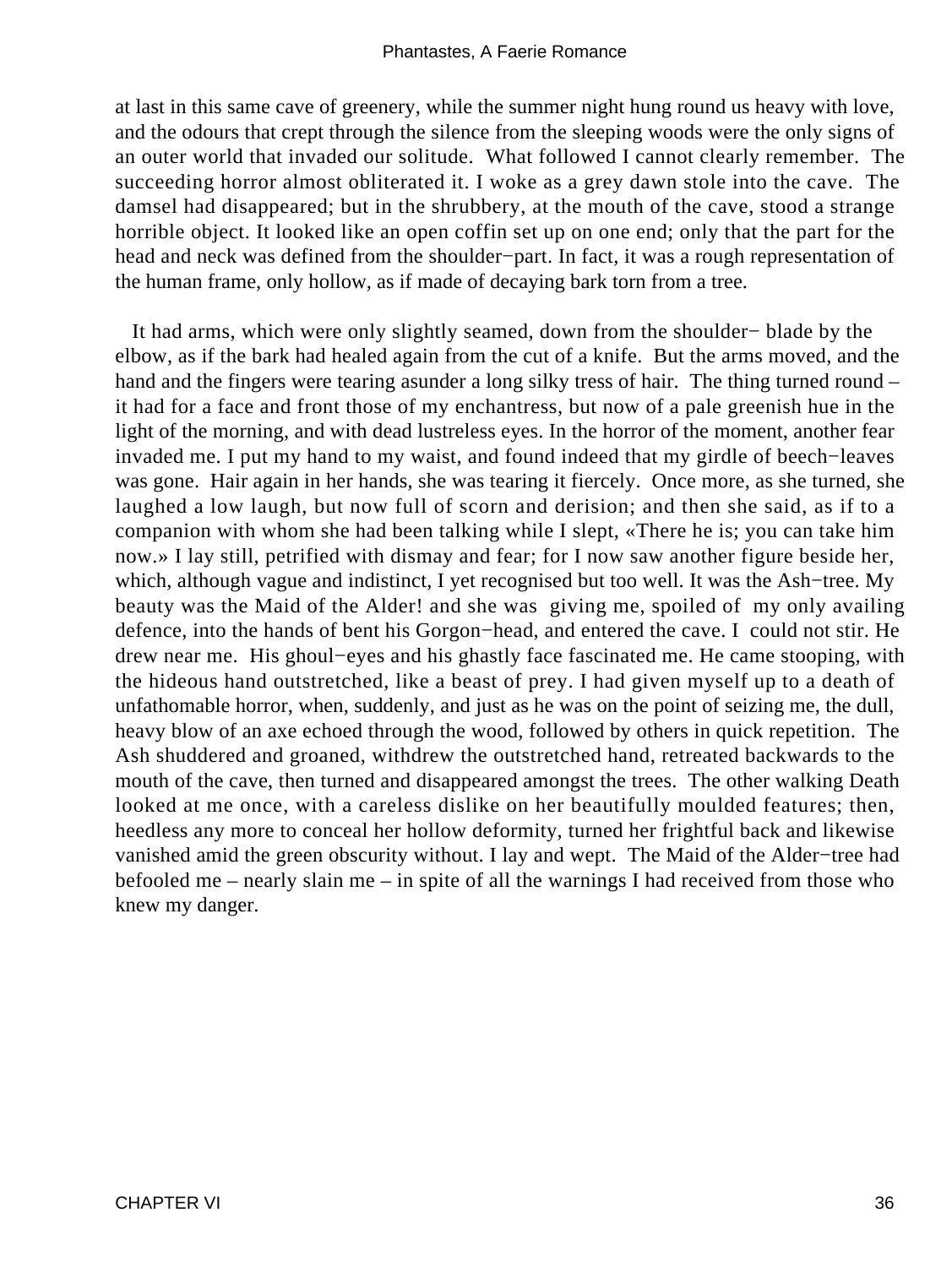# **[CHAPTER VII](#page-142-0)**

*«F*ight on, my men, Sir Andrew sayes, A little Ime hurt, but yett not slaine; He but lye downe and bleede awhile, And then Ile rise and fight againe.» Ballad of Sir Andrew Barton.

 But I could not remain where I was any longer, though the daylight was hateful to me, and the thought of the great, innocent, bold sunrise unendurable. Here there was no well to cool my face, smarting with the bitterness of my own tears. Nor would I have washed in the well of that grotto, had it flowed clear as the rivers of Paradise. I rose, and feebly left the sepulchral cave. I took my way I knew not whither, but still towards the sunrise. The birds were singing; but not for me. All the creatures spoke a language of their own, with which I had nothing to do, and to which I cared not to find the key any more.

 I walked listlessly along. What distressed me most – more even than my own folly – was the perplexing question, How can beauty and ugliness dwell so near? Even with her altered complexion and her face of dislike; disenchanted of the belief that clung around her; known for a living, walking sepulchre, faithless, deluding, traitorous; I felt notwithstanding all this, that she was beautiful. Upon this I pondered with undiminished perplexity, though not without some gain. Then I began to make surmises as to the mode of my deliverance; and concluded that some hero, wandering in search of adventure, had heard how the forest was infested; and, knowing it was useless to attack the evil thing in person, had assailed with his battle−axe the body in which he dwelt, and on which he was dependent for his power of mischief in the wood. «Very likely,» I thought, «the repentant−knight, who warned me of the evil which has befallen me, was busy retrieving his lost honour, while I was sinking into the same sorrow with himself; and, hearing of the dangerous and mysterious being, arrived at his tree in time to save me from being dragged to its roots, and buried like carrion, to nourish him for yet deeper insatiableness.» I found afterwards that my conjecture was correct. I wondered how he had fared when his blows recalled the Ash himself, and that too I learned afterwards.

 I walked on the whole day, with intervals of rest, but without food; for I could not have eaten, had any been offered me; till, in the afternoon, I seemed to approach the outskirts of the forest, and at length arrived at a farm−house. An unspeakable joy arose in my heart at beholding an abode of human beings once more, and I hastened up to the door, and knocked. A kind−looking, matronly woman, still handsome, made her appearance; who, as soon as she saw me, said kindly, «Ah, my poor boy, you have come from the wood! Were you in it last night?»

 I should have ill endured, the day before, to be called BOY; but now the motherly kindness of the word went to my heart; and, like a boy indeed, I burst into tears. She soothed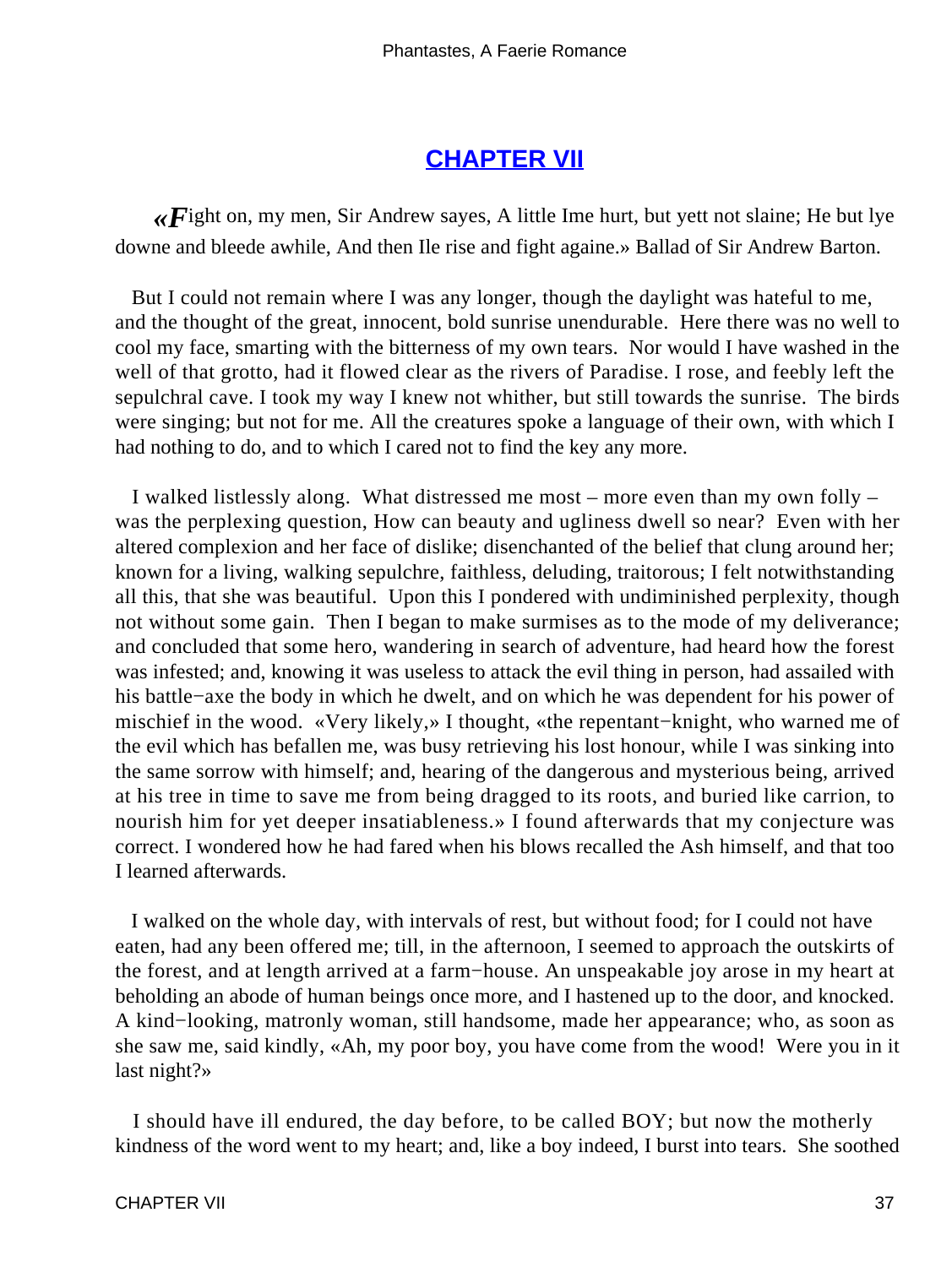me right gently; and, leading me into a room, made me lie down on a settle, while she went to find me some refreshment. She soon returned with food, but I could not eat. She almost compelled me to swallow some wine, when I revived sufficiently to be able to answer some of her questions. I told her the whole story.

 «It is just as I feared,» she said; «but you are now for the night beyond the reach of any of these dreadful creatures. It is no wonder they could delude a child like you. But I must beg you, when my husband comes in, not to say a word about these things; for he thinks me even half crazy for believing anything of the sort. But I must believe my senses, as he cannot believe beyond his, which give him no intimations of this kind. I think he could spend the whole of Midsummer−eve in the wood and come back with the report that he saw nothing worse than himself. Indeed, good man, he would hardly find anything better than himself, if he had seven more senses given him.»

 «But tell me how it is that she could be so beautiful without any heart at all – without any place even for a heart to live in.»

 «I cannot quite tell,» she said; «but I am sure she would not look so beautiful if she did not take means to make herself look more beautiful than she is. And then, you know, you began by being in love with her before you saw her beauty, mistaking her for the lady of the marble – another kind altogether, I should think. But the chief thing that makes her beautiful is this: that, although she loves no man, she loves the love of any man; and when she finds one in her power, her desire to bewitch him and gain his love (not for the sake of his love either, but that she may be conscious anew of her own beauty, through the admiration he manifests), makes her very lovely – with a self− destructive beauty, though; for it is that which is constantly wearing her away within, till, at last, the decay will reach her face, and her whole front, when all the lovely mask of nothing will fall to pieces, and she be vanished for ever. So a wise man, whom she met in the wood some years ago, and who, I think, for all his wisdom, fared no better than you, told me, when, like you, he spent the next night here, and recounted to me his adventures.»

 I thanked her very warmly for her solution, though it was but partial; wondering much that in her, as in woman I met on my first entering the forest, there should be such superiority to her apparent condition. Here she left me to take some rest; though, indeed, I was too much agitated to rest in any other way than by simply ceasing to move.

In half an hour, I heard a heavy step approach and enter the house. A jolly voice, whose slight huskiness appeared to proceed from overmuch laughter, called out «Betsy, the pigs' trough is quite empty, and that is a pity. Let them swill, lass! They're of no use but to get fat. Ha! ha! ha! Gluttony is not forbidden in their commandments. Ha! ha! ha!» The very voice, kind and jovial, seemed to disrobe the room of the strange look which all new places wear – to disenchant it out of the realm of the ideal into that of the actual. It began to look as if I had known every corner of it for twenty years; and when, soon after, the dame came and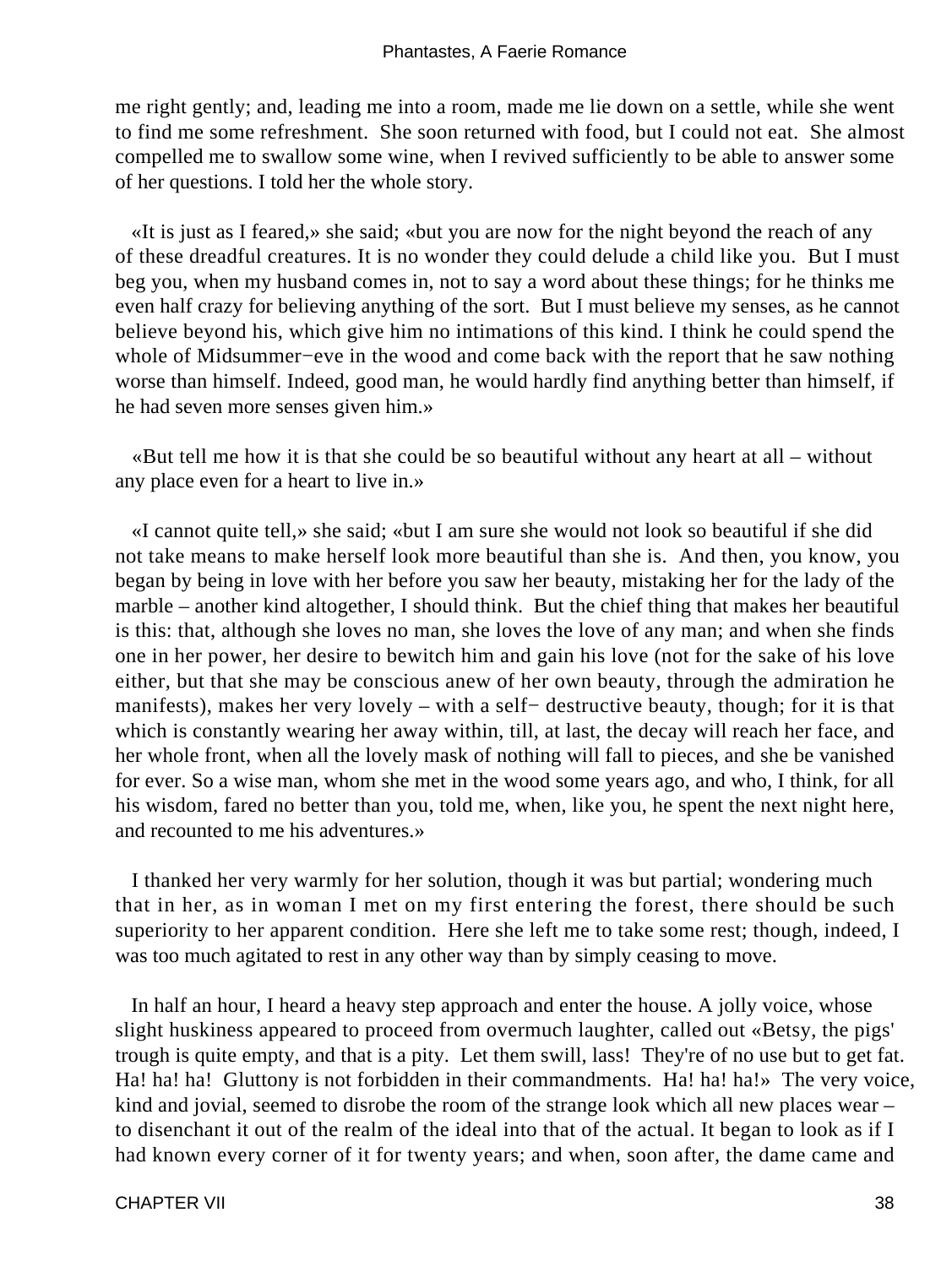fetched me to partake of their early supper, the grasp of his great hand, and the harvest−moon of his benevolent face, which was needed to light up the rotundity of the globe beneath it, produced such a reaction in me, that, for a moment, I could hardly believe that there was a Fairy Land; and that all I had passed through since I left home, had not been the wandering dream of a diseased imagination, operating on a too mobile frame, not merely causing me indeed to travel, but peopling for me with vague phantoms the regions through which my actual steps had led me. But the next moment my eye fell upon a little girl who was sitting in the chimney−corner, with a little book open on her knee, from which she had apparently just looked up to fix great inquiring eyes upon me. I believed in Fairy Land again. She went on with her reading, as soon as she saw that I observed her looking at me. I went near, and peeping over her shoulder, saw that she was reading «The History of Graciosa and Percinet.»

 «Very improving book, sir,» remarked the old farmer, with a good− humoured laugh. «We are in the very hottest corner of Fairy Land here. Ha! ha! Stormy night, last night, sir.»

 «Was it, indeed?» I rejoined. «It was not so with me. A lovelier night I never saw.» «Indeed! Where were you last night?»

«I spent it in the forest. I had lost my way.»

 «Ah! then, perhaps, you will be able to convince my good woman, that there is nothing very remarkable about the forest; for, to tell the truth, it bears but a bad name in these parts. I dare say you saw nothing worse than yourself there?»

 «I hope I did,» was my inward reply; but, for an audible one, I contented myself with saying, «Why, I certainly did see some appearances I could hardly account for; but that is nothing to be wondered at in an unknown wild forest, and with the uncertain light of the moon alone to go by.»

 «Very true! you speak like a sensible man, sir. We have but few sensible folks round about us. Now, you would hardly credit it, but my wife believes every fairy−tale that ever was written. I cannot account for it. She is a most sensible woman in everything else.»

 «But should not that make you treat her belief with something of respect, though you cannot share in it yourself?»

 «Yes, that is all very well in theory; but when you come to live every day in the midst of absurdity, it is far less easy to behave respectfully to it. Why, my wife actually believes the story of the `White Cat.' You know it, I dare say.»

«I read all these tales when a child, and know that one especially well.»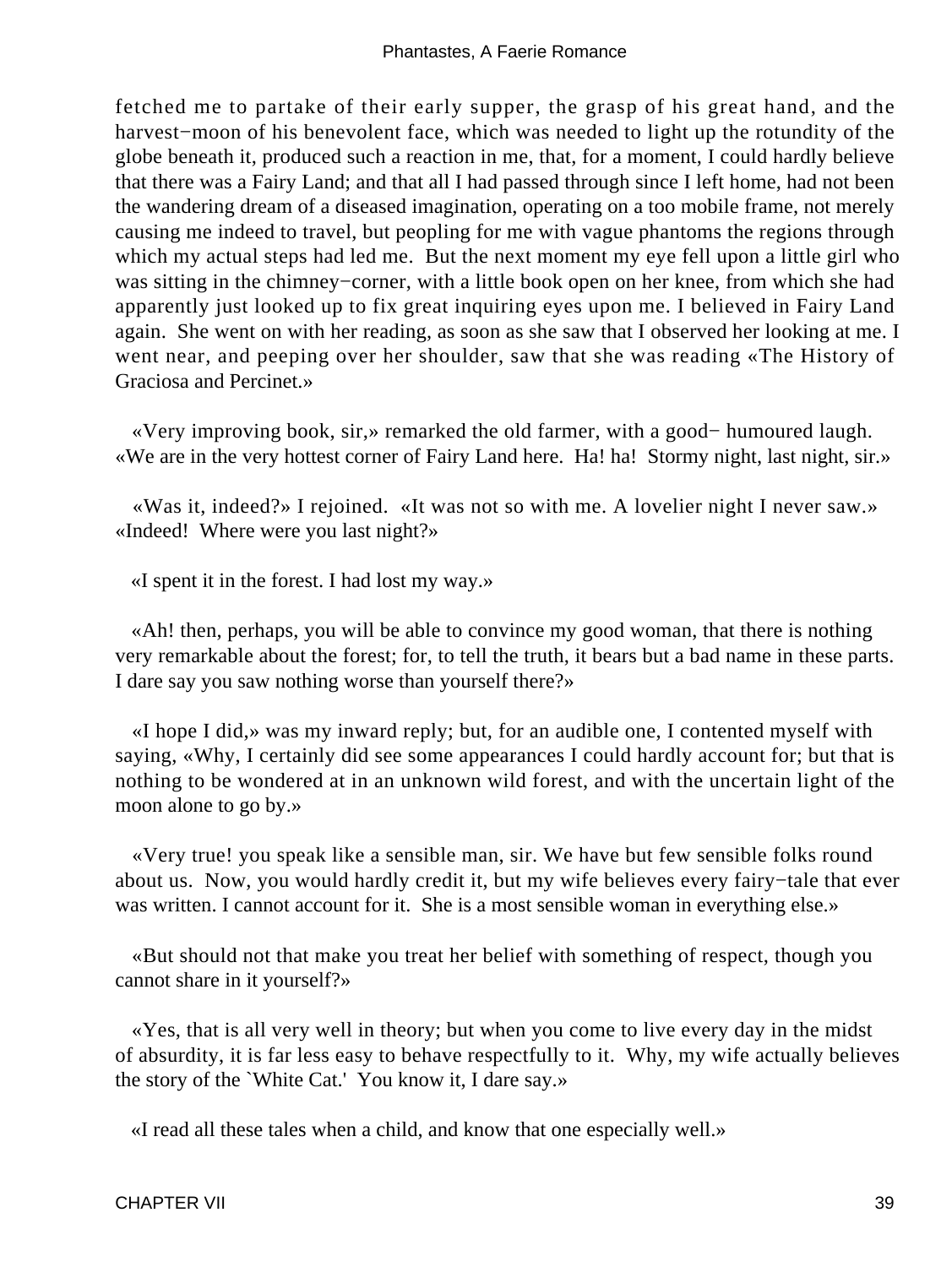«But, father,» interposed the little girl in the chimney−corner, «you know quite well that mother is descended from that very princess who was changed by the wicked fairy into a white cat. Mother has told me so a many times, and you ought to believe everything she says.»

 «I can easily believe that,» rejoined the farmer, with another fit of laughter; «for, the other night, a mouse came gnawing and scratching beneath the floor, and would not let us go to sleep. Your mother sprang out of bed, and going as near it as she could, mewed so infernally like a great cat, that the noise ceased instantly. I believe the poor mouse died of the fright, for we have never heard it again. Ha! ha! ha!»

The son, an ill−looking youth, who had entered during the conversation, joined in his father's laugh; but his laugh was very different from the old man's: it was polluted with a sneer. I watched him, and saw that, as soon as it was over, he looked scared, as if he dreaded some evil consequences to follow his presumption. The woman stood near, waiting till we should seat ourselves at the table, and listening to it all with an amused air, which had something in it of the look with which one listens to the sententious remarks of a pompous child. We sat down to supper, and I ate heartily. My bygone distresses began already to look far off.

«In what direction are you going?» asked the old man.

 «Eastward,» I replied; nor could I have given a more definite answer. «Does the forest extend much further in that direction?»

 «Oh! for miles and miles; I do not know how far. For although I have lived on the borders of it all my life, I have been too busy to make journeys of discovery into it. Nor do I see what I could discover. It is only trees and trees, till one is sick of them. By the way, if you follow the eastward track from here, you will pass close to what the children say is the very house of the ogre that Hop−o'−my−Thumb visited, and ate his little daughters with the crowns of gold.»

 «Oh, father! ate his little daughters! No; he only changed their gold crowns for nightcaps; and the great long−toothed ogre killed them in mistake; but I do not think even he ate them, for you know they were his own little ogresses.»

 «Well, well, child; you know all about it a great deal better than I do. However, the house has, of course, in such a foolish neighbourhood as this, a bad enough name; and I must confess there is a woman living in it, with teeth long enough, and white enough too, for the lineal descendant of the greatest ogre that ever was made. I think you had better not go near her.»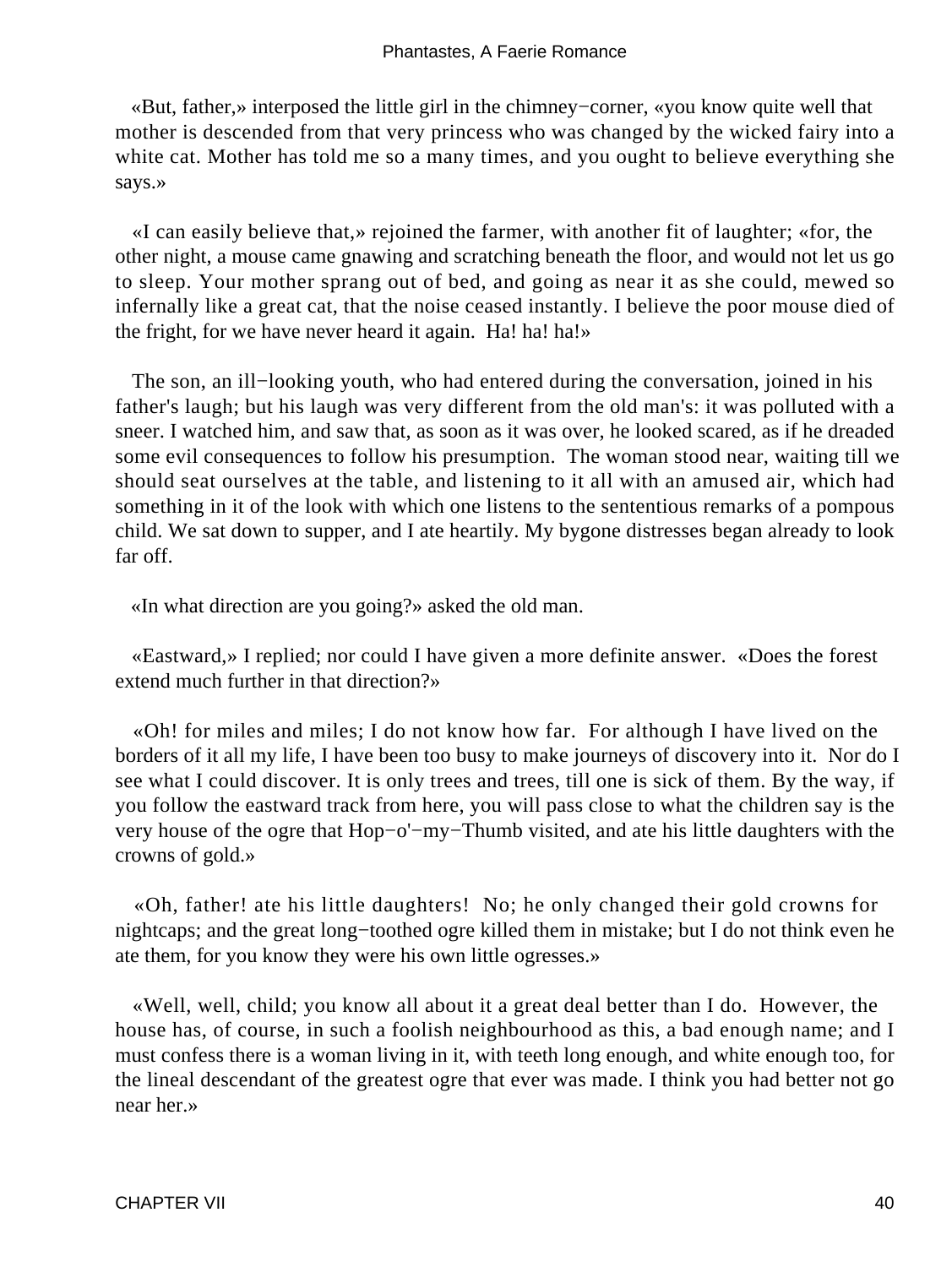In such talk as this the night wore on. When supper was finished, which lasted some time, my hostess conducted me to my chamber.

 «If you had not had enough of it already,» she said, «I would have put you in another room, which looks towards the forest; and where you would most likely have seen something more of its inhabitants. For they frequently pass the window, and even enter the room sometimes. Strange creatures spend whole nights in it, at certain seasons of the year. I am used to it, and do not mind it. No more does my little girl, who sleeps in it always. But this room looks southward towards the open country, and they never show themselves here; at least I never saw any.»

 I was somewhat sorry not to gather any experience that I might have, of the inhabitants of Fairy Land; but the effect of the farmer's company, and of my own later adventures, was such, that I chose rather an undisturbed night in my more human quarters; which, with their clean white curtains and white linen, were very inviting to my weariness.

 In the morning I awoke refreshed, after a profound and dreamless sleep. The sun was high, when I looked out of the window, shining over a wide, undulating, cultivated country. Various garden−vegetables were growing beneath my window. Everything was radiant with clear sunlight. The dew−drops were sparkling their busiest; the cows in a near−by field were eating as if they had not been at it all day yesterday; the maids were singing at their work as they passed to and fro between the out−houses: I did not believe in Fairy Land. I went down, and found the family already at breakfast. But before I entered the room where they sat, the little girl came to me, and looked up in my face, as though she wanted to say something to me. I stooped towards her; she put her arms round my neck, and her mouth to my ear, and whispered –

«A white lady has been flitting about the house all night.»

 «No whispering behind doors!» cried the farmer; and we entered together. «Well, how have you slept? No bogies, eh?»

«Not one, thank you; I slept uncommonly well.»

«I am glad to hear it. Come and breakfast.»

 After breakfast, the farmer and his son went out; and I was left alone with the mother and daughter.

 «When I looked out of the window this morning,» I said, «I felt almost certain that Fairy Land was all a delusion of my brain; but whenever I come near you or your little daughter, I feel differently. Yet I could persuade myself, after my last adventures, to go back, and have nothing more to do with such strange beings.»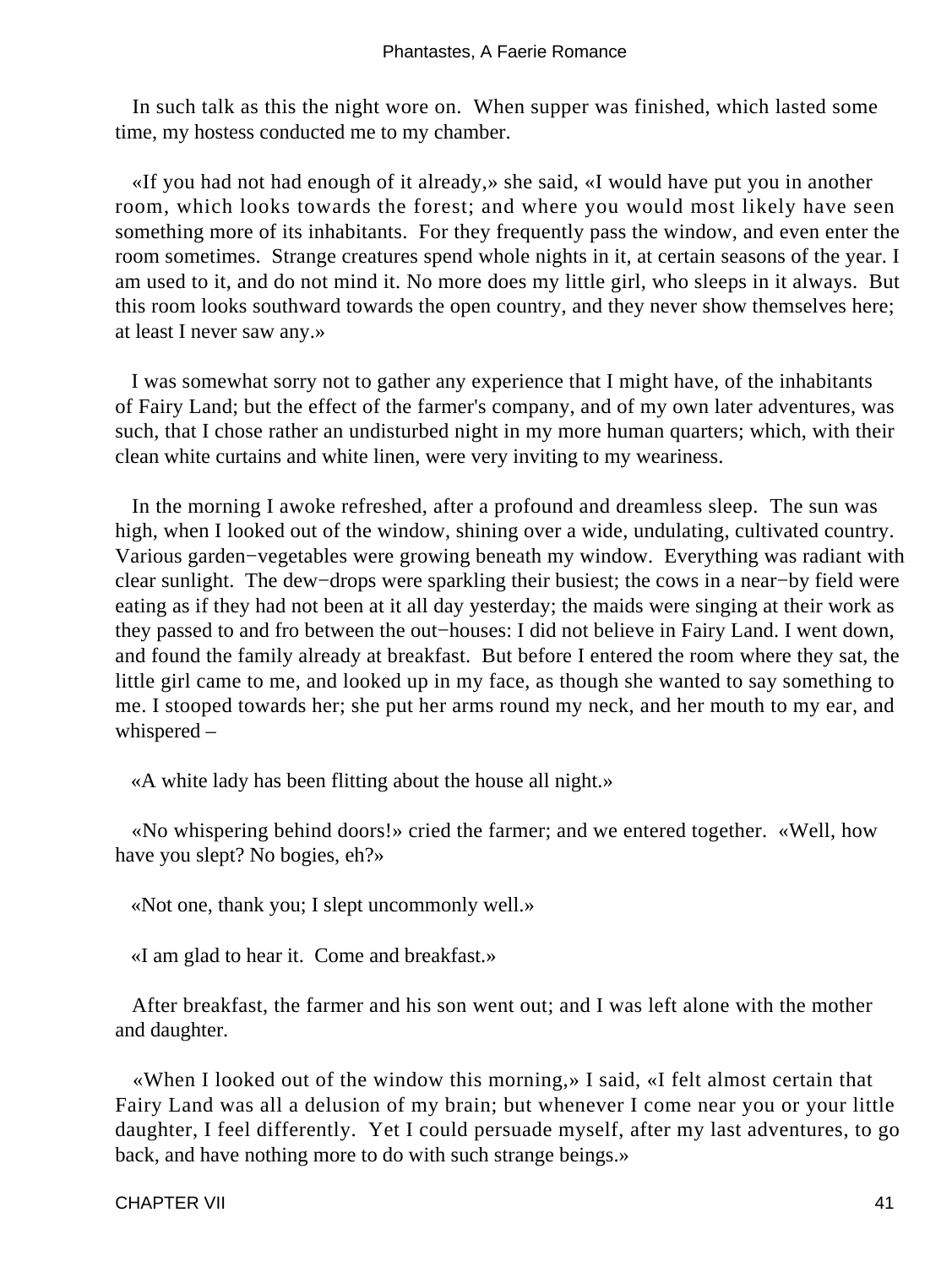«How will you go back?» said the woman.

«Nay, that I do not know.»

 «Because I have heard, that, for those who enter Fairy Land, there is no way of going back. They must go on, and go through it. How, I do not in the least know.»

 «That is quite the impression on my own mind. Something compels me to go on, as if my only path was onward, but I feel less inclined this morning to continue my adventures.»

 «Will you come and see my little child's room? She sleeps in the one I told you of, looking towards the forest.»

«Willingly,» I said.

 So we went together, the little girl running before to open the door for us. It was a large room, full of old−fashioned furniture, that seemed to have once belonged to some great house.

 The window was built with a low arch, and filled with lozenge−shaped panes. The wall was very thick, and built of solid stone. I could see that part of the house had been erected against the remains of some old castle or abbey, or other great building; the fallen stones of which had probably served to complete it. But as soon as I looked out of the window, a gush of wonderment and longing flowed over my soul like the tide of a great sea. Fairy Land lay before me, and drew me towards it with an irresistible attraction. The trees bathed their great heads in the waves of the morning, while their roots were planted deep in gloom; save where on the borders the sunshine broke against their stems, or swept in long streams through their avenues, washing with brighter hue all the leaves over which it flowed; revealing the rich brown of the decayed leaves and fallen pine−cones, and the delicate greens of the long grasses and tiny forests of moss that covered the channel over which it passed in motionless rivers of light. I turned hurriedly to bid my hostess farewell without further delay. She smiled at my haste, but with an anxious look.

 «You had better not go near the house of the ogre, I think. My son will show you into another path, which will join the first beyond it.»

 Not wishing to be headstrong or too confident any more, I agreed; and having taken leave of my kind entertainers, went into the wood, accompanied by the youth. He scarcely spoke as we went along; but he led me through the trees till we struck upon a path. He told me to follow it, and, with a muttered «good morning» left me.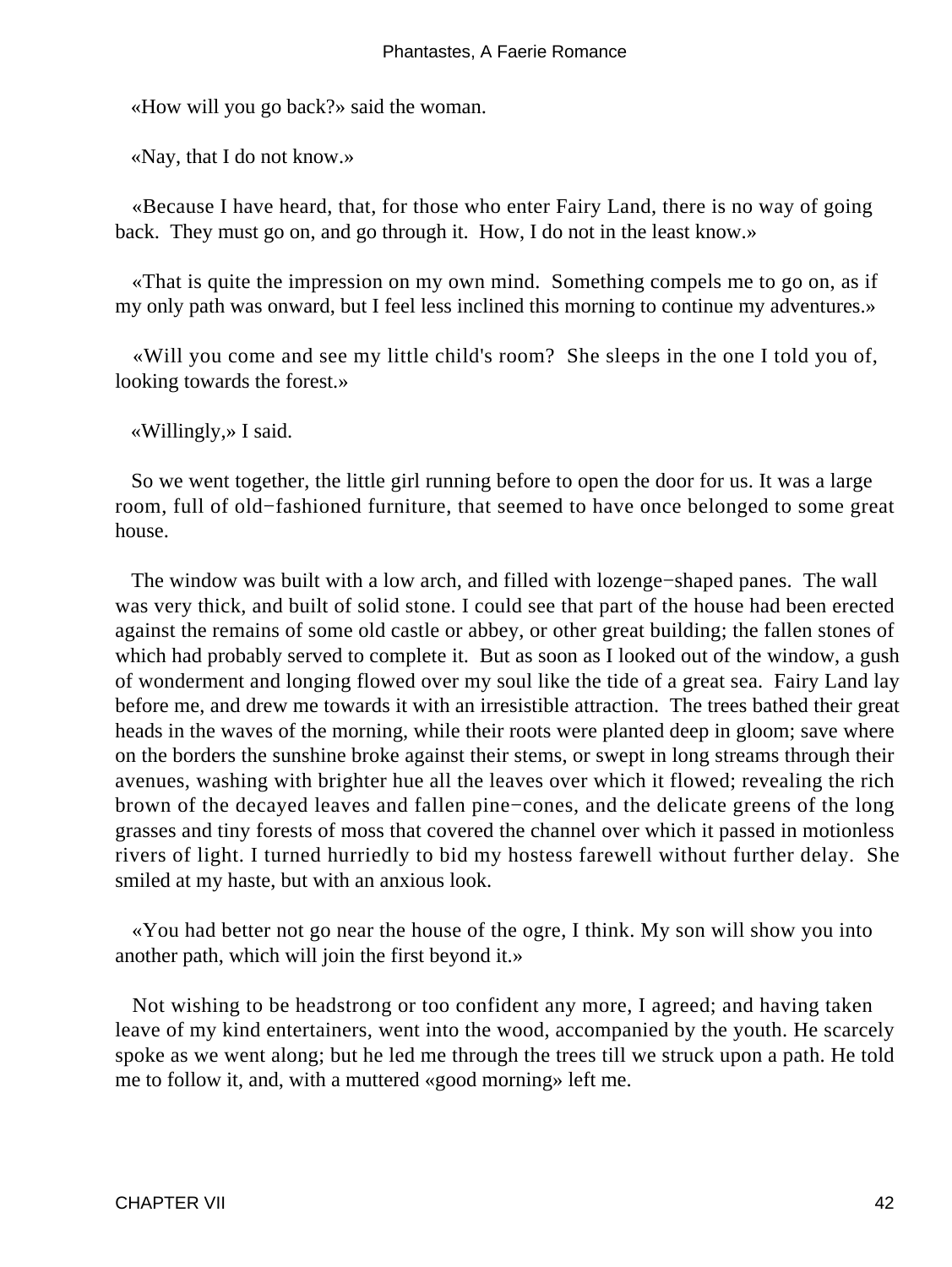## **[CHAPTER VIII](#page-142-0)**

*«I* am a part of the part, which at first was the whole.» **GOETHE.** – Mephistopheles in Faust.

 My spirits rose as I went deeper; into the forest; but I could not regain my former elasticity of mind. I found cheerfulness to be like life itself – not to be created by any argument. Afterwards I learned, that the best way to manage some kinds of pain fill thoughts, is to dare them to do their worst; to let them lie and gnaw at your heart till they are tired; and you find you still have a residue of life they cannot kill. So, better and worse, I went on, till I came to a little clearing in the forest. In the middle of this clearing stood a long, low hut, built with one end against a single tall cypress, which rose like a spire to the building. A vague misgiving crossed my mind when I saw it; but I must needs go closer, and look through a little half−open door, near the opposite end from the cypress. Window I saw none. On peeping in, and looking towards the further end, I saw a lamp burning, with a dim, reddish flame, and the head of a woman, bent downwards, as if reading by its light. I could see nothing more for a few moments. At length, as my eyes got used to the dimness of the place, I saw that the part of the rude building near me was used for household purposes; for several rough utensils lay here and there, and a bed stood in the corner.

 An irresistible attraction caused me to enter. The woman never raised her face, the upper part of which alone I could see distinctly; but, as soon as I stepped within the threshold, she began to read aloud, in a low and not altogether unpleasing voice, from an ancient little volume which she held open with one hand on the table upon which stood the lamp. What she read was something like this:

 «So, then, as darkness had no beginning, neither will it ever have an end. So, then, is it eternal. The negation of aught else, is its affirmation. Where the light cannot come, there abideth the darkness. The light doth but hollow a mine out of the infinite extension of the darkness. And ever upon the steps of the light treadeth the darkness; yea, springeth in fountains and wells amidst it, from the secret channels of its mighty sea. Truly, man is but a passing flame, moving unquietly amid the surrounding rest of night; without which he yet could not be, and whereof he is in part compounded.»

 As I drew nearer, and she read on, she moved a little to turn a leaf of the dark old volume, and I saw that her face was sallow and slightly forbidding. Her forehead was high, and her black eyes repressedly quiet. But she took no notice of me. This end of the cottage, if cottage it could be called, was destitute of furniture, except the table with the lamp, and the chair on which the woman sat. In one corner was a door, apparently of a cupboard in the wall, but which might lead to a room beyond. Still the irresistible desire which had made me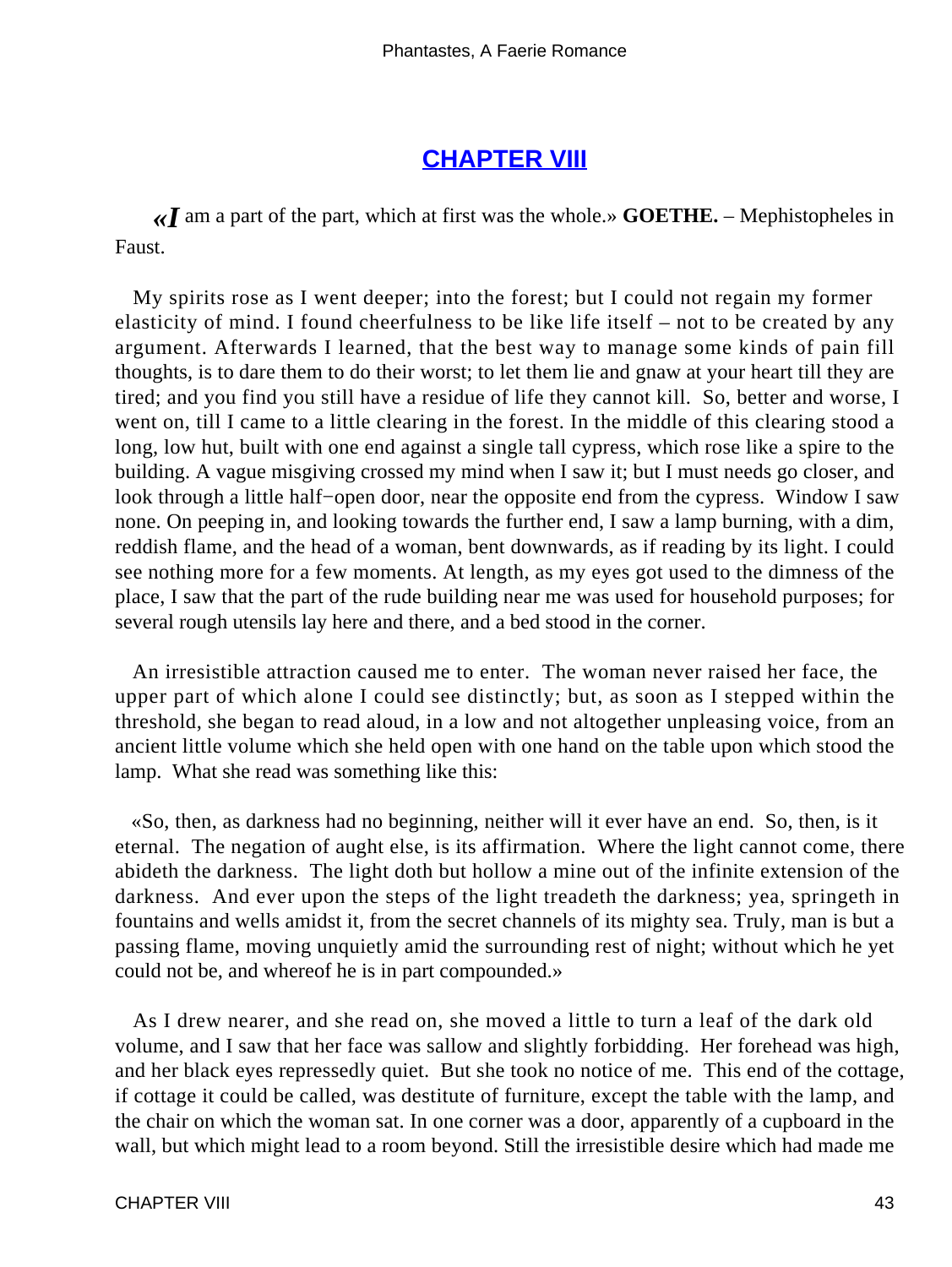enter the building urged me: I must open that door, and see what was beyond it. I approached, and laid my hand on the rude latch. Then the woman spoke, but without lifting her head or looking at me: «You had better not open that door.» This was uttered quite quietly; and she went on with her reading, partly in silence, partly aloud; but both modes seemed equally intended for herself alone. The prohibition, however, only increased my desire to see; and as she took no further notice, I gently opened the door to its full width, and looked in. At first, I saw nothing worthy of attention. It seemed a common closet, with shelves on each hand, on which stood various little necessaries for the humble uses of a cottage. In one corner stood one or two brooms, in another a hatchet and other common tools; showing that it was in use every hour of the day for household purposes. But, as I looked, I saw that there were no shelves at the back, and that an empty space went in further; its termination appearing to be a faintly glimmering wall or curtain, somewhat less, however, than the width and height of the doorway where I stood. But, as I continued looking, for a few seconds, towards this faintly luminous limit, my eyes came into true relation with their object. All at once, with such a shiver as when one is suddenly conscious of the presence of another in a room where he has, for hours, considered himself alone, I saw that the seemingly luminous extremity was a sky, as of night, beheld through the long perspective of a narrow, dark passage, through what, or built of what, I could not tell. As I gazed, I clearly discerned two or three stars glimmering faintly in the distant blue. But, suddenly, and as if it had been running fast from a far distance for this very point, and had turned the corner without abating its swiftness, a dark figure sped into and along the passage from the blue opening at the remote end. I started back and shuddered, but kept looking, for I could not help it. On and on it came, with a speedy approach but delayed arrival; till, at last, through the many gradations of approach, it seemed to come within the sphere of myself, rushed up to me, and passed me into the cottage. All I could tell of its appearance was, that it seemed to be a dark human figure. Its motion was entirely noiseless, and might be called a gliding, were it not that it appeared that of a runner, but with ghostly feet. I had moved back yet a little to let him pass me, and looked round after him instantly. I could not see him.

«Where is he?» I said, in some alarm, to the woman, who still sat reading.

 «There, on the floor, behind you,» she said, pointing with her arm half−outstretched, but not lifting her eyes. I turned and looked, but saw nothing. Then with a feeling that there was yet something behind me, I looked round over my shoulder; and there, on the ground, lay a black shadow, the size of a man. It was so dark, that I could see it in the dim light of the lamp, which shone full upon it, apparently without thinning at all the intensity of its hue.

«I told you,» said the woman, «you had better not look into that closet.»

«What is it?» I said, with a growing sense of horror.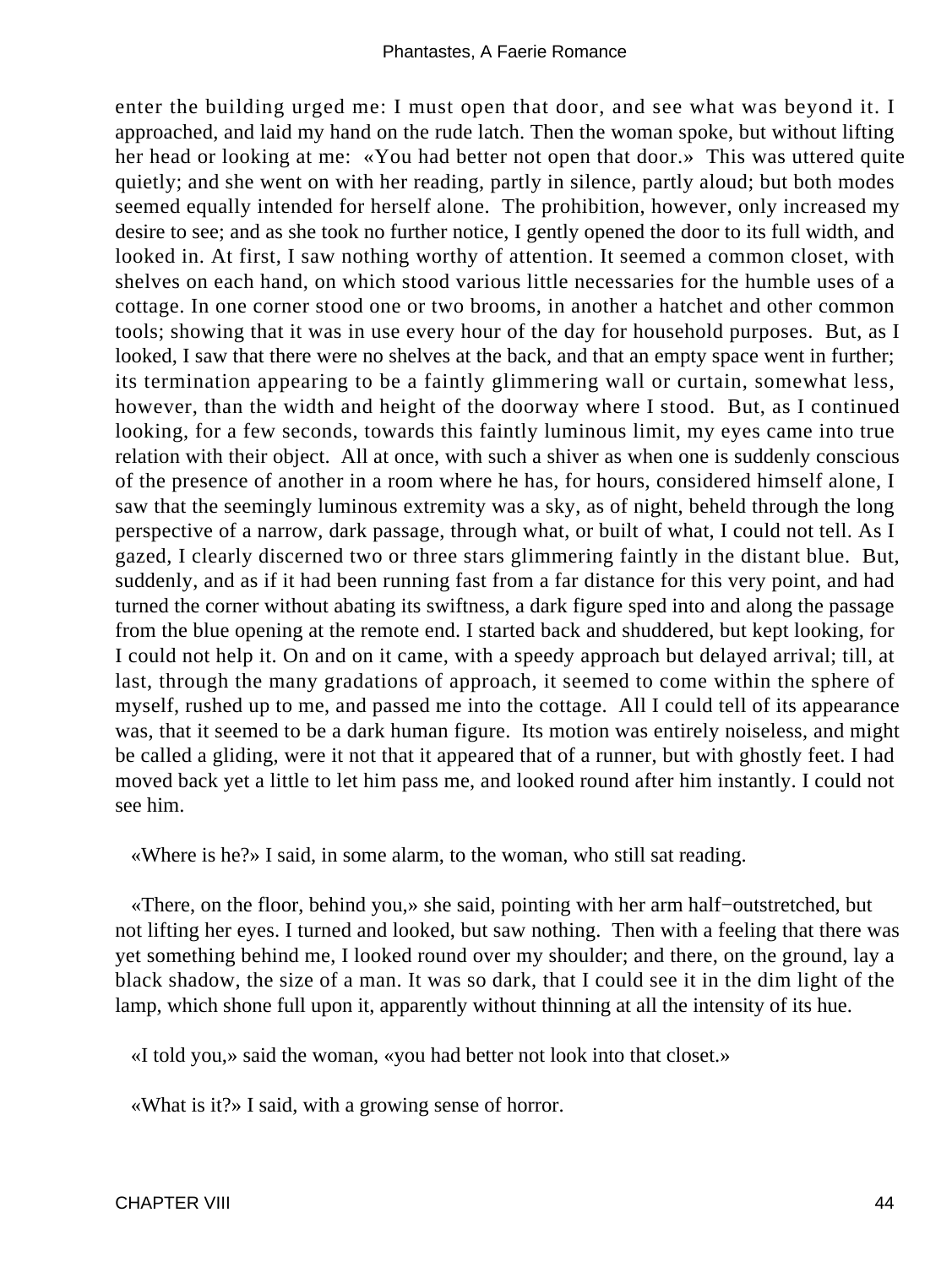«It is only your shadow that has found you,» she replied. Everybody's shadow is ranging up and down looking for him. I believe you call it by a different name in your world: yours has found you, as every person's is almost certain to do who looks into that closet, especially after meeting one in the forest, whom I dare say you have met."

 Here, for the first time, she lifted her head, and looked full at me: her mouth was full of long, white, shining teeth; and I knew that I was in the house of the ogre. I could not speak, but turned and left the house, with the shadow at my heels. «A nice sort of valet to have,» I said to myself bitterly, as I stepped into the sunshine, and, looking over my shoulder, saw that it lay yet blacker in the full blaze of the sunlight. Indeed, only when I stood between it and the sun, was the blackness at all diminished. I was so bewildered – stunned – both by the event itself and its suddenness, that I could not at all realise to myself what it would be to have such a constant and strange attendance; but with a dim conviction that my present dislike would soon grow to loathing, I took my dreary way through the wood.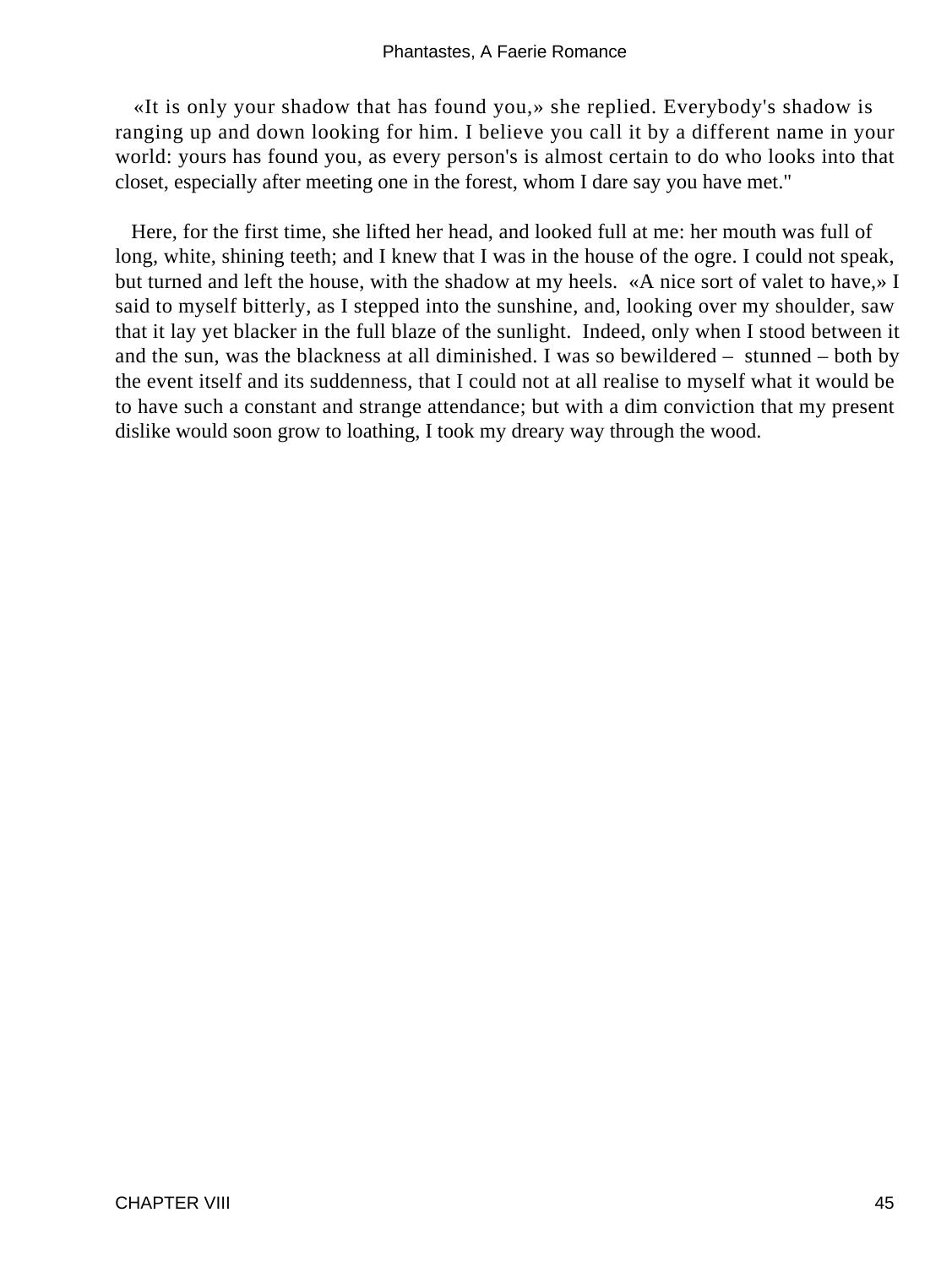## **[CHAPTER IX](#page-142-0)**

*"O* lady! we receive but what we give, And in our life alone does nature live: Ours is her wedding garments ours her shrorwd! . . . . .

*Ah! from the soul itself must issue forth,* 

A light, a glory, a fair luminous cloud,

 Enveloping the Earth – And from the soul itself must there be sent A sweet and potent voice of its own birth, Of all sweet sounds the life and element!" **COLERIDGE.**

 From this time, until I arrived at the palace of Fairy Land, I can attempt no consecutive account of my wanderings and adventures. Everything, henceforward, existed for me in its relation to my attendant. What influence he exercised upon everything into contact with which I was brought, may be understood from a few detached instances. To begin with this very day on which he first joined me: after I had walked heartlessly along for two or three hours, I was very weary, and lay down to rest in a most delightful part of the forest, carpeted with wild flowers. I lay for half an hour in a dull repose, and then got up to pursue my way. The flowers on the spot where I had lain were crushed to the earth: but I saw that they would soon lift their heads and rejoice again in the sun and air. Not so those on which my shadow had lain. The very outline of it could be traced in the withered lifeless grass, and the scorched and shrivelled flowers which stood there, dead, and hopeless of any resurrection. I shuddered, and hastened away with sad forebodings.

 In a few days, I had reason to dread an extension of its baleful influences from the fact, that it was no longer confined to one position in regard to myself. Hitherto, when seized with an irresistible desire to look on my evil demon (which longing would unaccountably seize me at any moment, returning at longer or shorter intervals, sometimes every minute), I had to turn my head backwards, and look over my shoulder; in which position, as long as I could retain it, I was fascinated. But one day, having come out on a clear grassy hill, which commanded a glorious prospect, though of what I cannot now tell, my shadow moved round, and came in front of me. And, presently, a new manifestation increased my distress. For it began to coruscate, and shoot out on all sides a radiation of dim shadow. These rays of gloom issued from the central shadow as from a black sun, lengthening and shortening with continual change. But wherever a ray struck, that part of earth, or sea, or sky, became void, and desert, and sad to my heart. On this, the first development of its new power, one ray shot out beyond the rest, seeming to lengthen infinitely, until it smote the great sun on the face, which withered and darkened beneath the blow. I turned away and went on. The shadow retreated to its former position; and when I looked again, it had drawn in all its spears of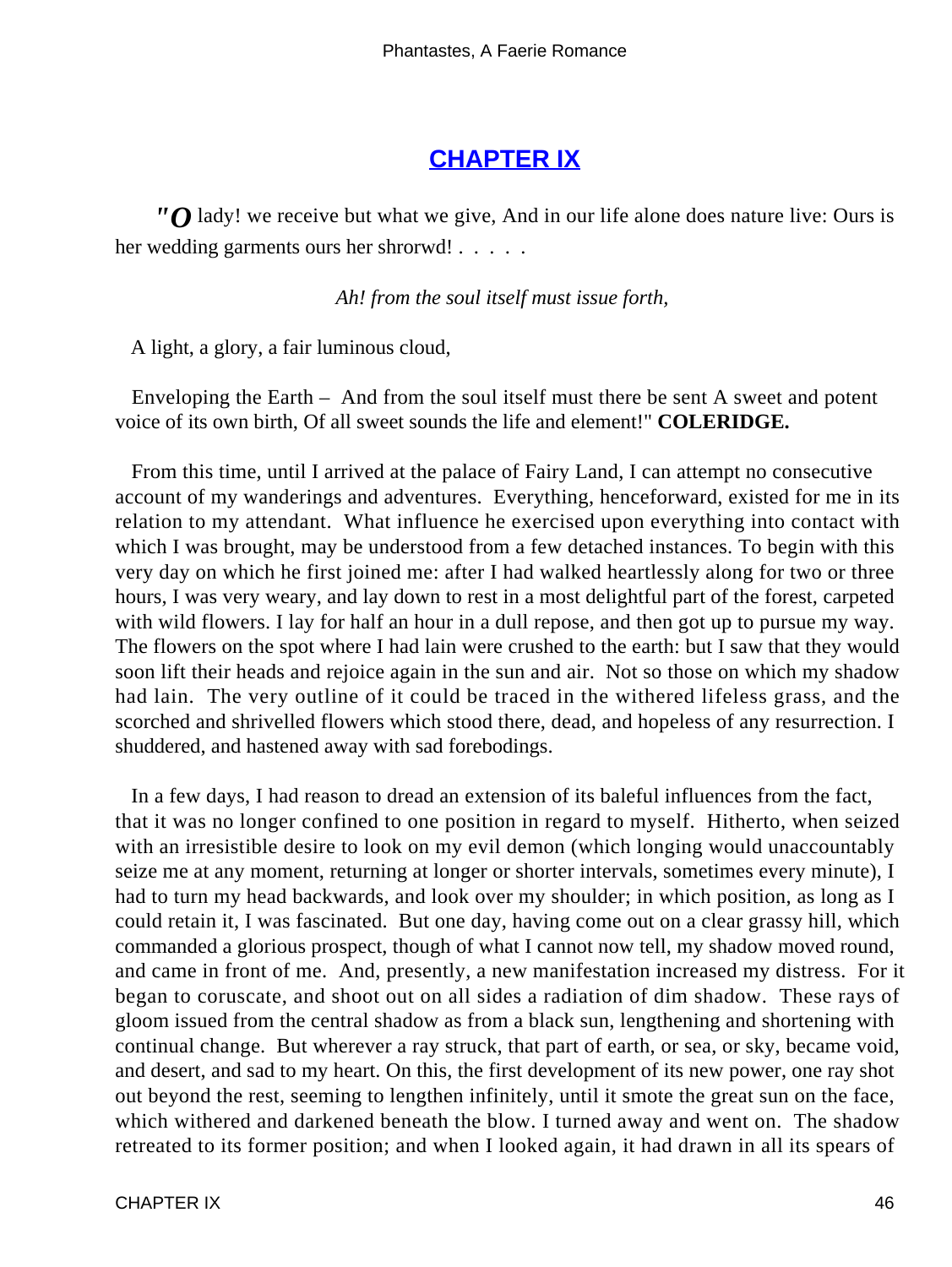darkness, and followed like a dog at my heels.

 Once, as I passed by a cottage, there came out a lovely fairy child, with two wondrous toys, one in each hand. The one was the tube through which the fairy−gifted poet looks when he beholds the same thing everywhere; the other that through which he looks when he combines into new forms of loveliness those images of beauty which his own choice has gathered from all regions wherein he has travelled. Round the child's head was an aureole of emanating rays. As I looked at him in wonder and delight, round crept from behind me the something dark, and the child stood in my shadow. Straightway he was a commonplace boy, with a rough broad−brimmed straw hat, through which brim the sun shone from behind. The toys he carried were a multiplying−glass and a kaleidoscope. I sighed and departed.

 One evening, as a great silent flood of western gold flowed through an avenue in the woods, down the stream, just as when I saw him first, came the sad knight, riding on his chestnut steed.

But his armour did not shine half so red as when I saw him first.

 Many a blow of mighty sword and axe, turned aside by the strength of his mail, and glancing adown the surface, had swept from its path the fretted rust, and the glorious steel had answered the kindly blow with the thanks of returning light. These streaks and spots made his armour look like the floor of a forest in the sunlight. His forehead was higher than before, for the contracting wrinkles were nearly gone; and the sadness that remained on his face was the sadness of a dewy summer twilight, not that of a frosty autumn morn. He, too, had met the Alder−maiden as I, but he had plunged into the torrent of mighty deeds, and the stain was nearly washed away. No shadow followed him. He had not entered the dark house; he had not had time to open the closet door. «Will he ever look in?» I said to myself. «MUST his shadow find him some day?» But I could not answer my own questions.

 We travelled together for two days, and I began to love him. It was plain that he suspected my story in some degree; and I saw him once or twice looking curiously and anxiously at my attendant gloom, which all this time had remained very obsequiously behind me; but I offered no explanation, and he asked none. Shame at my neglect of his warning, and a horror which shrunk from even alluding to its cause, kept me silent; till, on the evening of the second day, some noble words from my companion roused all my heart; and I was at the point of falling on his neck, and telling him the whole story; seeking, if not for helpful advice, for of that I was hopeless, yet for the comfort of sympathy – when round slid the shadow and inwrapt my friend; and I could not trust him.

 The glory of his brow vanished; the light of his eye grew cold; and I held my peace. The next morning we parted.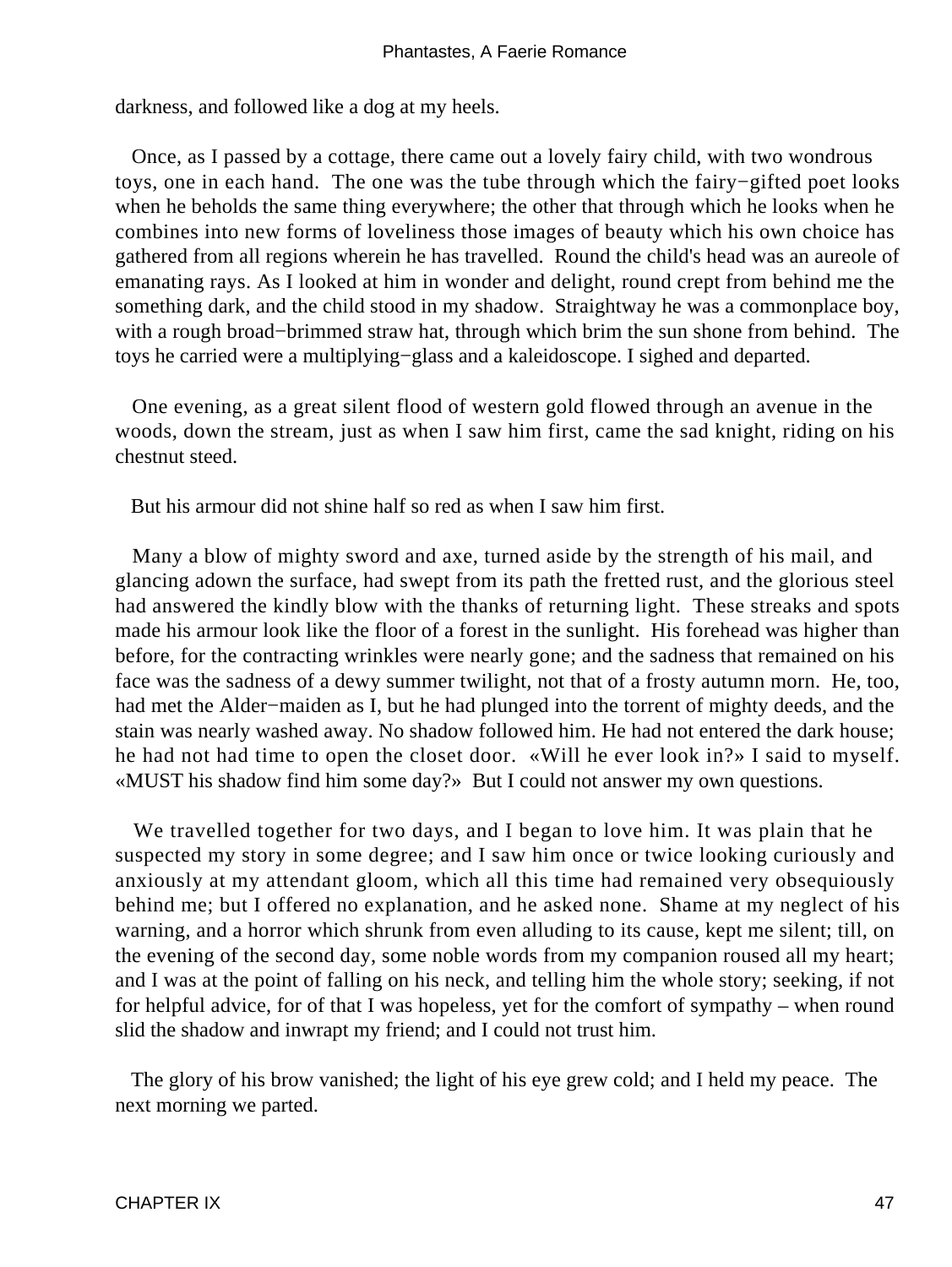But the most dreadful thing of all was, that I now began to feel something like satisfaction in the presence of the shadow. I began to be rather vain of my attendant, saying to myself, «In a land like this, with so many illusions everywhere, I need his aid to disenchant the things around me. He does away with all appearances, and shows me things in their true colour and form. And I am not one to be fooled with the vanities of the common crowd. I will not see beauty where there is none. I will dare to behold things as they are. And if I live in a waste instead of a paradise, I will live knowing where I live.» But of this a certain exercise of his power which soon followed quite cured me, turning my feelings towards him once more into loathing and distrust. It was thus:

 One bright noon, a little maiden joined me, coming through the wood in a direction at right angles to my path. She came along singing and dancing, happy as a child, though she seemed almost a woman. In her hands – now in one, now in another – she carried a small globe, bright and clear as the purest crystal. This seemed at once her plaything and her greatest treasure. At one moment, you would have thought her utterly careless of it, and at another, overwhelmed with anxiety for its safety. But I believe she was taking care of it all the time, perhaps not least when least occupied about it. She stopped by me with a smile, and bade me good day with the sweetest voice. I felt a wonderful liking to the child – for she produced on me more the impression of a child, though my understanding told me differently. We talked a little, and then walked on together in the direction I had been pursuing. I asked her about the globe she carried, but getting no definite answer, I held out my hand to take it. She drew back, and said, but smiling almost invitingly the while, «You must not touch it;» – then, after a moment's pause – «Or if you do, it must be very gently.» I touched it with a finger. A slight vibratory motion arose in it, accompanied, or perhaps manifested, by a faint sweet sound. I touched it again, and the sound increased. I touched it the third time: a tiny torrent of harmony rolled out of the little globe. She would not let me touch it any more.

We travelled on together all that day. She left me when twilight came on; but next day, at noon, she met me as before, and again we travelled till evening. The third day she came once more at noon, and we walked on together. Now, though we had talked about a great many things connected with Fairy Land, and the life she had led hitherto, I had never been able to learn anything about the globe. This day, however, as we went on, the shadow glided round and inwrapt the maiden. It could not change her. But my desire to know about the globe, which in his gloom began to waver as with an inward light, and to shoot out flashes of many−coloured flame, grew irresistible. I put out both my hands and laid hold of it. It began to sound as before. The sound rapidly increased, till it grew a low tempest of harmony, and the globe trembled, and quivered, and throbbed between my hands. I had not the heart to pull it away from the maiden, though I held it in spite of her attempts to take it from me; yes, I shame to say, in spite of her prayers, and, at last, her tears. The music went on growing in, intensity and complication of tones, and the globe vibrated and heaved; till at last it burst in our hands, and a black vapour broke upwards from out of it; then turned, as if blown sideways, and enveloped the maiden, hiding even the shadow in its blackness. She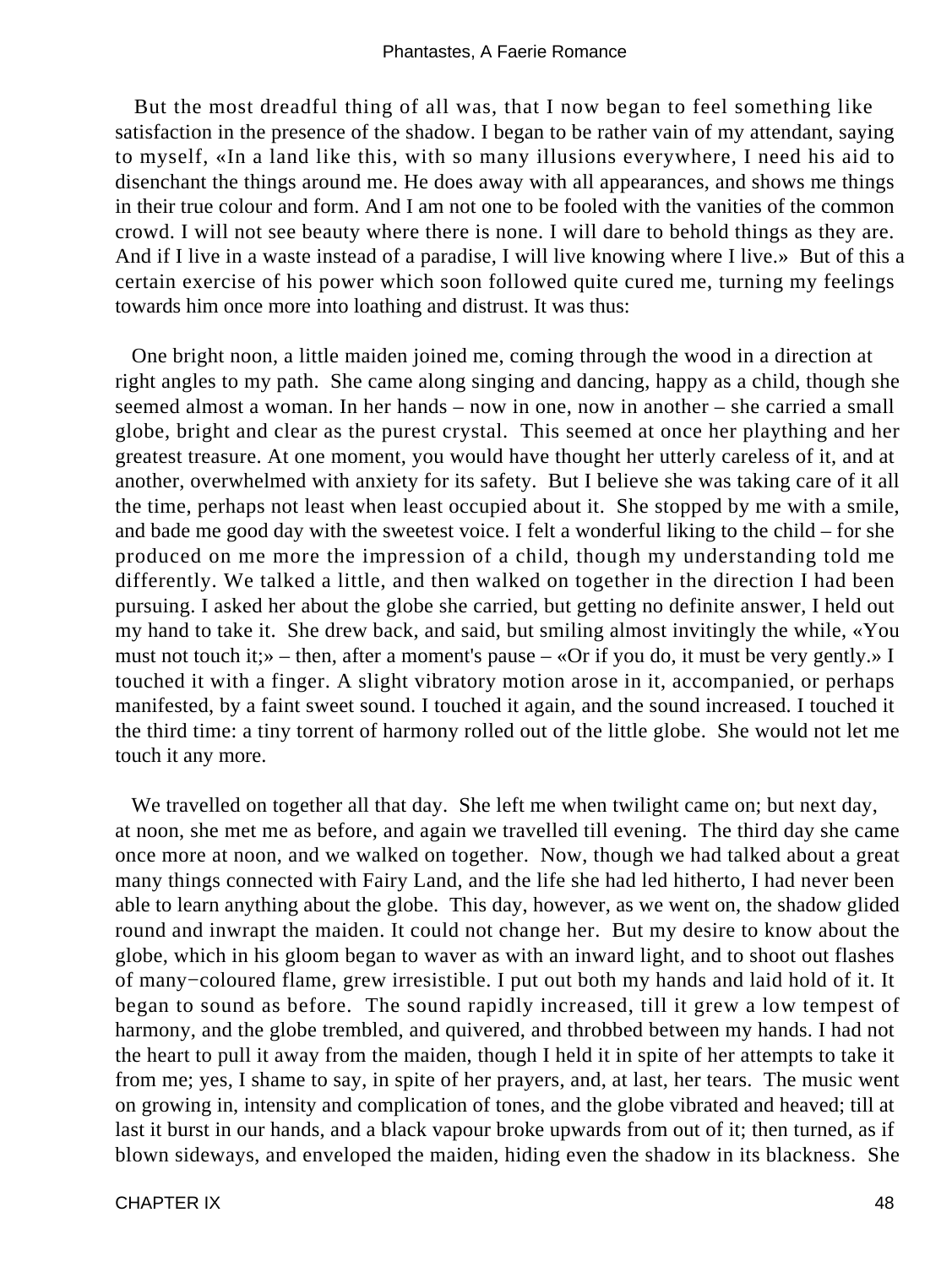held fast the fragments, which I abandoned, and fled from me into the forest in the direction whence she had come, wailing like a child, and crying, «You have broken my globe; my globe is broken – my globe is broken!» I followed her, in the hope of comforting her; but had not pursued her far, before a sudden cold gust of wind bowed the tree−tops above us, and swept through their stems around us; a great cloud overspread the day, and a fierce tempest came on, in which I lost sight of her. It lies heavy on my heart to this hour. At night, ere I fall asleep, often, whatever I may be thinking about, I suddenly hear her voice, crying out, «You have broken my globe; my globe is broken; ah, my globe!»

 Here I will mention one more strange thing; but whether this peculiarity was owing to my shadow at all, I am not able to assure myself. I came to a village, the inhabitants of which could not at first sight be distinguished from the dwellers in our land. They rather avoided than sought my company, though they were very pleasant when I addressed them. But at last I observed, that whenever I came within a certain distance of any one of them, which distance, however, varied with different individuals, the whole appearance of the person began to change; and this change increased in degree as I approached. When I receded to the former distance, the former appearance was restored. The nature of the change was grotesque, following no fixed rule. The nearest resemblance to it that I know, is the distortion produced in your countenance when you look at it as reflected in a concave or convex surface – say, either side of a bright spoon. Of this phenomenon I first became aware in rather a ludicrous way. My host's daughter was a very pleasant pretty girl, who made herself more agreeable to me than most of those about me. For some days my companion−shadow had been less obtrusive than usual; and such was the reaction of spirits occasioned by the simple mitigation of torment, that, although I had cause enough besides to be gloomy, I felt light and comparatively happy. My impression is, that she was quite aware of the law of appearances that existed between the people of the place and myself, and had resolved to amuse herself at my expense; for one evening, after some jesting and raillery, she, somehow or other, provoked me to attempt to kiss her. But she was well defended from any assault of the kind. Her countenance became, of a sudden, absurdly hideous; the pretty mouth was elongated and otherwise amplified sufficiently to have allowed of six simultaneous kisses. I started back in bewildered dismay; she burst into the merriest fit of laughter, and ran from the room. I soon found that the same undefinable law of change operated between me and all the other villagers; and that, to feel I was in pleasant company, it was absolutely necessary for me to discover and observe the right focal distance between myself and each one with whom I had to do. This done, all went pleasantly enough. Whether, when I happened to neglect this precaution, I presented to them an equally ridiculous appearance, I did not ascertain; but I presume that the alteration was common to the approximating parties. I was likewise unable to determine whether I was a necessary party to the production of this strange transformation, or whether it took place as well, under the given circumstances, between the inhabitants themselves.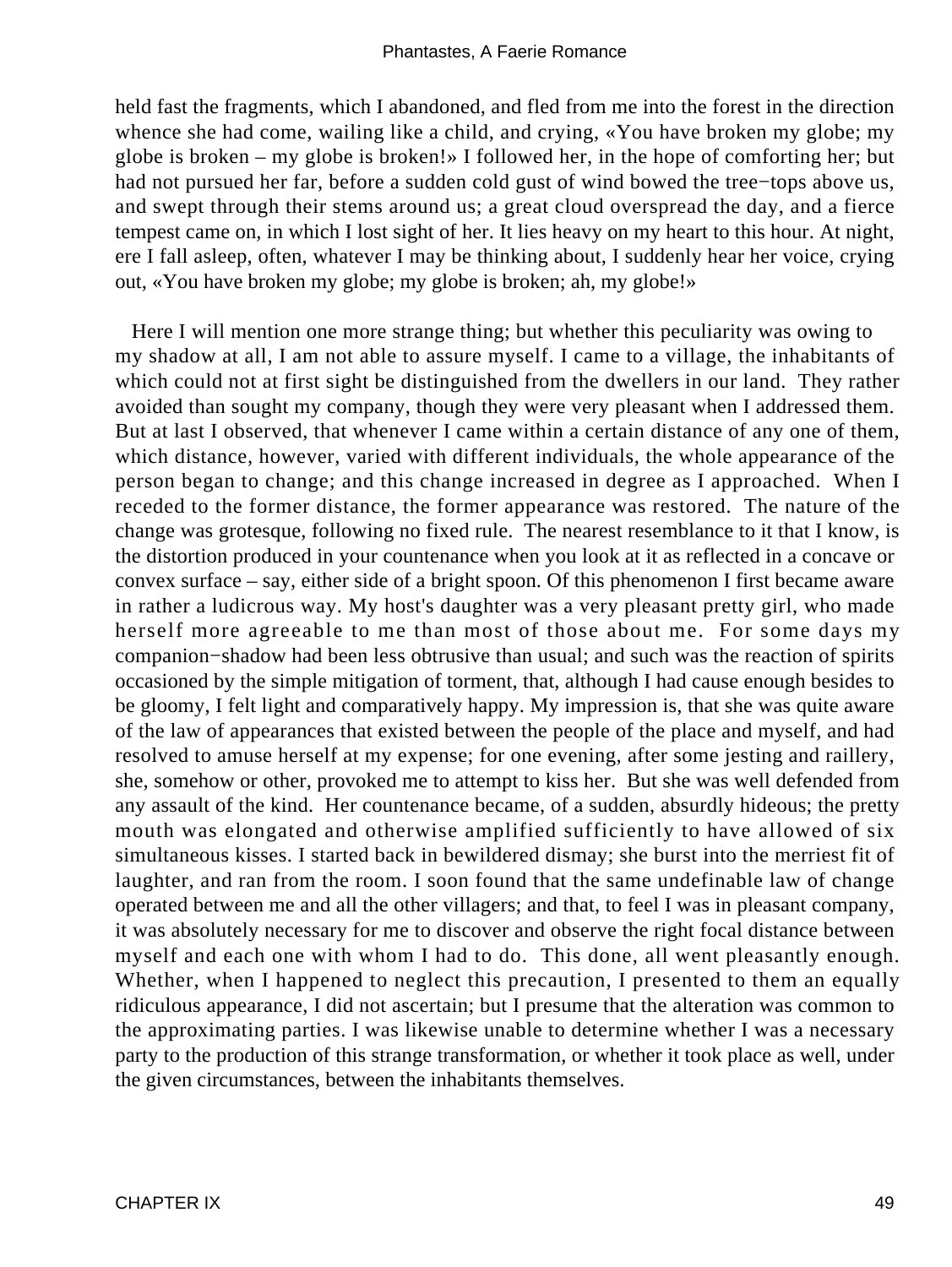# **[CHAPTER X](#page-142-0)**

*«F*rom Eden's bowers the full−fed rivers flow, To guide the outcasts to the land of woe: Our Earth one little toiling streamlet yields. To guide the wanderers to the happy fields.»

 After leaving this village, where I had rested for nearly a week, I travelled through a desert region of dry sand and glittering rocks, peopled principally by goblin−fairies. When I first entered their domains, and, indeed, whenever I fell in with another tribe of them, they began mocking me with offered handfuls of gold and jewels, making hideous grimaces at me, and performing the most antic homage, as if they thought I expected reverence, and meant to humour me like a maniac. But ever, as soon as one cast his eyes on the shadow behind me, he made a wry face, partly of pity, partly of contempt, and looked ashamed, as if he had been caught doing something inhuman; then, throwing down his handful of gold, and ceasing all his grimaces, he stood aside to let me pass in peace, and made signs to his companions to do the like. I had no inclination to observe them much, for the shadow was in my heart as well as at my heels. I walked listlessly and almost hopelessly along, till I arrived one day at a small spring; which, bursting cool from the heart of a sun−heated rock, flowed somewhat southwards from the direction I had been taking. I drank of this spring, and found myself wonderfully refreshed. A kind of love to the cheerful little stream arose in my heart. It was born in a desert; but it seemed to say to itself, «I will flow, and sing, and lave my banks, till I make my desert a paradise.» I thought I could not do better than follow it, and see what it made of it. So down with the stream I went, over rocky lands, burning with sunbeams. But the rivulet flowed not far, before a few blades of grass appeared on its banks, and then, here and there, a stunted bush. Sometimes it disappeared altogether under ground; and after I had wandered some distance, as near as I could guess, in the direction it seemed to take, I would suddenly hear it again, singing, sometimes far away to my right or left, amongst new rocks, over which it made new cataracts of watery melodies. The verdure on its banks increased as it flowed; other streams joined it; and at last, after many days' travel, I found myself, one gorgeous summer evening, resting by the side of a broad river, with a glorious horse−chestnut tree towering above me, and dropping its blossoms, milk−white and rosy−red, all about me. As I sat, a gush of joy sprang forth in my heart, and over flowed at my eyes.

 Through my tears, the whole landscape glimmered in such bewildering loveliness, that I felt as if I were entering Fairy Land for the first time, and some loving hand were waiting to cool my head, and a loving word to warm my heart. Roses, wild roses, everywhere! So plentiful were they, they not only perfumed the air, they seemed to dye it a faint rose−hue. The colour floated abroad with the scent, and clomb, and spread, until the whole west blushed and glowed with the gathered incense of roses. And my heart fainted with longing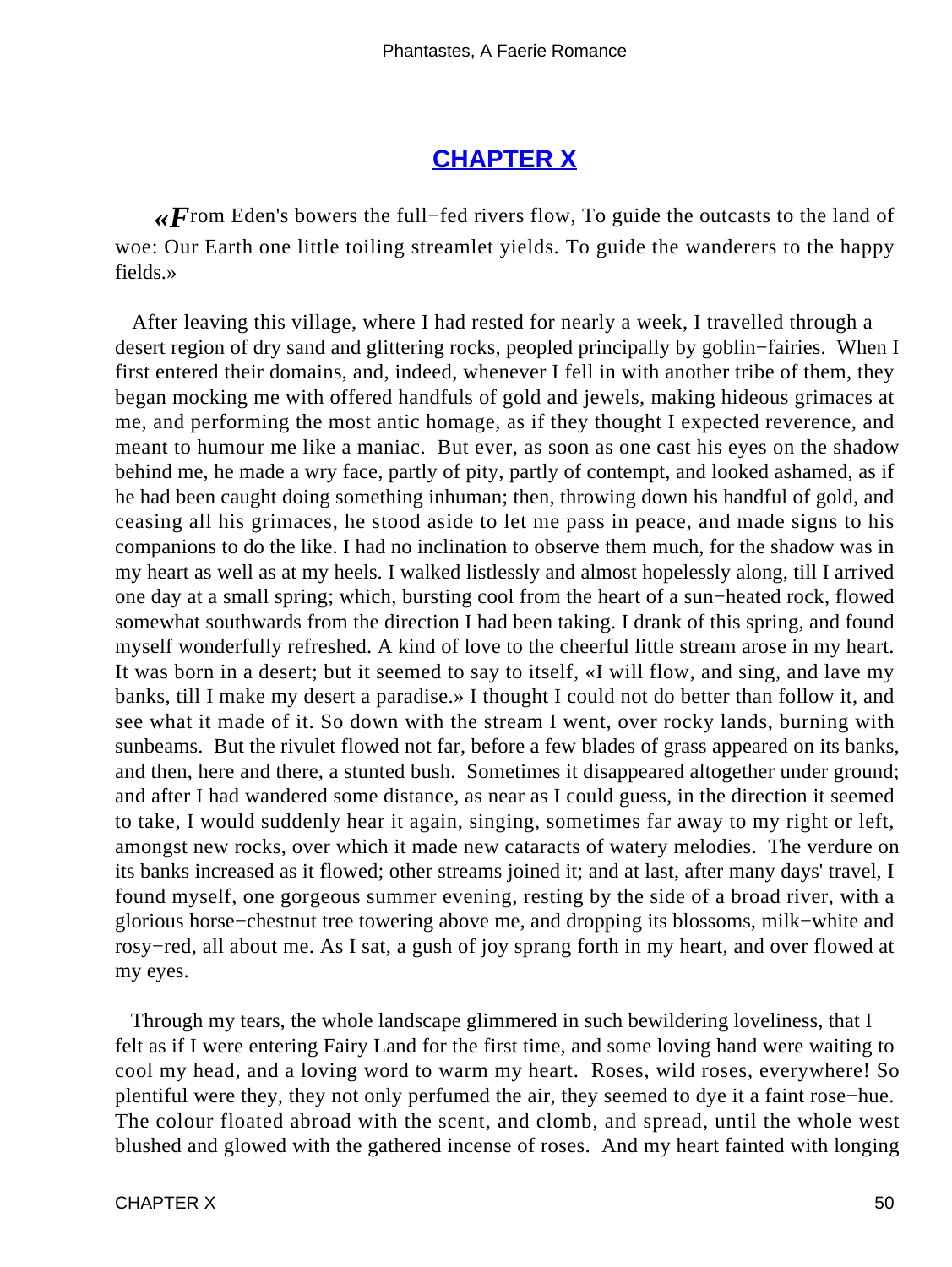in my bosom.

 Could I but see the Spirit of the Earth, as I saw once the in dwelling woman of the beech−tree, and my beauty of the pale marble, I should be content. Content! – Oh, how gladly would I die of the light of her eyes! Yea, I would cease to be, if that would bring me one word of love from the one mouth. The twilight sank around, and infolded me with sleep. I slept as I had not slept for months. I did not awake till late in the morning; when, refreshed in body and mind, I rose as from the death that wipes out the sadness of life, and then dies itself in the new morrow. Again I followed the stream; now climbing a steep rocky bank that hemmed it in; now wading through long grasses and wild flowers in its path; now through meadows; and anon through woods that crowded down to the very lip of the water.

 At length, in a nook of the river, gloomy with the weight of overhanging foliage, and still and deep as a soul in which the torrent eddies of pain have hollowed a great gulf, and then, subsiding in violence, have left it full of a motionless, fathomless sorrow – I saw a little boat lying. So still was the water here, that the boat needed no fastening. It lay as if some one had just stepped ashore, and would in a moment return. But as there were no signs of presence, and no track through the thick bushes; and, moreover, as I was in Fairy Land where one does very much as he pleases, I forced my way to the brink, stepped into the boat, pushed it, with the help of the tree−branches, out into the stream, lay down in the bottom, and let my boat and me float whither the stream would carry us. I seemed to lose myself in the great flow of sky above me unbroken in its infinitude, except when now and then, coming nearer the shore at a bend in the river, a tree would sweep its mighty head silently above mine, and glide away back into the past, never more to fling its shadow over me. I fell asleep in this cradle, in which mother Nature was rocking her weary child; and while I slept, the sun slept not, but went round his arched way. When I awoke, he slept in the waters, and I went on my silent path beneath a round silvery moon. And a pale moon looked up from the floor of the great blue cave that lay in the abysmal silence beneath.

Why are all reflections lovelier than what we call the reality? – not so grand or so strong, it may be, but always lovelier? Fair as is the gliding sloop on the shining sea, the wavering, trembling, unresting sail below is fairer still. Yea, the reflecting ocean itself, reflected in the mirror, has a wondrousness about its waters that somewhat vanishes when I turn towards itself. All mirrors are magic mirrors. The commonest room is a room in a poem when I turn to the glass. (And this reminds me, while I write, of a strange story which I read in the fairy palace, and of which I will try to make a feeble memorial in its place.) In whatever way it may be accounted for, of one thing we may be sure, that this feeling is no cheat; for there is no cheating in nature and the simple unsought feelings of the soul. There must be a truth involved in it, though we may but in part lay hold of the meaning. Even the memories of past pain are beautiful; and past delights, though beheld only through clefts in the grey clouds of sorrow, are lovely as Fairy Land. But how have I wandered into the deeper fairyland of the soul, while as yet I only float towards the fairy palace of Fairy Land! The moon, which is the lovelier memory or reflex of the down−gone sun, the joyous day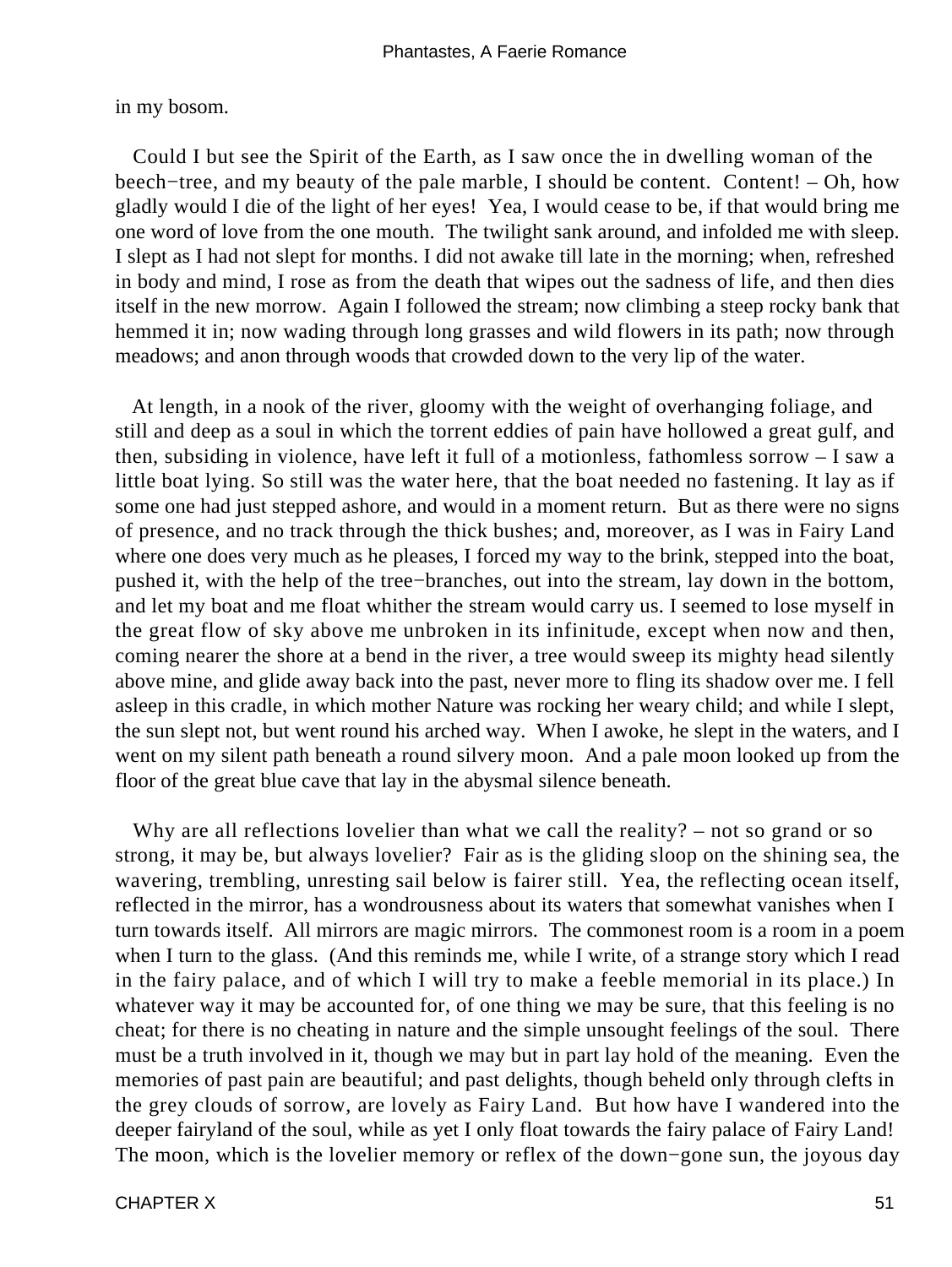seen in the faint mirror of the brooding night, had rapt me away.

 I sat up in the boat. Gigantic forest trees were about me; through which, like a silver snake, twisted and twined the great river. The little waves, when I moved in the boat, heaved and fell with a plash as of molten silver, breaking the image of the moon into a thousand morsels, fusing again into one, as the ripples of laughter die into the still face of joy. The sleeping woods, in undefined massiveness; the water that flowed in its sleep; and, above all, the enchantress moon, which had cast them all, with her pale eye, into the charmed slumber, sank into my soul, and I felt as if I had died in a dream, and should never more awake.

 From this I was partly aroused by a glimmering of white, that, through the trees on the left, vaguely crossed my vision, as I gazed upwards. But the trees again hid the object; and at the moment, some strange melodious bird took up its song, and sang, not an ordinary bird−song, with constant repetitions of the same melody, but what sounded like a continuous strain, in which one thought was expressed, deepening in intensity as evolved in progress. It sounded like a welcome already overshadowed with the coming farewell. As in all sweetest music, a tinge of sadness was in every note. Nor do we know how much of the pleasures even of life we owe to the intermingled sorrows. Joy cannot unfold the deepest truths, although deepest truth must be deepest joy. Cometh white−robed Sorrow, stooping and wan, and flingeth wide the doors she may not enter. Almost we linger with Sorrow for very love.

 As the song concluded the stream bore my little boat with a gentle sweep round a bend of the river; and lo! on a broad lawn, which rose from the water's edge with a long green slope to a clear elevation from which the trees receded on all sides, stood a stately palace glimmering ghostly in the moonshine: it seemed to be built throughout of the whitest marble. There was no reflection of moonlight from windows – there seemed to be none; so there was no cold glitter; only, as I said, a ghostly shimmer. Numberless shadows tempered the shine, from column and balcony and tower. For everywhere galleries ran along the face of the buildings; wings were extended in many directions; and numberless openings, through which the moonbeams vanished into the interior, and which served both for doors and windows, had their separate balconies in front, communicating with a common gallery that rose on its own pillars. Of course, I did not discover all this from the river, and in the moonlight. But, though I was there for many days, I did not succeed in mastering the inner topography of the building, so extensive and complicated was it.

 Here I wished to land, but the boat had no oars on board. However, I found that a plank, serving for a seat, was unfastened, and with that I brought the boat to the bank and scrambled on shore. Deep soft turf sank beneath my feet, as I went up the ascent towards the palace.

When I reached it, I saw that it stood on a great platform of marble, with an ascent, by broad stairs of the same, all round it. Arrived on the platform, I found there was an extensive outlook over the forest, which, however, was rather veiled than revealed by the moonlight.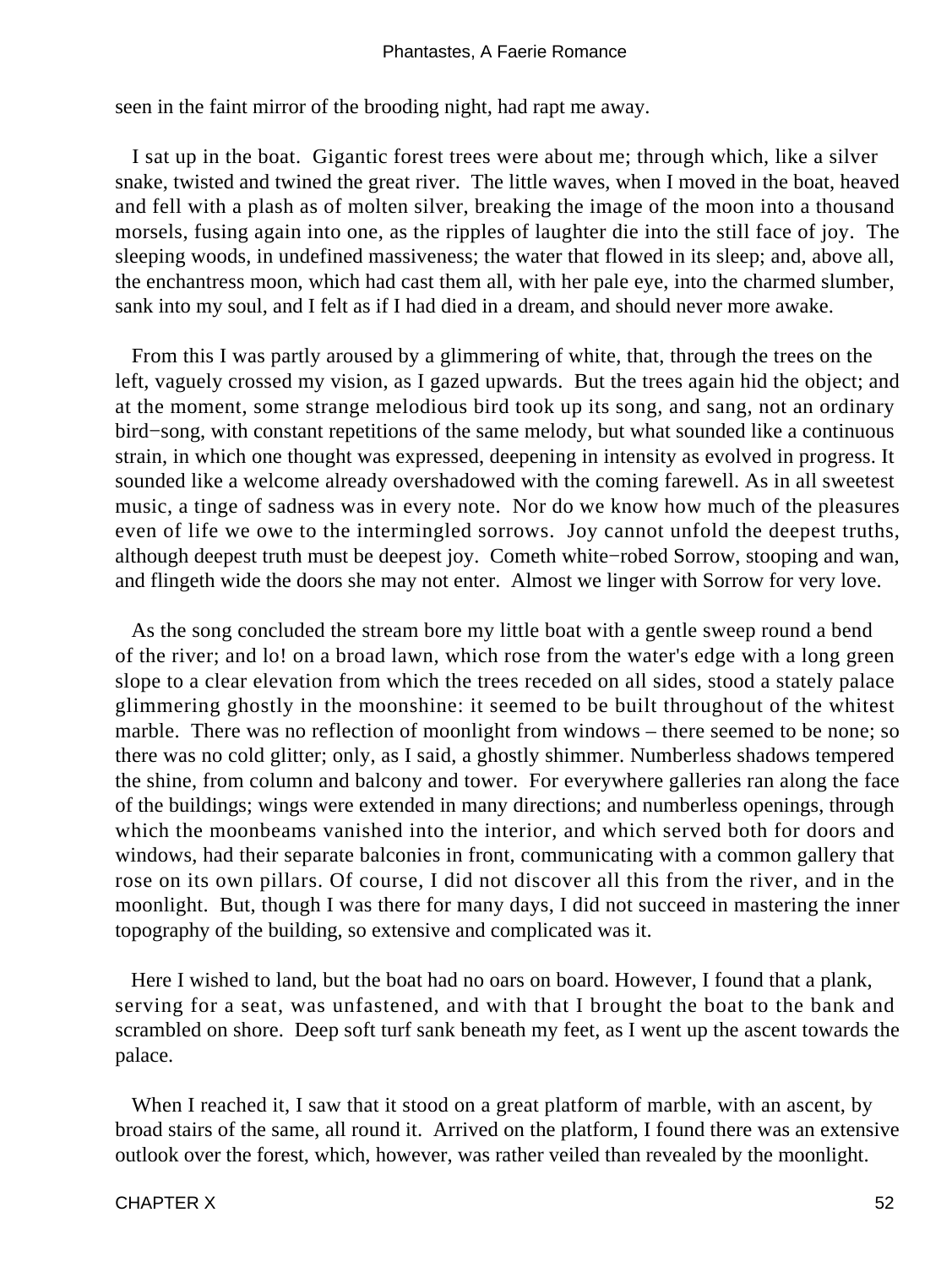Entering by a wide gateway, but without gates, into an inner court, surrounded on all sides by great marble pillars supporting galleries above, I saw a large fountain of porphyry in the middle, throwing up a lofty column of water, which fell, with a noise as of the fusion of all sweet sounds, into a basin beneath; overflowing which, it ran into a single channel towards the interior of the building. Although the moon was by this time so low in the west, that not a ray of her light fell into the court, over the height of the surrounding buildings; yet was the court lighted by a second reflex from the sun of other lands. For the top of the column of water, just as it spread to fall, caught the moonbeams, and like a great pale lamp, hung high in the night air, threw a dim memory of light (as it were) over the court below. This court was paved in diamonds of white and red marble. According to my custom since I entered Fairy Land, of taking for a guide whatever I first found moving in any direction, I followed the stream from the basin of the fountain. It led me to a great open door, beneath the ascending steps of which it ran through a low arch and disappeared. Entering here, I found myself in a great hall, surrounded with white pillars, and paved with black and white. This I could see by the moonlight, which, from the other side, streamed through open windows into the hall.

 Its height I could not distinctly see. As soon as I entered, I had the feeling so common to me in the woods, that there were others there besides myself, though I could see no one, and heard no sound to indicate a presence. Since my visit to the Church of Darkness, my power of seeing the fairies of the higher orders had gradually diminished, until it had almost ceased. But I could frequently believe in their presence while unable to see them. Still, although I had company, and doubtless of a safe kind, it seemed rather dreary to spend the night in an empty marble hall, however beautiful, especially as the moon was near the going down, and it would soon be dark. So I began at the place where I entered, and walked round the hall, looking for some door or passage that might lead me to a more hospitable chamber. As I walked, I was deliciously haunted with the feeling that behind some one of the seemingly innumerable pillars, one who loved me was waiting for me. Then I thought she was following me from pillar to pillar as I went along; but no arms came out of the faint moonlight, and no sigh assured me of her presence.

 At length I came to an open corridor, into which I turned; notwithstanding that, in doing so, I left the light behind. Along this I walked with outstretched hands, groping my way, till, arriving at another corridor, which seemed to strike off at right angles to that in which I was, I saw at the end a faintly glimmering light, too pale even for moonshine, resembling rather a stray phosphorescence. However, where everything was white, a little light went a great way. So I walked on to the end, and a long corridor it was. When I came up to the light, I found that it proceeded from what looked like silver letters upon a door of ebony; and, to my surprise even in the home of wonder itself, the letters formed the words, **THE CHAMBER OF SIR ANODOS.** Although I had as yet no right to the honours of a knight, I ventured to conclude that the chamber was indeed intended for me; and, opening the door without hesitation, I entered. Any doubt as to whether I was right in so doing, was soon dispelled. What to my dark eyes seemed a blaze of light, burst upon me. A fire of large pieces of some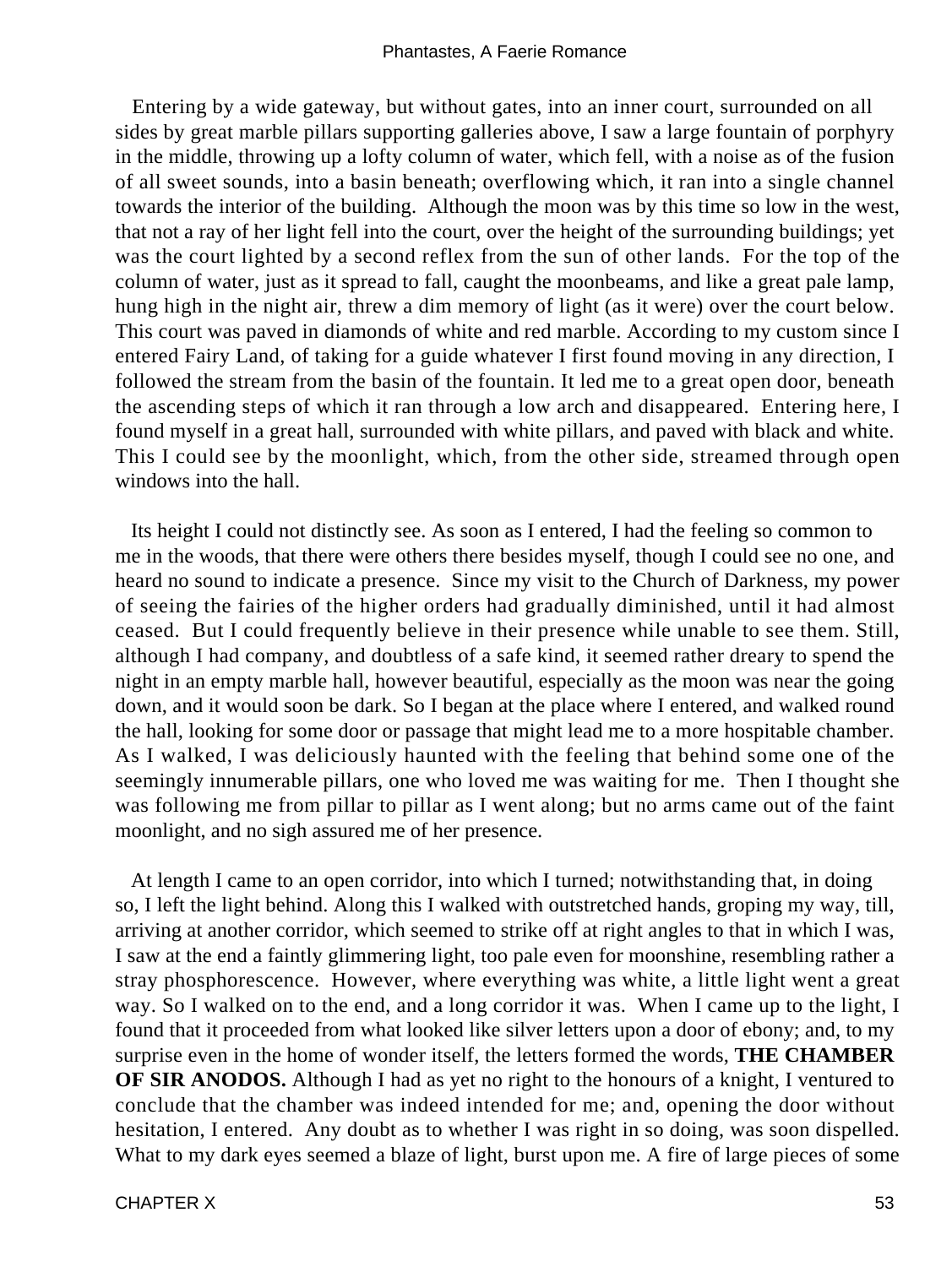sweet−scented wood, supported by dogs of silver, was burning on the hearth, and a bright lamp stood on a table, in the midst of a plentiful meal, apparently awaiting my arrival. But what surprised me more than all, was, that the room was in every respect a copy of my own room, the room whence the little stream from my basin had led me into Fairy Land. There was the very carpet of grass and moss and daisies, which I had myself designed; the curtains of pale blue silk, that fell like a cataract over the windows; the old− fashioned bed, with the chintz furniture, on which I had slept from boyhood. «Now I shall sleep,» I said to myself. «My shadow dares not come here.»

 I sat down to the table, and began to help myself to the good things before me with confidence. And now I found, as in many instances before, how true the fairy tales are; for I was waited on, all the time of my meal, by invisible hands. I had scarcely to do more than look towards anything I wanted, when it was brought me, just as if it had come to me of itself. My glass was kept filled with the wine I had chosen, until I looked towards another bottle or decanter; when a fresh glass was substituted, and the other wine supplied. When I had eaten and drank more heartily and joyfully than ever since I entered Fairy Land, the whole was removed by several attendants, of whom some were male and some female, as I thought I could distinguish from the way the dishes were lifted from the table, and the motion with which they were carried out of the room. As soon as they were all taken away, I heard a sound as of the shutting of a door, and knew that I was left alone. I sat long by the fire, meditating, and wondering how it would all end; and when at length, wearied with thinking, I betook myself to my own bed, it was half with a hope that, when I awoke in the morning, I should awake not only in my own room, but in my own castle also; and that I should walk, out upon my own native soil, and find that Fairy Land was, after all, only a vision of the night. The sound of the falling waters of the fountain floated me into oblivion.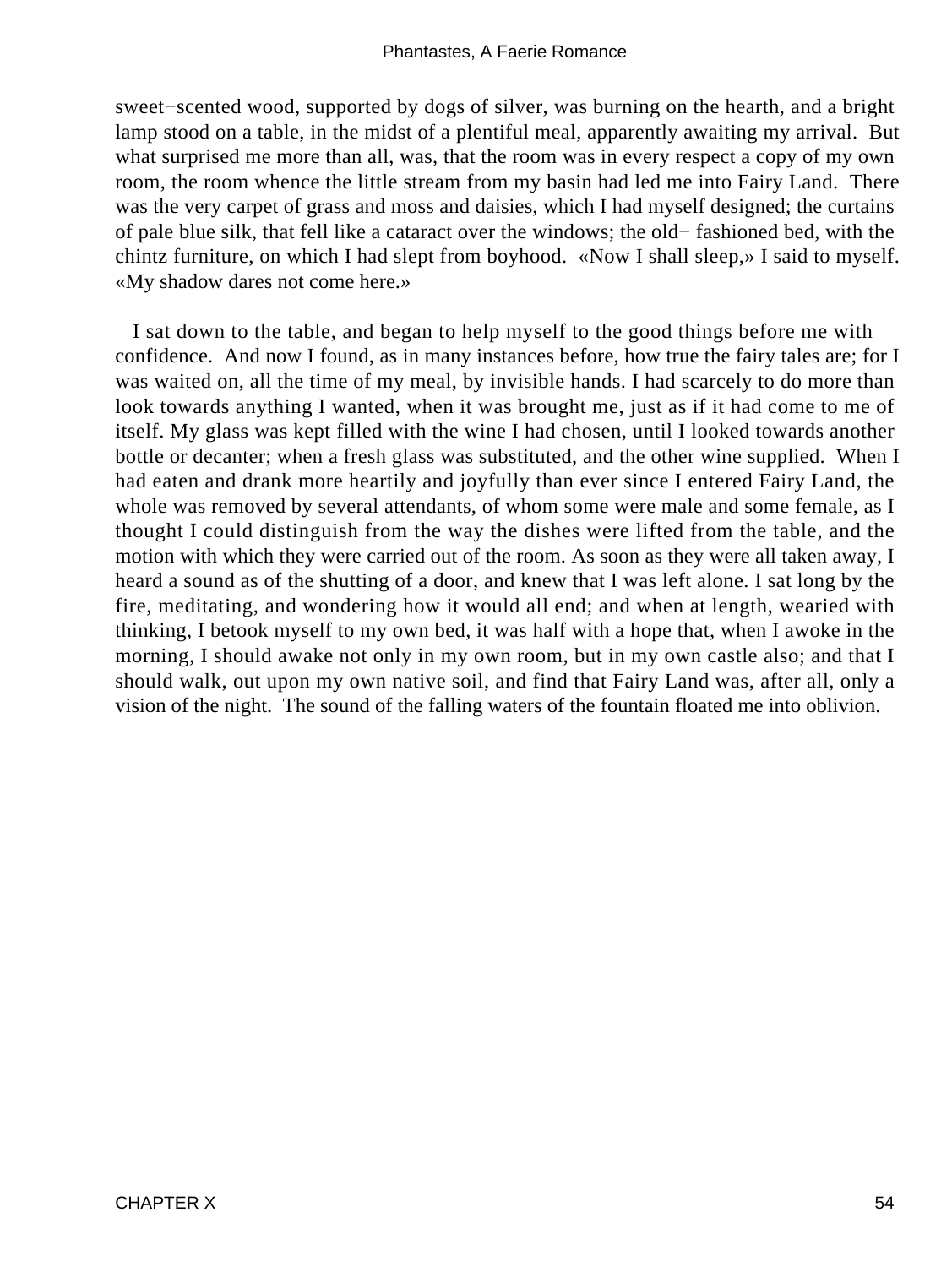## **[CHAPTER XI](#page-142-0)**

*«A* wilderness of building, sinking far And self−withdrawn into a wondrous depth, Far sinking into splendour – without end: Fabric it seemed of diamond and of gold, With alabaster domes, and silver spires, And blazing terrace upon terrace, high Uplifted.» **WORDSWORTH.**

 But when, after a sleep, which, although dreamless, yet left behind it a sense of past blessedness, I awoke in the full morning, I found, indeed, that the room was still my own; but that it looked abroad upon an unknown landscape of forest and hill and dale on the one side – and on the other, upon the marble court, with the great fountain, the crest of which now flashed glorious in the sun, and cast on the pavement beneath a shower of faint shadows from the waters that fell from it into the marble basin below.

 Agreeably to all authentic accounts of the treatment of travellers in Fairy Land, I found by my bedside a complete suit of fresh clothing, just such as I was in the habit of wearing; for, though varied sufficiently from the one removed, it was yet in complete accordance with my tastes. I dressed myself in this, and went out. The whole palace shone like silver in the sun. The marble was partly dull and partly polished; and every pinnacle, dome, and turret ended in a ball, or cone, or cusp of silver. It was like frost−work, and too dazzling, in the sun, for earthly eyes like mine.

 I will not attempt to describe the environs, save by saying, that all the pleasures to be found in the most varied and artistic arrangement of wood and river, lawn and wild forest, garden and shrubbery, rocky hill and luxurious vale; in living creatures wild and tame, in gorgeous birds, scattered fountains, little streams, and reedy lakes – all were here. Some parts of the palace itself I shall have occasion to describe more minutely.

 For this whole morning I never thought of my demon shadow; and not till the weariness which supervened on delight brought it again to my memory, did I look round to see if it was behind me: it was scarcely discernible. But its presence, however faintly revealed, sent a pang to my heart, for the pain of which, not all the beauties around me could compensate. It was followed, however, by the comforting reflection that, peradventure, I might here find the magic word of power to banish the demon and set me free, so that I should no longer be a man beside myself. The Queen of Fairy Land, thought I, must dwell here: surely she will put forth her power to deliver me, and send me singing through the further gates of her country back to my own land. «Shadow of me!» I said; «which art not me, but which representest thyself to me as me; here I may find a shadow of light which will devour thee, the shadow of darkness! Here I may find a blessing which will fall on thee as a curse, and damn thee to the blackness whence thou hast emerged unbidden.» I said this, stretched at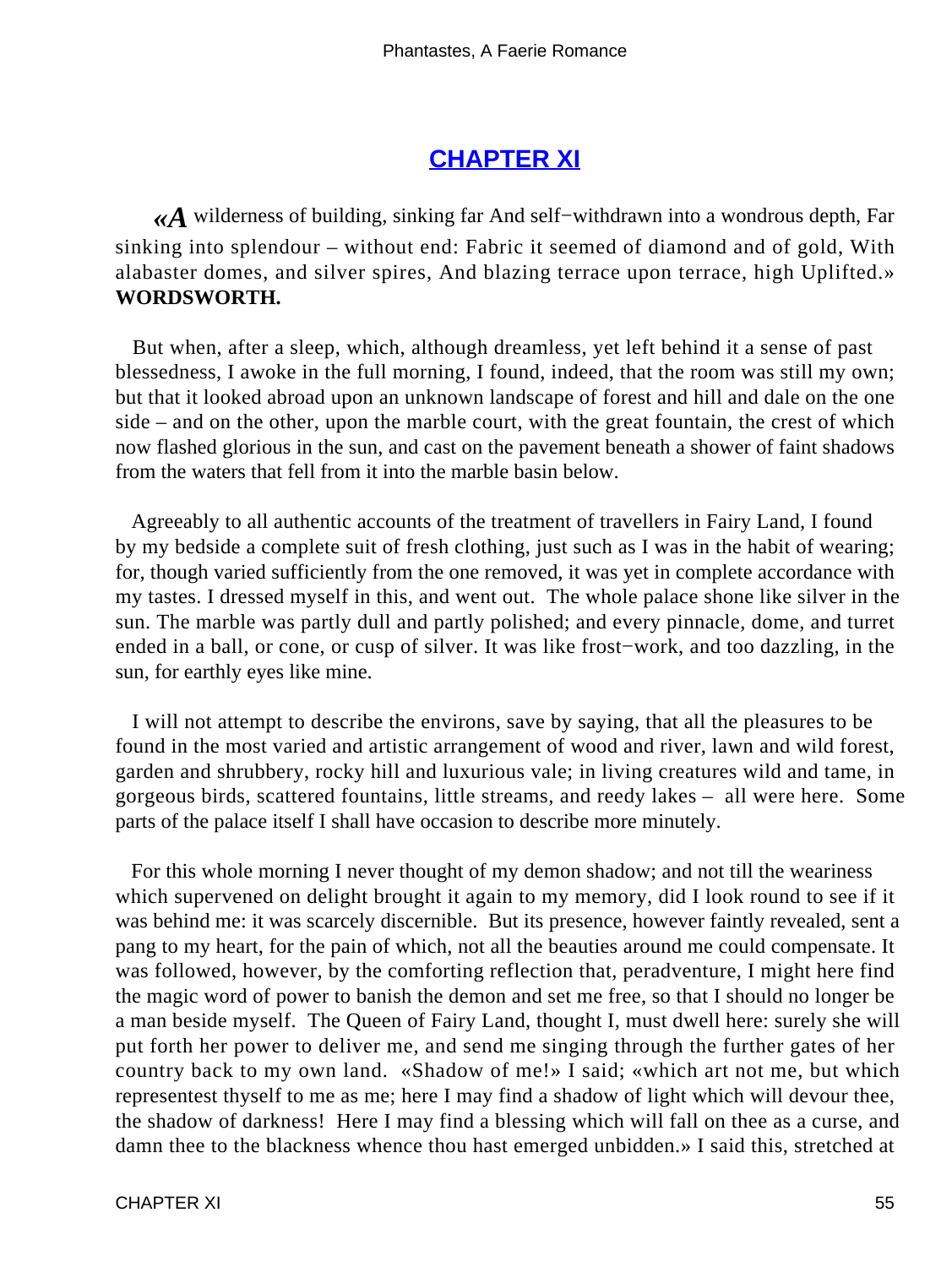length on the slope of the lawn above the river; and as the hope arose within me, the sun came forth from a light fleecy cloud that swept across his face; and hill and dale, and the great river winding on through the still mysterious forest, flashed back his rays as with a silent shout of joy; all nature lived and glowed; the very earth grew warm beneath me; a magnificent dragon−fly went past me like an arrow from a bow, and a whole concert of birds burst into choral song.

 The heat of the sun soon became too intense even for passive support. I therefore rose, and sought the shelter of one of the arcades. Wandering along from one to another of these, wherever my heedless steps led me, and wondering everywhere at the simple magnificence of the building, I arrived at another hall, the roof of which was of a pale blue, spangled with constellations of silver stars, and supported by porphyry pillars of a paler red than ordinary. – In this house (I may remark in passing), silver seemed everywhere preferred to gold; and such was the purity of the air, that it showed nowhere signs of tarnishing. – The whole of the floor of this hall, except a narrow path behind the pillars, paved with black, was hollowed into a huge basin, many feet deep, and filled with the purest, most liquid and radiant water. The sides of the basin were white marble, and the bottom was paved with all kinds of refulgent stones, of every shape and hue.

 In their arrangement, you would have supposed, at first sight, that there was no design, for they seemed to lie as if cast there from careless and playful hands; but it was a most harmonious confusion; and as I looked at the play of their colours, especially when the waters were in motion, I came at last to feel as if not one little pebble could be displaced, without injuring the effect of the whole. Beneath this floor of the water, lay the reflection of the blue inverted roof, fretted with its silver stars, like a second deeper sea, clasping and upholding the first. The fairy bath was probably fed from the fountain in the court. Led by an irresistible desire, I undressed, and plunged into the water. It clothed me as with a new sense and its object both in one. The waters lay so close to me, they seemed to enter and revive my heart. I rose to the surface, shook the water from my hair, and swam as in a rainbow, amid the coruscations of the gems below seen through the agitation caused by my motion. Then, with open eyes, I dived, and swam beneath the surface. And here was a new wonder. For the basin, thus beheld, appeared to extend on all sides like a sea, with here and there groups as of ocean rocks, hollowed by ceaseless billows into wondrous caves and grotesque pinnacles. Around the caves grew sea−weeds of all hues, and the corals glowed between; while far off, I saw the glimmer of what seemed to be creatures of human form at home in the waters. I thought I had been enchanted; and that when I rose to the surface, I should find myself miles from land, swimming alone upon a heaving sea; but when my eyes emerged from the waters, I saw above me the blue spangled vault, and the red pillars around. I dived again, and found myself once more in the heart of a great sea. I then arose, and swam to the edge, where I got out easily, for the water reached the very brim, and, as I drew near washed in tiny waves over the black marble border. I dressed, and went out, deeply refreshed.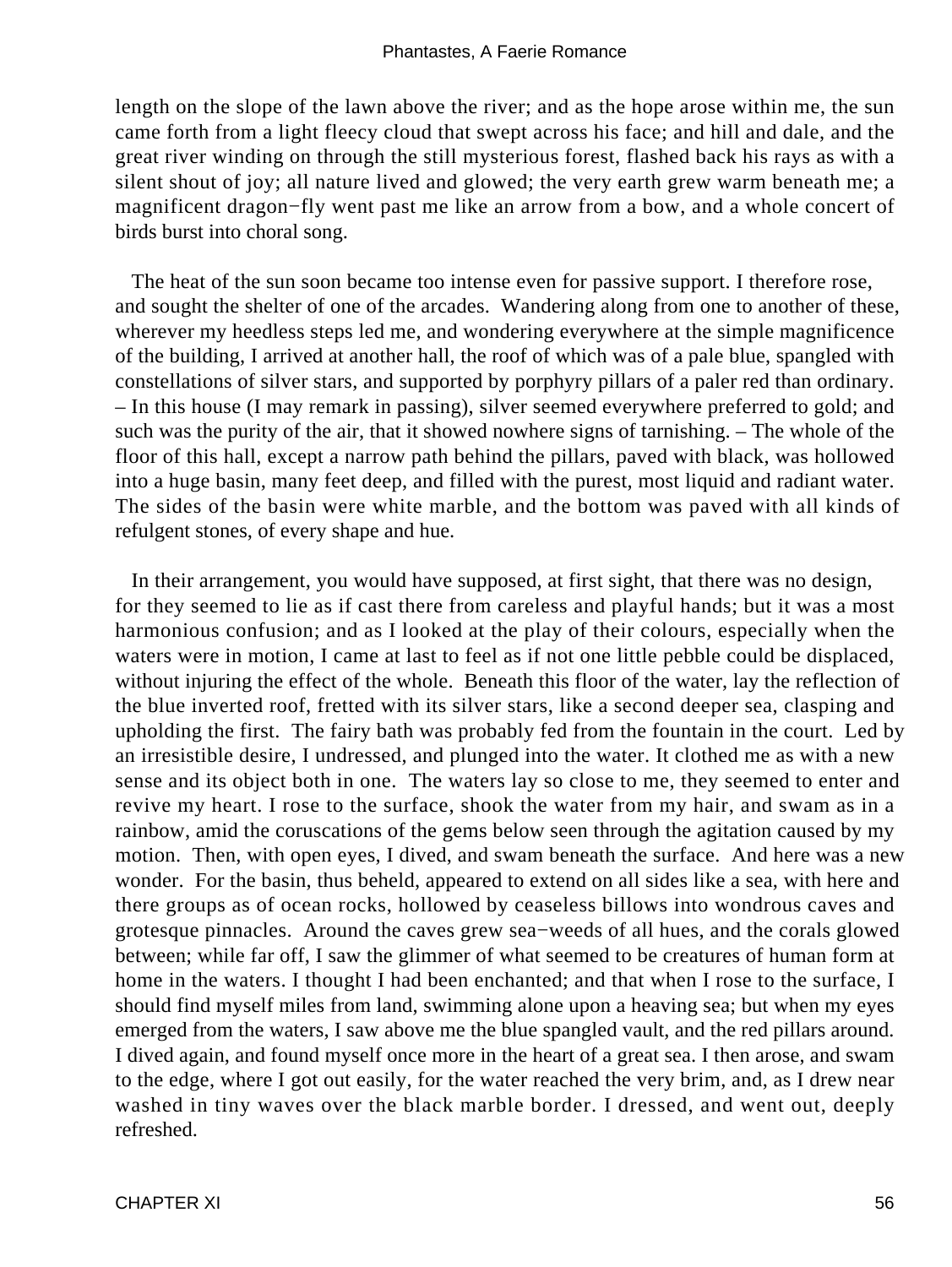And now I began to discern faint, gracious forms, here and there throughout the building. Some walked together in earnest conversation. Others strayed alone. Some stood in groups, as if looking at and talking about a picture or a statue. None of them heeded me. Nor were they plainly visible to my eyes. Sometimes a group, or single individual, would fade entirely out of the realm of my vision as I gazed. When evening came, and the moon arose, clear as a round of a horizon−sea when the sun hangs over it in the west, I began to see them all more plainly; especially when they came between me and the moon; and yet more especially, when I myself was in the shade. But, even then, I sometimes saw only the passing wave of a white robe; or a lovely arm or neck gleamed by in the moonshine; or white feet went walking alone over the moony sward. Nor, I grieve to say, did I ever come much nearer to these glorious beings, or ever look upon the Queen of the Fairies herself. My destiny ordered otherwise.

 In this palace of marble and silver, and fountains and moonshine, I spent many days; waited upon constantly in my room with everything desirable, and bathing daily in the fairy bath. All this time I was little troubled with my demon shadow I had a vague feeling that he was somewhere about the palace; but it seemed as if the hope that I should in this place be finally freed from his hated presence, had sufficed to banish him for a time. How and where I found him, I shall soon have to relate.

 The third day after my arrival, I found the library of the palace; and here, all the time I remained, I spent most of the middle of the day. For it was, not to mention far greater attractions, a luxurious retreat from the noontide sun. During the mornings and afternoons, I wandered about the lovely neighbourhood, or lay, lost in delicious day−dreams, beneath some mighty tree on the open lawn. My evenings were by−and−by spent in a part of the palace, the account of which, and of my adventures in connection with it, I must yet postpone for a little.

 The library was a mighty hall, lighted from the roof, which was formed of something like glass, vaulted over in a single piece, and stained throughout with a great mysterious picture in gorgeous colouring.

 The walls were lined from floor to roof with books and books: most of them in ancient bindings, but some in strange new fashions which I had never seen, and which, were I to make the attempt, I could ill describe. All around the walls, in front of the books, ran galleries in rows, communicating by stairs. These galleries were built of all kinds of coloured stones; all sorts of marble and granite, with porphyry, jasper, lapis lazuli, agate, and various others, were ranged in wonderful melody of successive colours. Although the material, then, of which these galleries and stairs were built, rendered necessary a certain degree of massiveness in the construction, yet such was the size of the place, that they seemed to run along the walls like cords.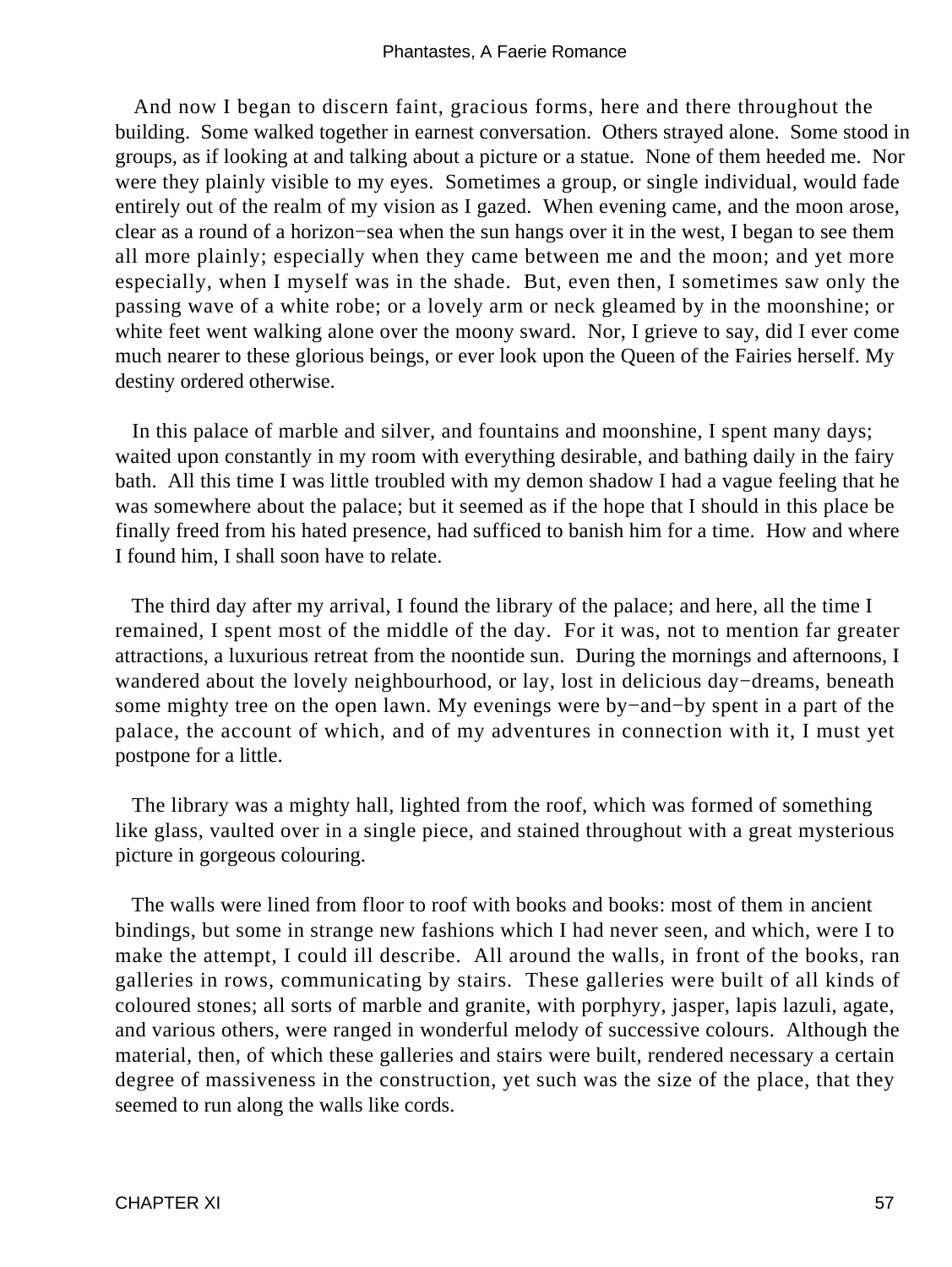Over some parts of the library, descended curtains of silk of various dyes, none of which I ever saw lifted while I was there; and I felt somehow that it would be presumptuous in me to venture to look within them. But the use of the other books seemed free; and day after day I came to the library, threw myself on one of the many sumptuous eastern carpets, which lay here and there on the floor, and read, and read, until weary; if that can be designated as weariness, which was rather the faintness of rapturous delight; or until, sometimes, the failing of the light invited me to go abroad, in the hope that a cool gentle breeze might have arisen to bathe, with an airy invigorating bath, the limbs which the glow of the burning spirit within had withered no less than the glow of the blazing sun without.

 One peculiarity of these books, or at least most of those I looked into, I must make a somewhat vain attempt to describe.

 If, for instance, it was a book of metaphysics I opened, I had scarcely read two pages before I seemed to myself to be pondering over discovered truth, and constructing the intellectual machine whereby to communicate the discovery to my fellow men. With some books, however, of this nature, it seemed rather as if the process was removed yet a great way further back; and I was trying to find the root of a manifestation, the spiritual truth whence a material vision sprang; or to combine two propositions, both apparently true, either at once or in different remembered moods, and to find the point in which their invisibly converging lines would unite in one, revealing a truth higher than either and differing from both; though so far from being opposed to either, that it was that whence each derived its life and power. Or if the book was one of travels, I found myself the traveller. New lands, fresh experiences, novel customs, rose around me. I walked, I discovered, I fought, I suffered, I rejoiced in my success. Was it a history? I was the chief actor therein. I suffered my own blame; I was glad in my own praise. With a fiction it was the same. Mine was the whole story. For I took the place of the character who was most like myself, and his story was mine; until, grown weary with the life of years condensed in an hour, or arrived at my deathbed, or the end of the volume, I would awake, with a sudden bewilderment, to the consciousness of my present life, recognising the walls and roof around me, and finding I joyed or sorrowed only in a book. If the book was a poem, the words disappeared, or took the subordinate position of an accompaniment to the succession of forms and images that rose and vanished with a soundless rhythm, and a hidden rime.

 In one, with a mystical title, which I cannot recall, I read of a world that is not like ours. The wondrous account, in such a feeble, fragmentary way as is possible to me, I would willingly impart. Whether or not it was all a poem, I cannot tell; but, from the impulse I felt, when I first contemplated writing it, to break into rime, to which impulse I shall give way if it comes upon me again, I think it must have been, partly at least, in verse.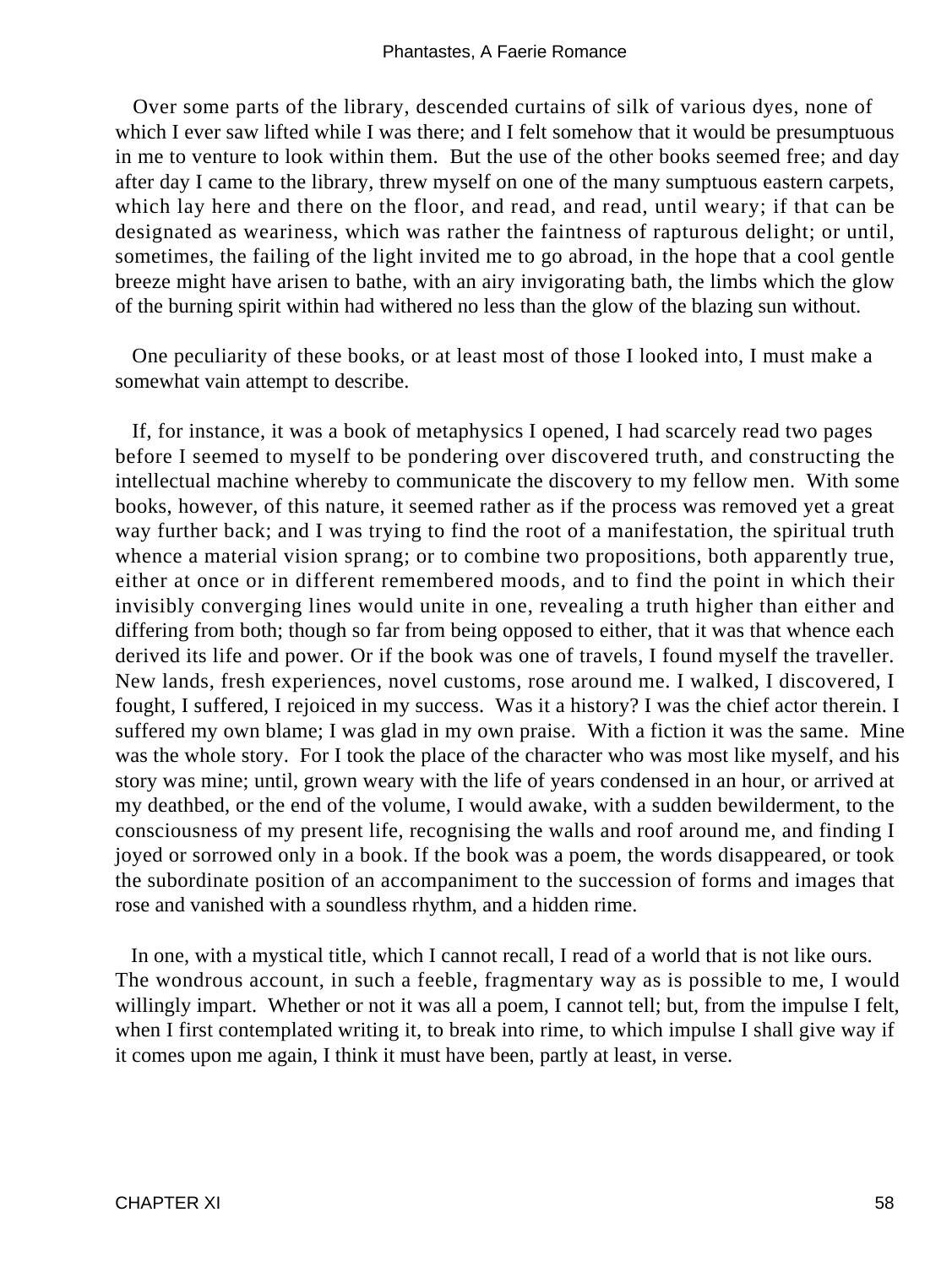## **[CHAPTER XII](#page-142-0)**

*"C*hained is the Spring. The night−wind bold Blows over the hard earth;

*Time is not more confused and cold,* 

*Nor keeps more wintry mirth.*

"Yet blow, and roll the world about; Blow, Time – blow, winter's Wind!

*Through chinks of Time, heaven peepeth out,* 

*And Spring the frost behind."*

#### *G. E. M.*

 They who believe in the influences of the stars over the fates of men, are, in feeling at least, nearer the truth than they who regard the heavenly bodies as related to them merely by a common obedience to an external law. All that man sees has to do with man. Worlds cannot be without an intermundane relationship. The community of the centre of all creation suggests an interradiating connection and dependence of the parts. Else a grander idea is conceivable than that which is already imbodied. The blank, which is only a forgotten life, lying behind the consciousness, and the misty splendour, which is an undeveloped life, lying before it, may be full of mysterious revelations of other connexions with the worlds around us, than those of science and poetry. No shining belt or gleaming moon, no red and green glory in a self−encircling twin−star, but has a relation with the hidden things of a man's soul, and, it may be, with the secret history of his body as well. They are portions of the living house wherein he abides.

 Through the realms of the monarch Sun Creeps a world, whose course had begun, On a weary path with a weary pace, Before the Earth sprang forth on her race: But many a time the Earth had sped Around the path she still must tread, Ere the elder planet, on leaden wing, Once circled the court of the planet's king.

 There, in that lonely and distant star, The seasons are not as our seasons are; But many a year hath Autumn to dress The trees in their matron loveliness; As long hath old Winter in triumph to go O'er beauties dead in his vaults below; And many a year the Spring doth wear Combing the icicles from her hair; And Summer, dear Summer, hath years of June, With large white clouds, and cool showers at noon: And a beauty that grows to a weight like grief, Till a burst of tears is the heart's relief.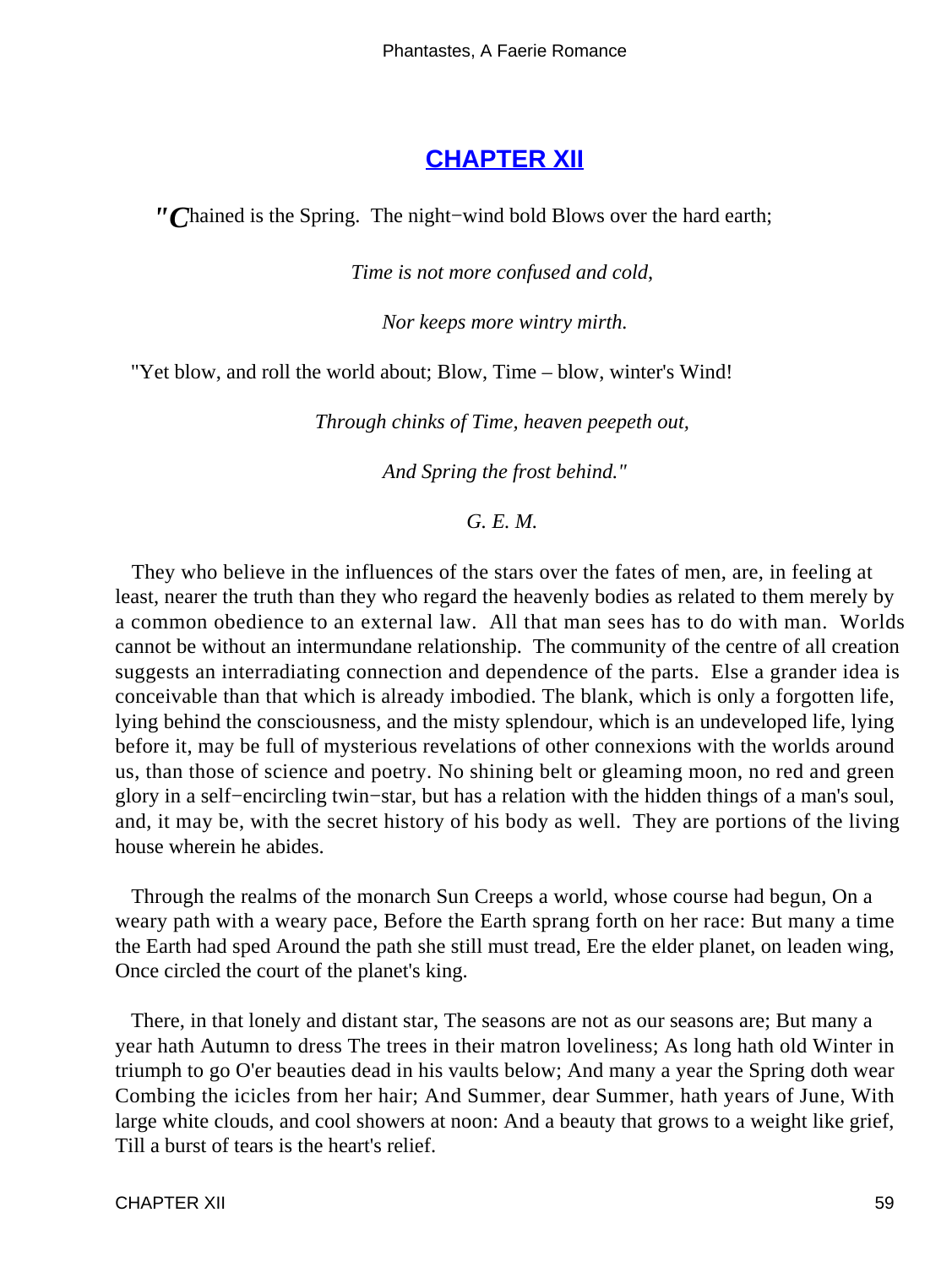Children, born when Winter is king, May never rejoice in the hoping Spring; Though their own heart−buds are bursting with joy, And the child hath grown to the girl or boy; But may die with cold and icy hours Watching them ever in place of flowers. And some who awake from their primal sleep, When the sighs of Summer through forests creep, Live, and love, and are loved again; Seek for pleasure, and find its pain; Sink to their last, their forsaken sleeping, With the same sweet odours around them creeping.

 Now the children, there, are not born as the children are born in worlds nearer to the sun. For they arrive no one knows how. A maiden, walking alone, hears a cry: for even there a cry is the first utterance; and searching about, she findeth, under an overhanging rock, or within a clump of bushes, or, it may be, betwixt gray stones on the side of a hill, or in any other sheltered and unexpected spot, a little child. This she taketh tenderly, and beareth home with joy, calling out, «Mother, mother» – if so be that her mother lives – «I have got a baby – I have found a child!» All the household gathers round to see; – «WHERE **IS IT? WHAT IS IT LIKE? WHERE DID YOU FIND** IT?» and such−like questions, abounding. And thereupon she relates the whole story of the discovery; for by the circumstances, such as season of the year, time of the day, condition of the air, and such like, and, especially, the peculiar and never−repeated aspect of the heavens and earth at the time, and the nature of the place of shelter wherein it is found, is determined, or at least indicated, the nature of the child thus discovered. Therefore, at certain seasons, and in certain states of the weather, according, in part, to their own fancy, the young women go out to look for children. They generally avoid seeking them, though they cannot help sometimes finding them, in places and with circumstances uncongenial to their peculiar likings. But no sooner is a child found, than its claim for protection and nurture obliterates all feeling of choice in the matter. Chiefly, however, in the season of summer, which lasts so long, coming as it does after such long intervals; and mostly in the warm evenings, about the middle of twilight; and principally in the woods and along the river banks, do the maidens go looking for children just as children look for flowers. And ever as the child grows, yea, more and more as he advances in years, will his face indicate to those who understand the spirit of Nature, and her utterances in the face of the world, the nature of the place of his birth, and the other circumstances thereof; whether a clear morning sun guided his mother to the nook whence issued the boy's low cry; or at eve the lonely maiden (for the same woman never finds a second, at least while the first lives) discovers the girl by the glimmer of her white skin, lying in a nest like that of the lark, amid long encircling grasses, and the upward−gazing eyes of the lowly daisies; whether the storm bowed the forest trees around, or the still frost fixed in silence the else flowing and babbling stream.

 After they grow up, the men and women are but little together. There is this peculiar difference between them, which likewise distinguishes the women from those of the earth. The men alone have arms; the women have only wings. Resplendent wings are they, wherein they can shroud themselves from head to foot in a panoply of glistering glory. By these wings alone, it may frequently be judged in what seasons, and under what aspects, they were born. From those that came in winter, go great white wings, white as snow; the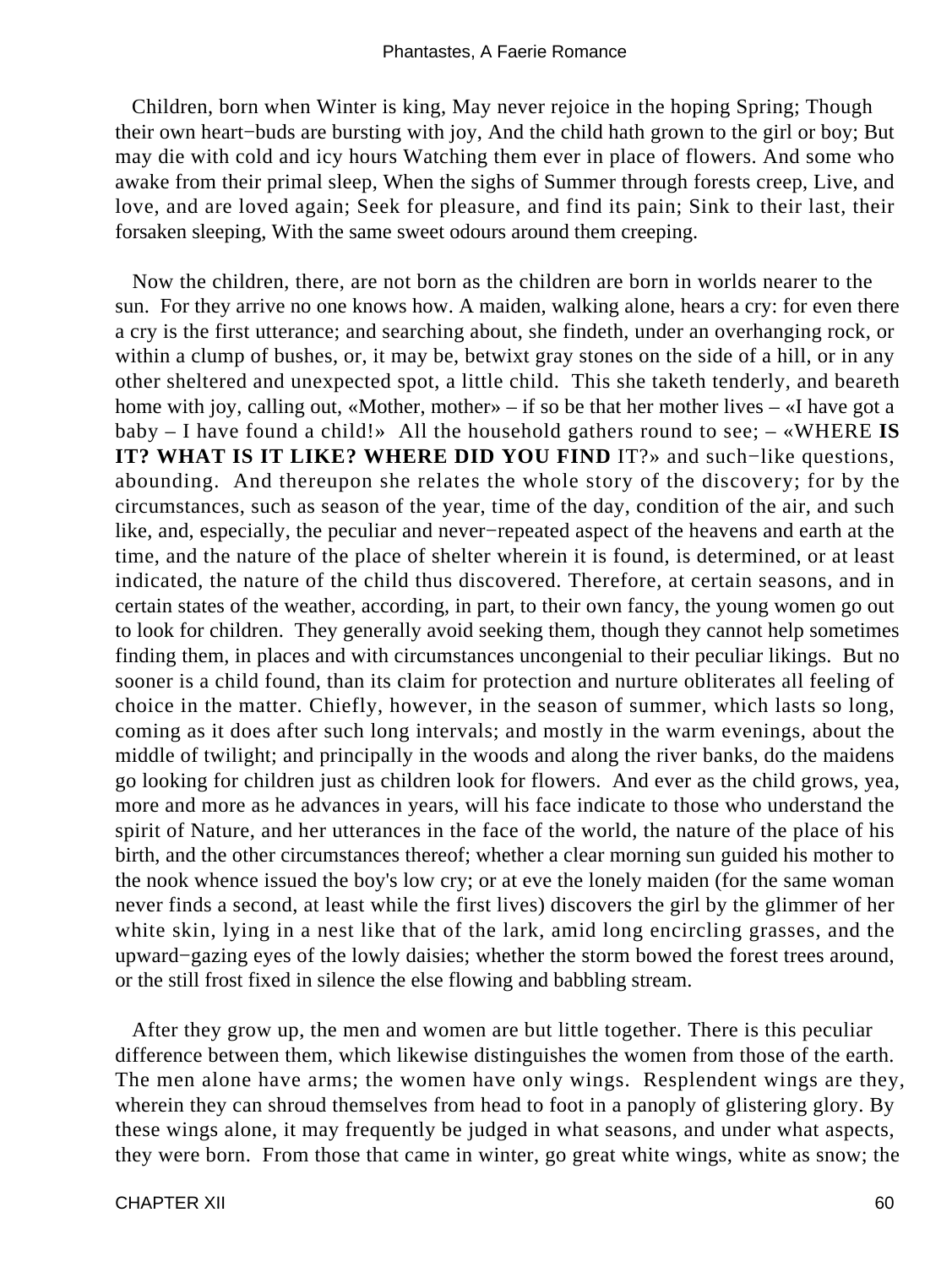edge of every feather shining like the sheen of silver, so that they flash and glitter like frost in the sun. But underneath, they are tinged with a faint pink or rose− colour. Those born in spring have wings of a brilliant green, green as grass; and towards the edges the feathers are enamelled like the surface of the grass−blades. These again are white within. Those that are born in summer have wings of a deep rose−colour, lined with pale gold. And those born in autumn have purple wings, with a rich brown on the inside. But these colours are modified and altered in all varieties, corresponding to the mood of the day and hour, as well as the season of the year; and sometimes I found the various colours so intermingled, that I could not determine even the season, though doubtless the hieroglyphic could be deciphered by more experienced eyes. One splendour, in particular, I remember – wings of deep carmine, with an inner down of warm gray, around a form of brilliant whiteness.

 She had been found as the sun went down through a low sea− fog, casting crimson along a broad sea−path into a little cave on the shore, where a bathing maiden saw her lying.

 But though I speak of sun and fog, and sea and shore, the world there is in some respects very different from the earth whereon men live. For instance, the waters reflect no forms. To the unaccustomed eye they appear, if undisturbed, like the surface of a dark metal, only that the latter would reflect indistinctly, whereas they reflect not at all, except light which falls immediately upon them. This has a great effect in causing the landscapes to differ from those on the earth. On the stillest evening, no tall ship on the sea sends a long wavering reflection almost to the feet of him on shore; the face of no maiden brightens at its own beauty in a still forest−well. The sun and moon alone make a glitter on the surface. The sea is like a sea of death, ready to ingulf and never to reveal: a visible shadow of oblivion. Yet the women sport in its waters like gorgeous sea−birds. The men more rarely enter them. But, on the contrary, the sky reflects everything beneath it, as if it were built of water like ours. Of course, from its concavity there is some distortion of the reflected objects; yet wondrous combinations of form are often to be seen in the overhanging depth. And then it is not shaped so much like a round dome as the sky of the earth, but, more of an egg−shape, rises to a great towering height in the middle, appearing far more lofty than the other. When the stars come out at night, it shows a mighty cupola, «fretted with golden fires,» wherein there is room for all tempests to rush and rave.

 One evening in early summer, I stood with a group of men and women on a steep rock that overhung the sea. They were all questioning me about my world and the ways thereof. In making reply to one of their questions, I was compelled to say that children are not born in the Earth as with them. Upon this I was assailed with a whole battery of inquiries, which at first I tried to avoid; but, at last, I was compelled, in the vaguest manner I could invent, to make some approach to the subject in question. Immediately a dim notion of what I meant, seemed to dawn in the minds of most of the women. Some of them folded their great wings all around them, as they generally do when in the least offended, and stood erect and motionless. One spread out her rosy pinions, and flashed from the promontory into the gulf at its foot. A great light shone in the eyes of one maiden, who turned and walked slowly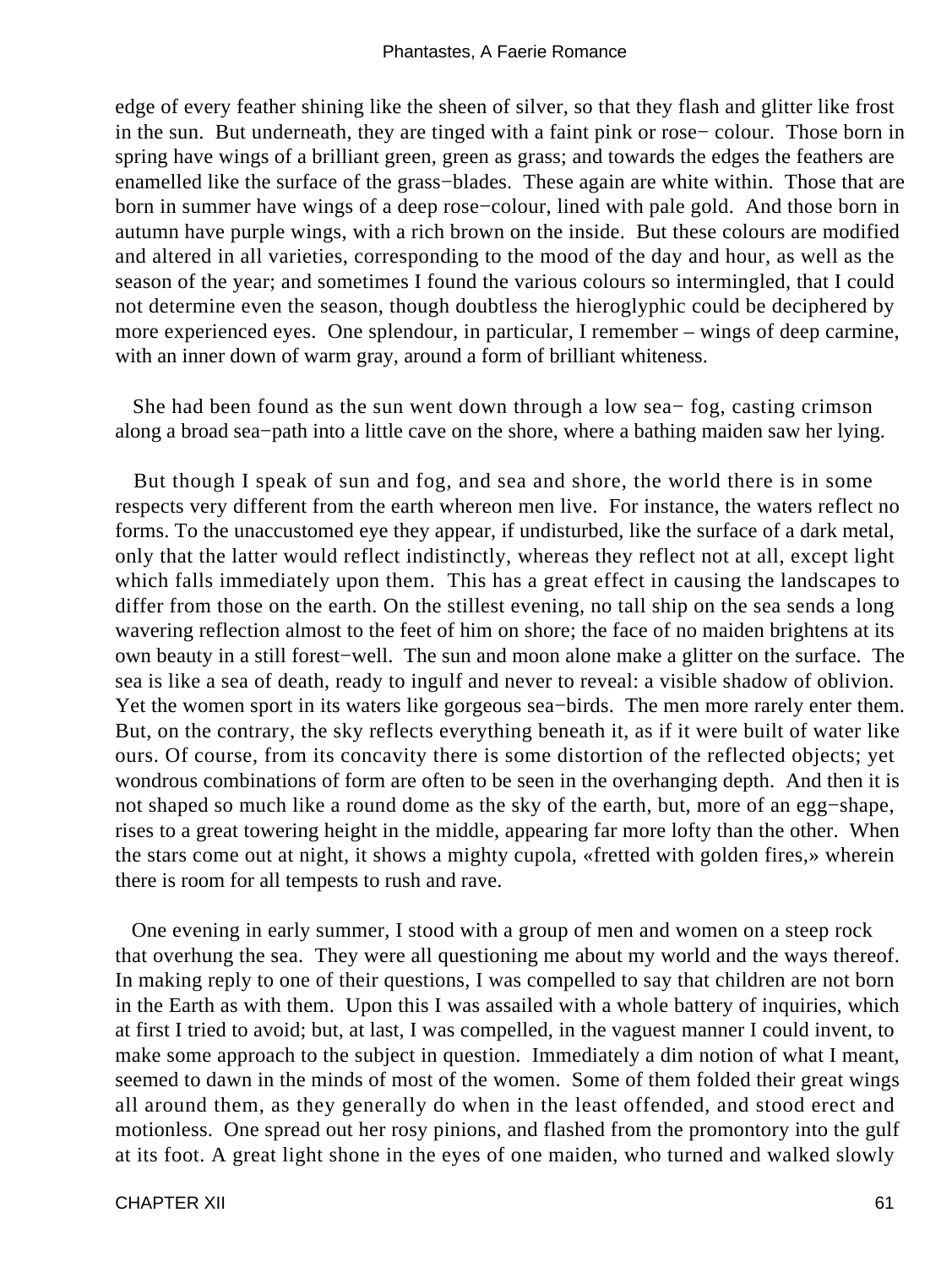away, with her purple and white wings half dispread behind her. She was found, the next morning, dead beneath a withered tree on a bare hill−side, some miles inland. They buried her where she lay, as is their custom; for, before they die, they instinctively search for a spot like the place of their birth, and having found one that satisfies them, they lie down, fold their wings around them, if they be women, or cross their arms over their breasts, if they are men, just as if they were going to sleep; and so sleep indeed. The sign or cause of coming death is an indescribable longing for something, they know not what, which seizes them, and drives them into solitude, consuming them within, till the body fails. When a youth and a maiden look too deep into each other's eyes, this longing seizes and possesses them; but instead of drawing nearer to each other, they wander away, each alone, into solitary places, and die of their desire. But it seems to me, that thereafter they are born babes upon our earth: where, if, when grown, they find each other, it goes well with them; if not, it will seem to go ill. But of this I know nothing. When I told them that the women on the Earth had not wings like them, but arms, they stared, and said how bold and masculine they must look; not knowing that their wings, glorious as they are, are but undeveloped arms.

 But see the power of this book, that, while recounting what I can recall of its contents, I write as if myself had visited the far−off planet, learned its ways and appearances, and conversed with its men and women. And so, while writing, it seemed to me that I had.

 The book goes on with the story of a maiden, who, born at the close of autumn, and living in a long, to her endless winter, set out at last to find the regions of spring; for, as in our earth, the seasons are divided over the globe. It begins something like this:

 She watched them dying for many a day, Dropping from off the old trees away, One by one; or else in a shower Crowding over the withered flower For as if they had done some grievous wrong, The sun, that had nursed them and loved them so long, Grew weary of loving, and, turning back, Hastened away on his southern track; And helplessly hung each shrivelled leaf, Faded away with an idle grief. And the gusts of wind, sad Autumn's sighs, Mournfully swept through their families; Casting away with a helpless moan All that he yet might call his own, As the child, when his bird is gone for ever, Flingeth the cage on the wandering river. And the giant trees, as bare as Death, Slowly bowed to the great Wind's breath; And groaned with trying to keep from groaning Amidst the young trees bending and moaning. And the ancient planet's mighty sea Was heaving and falling most restlessly, And the tops of the waves were broken and white, Tossing about to ease their might; And the river was striving to reach the main, And the ripple was hurrying back again. Nature lived in sadness now; Sadness lived on the maiden's brow, As she watched, with a fixed, half−conscious eye, One lonely leaf that trembled on high, Till it dropped at last from the desolate bough – Sorrow, oh, sorrow! 'tis winter now. And her tears gushed forth, though it was but a leaf, For little will loose the swollen fountain of grief: When up to the lip the water goes, It needs but a drop, and it overflows.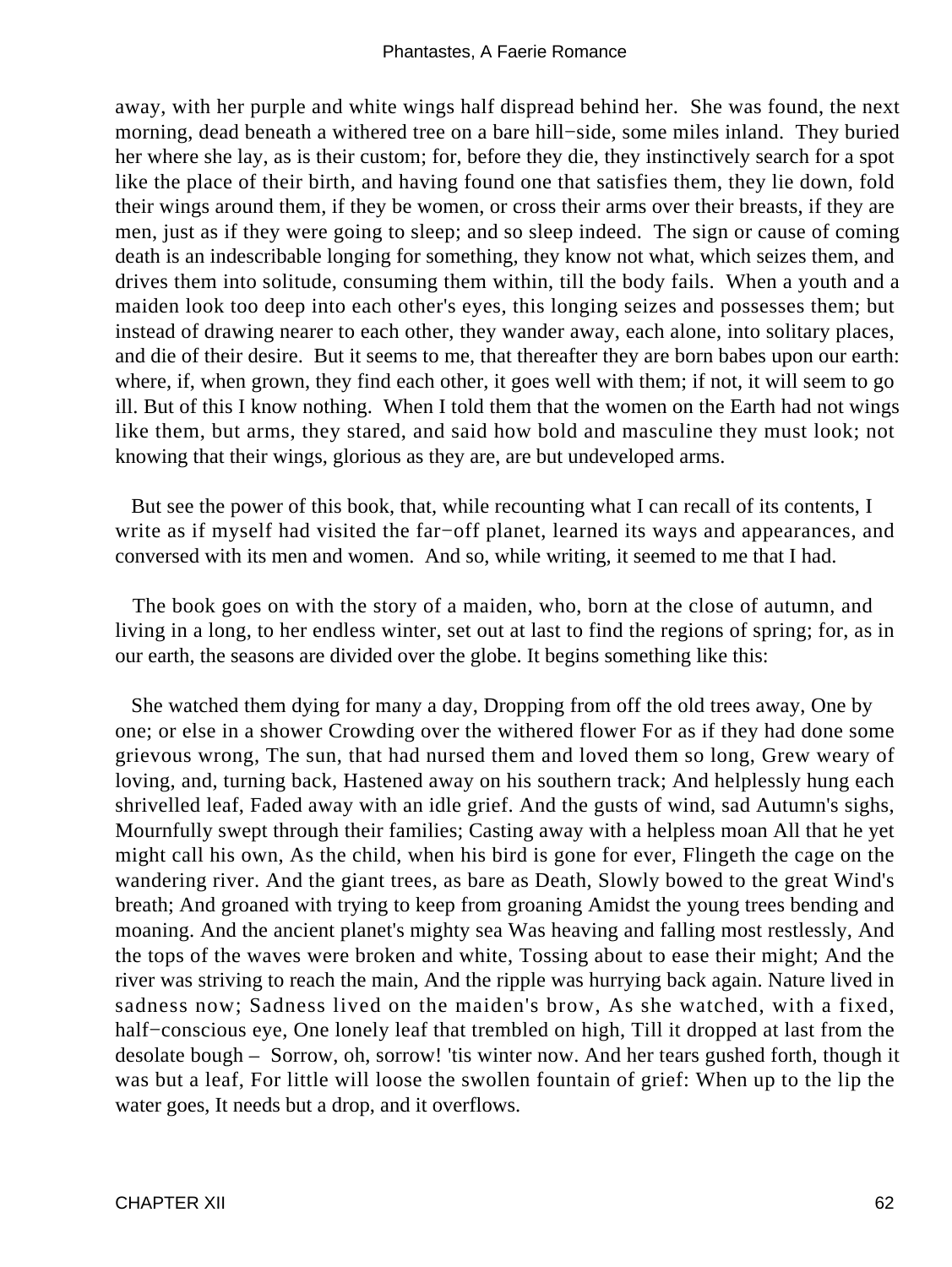Oh! many and many a dreary year Must pass away ere the buds appear: Many a night of darksome sorrow Yield to the light of a joyless morrow, Ere birds again, on the clothed trees, Shall fill the branches with melodies. She will dream of meadows with wakeful streams; Of wavy grass in the sunny beams; Of hidden wells that soundless spring, Hoarding their joy as a holy thing; Of founts that tell it all day long To the listening woods, with exultant song; She will dream of evenings that die into nights, Where each sense is filled with its own delights, And the soul is still as the vaulted sky, Lulled with an inner harmony;

 And the flowers give out to the dewy night, Changed into perfume, the gathered light; And the darkness sinks upon all their host, Till the sun sail up on the eastern coast – She will wake and see the branches bare, Weaving a net in the frozen air.

 The story goes on to tell how, at last, weary with wintriness, she travelled towards the southern regions of her globe, to meet the spring on its slow way northwards; and how, after many sad adventures, many disappointed hopes, and many tears, bitter and fruitless, she found at last, one stormy afternoon, in a leafless forest, a single snowdrop growing betwixt the borders of the winter and spring. She lay down beside it and died. I almost believe that a child, pale and peaceful as a snowdrop, was born in the Earth within a fixed season from that stormy afternoon.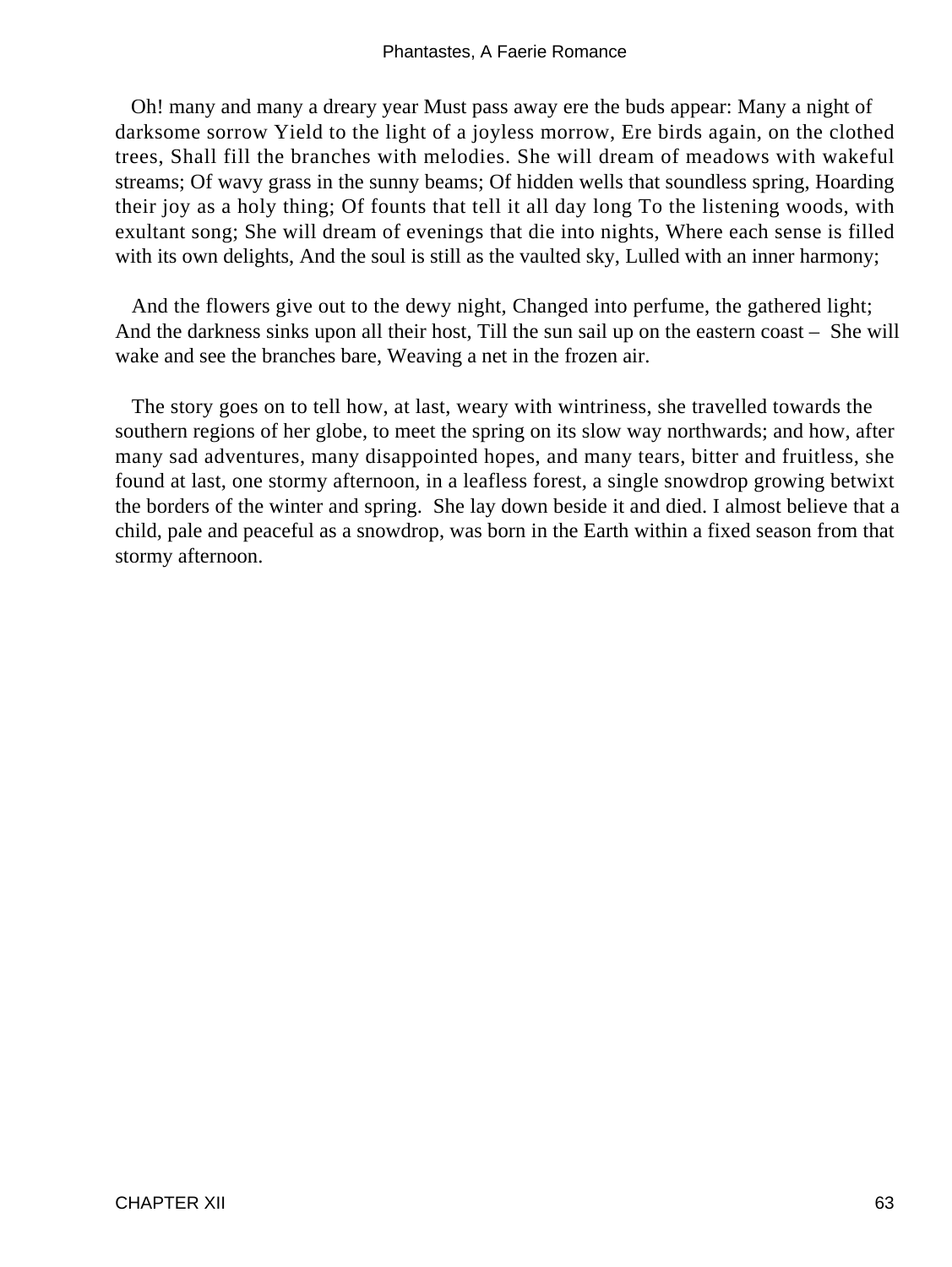#### **[CHAPTER XIII](#page-142-0)**

*"I* saw a ship sailing upon the sea Deeply laden as ship could be;

*But not so deep as in love I am* 

*For I care not whether I sink or swim."*

*Old Ballad.* 

"But Love is such a Mystery I cannot find it out:

*For when I think I'm best resols'd,* 

*I then am in most doubt."*

*SIR JOHN SUCKLING.* 

One story I will try to reproduce. But, alas! it is like trying to reconstruct a forest out of broken branches and withered leaves. In the fairy book, everything was just as it should be, though whether in words or something else, I cannot tell. It glowed and flashed the thoughts upon the soul, with such a power that the medium disappeared from the consciousness, and it was occupied only with the things themselves. My representation of it must resemble a translation from a rich and powerful language, capable of embodying the thoughts of a splendidly developed people, into the meagre and half−articulate speech of a savage tribe. Of course, while I read it, I was Cosmo, and his history was mine. Yet, all the time, I seemed to have a kind of double consciousness, and the story a double meaning. Sometimes it seemed only to represent a simple story of ordinary life, perhaps almost of universal life; wherein two souls, loving each other and longing to come nearer, do, after all, but behold each other as in a glass darkly.

 As through the hard rock go the branching silver veins; as into the solid land run the creeks and gulfs from the unresting sea; as the lights and influences of the upper worlds sink silently through the earth's atmosphere; so doth Faerie invade the world of men, and sometimes startle the common eye with an association as of cause and effect, when between the two no connecting links can be traced.

 Cosmo von Wehrstahl was a student at the University of Prague. Though of a noble family, he was poor, and prided himself upon the independence that poverty gives; for what will not a man pride himself upon, when he cannot get rid of it? A favourite with his fellow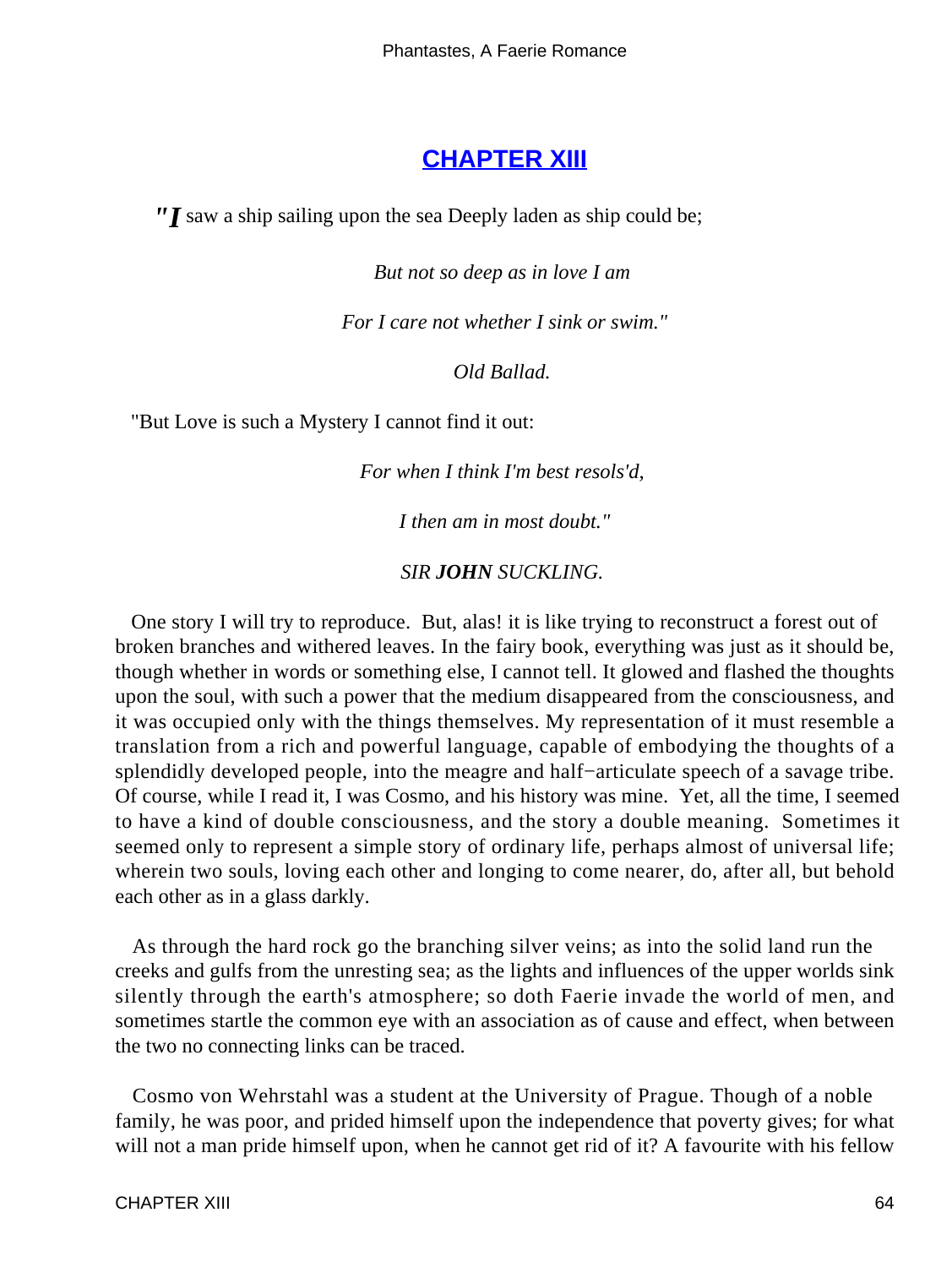students, he yet had no companions; and none of them had ever crossed the threshold of his lodging in the top of one of the highest houses in the old town. Indeed, the secret of much of that complaisance which recommended him to his fellows, was the thought of his unknown retreat, whither in the evening he could betake himself and indulge undisturbed in his own studies and reveries. These studies, besides those subjects necessary to his course at the University, embraced some less commonly known and approved; for in a secret drawer lay the works of Albertus Magnus and Cornelius Agrippa, along with others less read and more abstruse. As yet, however, he had followed these researches only from curiosity, and had turned them to no practical purpose.

 His lodging consisted of one large low−ceiled room, singularly bare of furniture; for besides a couple of wooden chairs, a couch which served for dreaming on both by day and night, and a great press of black oak, there was very little in the room that could be called furniture.

 But curious instruments were heaped in the corners; and in one stood a skeleton, half−leaning against the wall, half−supported by a string about its neck. One of its hands, all of fingers, rested on the heavy pommel of a great sword that stood beside it.

 Various weapons were scattered about over the floor. The walls were utterly bare of adornment; for the few strange things, such as a large dried bat with wings dispread, the skin of a porcupine, and a stuffed sea−mouse, could hardly be reckoned as such. But although his fancy delighted in vagaries like these, he indulged his imagination with far different fare. His mind had never yet been filled with an absorbing passion; but it lay like a still twilight open to any wind, whether the low breath that wafts but odours, or the storm that bows the great trees till they strain and creak. He saw everything as through a rose−coloured glass. When he looked from his window on the street below, not a maiden passed but she moved as in a story, and drew his thoughts after her till she disappeared in the vista. When he walked in the streets, he always felt as if reading a tale, into which he sought to weave every face of interest that went by; and every sweet voice swept his soul as with the wing of a passing angel. He was in fact a poet without words; the more absorbed and endangered, that the springing−waters were dammed back into his soul, where, finding no utterance, they grew, and swelled, and undermined. He used to lie on his hard couch, and read a tale or a poem, till the book dropped from his hand; but he dreamed on, he knew not whether awake or asleep, until the opposite roof grew upon his sense, and turned golden in the sunrise. Then he arose too; and the impulses of vigorous youth kept him ever active, either in study or in sport, until again the close of the day left him free; and the world of night, which had lain drowned in the cataract of the day, rose up in his soul, with all its stars, and dim−seen phantom shapes. But this could hardly last long. Some one form must sooner or later step within the charmed circle, enter the house of life, and compel the bewildered magician to kneel and worship.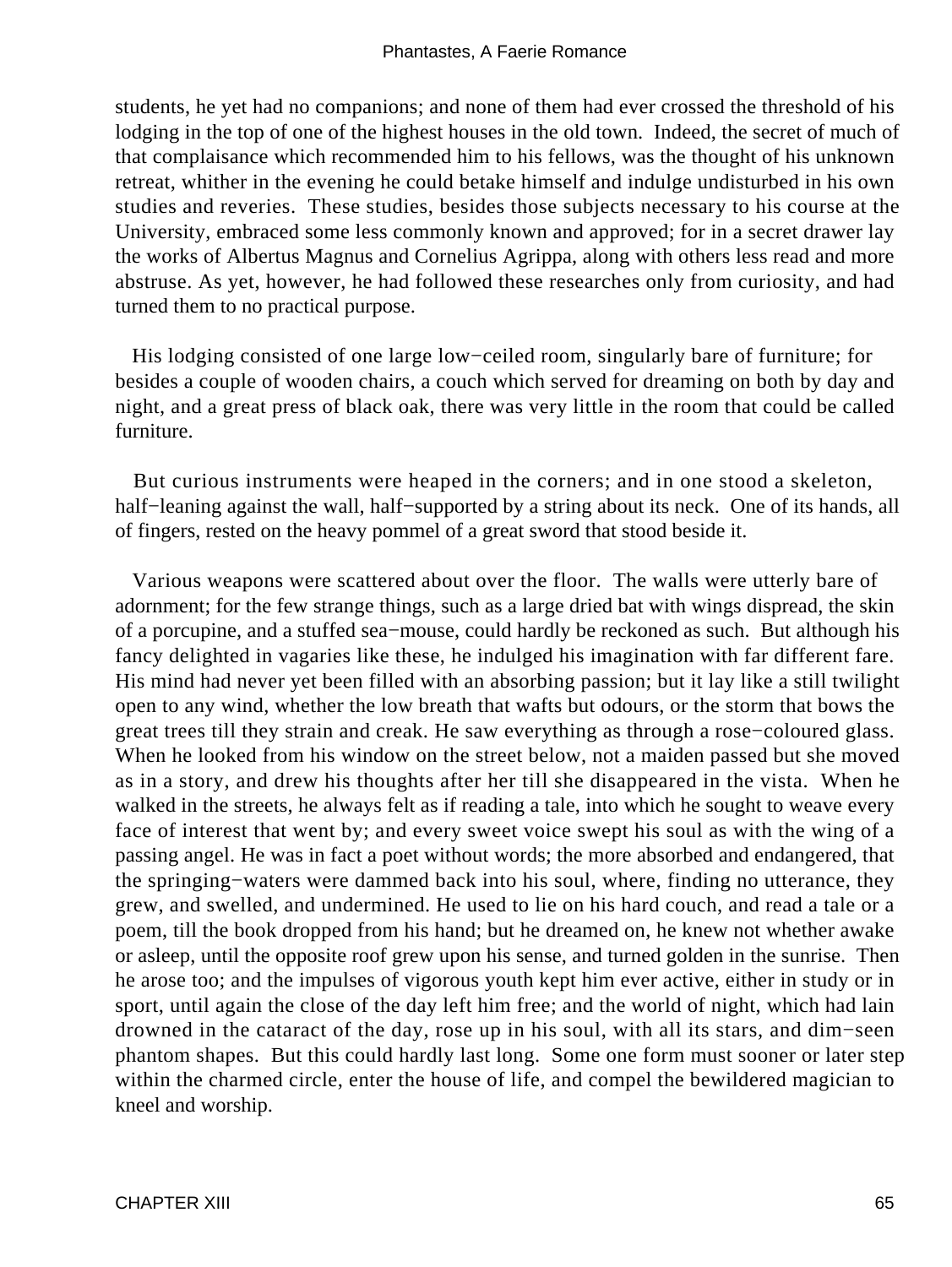One afternoon, towards dusk, he was wandering dreamily in one of the principal streets, when a fellow student roused him by a slap on the shoulder, and asked him to accompany him into a little back alley to look at some old armour which he had taken a fancy to possess. Cosmo was considered an authority in every matter pertaining to arms, ancient or modern. In the use of weapons, none of the students could come near him; and his practical acquaintance with some had principally contributed to establish his authority in reference to all. He accompanied him willingly.

 They entered a narrow alley, and thence a dirty little court, where a low arched door admitted them into a heterogeneous assemblage of everything musty, and dusty, and old, that could well be imagined. His verdict on the armour was satisfactory, and his companion at once concluded the purchase. As they were leaving the place, Cosmo's eye was attracted by an old mirror of an elliptical shape, which leaned against the wall, covered with dust. Around it was some curious carving, which he could see but very indistinctly by the glimmering light which the owner of the shop carried in his hand. It was this carving that attracted his attention; at least so it appeared to him. He left the place, however, with his friend, taking no further notice of it. They walked together to the main street, where they parted and took opposite directions.

 No sooner was Cosmo left alone, than the thought of the curious old mirror returned to him. A strong desire to see it more plainly arose within him, and he directed his steps once more towards the shop.The owner opened the door when he knocked, as if he had expected him.He was a little, old, withered man, with a hooked nose, and burning eyes constantly in a slow restless motion, and looking here and there as if after something that eluded them. Pretending to examine several other articles, Cosmo at last approached the mirror, and requested to have it taken down.

«Take it down yourself, master; I cannot reach it,» said the old man.

 Cosmo took it down carefully, when he saw that the carving was indeed delicate and costly, being both of admirable design and execution; containing withal many devices which seemed to embody some meaning to which he had no clue. This, naturally, in one of his tastes and temperament, increased the interest he felt in the old mirror; so much, indeed, that he now longed to possess it, in order to study its frame at his leisure. He pretended, however, to want it only for use; and saying he feared the plate could be of little service, as it was rather old, he brushed away a little of the dust from its face, expecting to see a dull reflection within. His surprise was great when he found the reflection brilliant, revealing a glass not only uninjured by age, but wondrously clear and perfect (should the whole correspond to this part) even for one newly from the hands of the maker. He asked carelessly what the owner wanted for the thing. The old man replied by mentioning a sum of money far beyond the reach of poor Cosmo, who proceeded to replace the mirror where it had stood before.

«You think the price too high?» said the old man.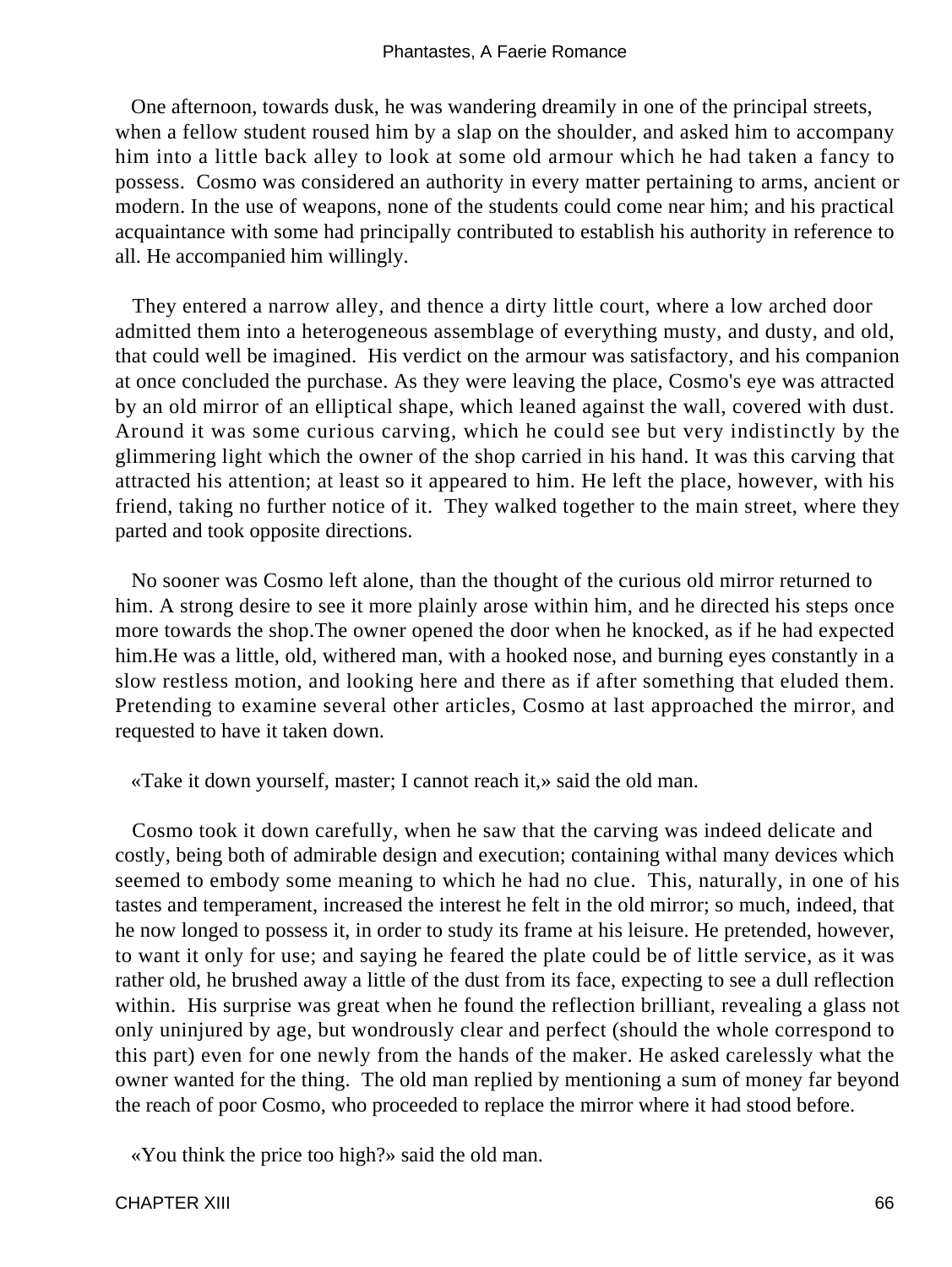«I do not know that it is too much for you to ask,» replied Cosmo; «but it is far too much for me to give.»

The old man held up his light towards Cosmo's face. «I like your look,» said he.

 Cosmo could not return the compliment. In fact, now he looked closely at him for the first time, he felt a kind of repugnance to him, mingled with a strange feeling of doubt whether a man or a woman stood before him.

«What is your name?» he continued.

«Cosmo von Wehrstahl.»

 «Ah, ah! I thought as much. I see your father in you. I knew your father very well, young sir. I dare say in some odd corners of my house, you might find some old things with his crest and cipher upon them still. Well, I like you: you shall have the mirror at the fourth part of what I asked for it; but upon one condition.»

 «What is that?» said Cosmo; for, although the price was still a great deal for him to give, he could just manage it; and the desire to possess the mirror had increased to an altogether unaccountable degree, since it had seemed beyond his reach.

«That if you should ever want to get rid of it again, you will let me have the first offer.»

«Certainly,» replied Cosmo, with a smile; adding, «a moderate condition indeed.»

«On your honour?» insisted the seller.

«On my honour,» said the buyer; and the bargain was concluded.

«I will carry it home for you,» said the old man, as Cosmo took it in his hands.

 «No, no; I will carry it myself,» said he; for he had a peculiar dislike to revealing his residence to any one, and more especially to this person, to whom he felt every moment a greater antipathy. «Just as you please,» said the old creature, and muttered to himself as he held his light at the door to show him out of the court: «Sold for the sixth time! I wonder what will be the upshot of it this time. I should think my lady had enough of it by now!»

 Cosmo carried his prize carefully home. But all the way he had an uncomfortable feeling that he was watched and dogged. Repeatedly he looked about, but saw nothing to justify his suspicions. Indeed, the streets were too crowded and too ill lighted to expose very readily a careful spy, if such there should be at his heels. He reached his lodging in safety, and leaned his purchase against the wall, rather relieved, strong as he was, to be rid of its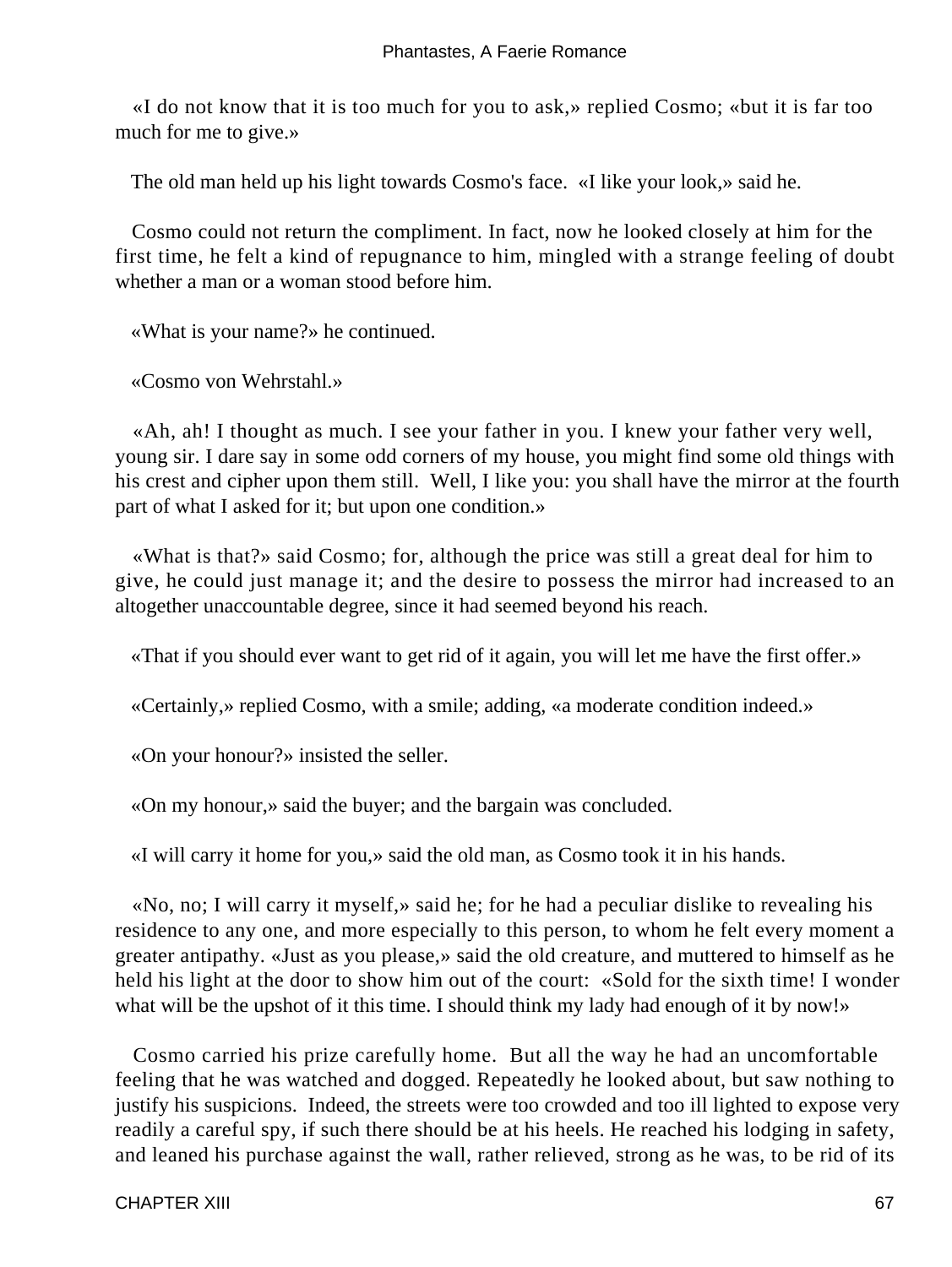weight; then, lighting his pipe, threw himself on the couch, and was soon lapt in the folds of one of his haunting dreams.

 He returned home earlier than usual the next day, and fixed the mirror to the wall, over the hearth, at one end of his long room.

 He then carefully wiped away the dust from its face, and, clear as the water of a sunny spring, the mirror shone out from beneath the envious covering. But his interest was chiefly occupied with the curious carving of the frame. This he cleaned as well as he could with a brush; and then he proceeded to a minute examination of its various parts, in the hope of discovering some index to the intention of the carver. In this, however, he was unsuccessful; and, at length, pausing with some weariness and disappointment, he gazed vacantly for a few moments into the depth of the reflected room. But ere long he said, half aloud: «What a strange thing a mirror is! and what a wondrous affinity exists between it and a man's imagination! For this room of mine, as I behold it in the glass, is the same, and yet not the same. It is not the mere representation of the room I live in, but it looks just as if I were reading about it in a story I like. All its commonness has disappeared. The mirror has lifted it out of the region of fact into the realm of art; and the very representing of it to me has clothed with interest that which was otherwise hard and bare; just as one sees with delight upon the stage the representation of a character from which one would escape in life as from something unendurably wearisome. But is it not rather that art rescues nature from the weary and sated regards of our senses, and the degrading injustice of our anxious everyday life, and, appealing to the imagination, which dwells apart, reveals Nature in some degree as she really is, and as she represents herself to the eye of the child, whose every−day life, fearless and unambitious, meets the true import of the wonder−teeming world around him, and rejoices therein without questioning? That skeleton, now – I almost fear it, standing there so still, with eyes only for the unseen, like a watch−tower looking across all the waste of this busy world into the quiet regions of rest beyond. And yet I know every bone and every joint in it as well as my own fist. And that old battle−axe looks as if any moment it might be caught up by a mailed hand, and, borne forth by the mighty arm, go crashing through casque, and skull, and brain, invading the Unknown with yet another bewildered ghost. I should like to live in **THAT** room if I could only get into it.»

 Scarcely had the half−moulded words floated from him, as he stood gazing into the mirror, when, striking him as with a flash of amazement that fixed him in his posture, noiseless and unannounced, glided suddenly through the door into the reflected room, with stately motion, yet reluctant and faltering step, the graceful form of a woman, clothed all in white. Her back only was visible as she walked slowly up to the couch in the further end of the room, on which she laid herself wearily, turning towards him a face of unutterable loveliness, in which suffering, and dislike, and a sense of compulsion, strangely mingled with the beauty. He stood without the power of motion for some moments, with his eyes irrecoverably fixed upon her; and even after he was conscious of the ability to move, he could not summon up courage to turn and look on her, face to face, in the veritable chamber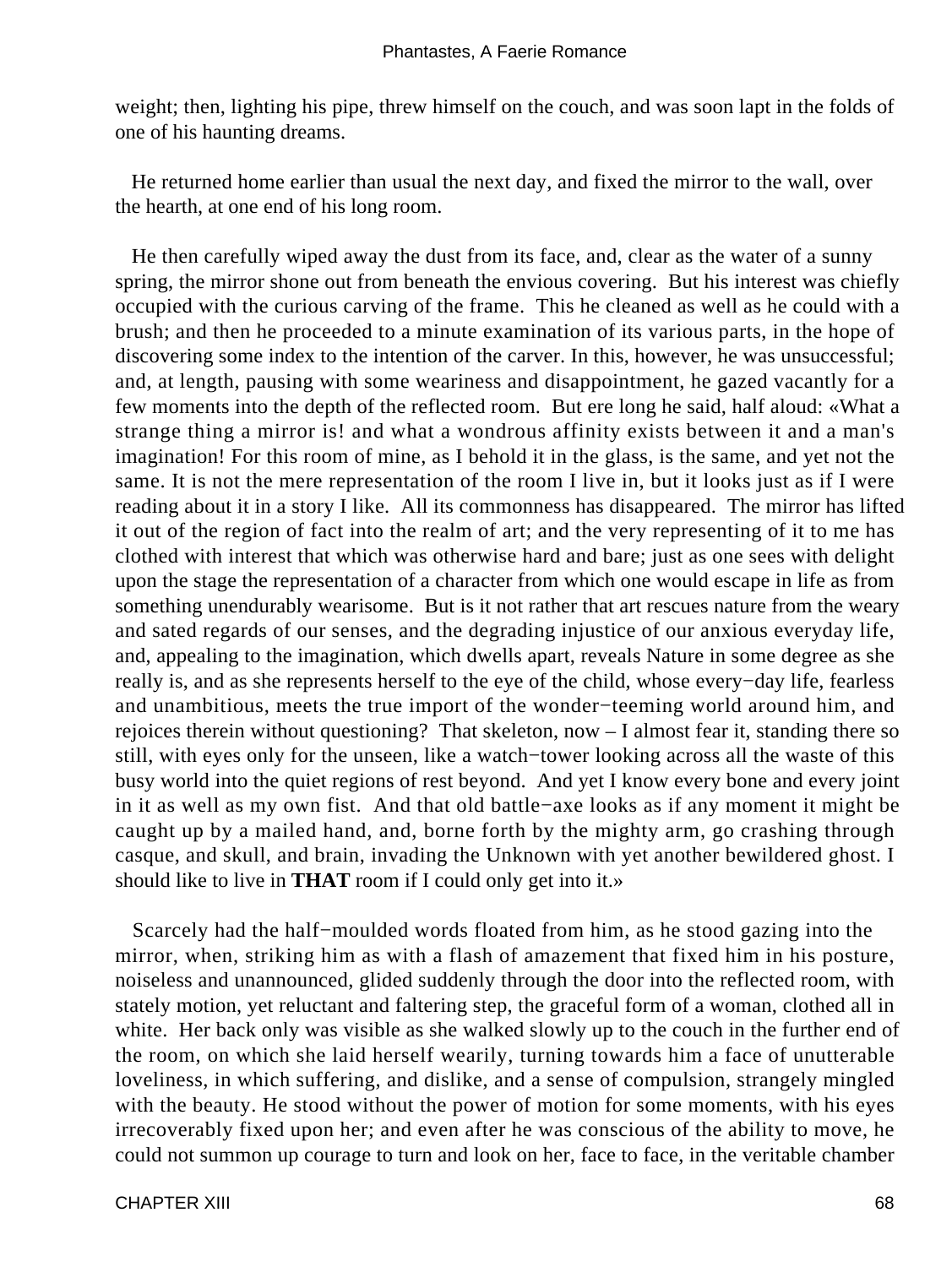in which he stood. At length, with a sudden effort, in which the exercise of the will was so pure, that it seemed involuntary, he turned his face to the couch. It was vacant. In bewilderment, mingled with terror, he turned again to the mirror: there, on the reflected couch, lay the exquisite lady−form. She lay with closed eyes, whence two large tears were just welling from beneath the veiling lids; still as death, save for the convulsive motion of her bosom.

 Cosmo himself could not have described what he felt. His emotions were of a kind that destroyed consciousness, and could never be clearly recalled. He could not help standing yet by the mirror, and keeping his eyes fixed on the lady, though he was painfully aware of his rudeness, and feared every moment that she would open hers, and meet his fixed regard. But he was, ere long, a little relieved; for, after a while, her eyelids slowly rose, and her eyes remained uncovered, but unemployed for a time; and when, at length, they began to wander about the room, as if languidly seeking to make some acquaintance with her environment, they were never directed towards him: it seemed nothing but what was in the mirror could affect her vision; and, therefore, if she saw him at all, it could only be his back, which, of necessity, was turned towards her in the glass. The two figures in the mirror could not meet face to face, except he turned and looked at her, present in his room; and, as she was not there, he concluded that if he were to turn towards the part in his room corresponding to that in which she lay, his reflection would either be invisible to her altogether, or at least it must appear to her to gaze vacantly towards her, and no meeting of the eyes would produce the impression of spiritual proximity. By−and−by her eyes fell upon the skeleton, and he saw her shudder and close them. She did not open them again, but signs of repugnance continued evident on her countenance. Cosmo would have removed the obnoxious thing at once, but he feared to discompose her yet more by the assertion of his presence which the act would involve. So he stood and watched her. The eyelids yet shrouded the eyes, as a costly case the jewels within; the troubled expression gradually faded from the countenance, leaving only a faint sorrow behind; the features settled into an unchanging expression of rest; and by these signs, and the slow regular motion of her breathing, Cosmo knew that she slept. He could now gaze on her without embarrassment. He saw that her figure, dressed in the simplest robe of white, was worthy of her face; and so harmonious, that either the delicately moulded foot, or any finger of the equally delicate hand, was an index to the whole. As she lay, her whole form manifested the relaxation of perfect repose. He gazed till he was weary, and at last seated himself near the new−found shrine, and mechanically took up a book, like one who watches by a sick−bed. But his eyes gathered no thoughts from the page before him. His intellect had been stunned by the bold contradiction, to its face, of all its experience, and now lay passive, without assertion, or speculation, or even conscious astonishment; while his imagination sent one wild dream of blessedness after another coursing through his soul. How long he sat he knew not; but at length he roused himself, rose, and, trembling in every portion of his frame, looked again into the mirror. She was gone. The mirror reflected faithfully what his room presented, and nothing more. It stood there like a golden setting whence the central jewel has been stolen away – like a night− sky without the glory of its stars. She had carried with her all the strangeness of the reflected room. It had sunk to the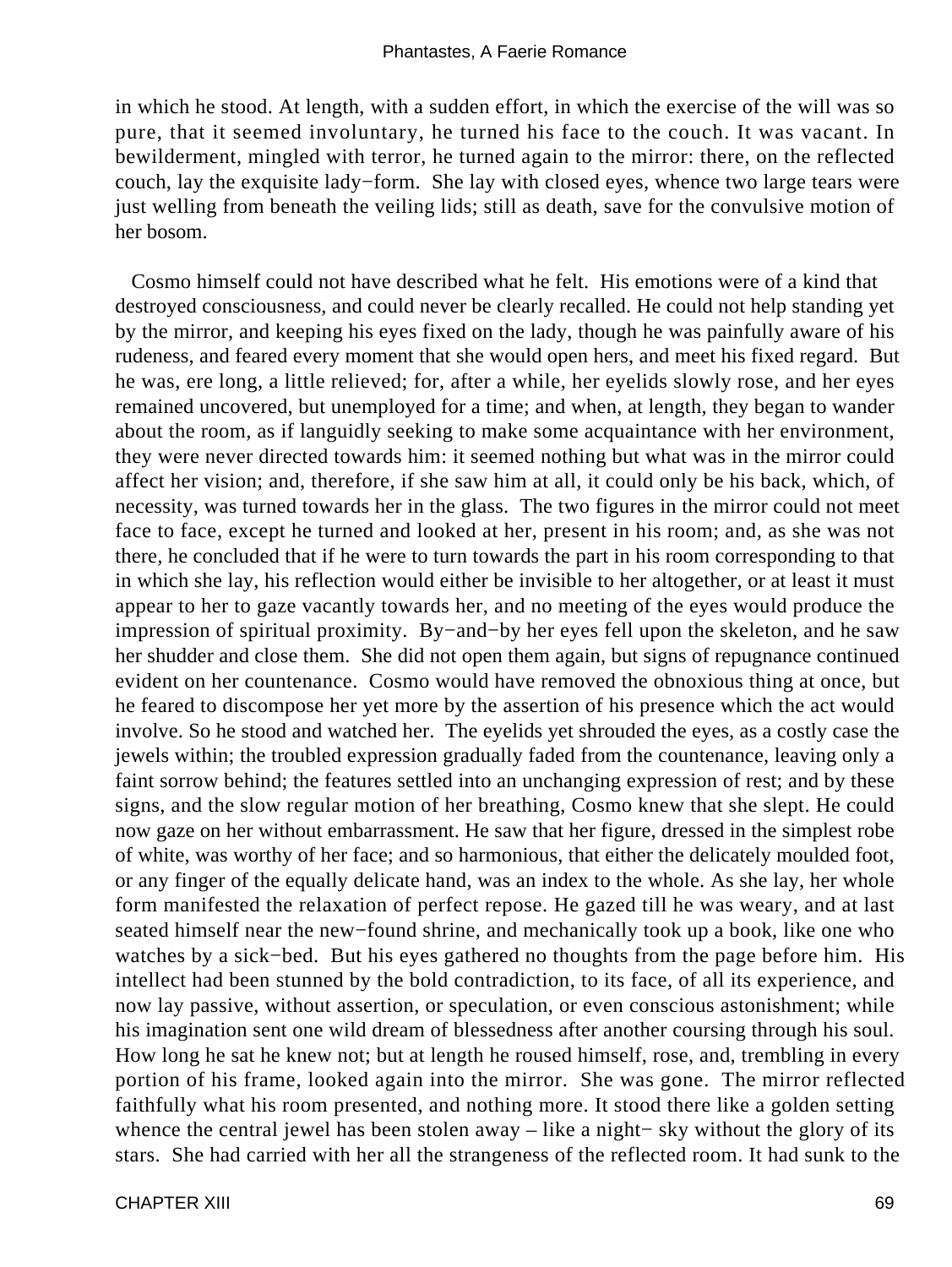level of the one without.

 But when the first pangs of his disappointment had passed, Cosmo began to comfort himself with the hope that she might return, perhaps the next evening, at the same hour. Resolving that if she did, she should not at least be scared by the hateful skeleton, he removed that and several other articles of questionable appearance into a recess by the side of the hearth, whence they could not possibly cast any reflection into the mirror; and having made his poor room as tidy as he could, sought the solace of the open sky and of a night wind that had begun to blow, for he could not rest where he was. When he returned, somewhat composed, he could hardly prevail with himself to lie down on his bed; for he could not help feeling as if she had lain upon it; and for him to lie there now would be something like sacrilege. However, weariness prevailed; and laying himself on the couch, dressed as he was, he slept till day.

 With a beating heart, beating till he could hardly breathe, he stood in dumb hope before the mirror, on the following evening. Again the reflected room shone as through a purple vapour in the gathering twilight. Everything seemed waiting like himself for a coming splendour to glorify its poor earthliness with the presence of a heavenly joy. And just as the room vibrated with the strokes of the neighbouring church bell, announcing the hour of six, in glided the pale beauty, and again laid herself on the couch. Poor Cosmo nearly lost his senses with delight. She was there once more! Her eyes sought the corner where the skeleton had stood, and a faint gleam of satisfaction crossed her face, apparently at seeing it empty. She looked suffering still, but there was less of discomfort expressed in her countenance than there had been the night before. She took more notice of the things about her, and seemed to gaze with some curiosity on the strange apparatus standing here and there in her room. At length, however, drowsiness seemed to overtake her, and again she fell asleep. Resolved not to lose sight of her this time, Cosmo watched the sleeping form. Her slumber was so deep and absorbing that a fascinating repose seemed to pass contagiously from her to him as he gazed upon her; and he started as if from a dream, when the lady moved, and, without opening her eyes, rose, and passed from the room with the gait of a somnambulist.

 Cosmo was now in a state of extravagant delight. Most men have a secret treasure somewhere. The miser has his golden hoard; the virtuoso his pet ring; the student his rare book; the poet his favourite haunt; the lover his secret drawer; but Cosmo had a mirror with a lovely lady in it. And now that he knew by the skeleton, that she was affected by the things around her, he had a new object in life: he would turn the bare chamber in the mirror into a room such as no lady need disdain to call her own. This he could effect only by furnishing and adorning his. And Cosmo was poor. Yet he possessed accomplishments that could be turned to account; although, hitherto, he had preferred living on his slender allowance, to increasing his means by what his pride considered unworthy of his rank. He was the best swordsman in the University; and now he offered to give lessons in fencing and similar exercises, to such as chose to pay him well for the trouble. His proposal was heard with surprise by the students; but it was eagerly accepted by many; and soon his instructions were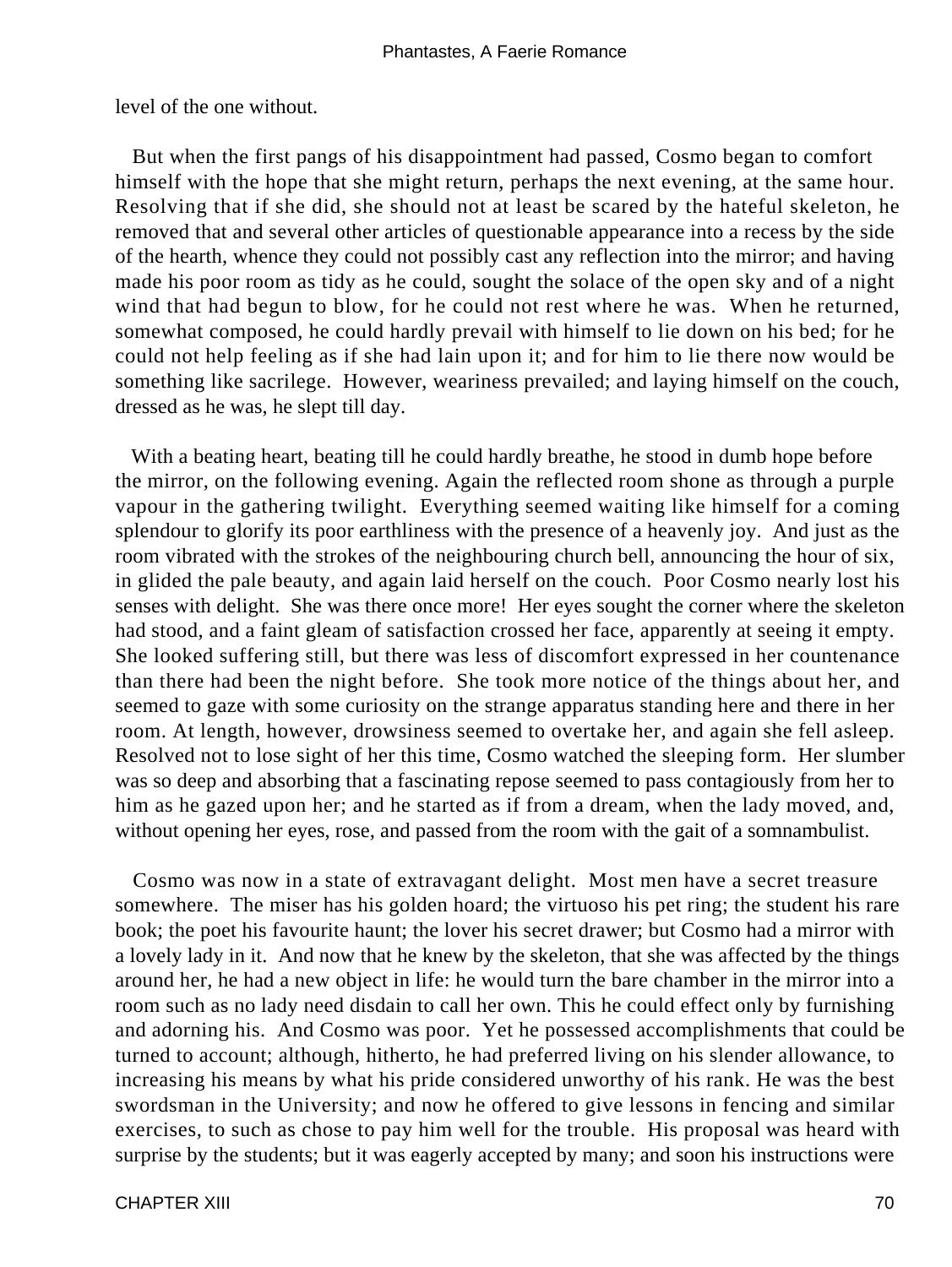not confined to the richer students, but were anxiously sought by many of the young nobility of Prague and its neighbourhood. So that very soon he had a good deal of money at his command. The first thing he did was to remove his apparatus and oddities into a closet in the room. Then he placed his bed and a few other necessaries on each side of the hearth, and parted them from the rest of the room by two screens of Indian fabric. Then he put an elegant couch for the lady to lie upon, in the corner where his bed had formerly stood; and, by degrees, every day adding some article of luxury, converted it, at length, into a rich boudoir.

 Every night, about the same time, the lady entered. The first time she saw the new couch, she started with a half−smile; then her face grew very sad, the tears came to her eyes, and she laid herself upon the couch, and pressed her face into the silken cushions, as if to hide from everything. She took notice of each addition and each change as the work proceeded; and a look of acknowledgment, as if she knew that some one was ministering to her, and was grateful for it, mingled with the constant look of suffering. At length, after she had lain down as usual one evening, her eyes fell upon some paintings with which Cosmo had just finished adorning the walls. She rose, and to his great delight, walked across the room, and proceeded to examine them carefully, testifying much pleasure in her looks as she did so. But again the sorrowful, tearful expression returned, and again she buried her face in the pillows of her couch. Gradually, however, her countenance had grown more composed; much of the suffering manifest on her first appearance had vanished, and a kind of quiet, hopeful expression had taken its place; which, however, frequently gave way to an anxious, troubled look, mingled with something of sympathetic pity.

 Meantime, how fared Cosmo? As might be expected in one of his temperament, his interest had blossomed into love, and his love – shall I call it **RIPENED,** or – **WITHERED** into passion. But, alas! he loved a shadow. He could not come near her, could not speak to her, could not hear a sound from those sweet lips, to which his longing eyes would cling like bees to their honey−founts. Ever and anon he sang to himself:

«I shall die for love of the maiden;»

 and ever he looked again, and died not, though his heart seemed ready to break with intensity of life and longing. And the more he did for her, the more he loved her; and he hoped that, although she never appeared to see him, yet she was pleased to think that one unknown would give his life to her. He tried to comfort himself over his separation from her, by thinking that perhaps some day she would see him and make signs to him, and that would satisfy him; «for,» thought he, «is not this all that a loving soul can do to enter into communion with another? Nay, how many who love never come nearer than to behold each other as in a mirror; seem to know and yet never know the inward life; never enter the other soul; and part at last, with but the vaguest notion of the universe on the borders of which they have been hovering for years? If I could but speak to her, and knew that she heard me, I should be satisfied.» Once he contemplated painting a picture on the wall, which should, of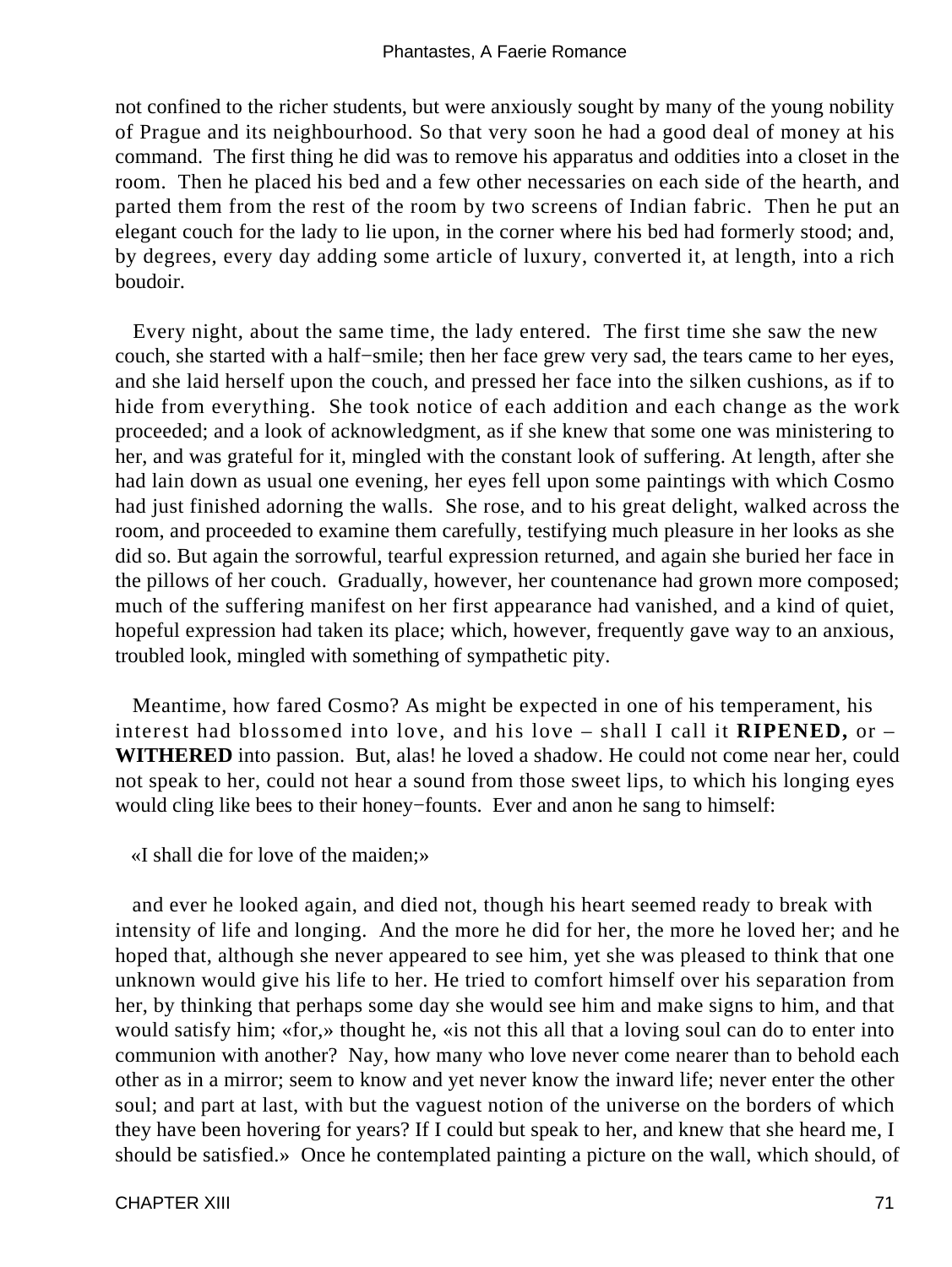necessity, convey to the lady a thought of himself; but, though he had some skill with the pencil, he found his hand tremble so much when he began the attempt, that he was forced to give it up. **.** . . . .

«Who lives, he dies; who dies, he is alive.»

 One evening, as he stood gazing on his treasure, he thought he saw a faint expression of self−consciousness on her countenance, as if she surmised that passionate eyes were fixed upon her. This grew; till at last the red blood rose over her neck, and cheek, and brow. Cosmo's longing to approach her became almost delirious. This night she was dressed in an evening costume, resplendent with diamonds. This could add nothing to her beauty, but it presented it in a new aspect; enabled her loveliness to make a new manifestation of itself in a new embodiment. For essential beauty is infinite; and, as the soul of Nature needs an endless succession of varied forms to embody her loveliness, countless faces of beauty springing forth, not any two the same, at any one of her heart−throbs; so the individual form needs an infinite change of its environments, to enable it to uncover all the phases of its loveliness. Diamonds glittered from amidst her hair, half hidden in its luxuriance, like stars through dark rain−clouds; and the bracelets on her white arms flashed all the colours of a rainbow of lightnings, as she lifted her snowy hands to cover her burning face. But her beauty shone down all its adornment. «If I might have but one of her feet to kiss,» thought Cosmo, «I should be content.» Alas! he deceived himself, for passion is never content. Nor did he know that there are TWO ways out of her enchanted house. But, suddenly, as if the pang had been driven into his heart from without, revealing itself first in pain, and afterwards in definite form, the thought darted into his mind, «She has a lover somewhere. Remembered words of his bring the colour on her face now. I am nowhere to her. She lives in another world all day, and all night, after she leaves me. Why does she come and make me love her, till I, a strong man, am too faint to look upon her more?» He looked again, and her face was pale as a lily. A sorrowful compassion seemed to rebuke the glitter of the restless jewels, and the slow tears rose in her eyes. She left her room sooner this evening than was her wont. Cosmo remained alone, with a feeling as if his bosom had been suddenly left empty and hollow, and the weight of the whole world was crushing in its walls. The next evening, for the first time since she began to come, she came not.

 And now Cosmo was in wretched plight. Since the thought of a rival had occurred to him, he could not rest for a moment. More than ever he longed to see the lady face to face. He persuaded himself that if he but knew the worst he would be satisfied; for then he could abandon Prague, and find that relief in constant motion, which is the hope of all active minds when invaded by distress. Meantime he waited with unspeakable anxiety for the next night, hoping she would return: but she did not appear. And now he fell really ill. Rallied by his fellow students on his wretched looks, he ceased to attend the lectures. His engagements were neglected. He cared for nothing, The sky, with the great sun in it, was to him a heartless, burning desert. The men and women in the streets were mere puppets, without motives in themselves, or interest to him. He saw them all as on the ever− changing field of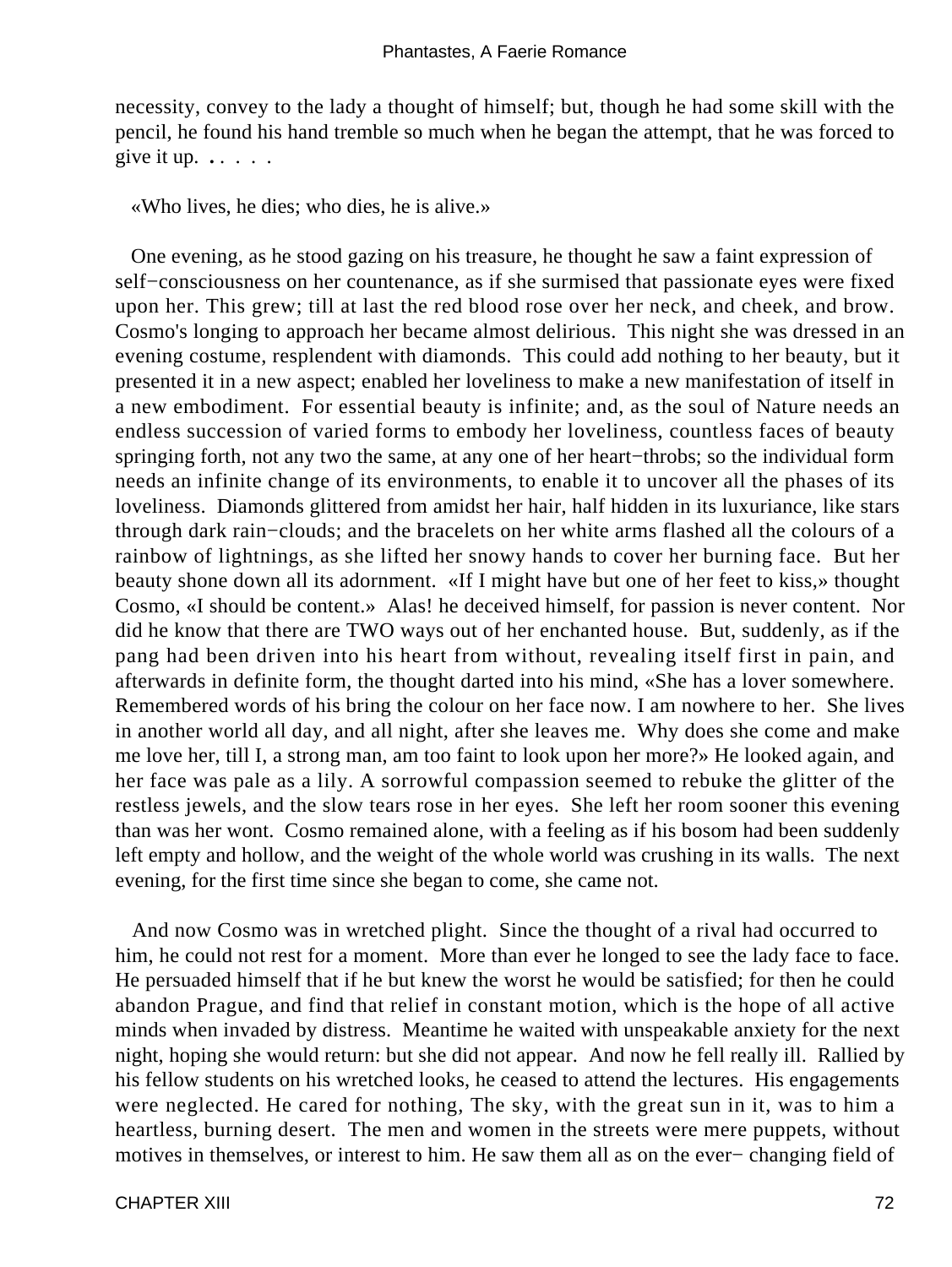a camera obscura. She – she alone and altogether – was his universe, his well of life, his incarnate good. For six evenings she came not. Let his absorbing passion, and the slow fever that was consuming his brain, be his excuse for the resolution which he had taken and begun to execute, before that time had expired.

 Reasoning with himself, that it must be by some enchantment connected with the mirror, that the form of the lady was to be seen in it, he determined to attempt to turn to account what he had hitherto studied principally from curiosity. «For,» said he to himself, «if a spell can force her presence in that glass (and she came unwillingly at first), may not a stronger spell, such as I know, especially with the aid of her half−presence in the mirror, if ever she appears again, compel her living form to come to me here? If I do her wrong, let love be my excuse. I want only to know my doom from her own lips.» He never doubted, all the time, that she was a real earthly woman; or, rather, that there was a woman, who, somehow or other, threw this reflection of her form into the magic mirror.

 He opened his secret drawer, took out his books of magic, lighted his lamp, and read and made notes from midnight till three in the morning, for three successive nights. Then he replaced his books; and the next night went out in quest of the materials necessary for the conjuration. These were not easy to find; for, in love−charms and all incantations of this nature, ingredients are employed scarcely fit to be mentioned, and for the thought even of which, in connexion with her, he could only excuse himself on the score of his bitter need. At length he succeeded in procuring all he required; and on the seventh evening from that on which she had last appeared, he found himself prepared for the exercise of unlawful and tyrannical power.

 He cleared the centre of the room; stooped and drew a circle of red on the floor, around the spot where he stood; wrote in the four quarters mystical signs, and numbers which were all powers of seven or nine; examined the whole ring carefully, to see that no smallest break had occurred in the circumference; and then rose from his bending posture. As he rose, the church clock struck seven; and, just as she had appeared the first time, reluctant, slow, and stately, glided in the lady. Cosmo trembled; and when, turning, she revealed a countenance worn and wan, as with sickness or inward trouble, he grew faint, and felt as if he dared not proceed. But as he gazed on the face and form, which now possessed his whole soul, to the exclusion of all other joys and griefs, the longing to speak to her, to know that she heard him, to hear from her one word in return, became so unendurable, that he suddenly and hastily resumed his preparations. Stepping carefully from the circle, he put a small brazier into its centre. He then set fire to its contents of charcoal, and while it burned up, opened his window and seated himself, waiting, beside it.

 It was a sultry evening. The air was full of thunder. A sense of luxurious depression filled the brain. The sky seemed to have grown heavy, and to compress the air beneath it. A kind of purplish tinge pervaded the atmosphere, and through the open window came the scents of the distant fields, which all the vapours of the city could not quench. Soon the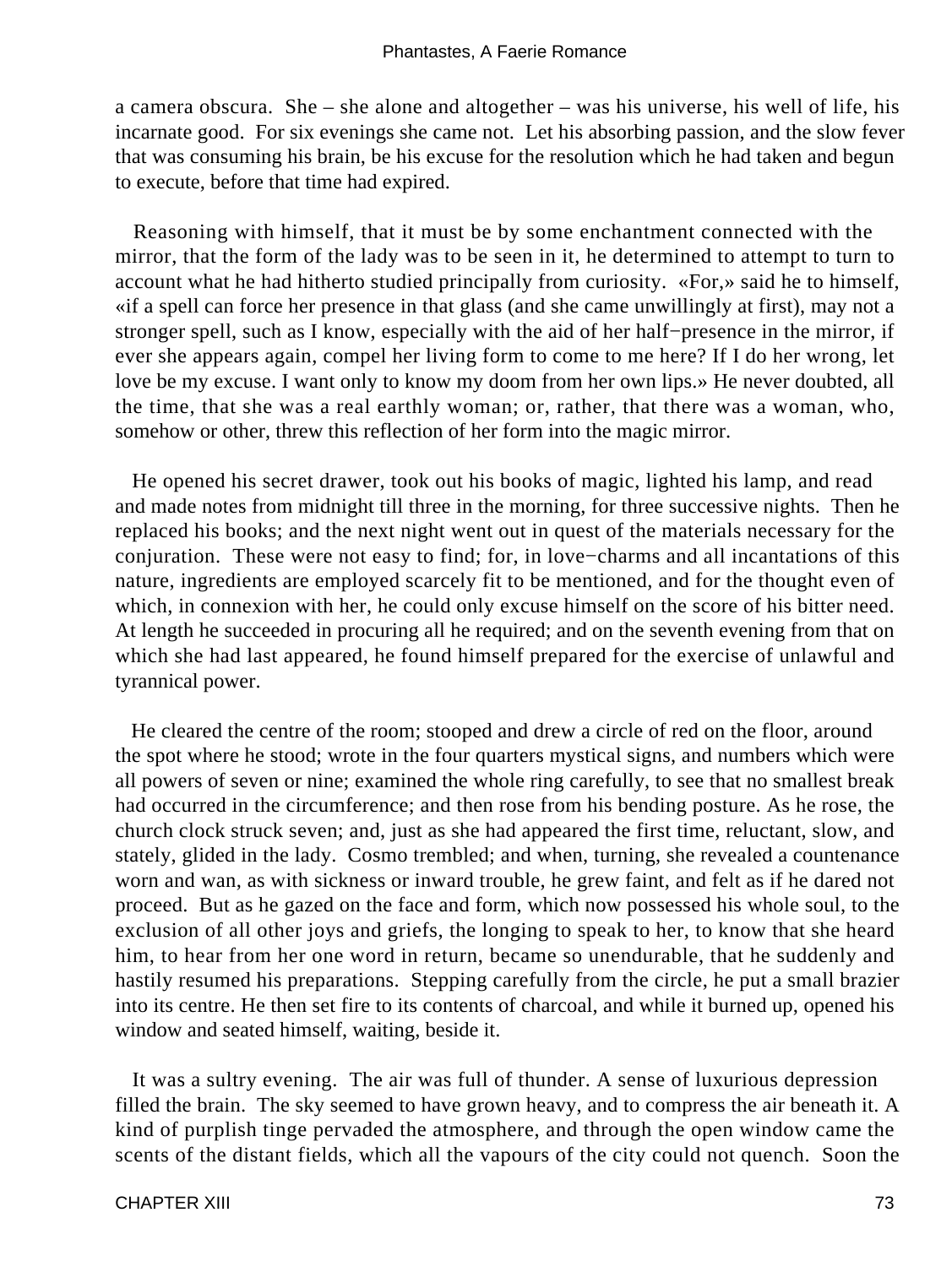charcoal glowed. Cosmo sprinkled upon it the incense and other substances which he had compounded, and, stepping within the circle, turned his face from the brazier and towards the mirror. Then, fixing his eyes upon the face of the lady, he began with a trembling voice to repeat a powerful incantation. He had not gone far, before the lady grew pale; and then, like a returning wave, the blood washed all its banks with its crimson tide, and she hid her face in her hands. Then he passed to a conjuration stronger yet.

 The lady rose and walked uneasily to and fro in her room. Another spell; and she seemed seeking with her eyes for some object on which they wished to rest. At length it seemed as if she suddenly espied him; for her eyes fixed themselves full and wide upon his, and she drew gradually, and somewhat unwillingly, close to her side of the mirror, just as if his eyes had fascinated her. Cosmo had never seen her so near before. Now at least, eyes met eyes; but he could not quite understand the expression of hers. They were full of tender entreaty, but there was something more that he could not interpret. Though his heart seemed to labour in his throat, he would allow no delight or agitation to turn him from his task. Looking still in her face, he passed on to the mightiest charm he knew. Suddenly the lady turned and walked out of the door of her reflected chamber. A moment after she entered his room with veritable presence; and, forgetting all his precautions, he sprang from the charmed circle, and knelt before her. There she stood, the living lady of his passionate visions, alone beside him, in a thundery twilight, and the glow of a magic fire.

 «Why,» said the lady, with a trembling voice, «didst thou bring a poor maiden through the rainy streets alone?»

«Because I am dying for love of thee; but I only brought thee from the mirror there.»

 «Ah, the mirror!» and she looked up at it, and shuddered. «Alas! I am but a slave, while that mirror exists. But do not think it was the power of thy spells that drew me; it was thy longing desire to see me, that beat at the door of my heart, till I was forced to yield.»

 «Canst thou love me then?» said Cosmo, in a voice calm as death, but almost inarticulate with emotion.

 «I do not know,» she replied sadly; «that I cannot tell, so long as I am bewildered with enchantments. It were indeed a joy too great, to lay my head on thy bosom and weep to death; for I think thou lovest me, though I do not know;  $-\text{but} - \rightarrow$ 

Cosmo rose from his knees.

 $\ll$ I love thee as – nay, I know not what – for since I have loved thee, there is nothing else.»

He seized her hand: she withdrew it.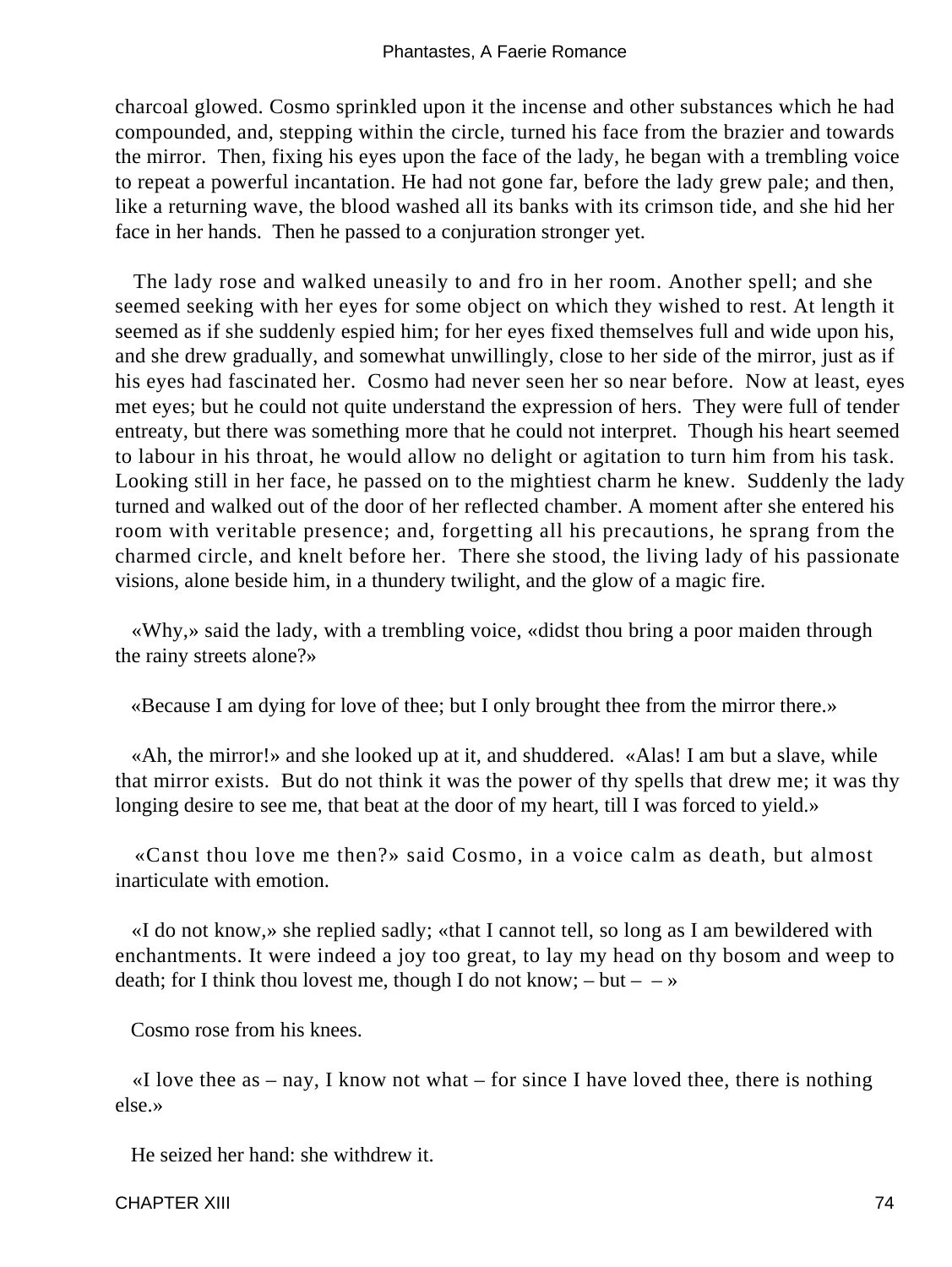«No, better not; I am in thy power, and therefore I may not.»

She burst into tears, and kneeling before him in her turn, said –

«Cosmo, if thou lovest me, set me free, even from thyself; break the mirror.»

«And shall I see thyself instead?»

«That I cannot tell, I will not deceive thee; we may never meet again.»

 A fierce struggle arose in Cosmo's bosom. Now she was in his power. She did not dislike him at least; and he could see her when he would. To break the mirror would be to destroy his very life to banish out of his universe the only glory it possessed. The whole world would be but a prison, if he annihilated the one window that looked into the paradise of love. Not yet pure in love, he hesitated.

With a wail of sorrow the lady rose to her feet. «Ah! he loves me not; he loves me not even as I love him; and alas! I care more for his love than even for the freedom I ask.»

 «I will not wait to be willing,» cried Cosmo; and sprang to the corner where the great sword stood.

 Meantime it had grown very dark; only the embers cast a red glow through the room. He seized the sword by the steel scabbard, and stood before the mirror; but as he heaved a great blow at it with the heavy pommel, the blade slipped half−way out of the scabbard, and the pommel struck the wall above the mirror. At that moment, a terrible clap of thunder seemed to burst in the very room beside them; and ere Cosmo could repeat the blow, he fell senseless on the hearth. When he came to himself, he found that the lady and the mirror had both disappeared. He was seized with a brain fever, which kept him to his couch for weeks.

 When he recovered his reason, he began to think what could have become of the mirror. For the lady, he hoped she had found her way back as she came; but as the mirror involved her fate with its own, he was more immediately anxious about that. He could not think she had carried it away. It was much too heavy, even if it had not been too firmly fixed in the wall, for her to remove it. Then again, he remembered the thunder; which made him believe that it was not the lightning, but some other blow that had struck him down. He concluded that, either by supernatural agency, he having exposed himself to the vengeance of the demons in leaving the circle of safety, or in some other mode, the mirror had probably found its way back to its former owner; and, horrible to think of, might have been by this time once more disposed of, delivering up the lady into the power of another man; who, if he used his power no worse than he himself had done, might yet give Cosmo abundant cause to curse the selfish indecision which prevented him from shattering the mirror at once. Indeed, to think that she whom he loved, and who had prayed to him for freedom, should be still at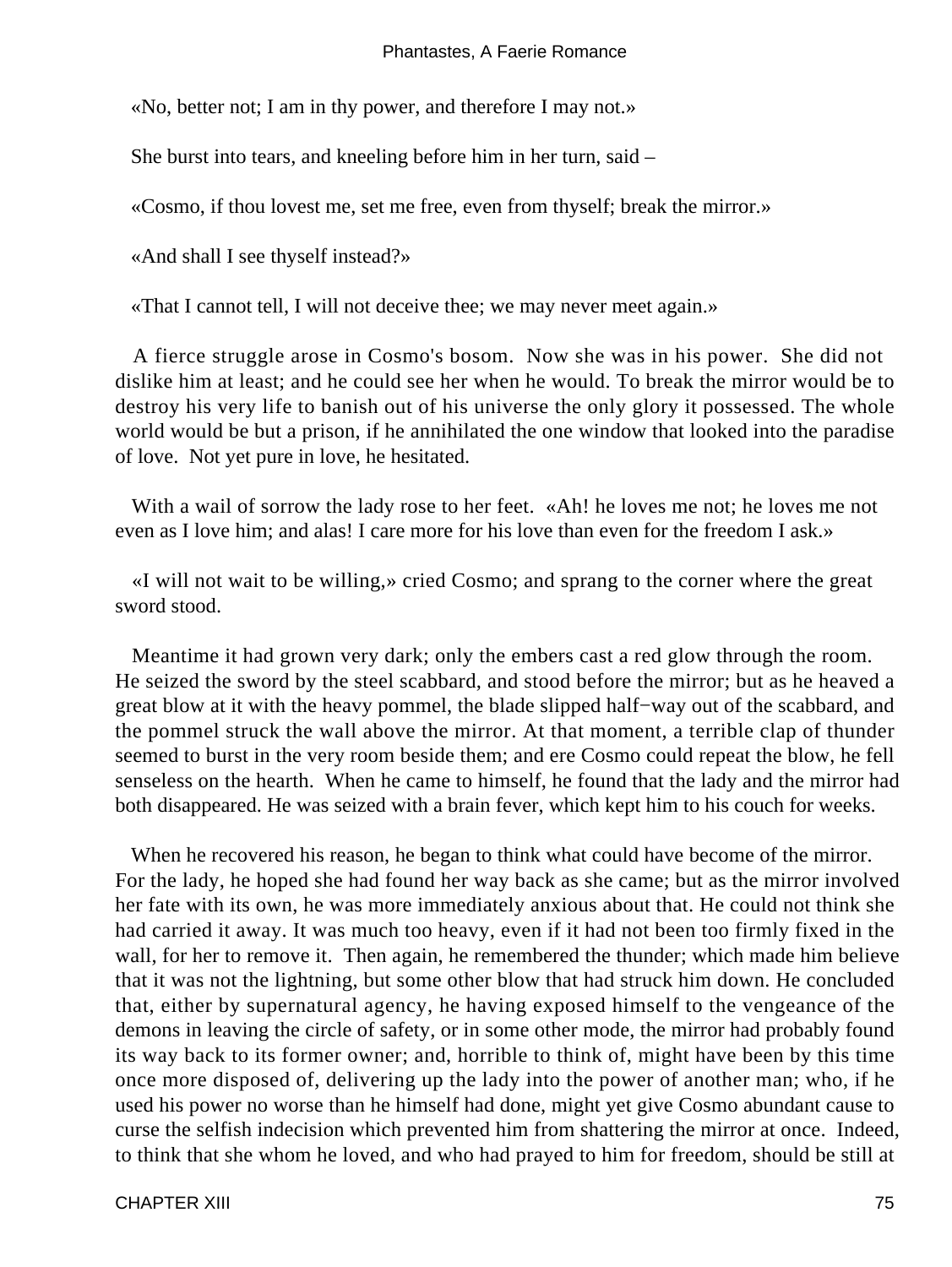the mercy, in some degree, of the possessor of the mirror, and was at least exposed to his constant observation, was in itself enough to madden a chary lover.

 Anxiety to be well retarded his recovery; but at length he was able to creep abroad. He first made his way to the old broker's, pretending to be in search of something else. A laughing sneer on the creature's face convinced him that he knew all about it; but he could not see it amongst his furniture, or get any information out of him as to what had become of it. He expressed the utmost surprise at hearing it had been stolen, a surprise which Cosmo saw at once to be counterfeited; while, at the same time, he fancied that the old wretch was not at all anxious to have it mistaken for genuine. Full of distress, which he concealed as well as he could, he made many searches, but with no avail. Of course he could ask no questions; but he kept his ears awake for any remotest hint that might set him in a direction of search. He never went out without a short heavy hammer of steel about him, that he might shatter the mirror the moment he was made happy by the sight of his lost treasure, if ever that blessed moment should arrive. Whether he should see the lady again, was now a thought altogether secondary, and postponed to the achievement of her freedom. He wandered here and there, like an anxious ghost, pale and haggard; gnawed ever at the heart, by the thought of what she might be suffering – all from his fault.

 One night, he mingled with a crowd that filled the rooms of one of the most distinguished mansions in the city; for he accepted every invitation, that he might lose no chance, however poor, of obtaining some information that might expedite his discovery. Here he wandered about, listening to every stray word that he could catch, in the hope of a revelation. As he approached some ladies who were talking quietly in a corner, one said to another:

«Have you heard of the strange illness of the Princess von Hohenweiss?»

 «Yes; she has been ill for more than a year now. It is very sad for so fine a creature to have such a terrible malady. She was better for some weeks lately, but within the last few days the same attacks have returned, apparently accompanied with more suffering than ever. It is altogether an inexplicable story.»

«Is there a story connected with her illness?»

 «I have only heard imperfect reports of it; but it is said that she gave offence some eighteen months ago to an old woman who had held an office of trust in the family, and who, after some incoherent threats, disappeared. This peculiar affection followed soon after. But the strangest part of the story is its association with the loss of an antique mirror, which stood in her dressing−room, and of which she constantly made use.»

 Here the speaker's voice sank to a whisper; and Cosmo, although his very soul sat listening in his ears, could hear no more. He trembled too much to dare to address the ladies,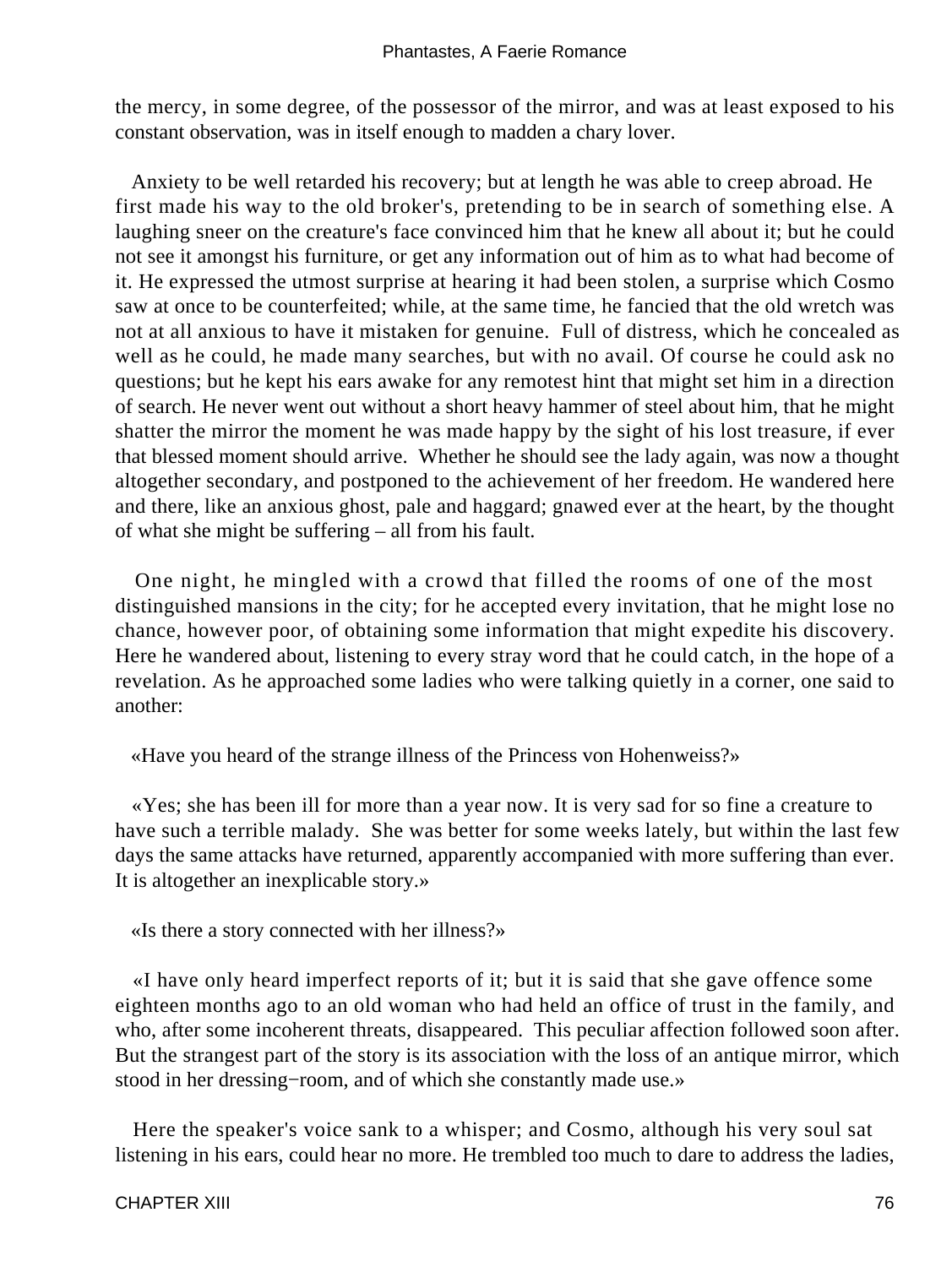even if it had been advisable to expose himself to their curiosity. The name of the Princess was well known to him, but he had never seen her; except indeed it was she, which now he hardly doubted, who had knelt before him on that dreadful night. Fearful of attracting attention, for, from the weak state of his health, he could not recover an appearance of calmness, he made his way to the open air, and reached his lodgings; glad in this, that he at least knew where she lived, although he never dreamed of approaching her openly, even if he should be happy enough to free her from her hateful bondage. He hoped, too, that as he had unexpectedly learned so much, the other and far more important part might be revealed to him ere long. . . . . .

«Have you seen Steinwald lately?»

 «No, I have not seen him for some time. He is almost a match for me at the rapier, and I suppose he thinks he needs no more lessons.»

 «I wonder what has become of him. I want to see him very much. Let me see; the last time I saw him he was coming out of that old broker's den, to which, if you remember, you accompanied me once, to look at some armour. That is fully three weeks ago.»

 This hint was enough for Cosmo. Von Steinwald was a man of influence in the court, well known for his reckless habits and fierce passions. The very possibility that the mirror should be in his possession was hell itself to Cosmo. But violent or hasty measures of any sort were most unlikely to succeed. All that he wanted was an opportunity of breaking the fatal glass; and to obtain this he must bide his time. He revolved many plans in his mind, but without being able to fix upon any.

 At length, one evening, as he was passing the house of Von Steinwald, he saw the windows more than usually brilliant. He watched for a while, and seeing that company began to arrive, hastened home, and dressed as richly as he could, in the hope of mingling with the guests unquestioned: in effecting which, there could be no difficulty for a man of his carriage. . . . . .

 In a lofty, silent chamber, in another part of the city, lay a form more like marble than a living woman. The loveliness of death seemed frozen upon her face, for her lips were rigid, and her eyelids closed. Her long white hands were crossed over her breast, and no breathing disturbed their repose. Beside the dead, men speak in whispers, as if the deepest rest of all could be broken by the sound of a living voice. Just so, though the soul was evidently beyond the reach of all intimations from the senses, the two ladies, who sat beside her, spoke in the gentlest tones of subdued sorrow. «She has lain so for an hour.»

«This cannot last long, I fear.»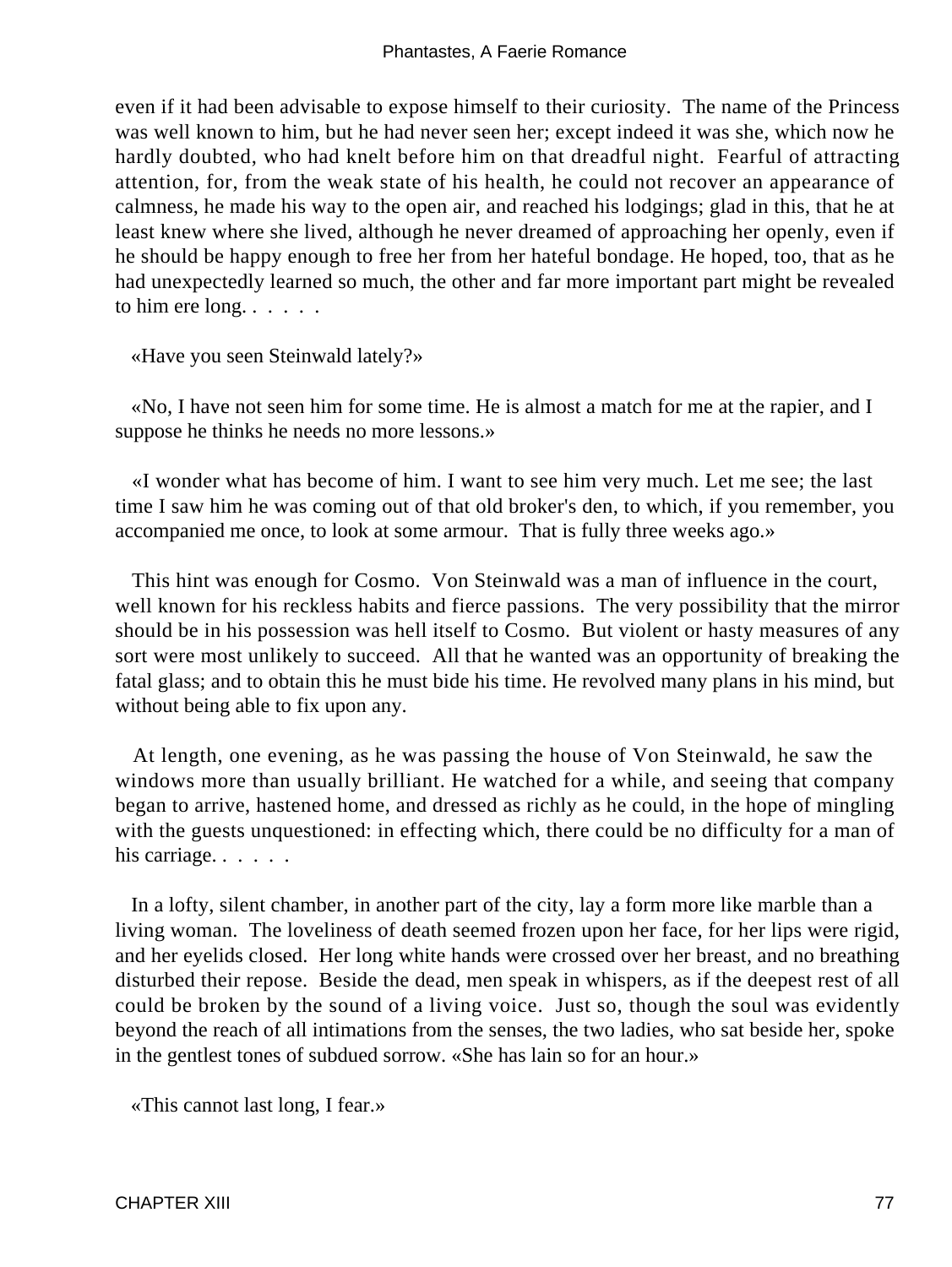«How much thinner she has grown within the last few weeks! If she would only speak, and explain what she suffers, it would be better for her. I think she has visions in her trances, but nothing can induce her to refer to them when she is awake.»

«Does she ever speak in these trances?»

 «I have never heard her; but they say she walks sometimes, and once put the whole household in a terrible fright by disappearing for a whole hour, and returning drenched with rain, and almost dead with exhaustion and fright. But even then she would give no account of what had happened.»

 A scarce audible murmur from the yet motionless lips of the lady here startled her attendants. After several ineffectual attempts at articulation, the word «COSMO!» burst from her. Then she lay still as before; but only for a moment. With a wild cry, she sprang from the couch erect on the floor, flung her arms above her head, with clasped and straining hands, and, her wide eyes flashing with light, called aloud, with a voice exultant as that of a spirit bursting from a sepulchre, «I am free! I am free! I thank thee!» Then she flung herself on the couch, and sobbed; then rose, and paced wildly up and down the room, with gestures of mingled delight and anxiety. Then turning to her motionless attendants – «Quick, Lisa, my cloak and hood!» Then lower – «I must go to him. Make haste, Lisa! You may come with me, if you will.»

 In another moment they were in the street, hurrying along towards one of the bridges over the Moldau. The moon was near the zenith, and the streets were almost empty. The Princess soon outstripped her attendant, and was half−way over the bridge, before the other reached it.

«Are you free, lady? The mirror is broken: are you free?»

 The words were spoken close beside her, as she hurried on. She turned; and there, leaning on the parapet in a recess of the bridge, stood Cosmo, in a splendid dress, but with a white and quivering face.

«Cosmo! – I am free – and thy servant for ever. I was coming to you now.»

 «And I to you, for Death made me bold; but I could get no further. Have I atoned at all? Do I love you a little – truly?»

«Ah, I know now that you love me, my Cosmo; but what do you say about death?»

 He did not reply. His hand was pressed against his side. She looked more closely: the blood was welling from between the fingers. She flung her arms around him with a faint bitter wail.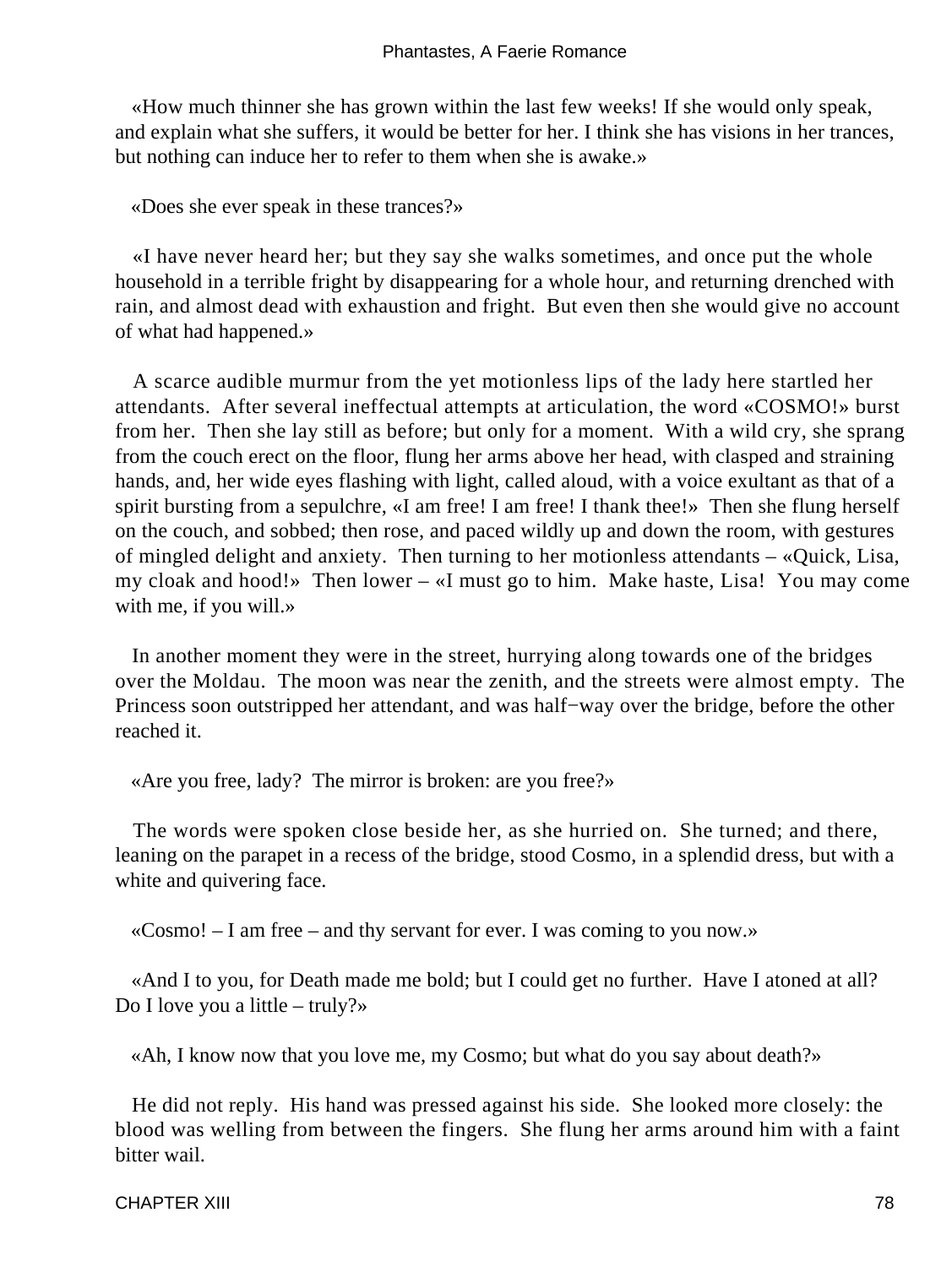When Lisa came up, she found her mistress kneeling above a wan dead face, which smiled on in the spectral moonbeams.

 And now I will say no more about these wondrous volumes; though I could tell many a tale out of them, and could, perhaps, vaguely represent some entrancing thoughts of a deeper kind which I found within them. From many a sultry noon till twilight, did I sit in that grand hall, buried and risen again in these old books. And I trust I have carried away in my soul some of the exhalations of their undying leaves. In after hours of deserved or needful sorrow, portions of what I read there have often come to me again, with an unexpected comforting; which was not fruitless, even though the comfort might seem in itself groundless and vain.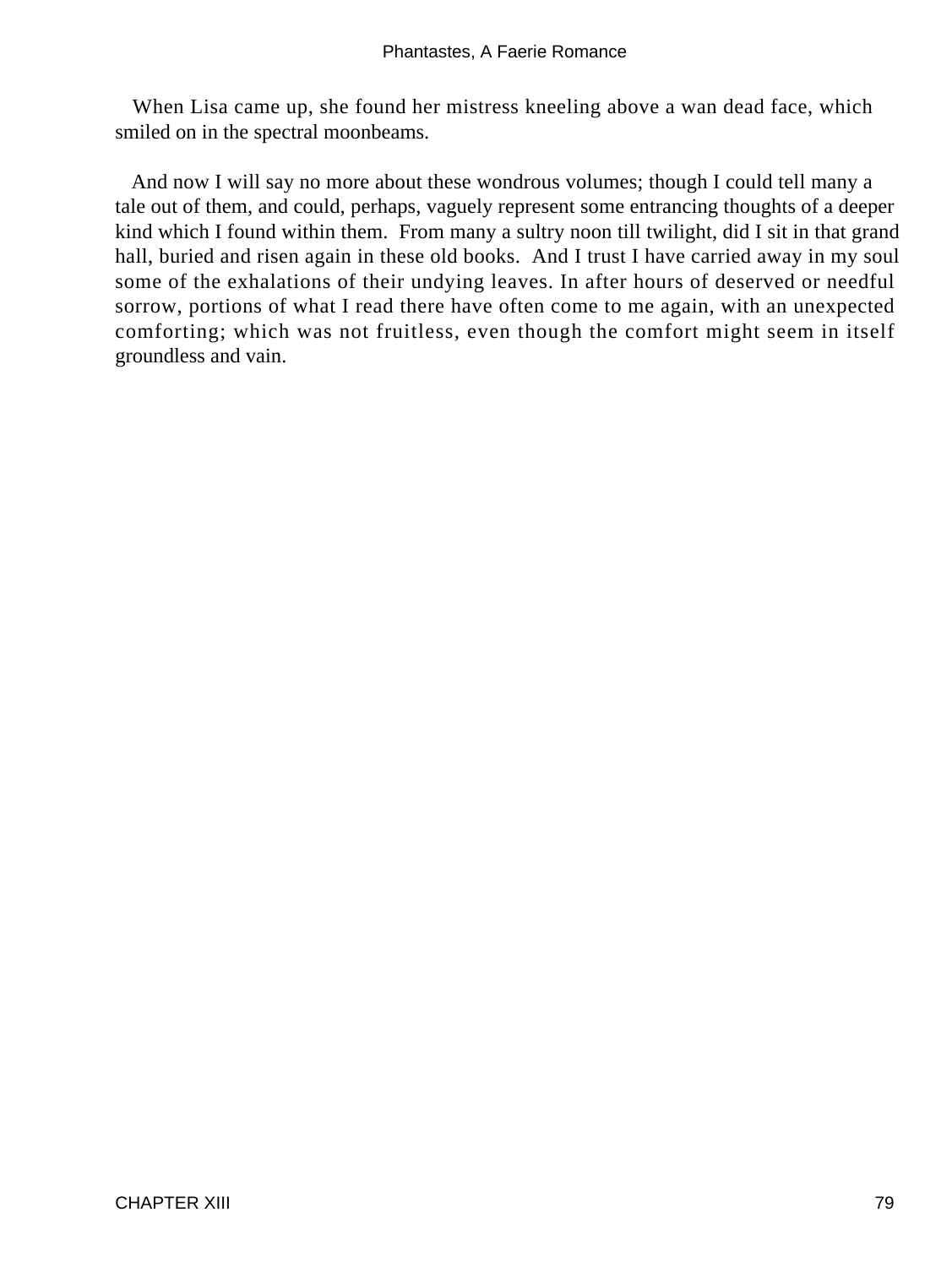# **[CHAPTER XIV](#page-142-0)**

*"Y*our gallery

*H*<sub>a</sub> we pass'd through, not without much content

*I*n many singularities; but we saw not

**That which my daughter came to look upon,** 

*T*he state of her mother."

*W*inter's Tale.

*I*t seemed to me strange, that all this time I had heard no music in the fairy palace. I was convinced there must be music in it, but that my sense was as yet too gross to receive the influence of those mysterious motions that beget sound. Sometimes I felt sure, from the way the few figures of which I got such transitory glimpses passed me, or glided into vacancy before me, that they were moving to the law of music; and, in fact, several times I fancied for a moment that I heard a few wondrous tones coming I knew not whence. But they did not last long enough to convince me that I had heard them with the bodily sense. Such as they were, however, they took strange liberties with me, causing me to burst suddenly into tears, of which there was no presence to make me ashamed, or casting me into a kind of trance of speechless delight, which, passing as suddenly, left me faint and longing for more.

 Now, on an evening, before I had been a week in the palace, I was wandering through one lighted arcade and corridor after another. At length I arrived, through a door that closed behind me, in another vast hall of the palace. It was filled with a subdued crimson light; by which I saw that slender pillars of black, built close to walls of white marble, rose to a great height, and then, dividing into innumerable divergent arches, supported a roof, like the walls, of white marble, upon which the arches intersected intricately, forming a fretting of black upon the white, like the network of a skeleton−leaf. The floor was black.

 Between several pairs of the pillars upon every side, the place of the wall behind was occupied by a crimson curtain of thick silk, hanging in heavy and rich folds. Behind each of these curtains burned a powerful light, and these were the sources of the glow that filled the hall. A peculiar delicious odour pervaded the place. As soon as I entered, the old inspiration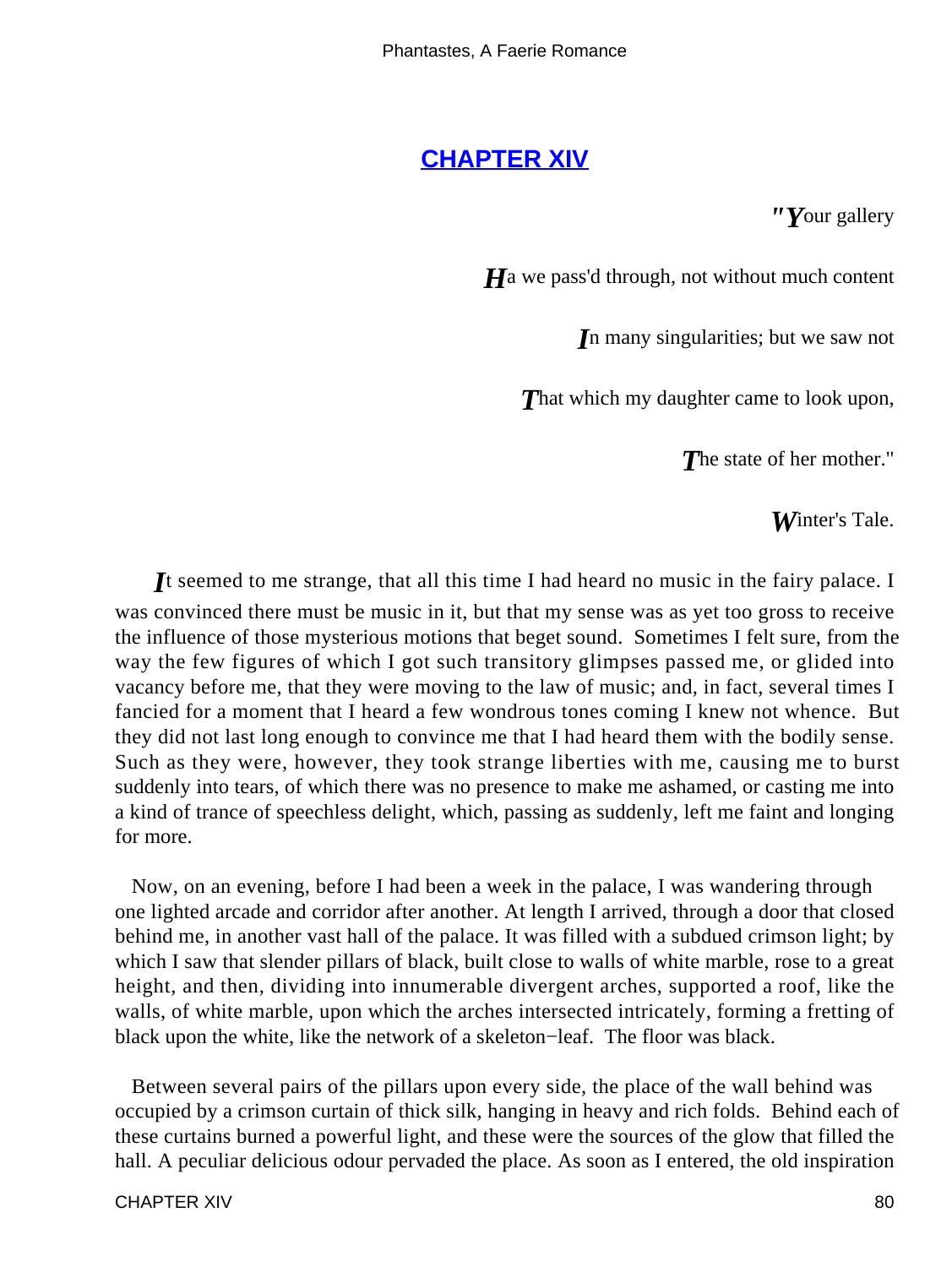seemed to return to me, for I felt a strong impulse to sing; or rather, it seemed as if some one else was singing a song in my soul, which wanted to come forth at my lips, imbodied in my breath. But I kept silence; and feeling somewhat overcome by the red light and the perfume, as well as by the emotion within me, and seeing at one end of the hall a great crimson chair, more like a throne than a chair, beside a table of white marble, I went to it, and, throwing myself in it, gave myself up to a succession of images of bewildering beauty, which passed before my inward eye, in a long and occasionally crowded train. Here I sat for hours, I suppose; till, returning somewhat to myself, I saw that the red light had paled away, and felt a cool gentle breath gliding over my forehead. I rose and left the hall with unsteady steps, finding my way with some difficulty to my own chamber, and faintly remembering, as I went, that only in the marble cave, before I found the sleeping statue, had I ever had a similar experience.

 After this, I repaired every morning to the same hall; where I sometimes sat in the chair and dreamed deliciously, and sometimes walked up and down over the black floor. Sometimes I acted within myself a whole drama, during one of these perambulations; sometimes walked deliberately through the whole epic of a tale; sometimes ventured to sing a song, though with a shrinking fear of I knew not what. I was astonished at the beauty of my own voice as it rang through the place, or rather crept undulating, like a serpent of sound, along the walls and roof of this superb music−hall. Entrancing verses arose within me as of their own accord, chanting themselves to their own melodies, and requiring no addition of music to satisfy the inward sense. But, ever in the pauses of these, when the singing mood was upon me, I seemed to hear something like the distant sound of multitudes of dancers, and felt as if it was the unheard music, moving their rhythmic motion, that within me blossomed in verse and song. I felt, too, that could I but see the dance, I should, from the harmony of complicated movements, not of the dancers in relation to each other merely, but of each dancer individually in the manifested plastic power that moved the consenting harmonious form, understand the whole of the music on the billows of which they floated and swung.

 At length, one night, suddenly, when this feeling of dancing came upon me, I bethought me of lifting one of the crimson curtains, and looking if, perchance, behind it there might not be hid some other mystery, which might at least remove a step further the bewilderment of the present one. Nor was I altogether disappointed. I walked to one of the magnificent draperies, lifted a corner, and peeped in. There, burned a great, crimson, globe−shaped light, high in the cubical centre of another hall, which might be larger or less than that in which I stood, for its dimensions were not easily perceived, seeing that floor and roof and walls were entirely of black marble.

 The roof was supported by the same arrangement of pillars radiating in arches, as that of the first hall; only, here, the pillars and arches were of dark red. But what absorbed my delighted gaze, was an innumerable assembly of white marble statues, of every form, and in multitudinous posture, filling the hall throughout. These stood, in the ruddy glow of the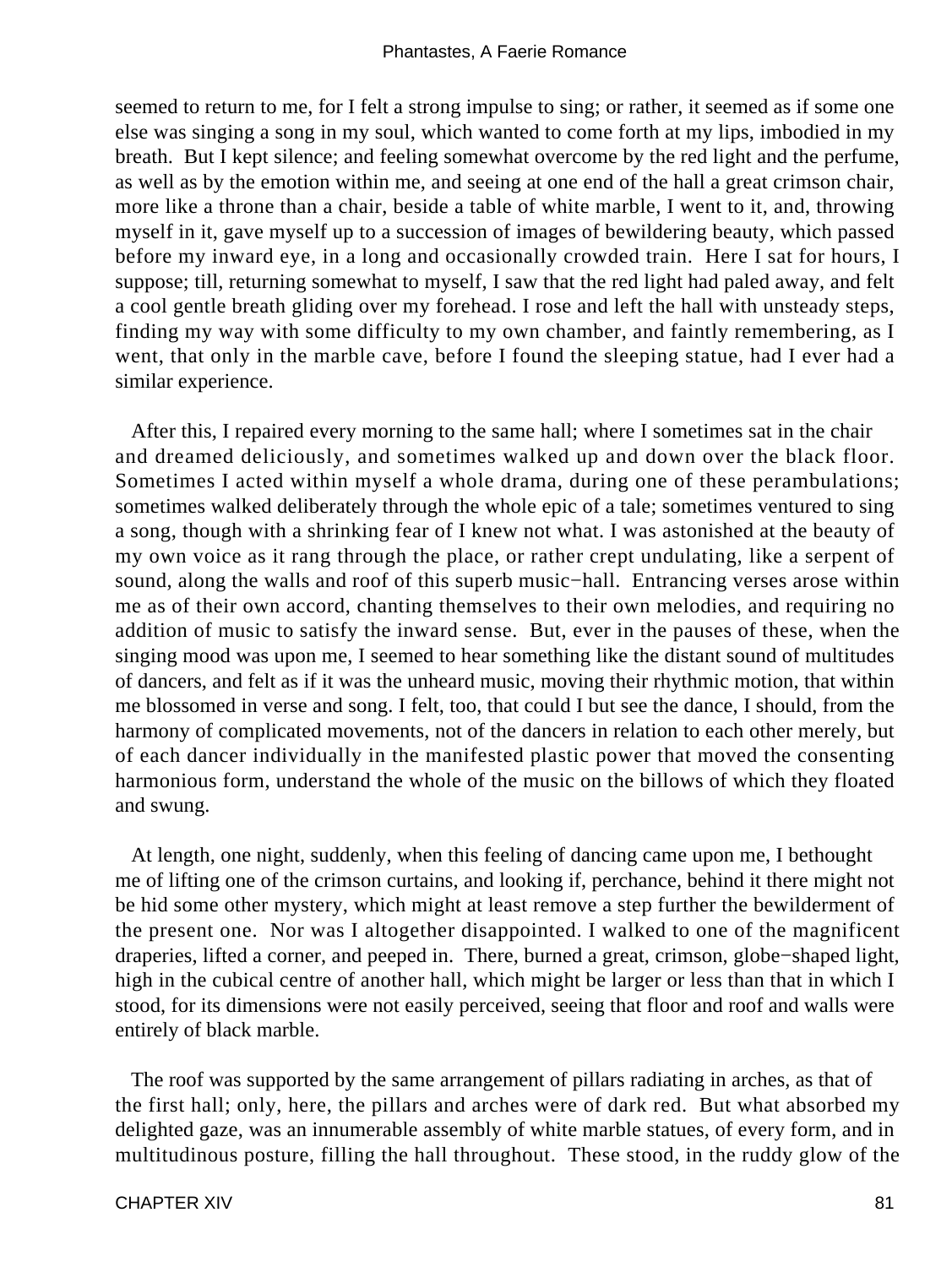great lamp, upon pedestals of jet black. Around the lamp shone in golden letters, plainly legible from where I stood, the two words –

#### *TOUCH NOT!*

 There was in all this, however, no solution to the sound of dancing; and now I was aware that the influence on my mind had ceased. I did not go in that evening, for I was weary and faint, but I hoarded up the expectation of entering, as of a great coming joy.

 Next night I walked, as on the preceding, through the hall. My mind was filled with pictures and songs, and therewith so much absorbed, that I did not for some time think of looking within the curtain I had last night lifted. When the thought of doing so occurred to me first, I happened to be within a few yards of it. I became conscious, at the same moment, that the sound of dancing had been for some time in my ears. I approached the curtain quickly, and, lifting it, entered the black hall. Everything was still as death. I should have concluded that the sound must have proceeded from some other more distant quarter, which conclusion its faintness would, in ordinary circumstances, have necessitated from the first; but there was a something about the statues that caused me still to remain in doubt. As I said, each stood perfectly still upon its black pedestal: but there was about every one a certain air, not of motion, but as if it had just ceased from movement; as if the rest were not altogether of the marbly stillness of thousands of years. It was as if the peculiar atmosphere of each had yet a kind of invisible tremulousness; as if its agitated wavelets had not yet subsided into a perfect calm. I had the suspicion that they had anticipated my appearance, and had sprung, each, from the living joy of the dance, to the death−silence and blackness of its isolated pedestal, just before I entered. I walked across the central hall to the curtain opposite the one I had lifted, and, entering there, found all the appearances similar; only that the statues were different, and differently grouped. Neither did they produce on my mind that impression – of motion just expired, which I had experienced from the others. I found that behind every one of the crimson curtains was a similar hall, similarly lighted, and similarly occupied.

 The next night, I did not allow my thoughts to be absorbed as before with inward images, but crept stealthily along to the furthest curtain in the hall, from behind which, likewise, I had formerly seemed to hear the sound of dancing. I drew aside its edge as suddenly as I could, and, looking in, saw that the utmost stillness pervaded the vast place. I walked in, and passed through it to the other end.

 There I found that it communicated with a circular corridor, divided from it only by two rows of red columns. This corridor, which was black, with red niches holding statues, ran entirely about the statue− halls, forming a communication between the further ends of them all; further, that is, as regards the central hall of white whence they all diverged like radii, finding their circumference in the corridor.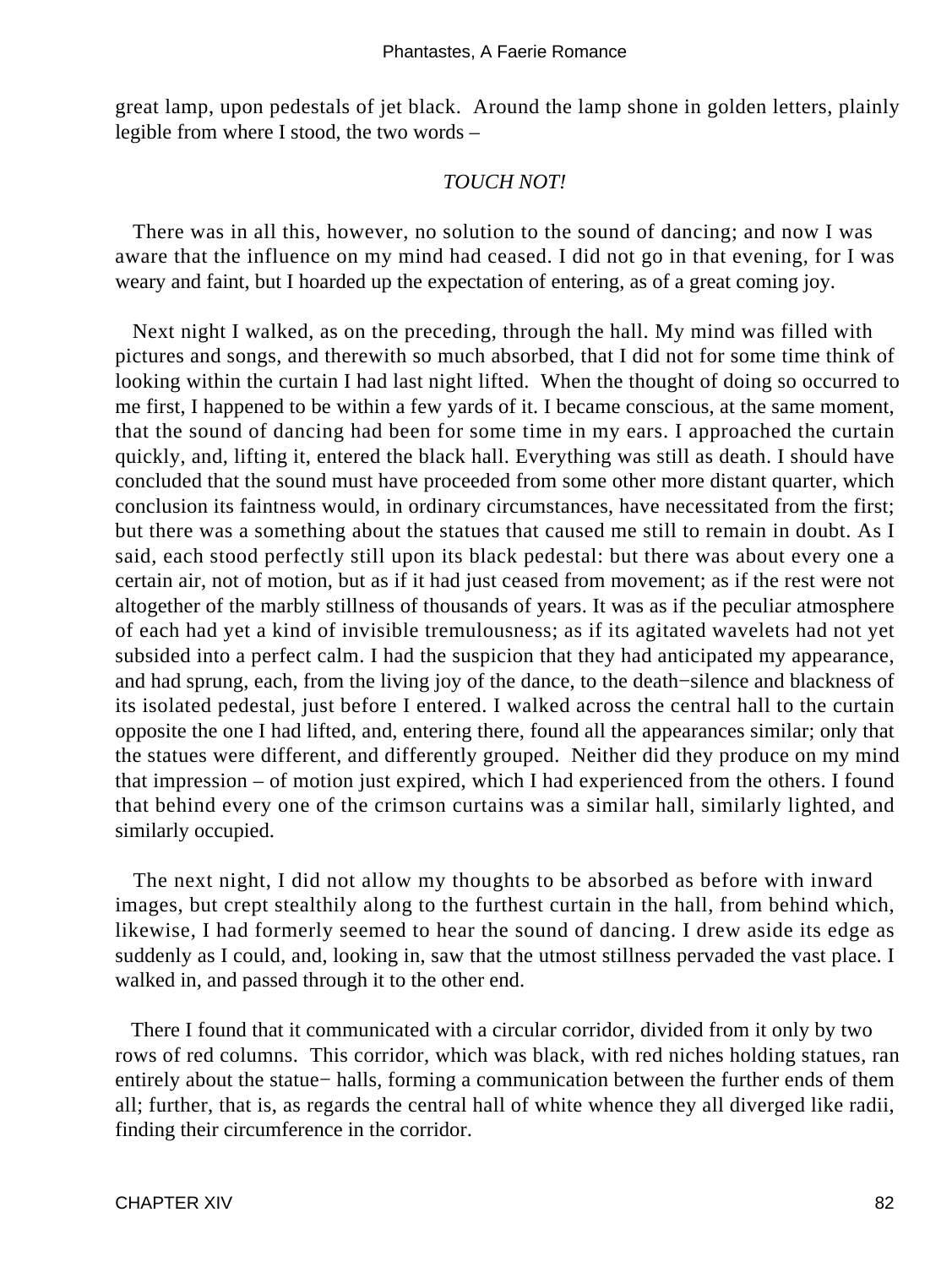Round this corridor I now went, entering all the halls, of which there were twelve, and finding them all similarly constructed, but filled with quite various statues, of what seemed both ancient and modern sculpture. After I had simply walked through them, I found myself sufficiently tired to long for rest, and went to my own room.

 In the night I dreamed that, walking close by one of the curtains, I was suddenly seized with the desire to enter, and darted in. This time I was too quick for them. All the statues were in motion, statues no longer, but men and women – all shapes of beauty that ever sprang from the brain of the sculptor, mingled in the convolutions of a complicated dance. Passing through them to the further end, I almost started from my sleep on beholding, not taking part in the dance with the others, nor seemingly endued with life like them, but standing in marble coldness and rigidity upon a black pedestal in the extreme left corner – my lady of the cave; the marble beauty who sprang from her tomb or her cradle at the call of my songs. While I gazed in speechless astonishment and admiration, a dark shadow, descending from above like the curtain of a stage, gradually hid her entirely from my view. I felt with a shudder that this shadow was perchance my missing demon, whom I had not seen for days. I awoke with a stifled cry.

 Of course, the next evening I began my journey through the halls (for I knew not to which my dream had carried me), in the hope of proving the dream to be a true one, by discovering my marble beauty upon her black pedestal. At length, on reaching the tenth hall, I thought I recognised some of the forms I had seen dancing in my dream; and to my bewilderment, when I arrived at the extreme corner on the left, there stood, the only one I had yet seen, a vacant pedestal. It was exactly in the position occupied, in my dream, by the pedestal on which the white lady stood. Hope beat violently in my heart.

 «Now,» said I to myself, «if yet another part of the dream would but come true, and I should succeed in surprising these forms in their nightly dance; it might be the rest would follow, and I should see on the pedestal my marble queen. Then surely if my songs sufficed to give her life before, when she lay in the bonds of alabaster, much more would they be sufficient then to give her volition and motion, when she alone of assembled crowds of marble forms, would be standing rigid and cold.»

 But the difficulty was, to surprise the dancers. I had found that a premeditated attempt at surprise, though executed with the utmost care and rapidity, was of no avail. And, in my dream, it was effected by a sudden thought suddenly executed. I saw, therefore, that there was no plan of operation offering any probability of success, but this: to allow my mind to be occupied with other thoughts, as I wandered around the great centre−hall; and so wait till the impulse to enter one of the others should happen to arise in me just at the moment when I was close to one of the crimson curtains. For I hoped that if I entered any one of the twelve halls at the right moment, that would as it were give me the right of entrance to all the others, seeing they all had communication behind. I would not diminish the hope of the right chance, by supposing it necessary that a desire to enter should awake within me, precisely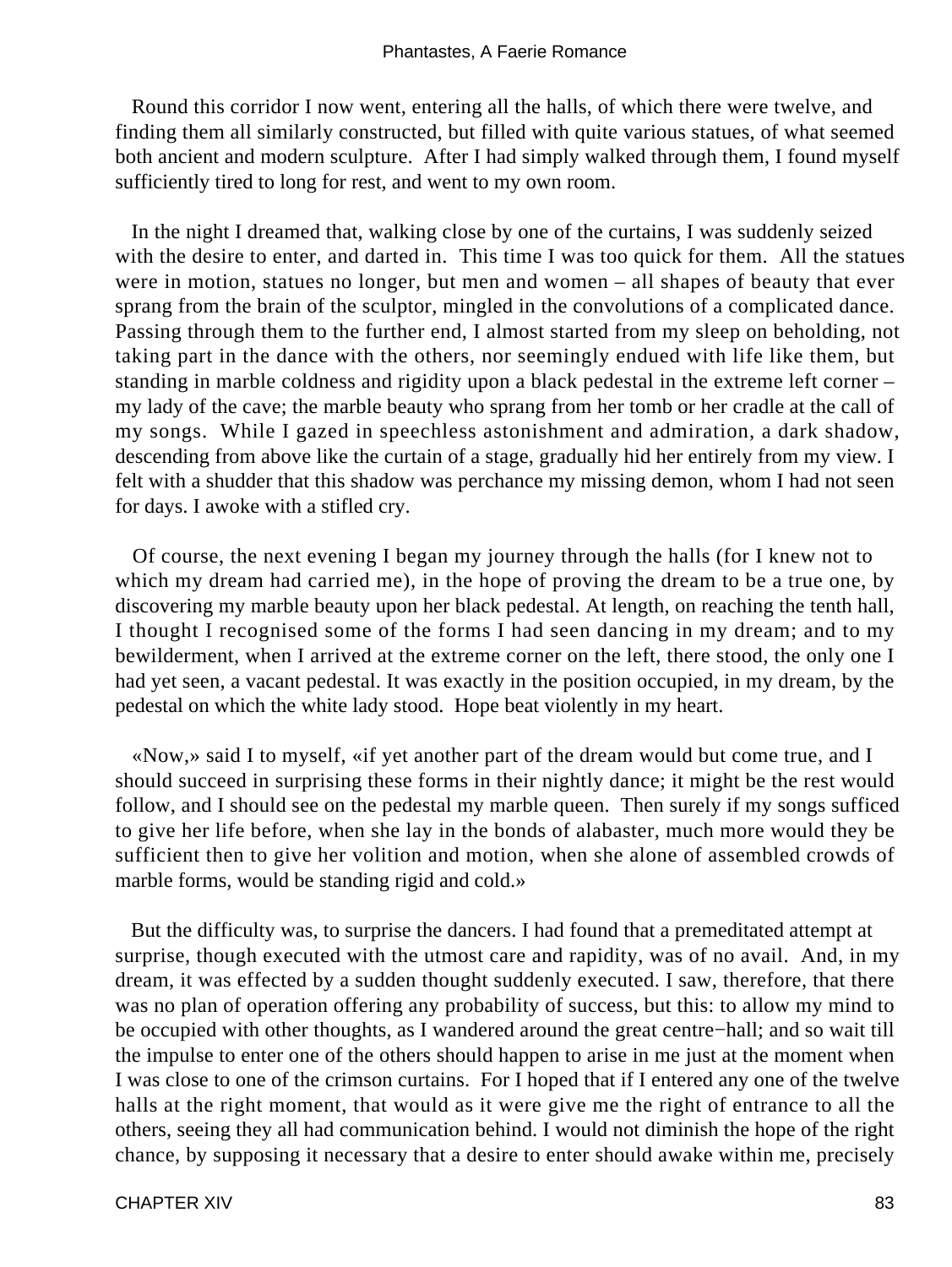when I was close to the curtains of the tenth hall.

 At first the impulses to see recurred so continually, in spite of the crowded imagery that kept passing through my mind, that they formed too nearly a continuous chain, for the hope that any one of them would succeed as a surprise. But as I persisted in banishing them, they recurred less and less often; and after two or three, at considerable intervals, had come when the spot where I happened to be was unsuitable, the hope strengthened, that soon one might arise just at the right moment; namely, when, in walking round the hall, I should be close to one of the curtains.

 At length the right moment and the impulse coincided. I darted into the ninth hall. It was full of the most exquisite moving forms. The whole space wavered and swam with the involutions of an intricate dance. It seemed to break suddenly as I entered, and all made one or two bounds towards their pedestals; but, apparently on finding that they were thoroughly overtaken, they returned to their employment (for it seemed with them earnest enough to be called such) without further heeding me. Somewhat impeded by the floating crowd, I made what haste I could towards the bottom of the hall; whence, entering the corridor, I turned towards the tenth. I soon arrived at the corner I wanted to reach, for the corridor was comparatively empty; but, although the dancers here, after a little confusion, altogether disregarded my presence, I was dismayed at beholding, even yet, a vacant pedestal. But I had a conviction that she was near me. And as I looked at the pedestal, I thought I saw upon it, vaguely revealed as if through overlapping folds of drapery, the indistinct outlines of white feet. Yet there was no sign of drapery or concealing shadow whatever. But I remembered the descending shadow in my dream. And I hoped still in the power of my songs; thinking that what could dispel alabaster, might likewise be capable of dispelling what concealed my beauty now, even if it were the demon whose darkness had overshadowed all my life.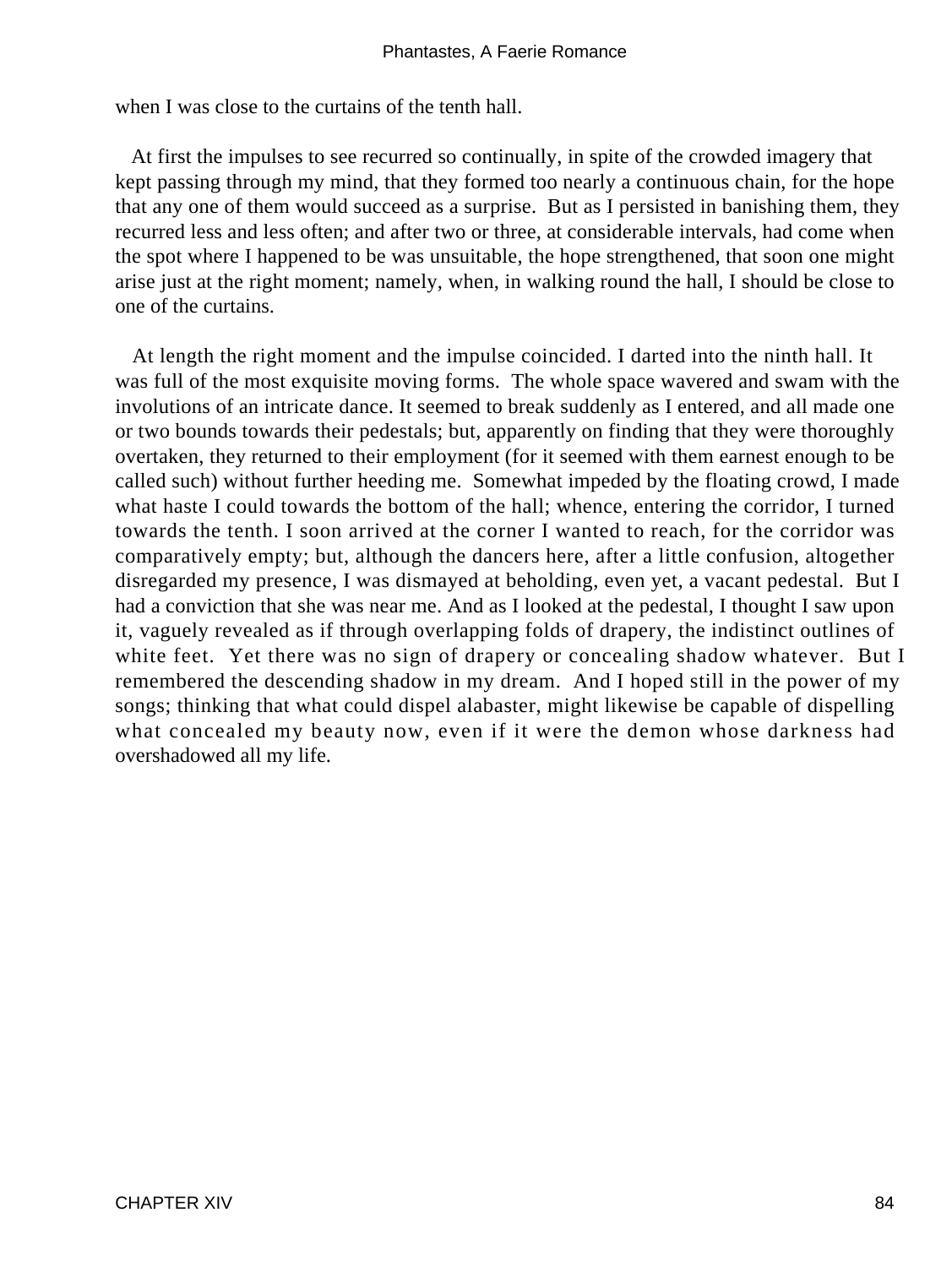## **[CHAPTER XV](#page-142-0)**

*"Alexander. 'When will you finish Campaspe?'*

*Apelles. 'Never finish: for always in absolute*

*beauty there is somewhat above art.'"*

## *L*YLY'S Campaspe.

*A*nd now, what song should I sing to unveil my Isis, if indeed she was present unseen? I hurried away to the white hall of Phantasy, heedless of the innumerable forms of beauty that crowded my way: these might cross my eyes, but the unseen filled my brain. I wandered long, up and down the silent space: no songs came. My soul was not still enough for songs. Only in the silence and darkness of the soul's night, do those stars of the inward firmament sink to its lower surface from the singing realms beyond, and shine upon the conscious spirit. Here all effort was unavailing. If they came not, they could not be found.

 Next night, it was just the same. I walked through the red glimmer of the silent hall; but lonely as there I walked, as lonely trod my soul up and down the halls of the brain. At last I entered one of the statue−halls. The dance had just commenced, and I was delighted to find that I was free of their assembly. I walked on till I came to the sacred corner. There I found the pedestal just as I had left it, with the faint glimmer as of white feet still resting on the dead black. As soon as I saw it, I seemed to feel a presence which longed to become visible; and, as it were, called to me to gift it with self− manifestation, that it might shine on me. The power of song came to me. But the moment my voice, though I sang low and soft, stirred the air of the hall, the dancers started; the quick interweaving crowd shook, lost its form, divided; each figure sprang to its pedestal, and stood, a self−evolving life no more, but a rigid, life−like, marble shape, with the whole form composed into the expression of a single state or act. Silence rolled like a spiritual thunder through the grand space. My song had ceased, scared at its own influences. But I saw in the hand of one of the statues close by me, a harp whose chords yet quivered. I remembered that as she bounded past me, her harp had brushed against my arm; so the spell of the marble had not infolded it. I sprang to her, and with a gesture of entreaty, laid my hand on the harp. The marble hand, probably from its contact with the uncharmed harp, had strength enough to relax its hold, and yield the harp to me. No other motion indicated life. Instinctively I struck the chords and sang. And not to break upon the record of my song, I mention here, that as I sang the first four lines, the loveliest feet became clear upon the black pedestal; and ever as I sang, it was as if a veil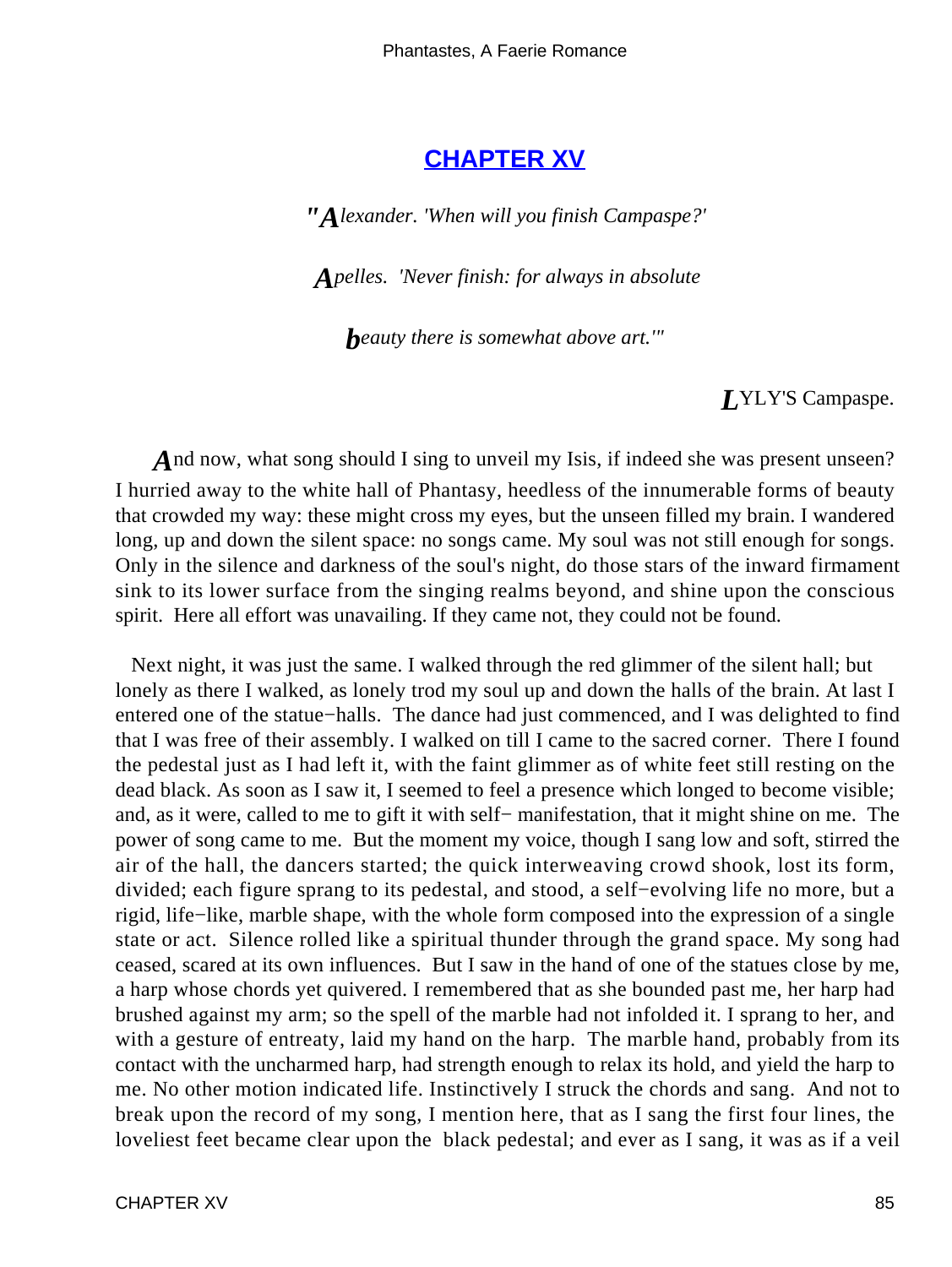were being lifted up from before the form, but an invisible veil, so that the statue appeared to grow before me, not so much by evolution, as by infinitesimal degrees of added height. And, while I sang, I did not feel that I stood by a statue, as indeed it appeared to be, but that a real woman−soul was revealing itself by successive stages of imbodiment, and consequent manifestatlon and expression.

 Feet of beauty, firmly planting Arches white on rosy heel! Whence the life−spring, throbbing, panting, Pulses upward to reveal! Fairest things know least despising; Foot and earth meet tenderly: 'Tis the woman, resting, rising Upward to sublimity, Rise the limbs, sedately sloping, Strong and gentle, full and free; Soft and slow, like certain hoping, Drawing nigh the broad firm knee. Up to speech! As up to roses Pants the life from leaf to flower, So each blending change discloses, Nearer still, expression's power.

 Lo! fair sweeps, white surges, twining Up and outward fearlessly! Temple columns, close combining, Lift a holy mystery. Heart of mine! what strange surprises Mount aloft on such a stair! Some great vision upward rises, Curving, bending, floating fair.

 Bands and sweeps, and hill and hollow Lead my fascinated eye; Some apocalypse will follow, Some new world of deity. Zoned unseen, and outward swelling, With new thoughts and wonders rife, Queenly majesty foretelling, See the expanding house of life!

 Sudden heaving, unforbidden Sighs eternal, still the same – Mounts of snow have summits hidden In the mists of uttered flame. But the spirit, dawning nearly Finds no speech for earnest pain; Finds a soundless sighing merely – Builds its stairs, and mounts again.

 Heart, the queen, with secret hoping, Sendeth out her waiting pair; Hands, blind hands, half blindly groping, Half inclasping visions rare; And the great arms, heartways bending; Might of Beauty, drawing home There returning, and re−blending, Where from roots of love they roam.

 Build thy slopes of radiance beamy Spirit, fair with womanhood! Tower thy precipice, white−gleamy, Climb unto the hour of good. Dumb space will be rent asunder, Now the shining column stands Ready to be crowned with wonder By the builder's joyous hands.

 All the lines abroad are spreading, Like a fountain's falling race. Lo, the chin, first feature, treading, Airy foot to rest the face! Speech is nigh; oh, see the blushing, Sweet approach of lip and breath! Round the mouth dim silence, hushing, Waits to die ecstatic death.

 Span across in treble curving, Bow of promise, upper lip! Set them free, with gracious swerving; Let the wing−words float and dip. **DUMB ART THOU?** O Love immortal, More than words thy speech must be; Childless yet the tender portal Of the home of melody.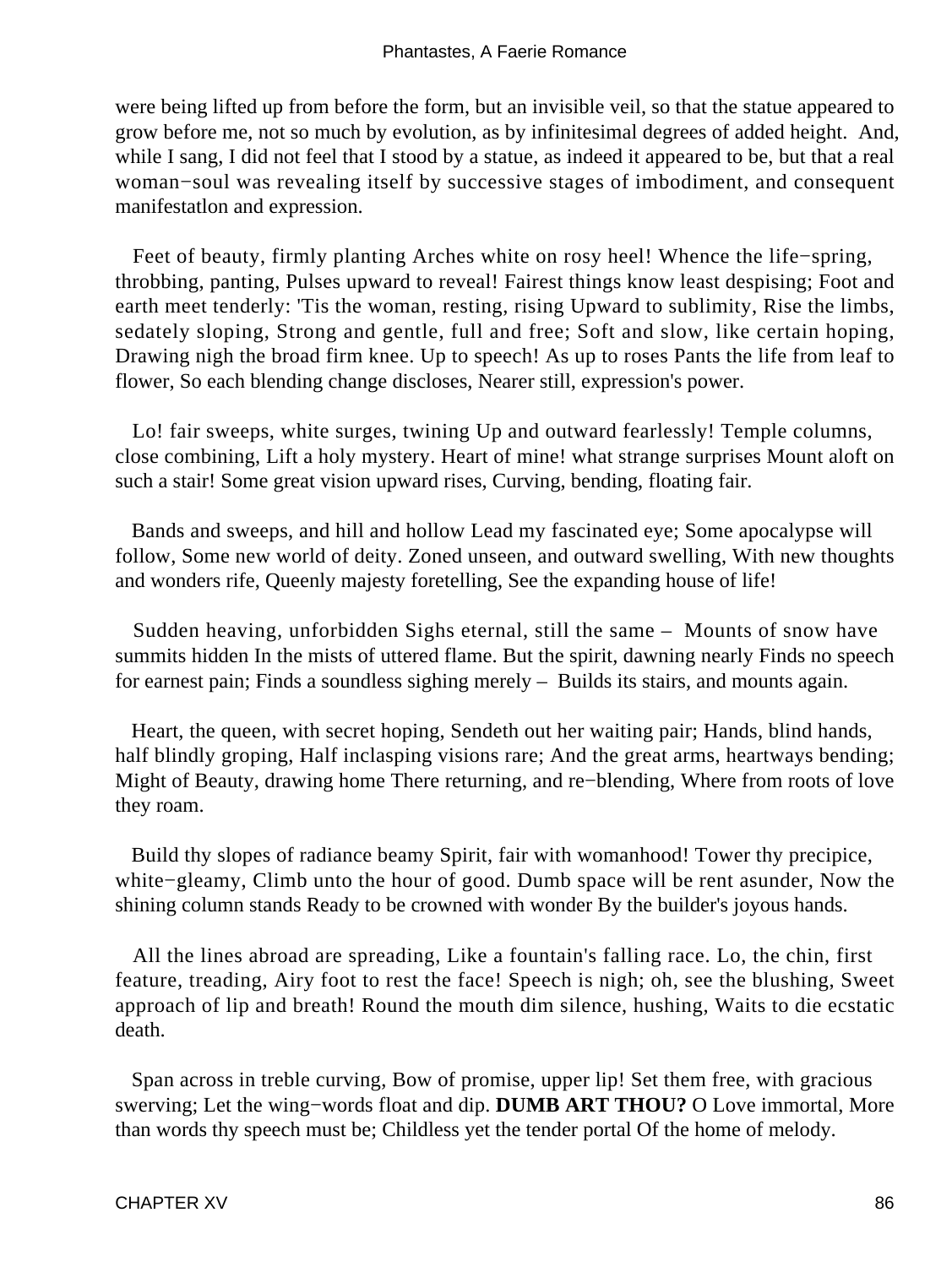Now the nostrils open fearless, Proud in calm unconsciousness, Sure it must be something peerless That the great Pan would express! Deepens, crowds some meaning tender, In the pure, dear lady−face. Lo, a blinding burst of splendour! – 'Tis the free soul's issuing grace.

 Two calm lakes of molten glory Circling round unfathomed deeps! Lightning−flashes, transitory, Cross the gulfs where darkness sleeps. This the gate, at last, of gladness, To the outward striving me: In a rain of light and sadness, Out its loves and longings flee!

 With a presence I am smitten Dumb, with a foreknown surprise; Presence greater yet than written Even in the glorious eyes. Through the gulfs, with inward gazes, I may look till I am lost; Wandering deep in spirit−mazes, In a sea without a coast.

Windows open to the glorious! Time and space, oh, far beyond! Woman, ah! thou art victorious, And I perish, overfond. Springs aloft the yet Unspoken In the forehead's endless grace, Full of silences unbroken; Infinite, unfeatured face.

 Domes above, the mount of wonder; Height and hollow wrapt in night; Hiding in its caverns under Woman−nations in their might. Passing forms, the highest Human Faints away to the Divine Features none, of man or woman, Can unveil the holiest shine.

 Sideways, grooved porches only Visible to passing eye, Stand the silent, doorless, lonely Entrance−gates of melody. But all sounds fly in as boldly, Groan and song, and kiss and cry At their galleries, lifted coldly, Darkly, 'twixt the earth and sky.

 Beauty, thou art spent, thou knowest So, in faint, half−glad despair, From the summit thou o'erflowest In a fall of torrent hair; Hiding what thou hast created In a half−transparent shroud: Thus, with glory soft−abated, Shines the moon through vapoury cloud.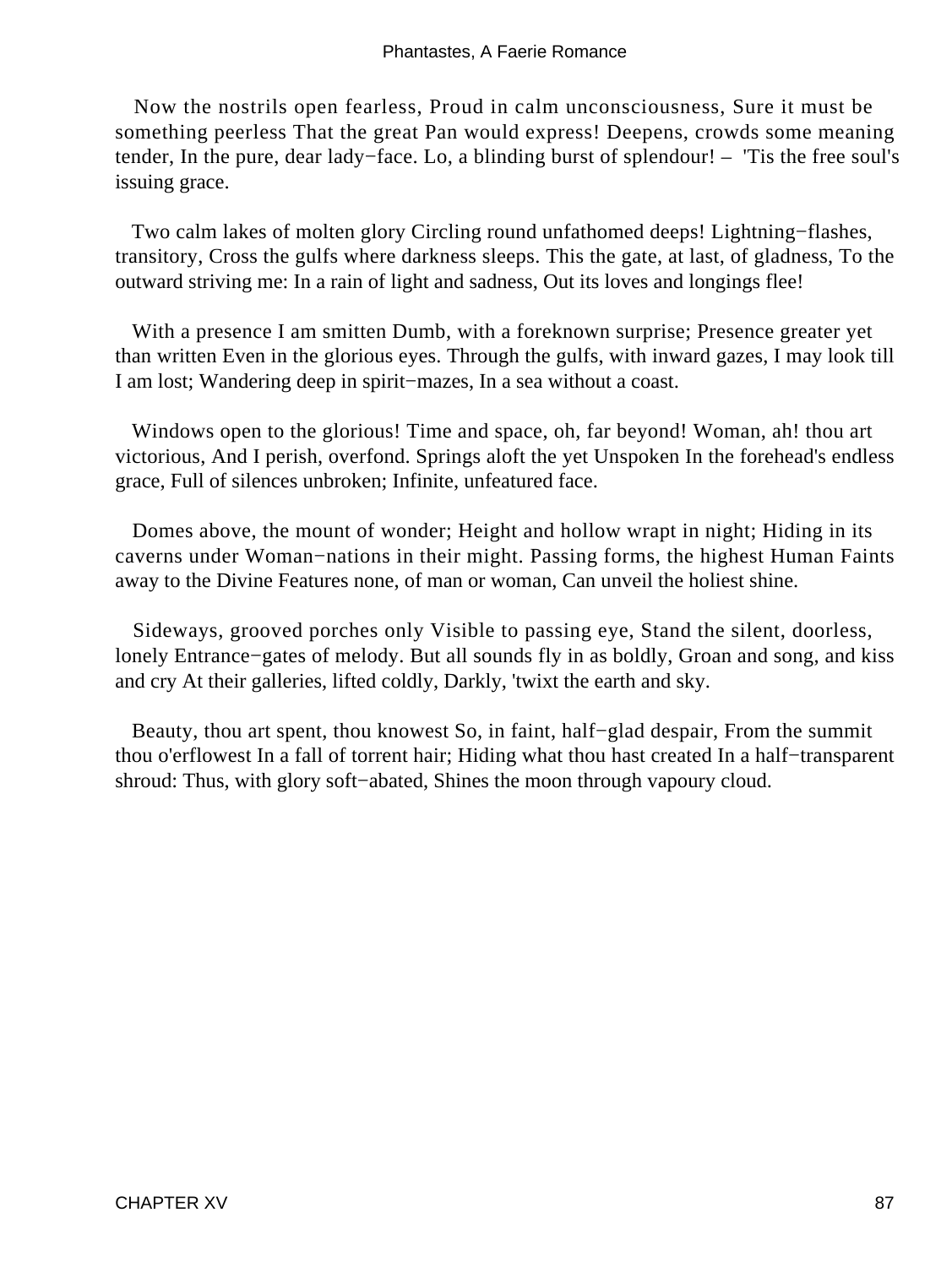# **[CHAPTER XVI](#page-142-0)**

 $\ll E$ <sup>v'n</sup> the Styx, which ninefold her infoldeth Hems not Ceres' daughter in its flow; But she grasps the apple – ever holdeth Her, sad Orcus, down below.» **SCHILLER,** Das Ideal und das Leben.

 Ever as I sang, the veil was uplifted; ever as I sang, the signs of life grew; till, when the eyes dawned upon me, it was with that sunrise of splendour which my feeble song attempted to re−imbody.

 The wonder is, that I was not altogether overcome, but was able to complete my song as the unseen veil continued to rise. This ability came solely from the state of mental elevation in which I found myself. Only because uplifted in song, was I able to endure the blaze of the dawn. But I cannot tell whether she looked more of statue or more of woman; she seemed removed into that region of phantasy where all is intensely vivid, but nothing clearly defined. At last, as I sang of her descending hair, the glow of soul faded away, like a dying sunset. A lamp within had been extinguished, and the house of life shone blank in a winter morn. She was a statue once more – but visible, and that was much gained. Yet the revulsion from hope and fruition was such, that, unable to restrain myself, I sprang to her, and, in defiance of the law of the place, flung my arms around her, as if I would tear her from the grasp of a visible Death, and lifted her from the pedestal down to my heart. But no sooner had her feet ceased to be in contact with the black pedestal, than she shuddered and trembled all over; then, writhing from my arms, before I could tighten their hold, she sprang into the corridor, with the reproachful cry, «You should not have touched me!» darted behind one of the exterior pillars of the circle, and disappeared. I followed almost as fast; but ere I could reach the pillar, the sound of a closing door, the saddest of all sounds sometimes, fell on my ear; and, arriving at the spot where she had vanished, I saw, lighted by a pale yellow lamp which hung above it, a heavy, rough door, altogether unlike any others I had seen in the palace; for they were all of ebony, or ivory, or covered with silver−plates, or of some odorous wood, and very ornate; whereas this seemed of old oak, with heavy nails and iron studs. Notwithstanding the precipitation of my pursuit, I could not help reading, in silver letters beneath the lamp: «NO **ONE ENTERS HERE WITHOUT THE LEAVE OF THE** QUEEN.» But what was the Queen to me, when I followed my white lady? I dashed the door to the wall and sprang through. Lo! I stood on a waste windy hill. Great stones like tombstones stood all about me. No door, no palace was to be seen. A white figure gleamed past me, wringing her hands, and crying, «Ah! you should have sung to me; you should have sung to me!» and disappeared behind one of the stones. I followed. A cold gust of wind met me from behind the stone; and when I looked, I saw nothing but a great hole in the earth, into which I could find no way of entering. Had she fallen in? I could not tell. I must wait for the daylight. I sat down and wept, for there was no help.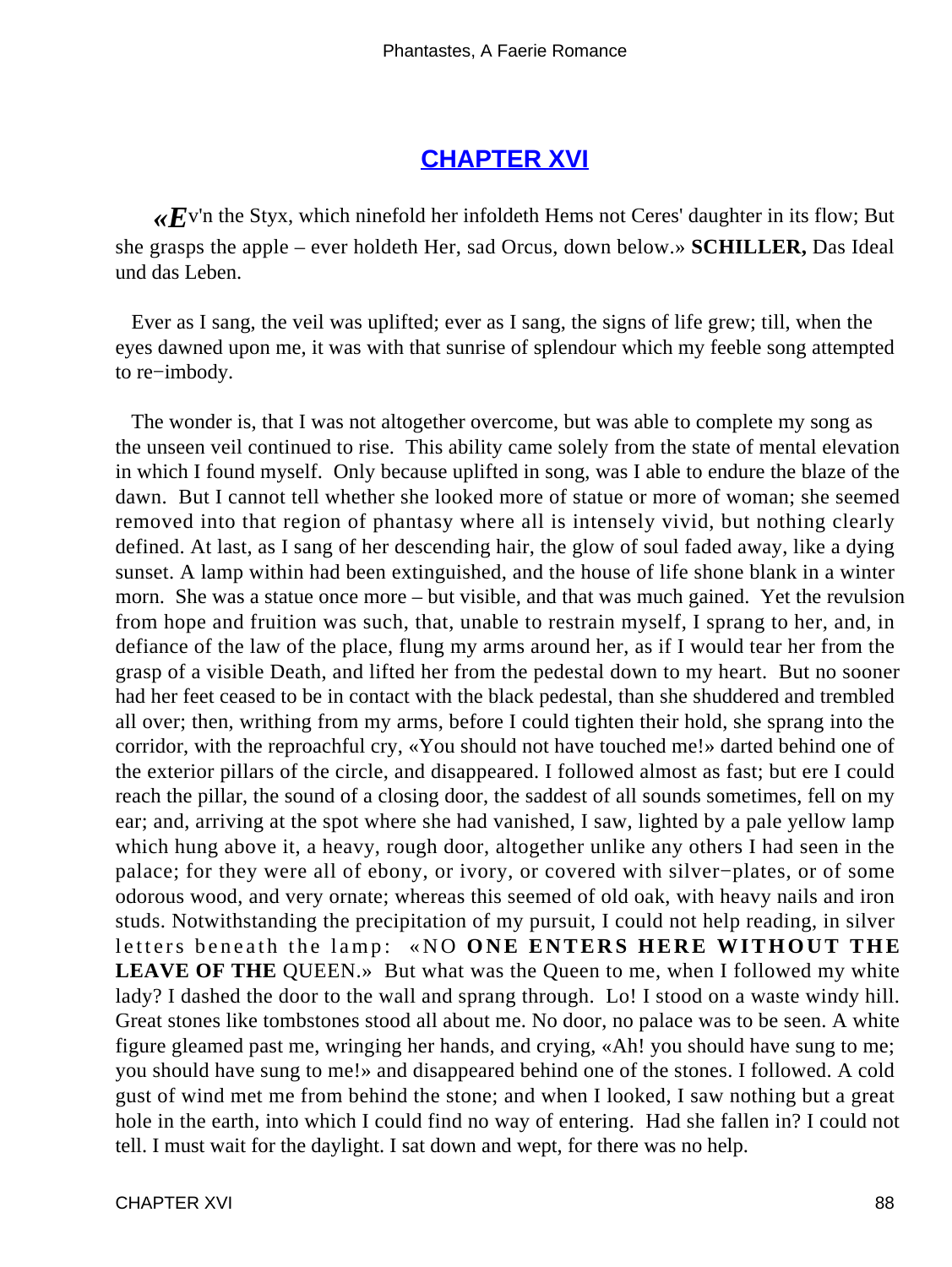# **[CHAPTER XVII](#page-142-0)**

 $\ll$  First, I thought, almost despairing, This must crush my spirit now; Yet I bore it, and am bearing – Only do not ask me how.» **HEINE.**

 When the daylight came, it brought the possibility of action, but with it little of consolation. With the first visible increase of light, I gazed into the chasm, but could not, for more than an hour, see sufficiently well to discover its nature. At last I saw it was almost a perpendicular opening, like a roughly excavated well, only very large. I could perceive no bottom; and it was not till the sun actually rose, that I discovered a sort of natural staircase, in many parts little more than suggested, which led round and round the gulf, descending spirally into its abyss. I saw at once that this was my path; and without a moment's hesitation, glad to quit the sunlight, which stared at me most heartlessly, I commenced my tortuous descent. It was very difficult. In some parts I had to cling to the rocks like a bat. In one place, I dropped from the track down upon the next returning spire of the stair; which being broad in this particular portion, and standing out from the wall at right angles, received me upon my feet safe, though somewhat stupefied by the shock. After descending a great way, I found the stair ended at a narrow opening which entered the rock horizontally. Into this I crept, and, having entered, had just room to turn round. I put my head out into the shaft by which I had come down, and surveyed the course of my descent. Looking up, I saw the stars; although the sun must by this time have been high in the heavens. Looking below, I saw that the sides of the shaft went sheer down, smooth as glass; and far beneath me, I saw the reflection of the same stars I had seen in the heavens when I looked up. I turned again, and crept inwards some distance, when the passage widened, and I was at length able to stand and walk upright. Wider and loftier grew the way; new paths branched off on every side; great open halls appeared; till at last I found myself wandering on through an underground country, in which the sky was of rock, and instead of trees and flowers, there were only fantastic rocks and stones. And ever as I went, darker grew my thoughts, till at last I had no hope whatever of finding the white lady: I no longer called her to myself MY white lady. Whenever a choice was necessary, I always chose the path which seemed to lead downwards.

 At length I began to find that these regions were inhabited. From behind a rock a peal of harsh grating laughter, full of evil humour, rang through my ears, and, looking round, I saw a queer, goblin creature, with a great head and ridiculous features, just such as those described, in German histories and travels, as Kobolds. «What do you want with me?» I said. He pointed at me with a long forefinger, very thick at the root, and sharpened to a point, and answered, «He! he! he! what do YOU want here?» Then, changing his tone, he continued, with mock humility – «Honoured sir, vouchsafe to withdraw from thy slaves the lustre of thy august presence, for thy slaves cannot support its brightness.» A second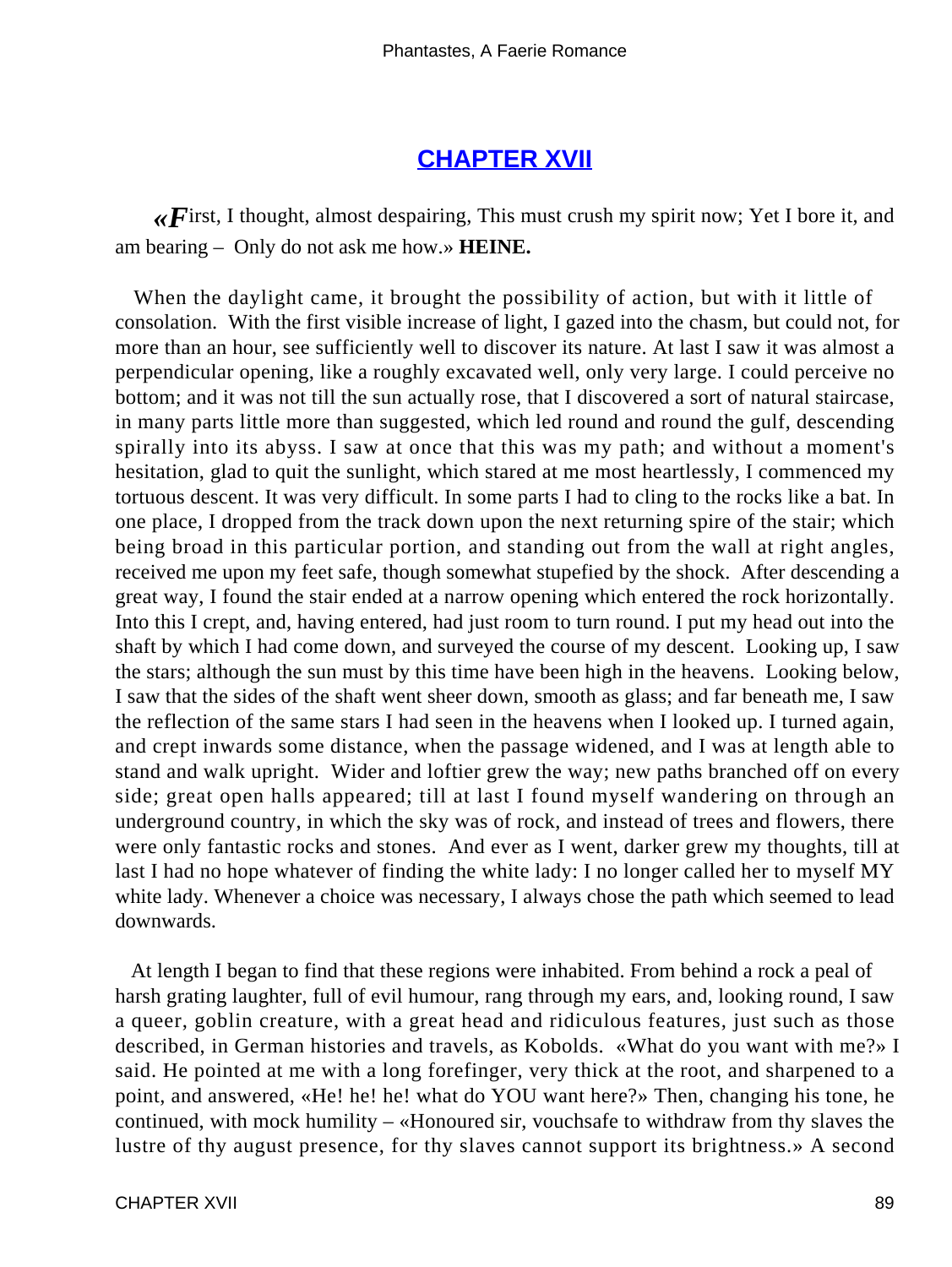appeared, and struck in: «You are so big, you keep the sun from us. We can't see for you, and we're so cold.» Thereupon arose, on all sides, the most terrific uproar of laughter, from voices like those of children in volume, but scrannel and harsh as those of decrepit age, though, unfortunately, without its weakness. The whole pandemonium of fairy devils, of all varieties of fantastic ugliness, both in form and feature, and of all sizes from one to four feet, seemed to have suddenly assembled about me. At length, after a great babble of talk among themselves, in a language unknown to me, and after seemingly endless gesticulation, consultation, elbow−nudging, and unmitigated peals of laughter, they formed into a circle about one of their number, who scrambled upon a stone, and, much to my surprise, and somewhat to my dismay, began to sing, in a voice corresponding in its nature to his talking one, from beginning to end, the song with which I had brought the light into the eyes of the white lady. He sang the same air too; and, all the time, maintained a face of mock entreaty and worship; accompanying the song with the travestied gestures of one playing on the lute. The whole assembly kept silence, except at the close of every verse, when they roared, and danced, and shouted with laughter, and flung themselves on the ground, in real or pretended convulsions of delight. When he had finished, the singer threw himself from the top of the stone, turning heels over head several times in his descent; and when he did alight, it was on the top of his head, on which he hopped about, making the most grotesque gesticulations with his legs in the air. Inexpressible laughter followed, which broke up in a shower of tiny stones from innumerable hands. They could not materially injure me, although they cut me on the head and face. I attempted to run away, but they all rushed upon me, and, laying hold of every part that afforded a grasp, held me tight. Crowding about me like bees, they shouted an insect−swarm of exasperating speeches up into my face, among which the most frequently recurring were – «You shan't have her; you shan't have her; he! he! he! She's for a better man; how he'll kiss her! how he'll kiss her!»

 The galvanic torrent of this battery of malevolence stung to life within me a spark of nobleness, and I said aloud, «Well, if he is a better man, let him have her.»

 They instantly let go their hold of me, and fell back a step or two, with a whole broadside of grunts and humphs, as of unexpected and disappointed approbation. I made a step or two forward, and a lane was instantly opened for me through the midst of the grinning little antics, who bowed most politely to me on every side as I passed. After I had gone a few yards, I looked back, and saw them all standing quite still, looking after me, like a great school of boys; till suddenly one turned round, and with a loud whoop, rushed into the midst of the others. In an instant, the whole was one writhing and tumbling heap of contortion, reminding me of the live pyramids of intertwined snakes of which travellers make report. As soon as one was worked out of the mass, he bounded off a few paces, and then, with a somersault and a run, threw himself gyrating into the air, and descended with all his weight on the summit of the heaving and struggling chaos of fantastic figures. I left them still busy at this fierce and apparently aimless amusement. And as I went, I sang –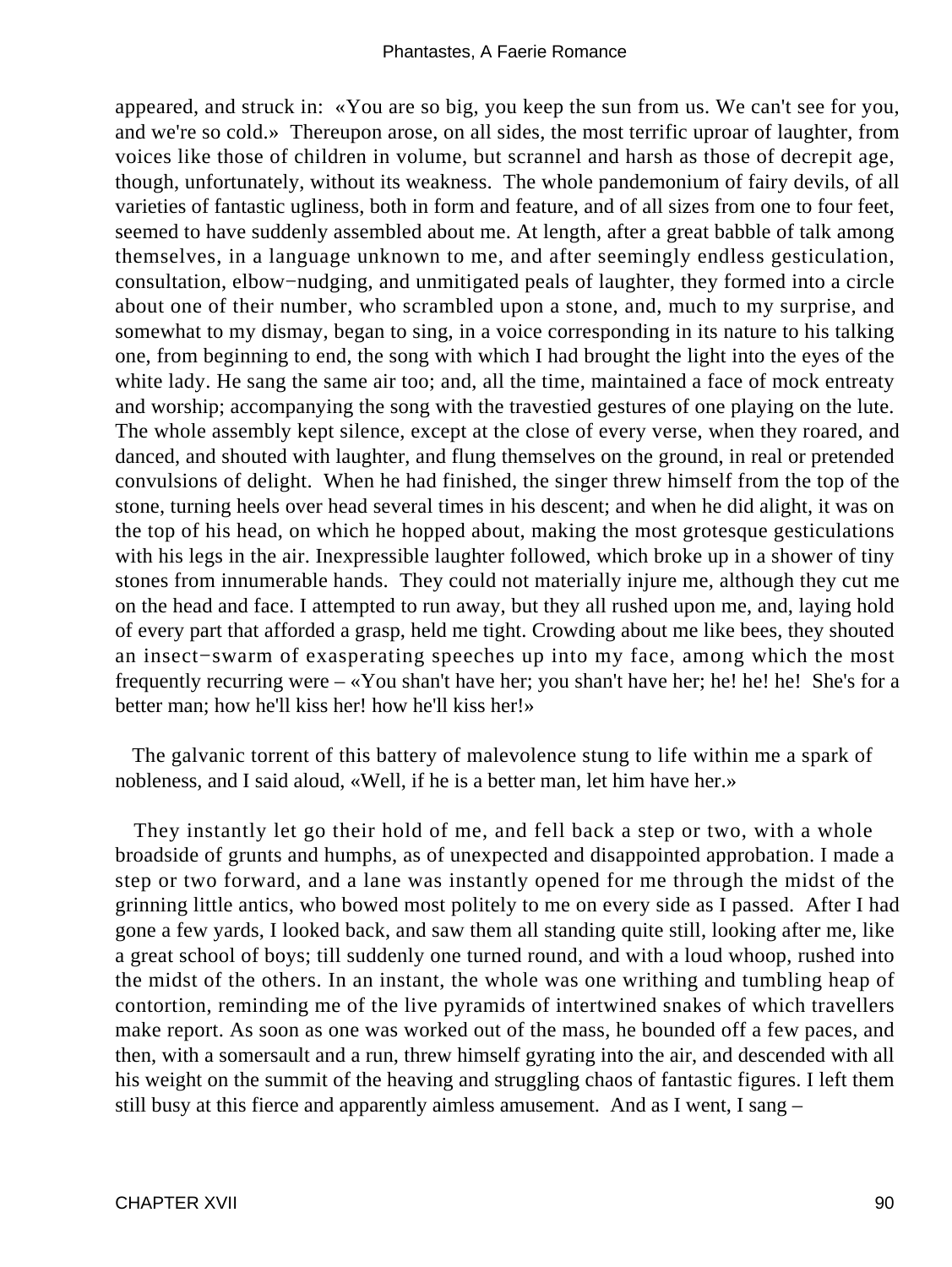If a nobler waits for thee, I will weep aside; It is well that thou should'st be, Of the nobler, bride.

 For if love builds up the home, Where the heart is free, Homeless yet the heart must roam, That has not found thee.

 One must suffer: I, for her Yield in her my part Take her, thou art worthier – Still I be still, my heart!

 Gift ungotten! largess high Of a frustrate will! But to yield it lovingly Is a something still.

 Then a little song arose of itself in my soul; and I felt for the moment, while it sank sadly within me, as if I was once more walking up and down the white hall of Phantasy in the Fairy Palace. But this lasted no longer than the song; as will be seen.

 Do not vex thy violet Perfume to afford: Else no odour thou wilt get From its little hoard.

 In thy lady's gracious eyes Look not thou too long; Else from them the glory flies, And thou dost her wrong.

 Come not thou too near the maid, Clasp her not too wild; Else the splendour is allayed, And thy heart beguiled.

 A crash of laughter, more discordant and deriding than any I had yet heard, invaded my ears. Looking on in the direction of the sound, I saw a little elderly woman, much taller, however, than the goblins I had just left, seated upon a stone by the side of the path. She rose, as I drew near, and came forward to meet me.

 She was very plain and commonplace in appearance, without being hideously ugly. Looking up in my face with a stupid sneer, she said: "Isn't it a pity you haven't a pretty girl to walk all alone with you through this sweet country? How different everything would look? wouldn't it?

 Strange that one can never have what one would like best! How the roses would bloom and all that, even in this infernal hole! wouldn't they, Anodos? Her eyes would light up the old cave, wouldn't they?"

«That depends on who the pretty girl should be,» replied I.

«Not so very much matter that,» she answered; «look here.»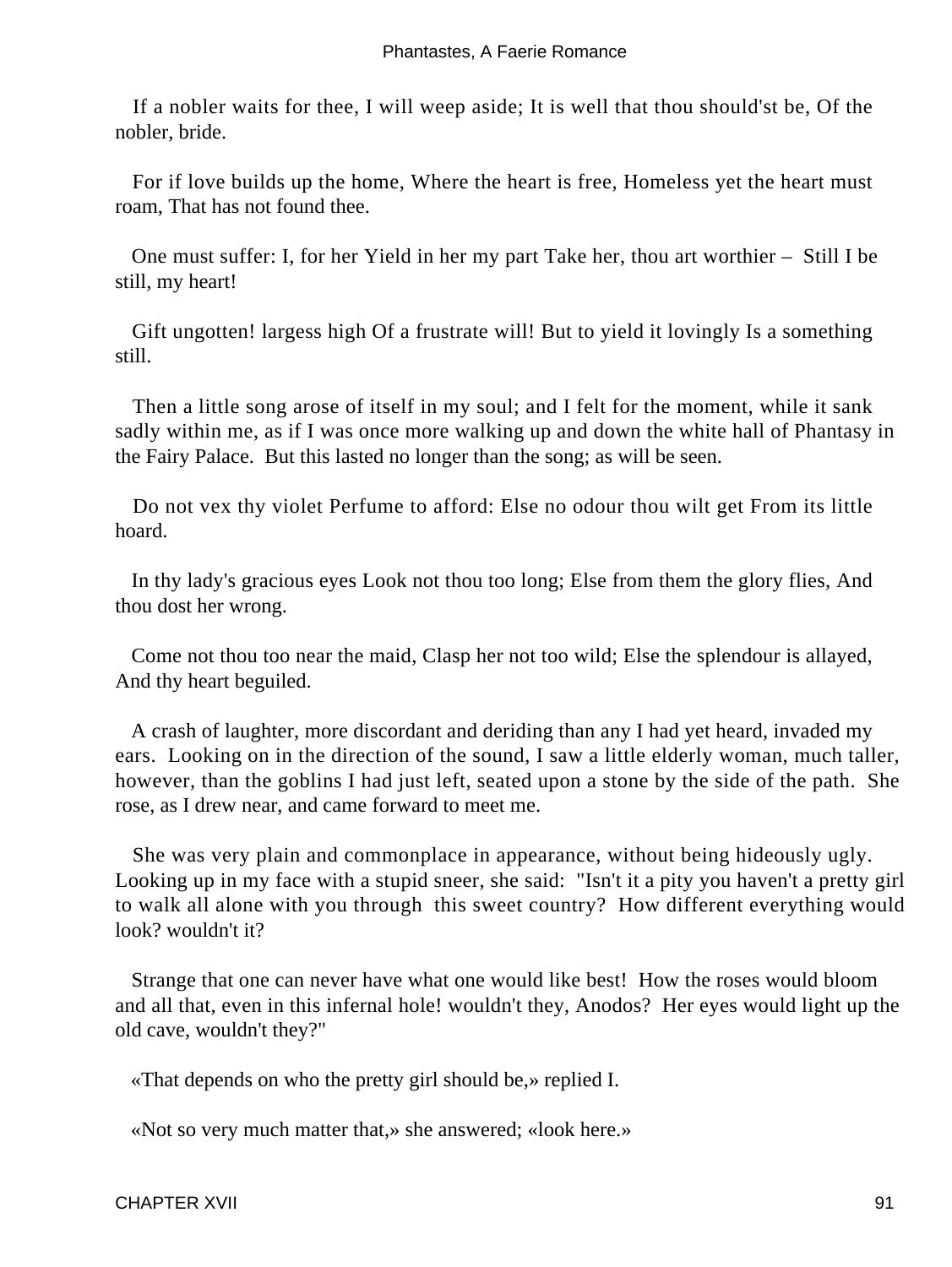I had turned to go away as I gave my reply, but now I stopped and looked at her. As a rough unsightly bud might suddenly blossom into the most lovely flower; or rather, as a sunbeam bursts through a shapeless cloud, and transfigures the earth; so burst a face of resplendent beauty, as it were **THROUGH** the unsightly visage of the woman, destroying it with light as it dawned through it. A summer sky rose above me, gray with heat; across a shining slumberous landscape, looked from afar the peaks of snow−capped mountains; and down from a great rock beside me fell a sheet of water mad with its own delight.

«Stay with me,» she said, lifting up her exquisite face, and looking full in mine.

 I drew back. Again the infernal laugh grated upon my ears; again the rocks closed in around me, and the ugly woman looked at me with wicked, mocking hazel eyes.

«You shall have your reward,» said she. «You shall see your white lady again.»

«That lies not with you,» I replied, and turned and left her.

She followed me with shriek upon shriek of laughter, as I went on my way.

 I may mention here, that although there was always light enough to see my path and a few yards on every side of me, I never could find out the source of this sad sepulchral illumination.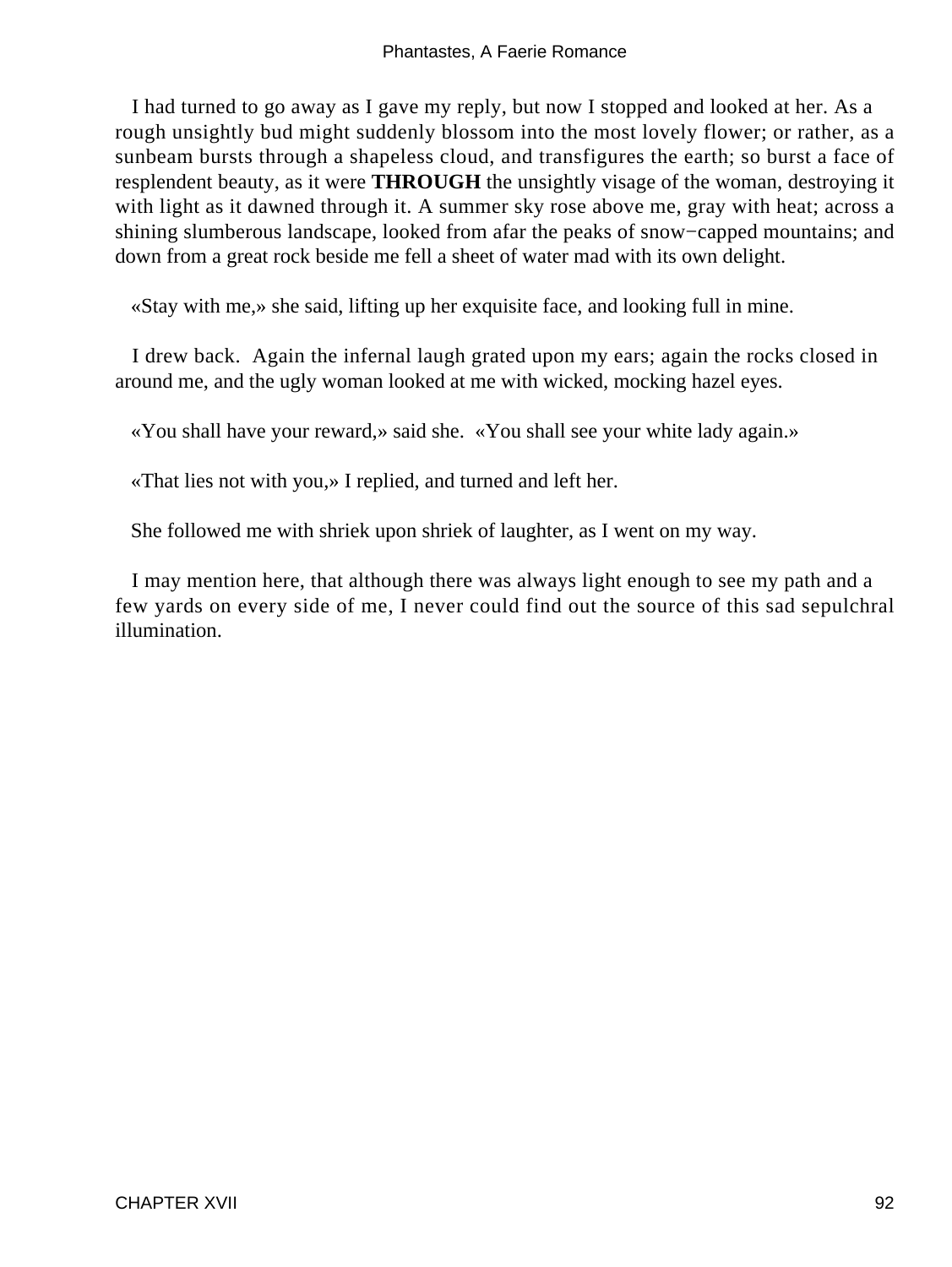## **[CHAPTER XVIII](#page-142-0)**

*«I*n the wind's uproar, the sea's raging grim, And the sighs that are born in him.» **HEINE.**

#### *"From dreams of bliss shall men awake*

 One day, but not to weep: The dreams remain; they only break The mirror of the sleep." **JEAN PAUL,** Hesperus.

 How I got through this dreary part of my travels, I do not know. I do not think I was upheld by the hope that any moment the light might break in upon me; for I scarcely thought about that. I went on with a dull endurance, varied by moments of uncontrollable sadness; for more and more the conviction grew upon me that I should never see the white lady again. It may seem strange that one with whom I had held so little communion should have so engrossed my thoughts; but benefits conferred awaken love in some minds, as surely as benefits received in others. Besides being delighted and proud that my songs had called the beautiful creature to life, the same fact caused me to feel a tenderness unspeakable for her, accompanied with a kind of feeling of property in her; for so the goblin Selfishness would reward the angel Love. When to all this is added, an overpowering sense of her beauty, and an unquestioning conviction that this was a true index to inward loveliness, it may be understood how it came to pass that my imagination filled my whole soul with the play of its own multitudinous colours and harmonies around the form which yet stood, a gracious marble radiance, in the midst of ITS white hall of phantasy. The time passed by unheeded; for my thoughts were busy. Perhaps this was also in part the cause of my needing no food, and never thinking how I should find any, during this subterraneous part of my travels. How long they endured I could not tell, for I had no means of measuring time; and when I looked back, there was such a discrepancy between the decisions of my imagination and my judgment, as to the length of time that had passed, that I was bewildered, and gave up all attempts to arrive at any conclusion on the point.

 A gray mist continually gathered behind me. When I looked back towards the past, this mist was the medium through which my eyes had to strain for a vision of what had gone by; and the form of the white lady had receded into an unknown region. At length the country of rock began to close again around me, gradually and slowly narrowing, till I found myself walking in a gallery of rock once more, both sides of which I could touch with my outstretched hands. It narrowed yet, until I was forced to move carefully, in order to avoid striking against the projecting pieces of rock. The roof sank lower and lower, until I was compelled, first to stoop, and then to creep on my hands and knees. It recalled terrible dreams of childhood; but I was not much afraid, because I felt sure that this was my path,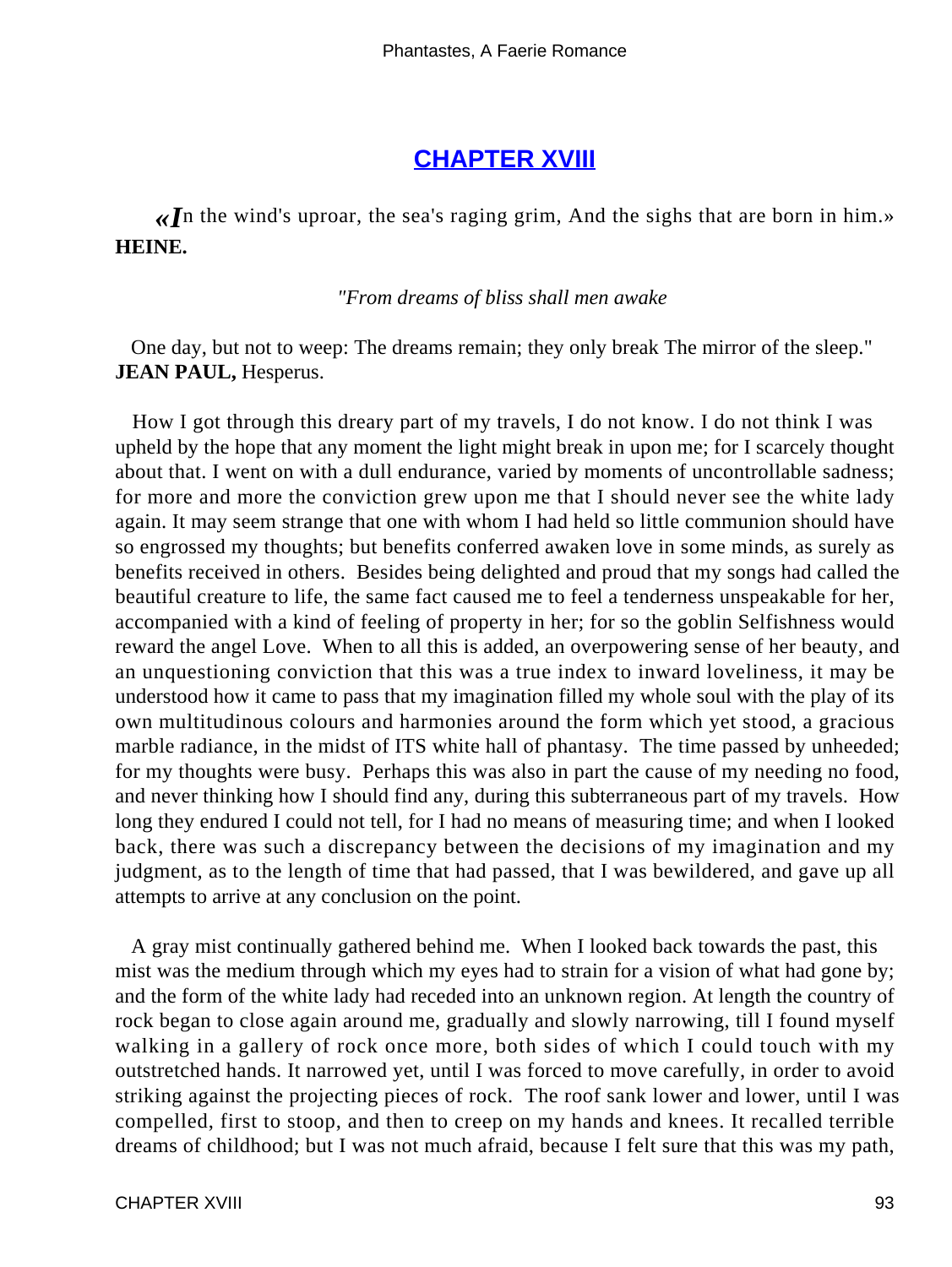and my only hope of leaving Fairy Land, of which I was now almost weary.

 At length, on getting past an abrupt turn in the passage, through which I had to force myself, I saw, a few yards ahead of me, the long− forgotten daylight shining through a small opening, to which the path, if path it could now be called, led me. With great difficulty I accomplished these last few yards, and came forth to the day. I stood on the shore of a wintry sea, with a wintry sun just a few feet above its horizon−edge. It was bare, and waste, and gray. Hundreds of hopeless waves rushed constantly shorewards, falling exhausted upon a beach of great loose stones, that seemed to stretch miles and miles in both directions. There was nothing for the eye but mingling shades of gray; nothing for the ear but the rush of the coming, the roar of the breaking, and the moan of the retreating wave. No rock lifted up a sheltering severity above the dreariness around; even that from which I had myself emerged rose scarcely a foot above the opening by which I had reached the dismal day, more dismal even than the tomb I had left. A cold, death−like wind swept across the shore, seeming to issue from a pale mouth of cloud upon the horizon. Sign of life was nowhere visible. I wandered over the stones, up and down the beach, a human imbodiment of the nature around me. The wind increased; its keen waves flowed through my soul; the foam rushed higher up the stones; a few dead stars began to gleam in the east; the sound of the waves grew louder and yet more despairing. A dark curtain of cloud was lifted up, and a pale blue rent shone between its foot and the edge of the sea, out from which rushed an icy storm of frozen wind, that tore the waters into spray as it passed, and flung the billows in raving heaps upon the desolate shore. I could bear it no longer.

 «I will not be tortured to death,» I cried; «I will meet it half−way. The life within me is yet enough to bear me up to the face of Death, and then I die unconquered.»

 Before it had grown so dark, I had observed, though without any particular interest, that on one part of the shore a low platform of rock seemed to run out far into the midst of the breaking waters.

 Towards this I now went, scrambling over smooth stones, to which scarce even a particle of sea−weed clung; and having found it, I got on it, and followed its direction, as near as I could guess, out into the tumbling chaos. I could hardly keep my feet against the wind and sea. The waves repeatedly all but swept me off my path; but I kept on my way, till I reached the end of the low promontory, which, in the fall of the waves, rose a good many feet above the surface, and, in their rise, was covered with their waters. I stood one moment and gazed into the heaving abyss beneath me; then plunged headlong into the mounting wave below. A blessing, like the kiss of a mother, seemed to alight on my soul; a calm, deeper than that which accompanies a hope deferred, bathed my spirit. I sank far into the waters, and sought not to return. I felt as if once more the great arms of the beech−tree were around me, soothing me after the miseries I had passed through, and telling me, like a little sick child, that I should be better to−morrow. The waters of themselves lifted me, as with loving arms, to the surface. I breathed again, but did not unclose my eyes. I would not look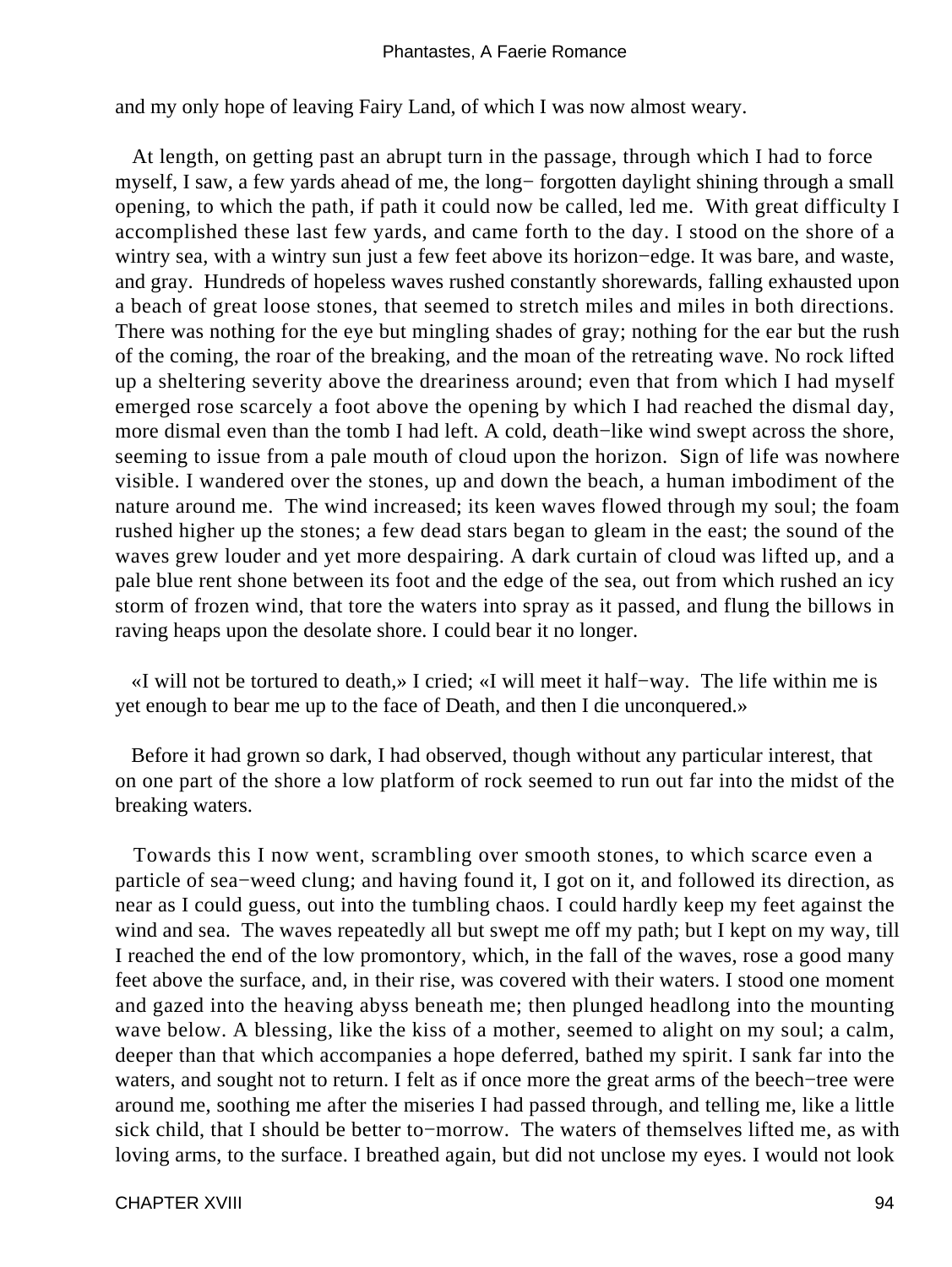on the wintry sea, and the pitiless gray sky. Thus I floated, till something gently touched me. It was a little boat floating beside me. How it came there I could not tell; but it rose and sank on the waters, and kept touching me in its fall, as if with a human will to let me know that help was by me. It was a little gay−coloured boat, seemingly covered with glistering scales like those of a fish, all of brilliant rainbow hues. I scrambled into it, and lay down in the bottom, with a sense of exquisite repose.

 Then I drew over me a rich, heavy, purple cloth that was beside me; and, lying still, knew, by the sound of the waters, that my little bark was fleeting rapidly onwards. Finding, however, none of that stormy motion which the sea had manifested when I beheld it from the shore, I opened my eyes; and, looking first up, saw above me the deep violet sky of a warm southern night; and then, lifting my head, saw that I was sailing fast upon a summer sea, in the last border of a southern twilight. The aureole of the sun yet shot the extreme faint tips of its longest rays above the horizon− waves, and withdrew them not. It was a perpetual twilight. The stars, great and earnest, like children's eyes, bent down lovingly towards the waters; and the reflected stars within seemed to float up, as if longing to meet their embraces. But when I looked down, a new wonder met my view. For, vaguely revealed beneath the wave, I floated above my whole Past. The fields of my childhood flitted by; the halls of my youthful labours; the streets of great cities where I had dwelt; and the assemblies of men and women wherein I had wearied myself seeking for rest. But so indistinct were the visions, that sometimes I thought I was sailing on a shallow sea, and that strange rocks and forests of sea−plants beguiled my eye, sufficiently to be transformed, by the magic of the phantasy, into well−known objects and regions. Yet, at times, a beloved form seemed to lie close beneath me in sleep; and the eyelids would tremble as if about to forsake the conscious eye; and the arms would heave upwards, as if in dreams they sought for a satisfying presence. But these motions might come only from the heaving of the waters between those forms and me. Soon I fell asleep, overcome with fatigue and delight. In dreams of unspeakable joy – of restored friendships; of revived embraces; of love which said it had never died; of faces that had vanished long ago, yet said with smiling lips that they knew nothing of the grave; of pardons implored, and granted with such bursting floods of love, that I was almost glad I had sinned – thus I passed through this wondrous twilight. I awoke with the feeling that I had been kissed and loved to my heart's content; and found that my boat was floating motionless by the grassy shore of a little island.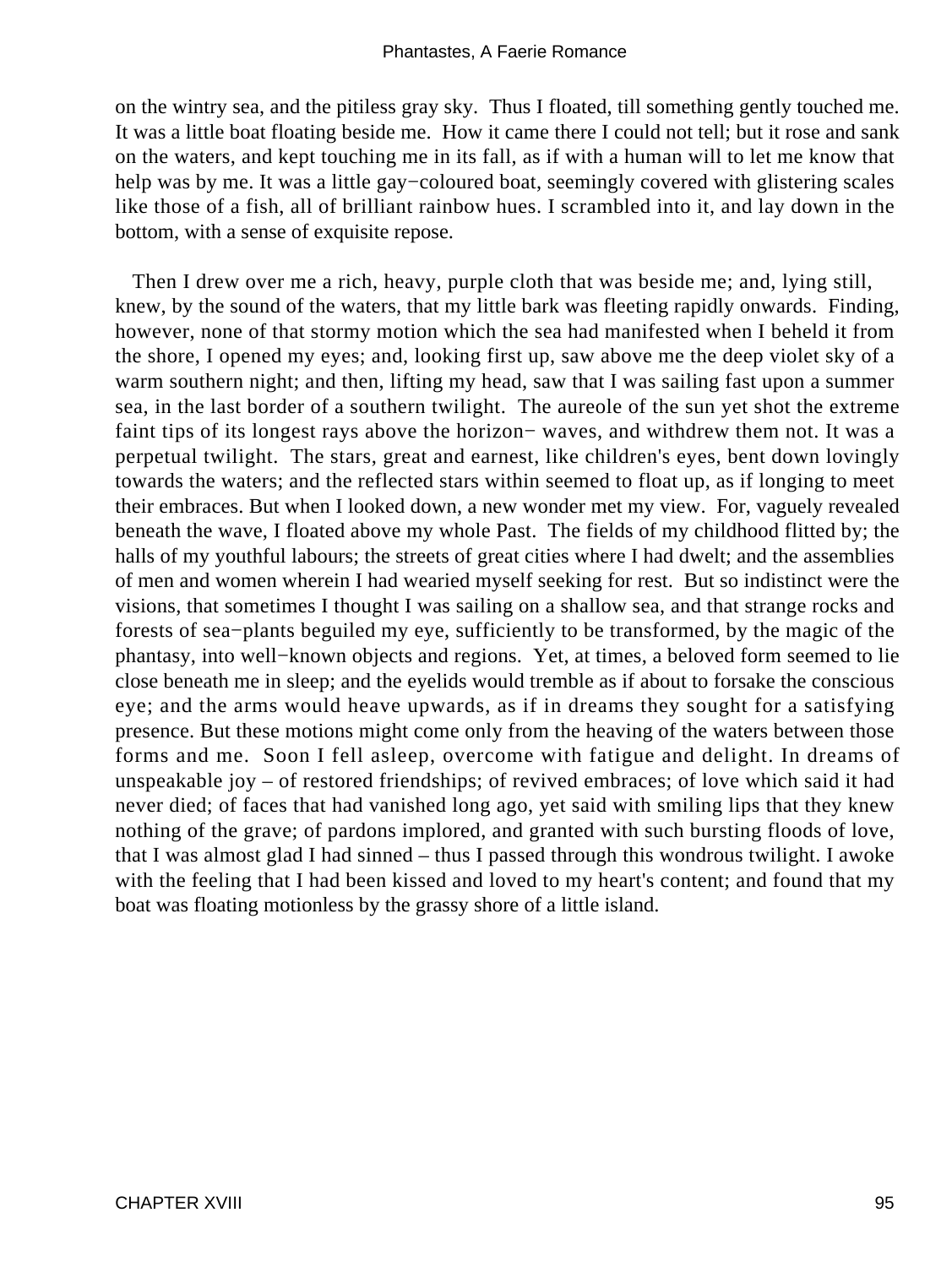# **[CHAPTER XIX](#page-142-0)**

*«I*n still rest, in changeless simplicity, I bear, uninterrupted, the consciousness of the whole of Humanity within me.» **SCHLEIERMACHERS,** Monologen.

". . . such a sweetness, such a grace, In all thy speech appear,

*That what to th'eye a beauteous face,* 

*That thy tongue is to the ear."*

#### *COWLEY.*

 The water was deep to the very edge; and I sprang from the little boat upon a soft grassy turf. The island seemed rich with a profusion of all grasses and low flowers. All delicate lowly things were most plentiful; but no trees rose skywards, not even a bush overtopped the tall grasses, except in one place near the cottage I am about to describe, where a few plants of the gum−cistus, which drops every night all the blossoms that the day brings forth, formed a kind of natural arbour. The whole island lay open to the sky and sea. It rose nowhere more than a few feet above the level of the waters, which flowed deep all around its border. Here there seemed to be neither tide nor storm. A sense of persistent calm and fulness arose in the mind at the sight of the slow, pulse−like rise and fall of the deep, clear, unrippled waters against the bank of the island, for shore it could hardly be called, being so much more like the edge of a full, solemn river. As I walked over the grass towards the cottage, which stood at a little distance from the bank, all the flowers of childhood looked at me with perfect child−eyes out of the grass. My heart, softened by the dreams through which it had passed, overflowed in a sad, tender love towards them. They looked to me like children impregnably fortified in a helpless confidence. The sun stood half− way down the western sky, shining very soft and golden; and there grew a second world of shadows amidst the world of grasses and wild flowers.

 The cottage was square, with low walls, and a high pyramidal roof thatched with long reeds, of which the withered blossoms hung over all the eaves. It is noticeable that most of the buildings I saw in Fairy Land were cottages. There was no path to a door, nor, indeed, was there any track worn by footsteps in the island.

 The cottage rose right out of the smooth turf. It had no windows that I could see; but there was a door in the centre of the side facing me, up to which I went. I knocked, and the sweetest voice I had ever heard said, «Come in.» I entered. A bright fire was burning on a hearth in the centre of the earthern floor, and the smoke found its way out at an opening in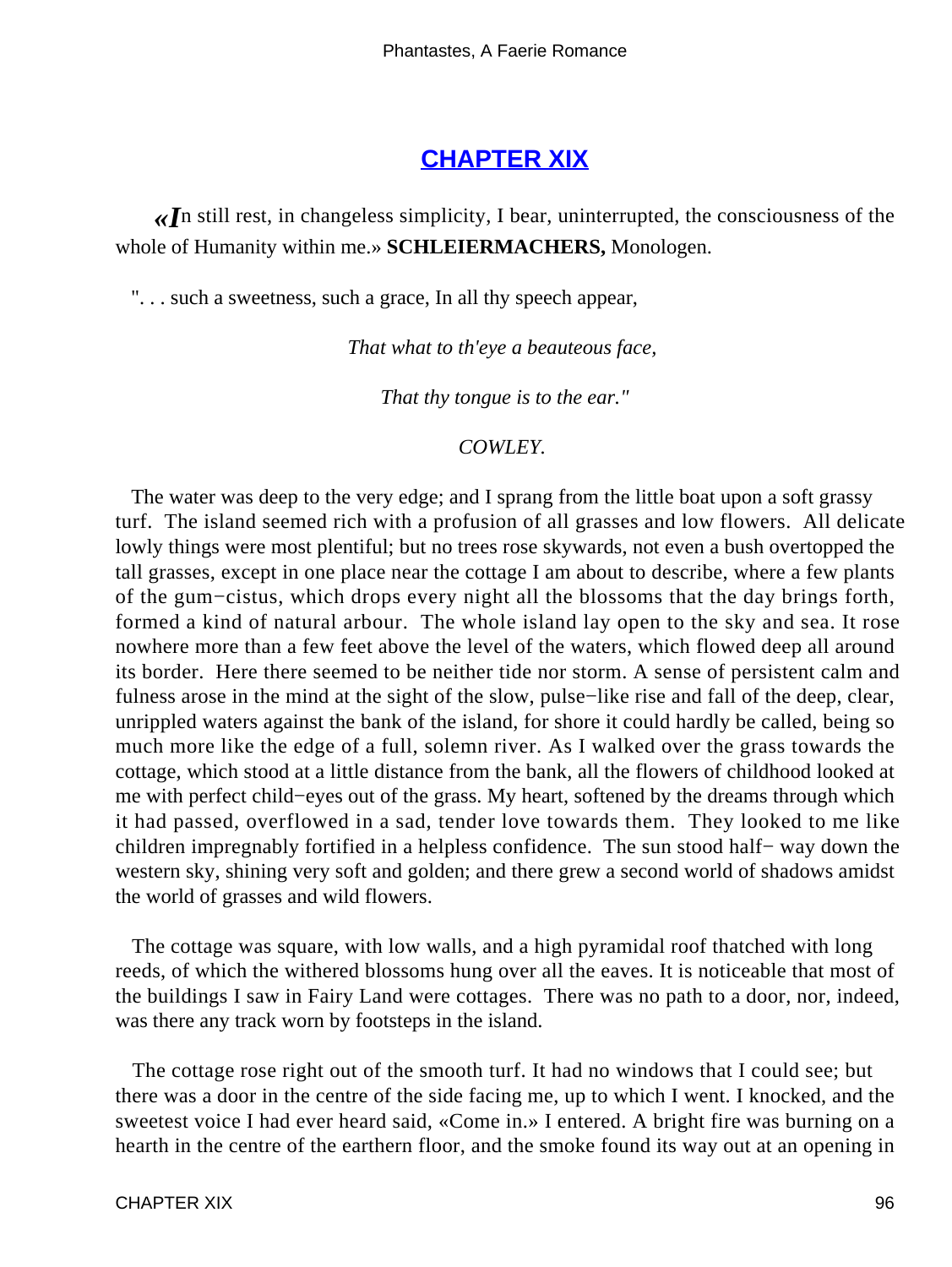the centre of the pyramidal roof. Over the fire hung a little pot, and over the pot bent a woman−face, the most wonderful, I thought, that I had ever beheld. For it was older than any countenance I had ever looked upon. There was not a spot in which a wrinkle could lie, where a wrinkle lay not. And the skin was ancient and brown, like old parchment. The woman's form was tall and spare: and when she stood up to welcome me, I saw that she was straight as an arrow. Could that voice of sweetness have issued from those lips of age? Mild as they were, could they be the portals whence flowed such melody? But the moment I saw her eyes, I no longer wondered at her voice: they were absolutely young – those of a woman of five−and− twenty, large, and of a clear gray. Wrinkles had beset them all about; the eyelids themselves were old, and heavy, and worn; but the eyes were very incarnations of soft light. She held out her hand to me, and the voice of sweetness again greeted me, with the single word, «Welcome.» She set an old wooden chair for me, near the fire, and went on with her cooking. A wondrous sense of refuge and repose came upon me. I felt like a boy who has got home from school, miles across the hills, through a heavy storm of wind and snow. Almost, as I gazed on her, I sprang from my seat to kiss those old lips. And when, having finished her cooking, she brought some of the dish she had prepared, and set it on a little table by me, covered with a snow− white cloth, I could not help laying my head on her bosom, and bursting into happy tears. She put her arms round me, saying, «Poor child; poor child!»

 As I continued to weep, she gently disengaged herself, and, taking a spoon, put some of the food (I did not know what it was) to my lips, entreating me most endearingly to swallow it. To please her, I made an effort, and succeeded. She went on feeding me like a baby, with one arm round me, till I looked up in her face and smiled: then she gave me the spoon and told me to eat, for it would do me good. I obeyed her, and found myself wonderfully refreshed. Then she drew near the fire an old−fashioned couch that was in the cottage, and making me lie down upon it, sat at my feet, and began to sing. Amazing store of old ballads rippled from her lips, over the pebbles of ancient tunes; and the voice that sang was sweet as the voice of a tuneful maiden that singeth ever from very fulness of song. The songs were almost all sad, but with a sound of comfort. One I can faintly recall. It was something like this:

Sir Aglovaile through the churchyard rode; **SING,** ALL **ALONE I LIE:**

*Little recked he where'er he yode,* 

### *ALL ALONE, UP IN THE SKY.*

Swerved his courser, and plunged with fear **ALL ALONE I LIE:**

*His cry might have wakened the dead men near,* 

### *ALL ALONE, UP IN THE SKY.*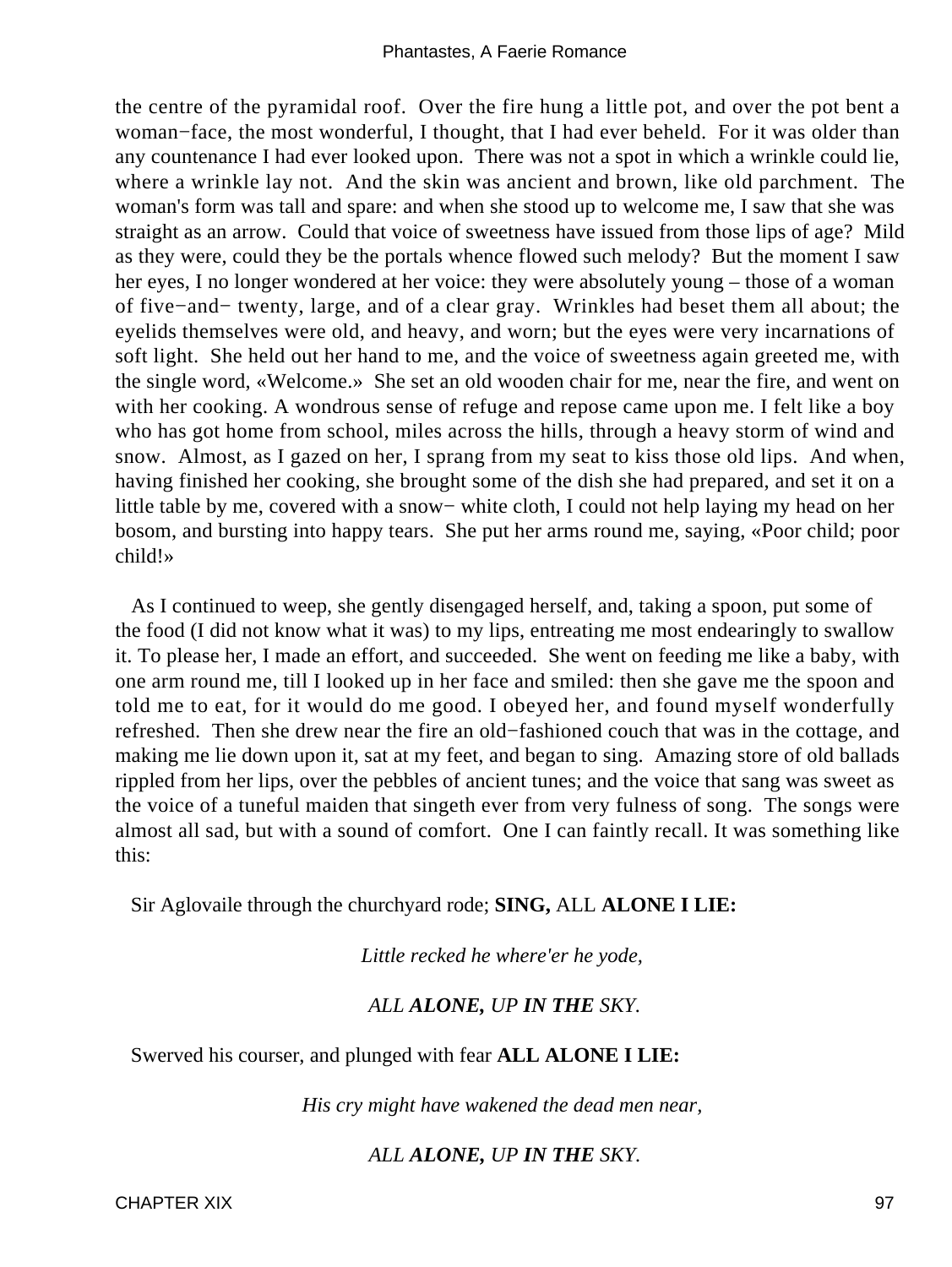The very dead that lay at his feet, Lapt in the mouldy winding−sheet. But he curbed him and spurred him, until he stood Still in his place, like a horse of wood,

With nostrils uplift, and eyes wide and wan; But the sweat in streams from his fetlocks ran.

A ghost grew out of the shadowy air, And sat in the midst of her moony hair.

In her gleamy hair she sat and wept; In the dreamful moon they lay and slept;

The shadows above, and the bodies below, Lay and slept in the moonbeams slow.

And she sang, like the moan of an autumn wind Over the stubble left behind:

*Alas, how easily things go wrong ! A sigh too much, or a kiss too long, And there follows a mist and a weeping rain, And life is never the same again. Alas, how hardly things go right! 'Tis hard to watch on a summer night, For the sigh will come and the kiss will stay, And the summer night is a winter day.* 

 "Oh, lovely ghosts my heart is woes To see thee weeping and wailing so. Oh, lovely ghost,« said the fearless knight, »Can the sword of a warrior set it right? Or prayer of bedesman, praying mild, As a cup of water a feverish child, Sooth thee at last, in dreamless mood To sleep the sleep a dead lady should? Thine eyes they fill me with longing sore, As if I had known thee for evermore. Oh, lovely ghost, I could leave the day To sit with thee in the moon away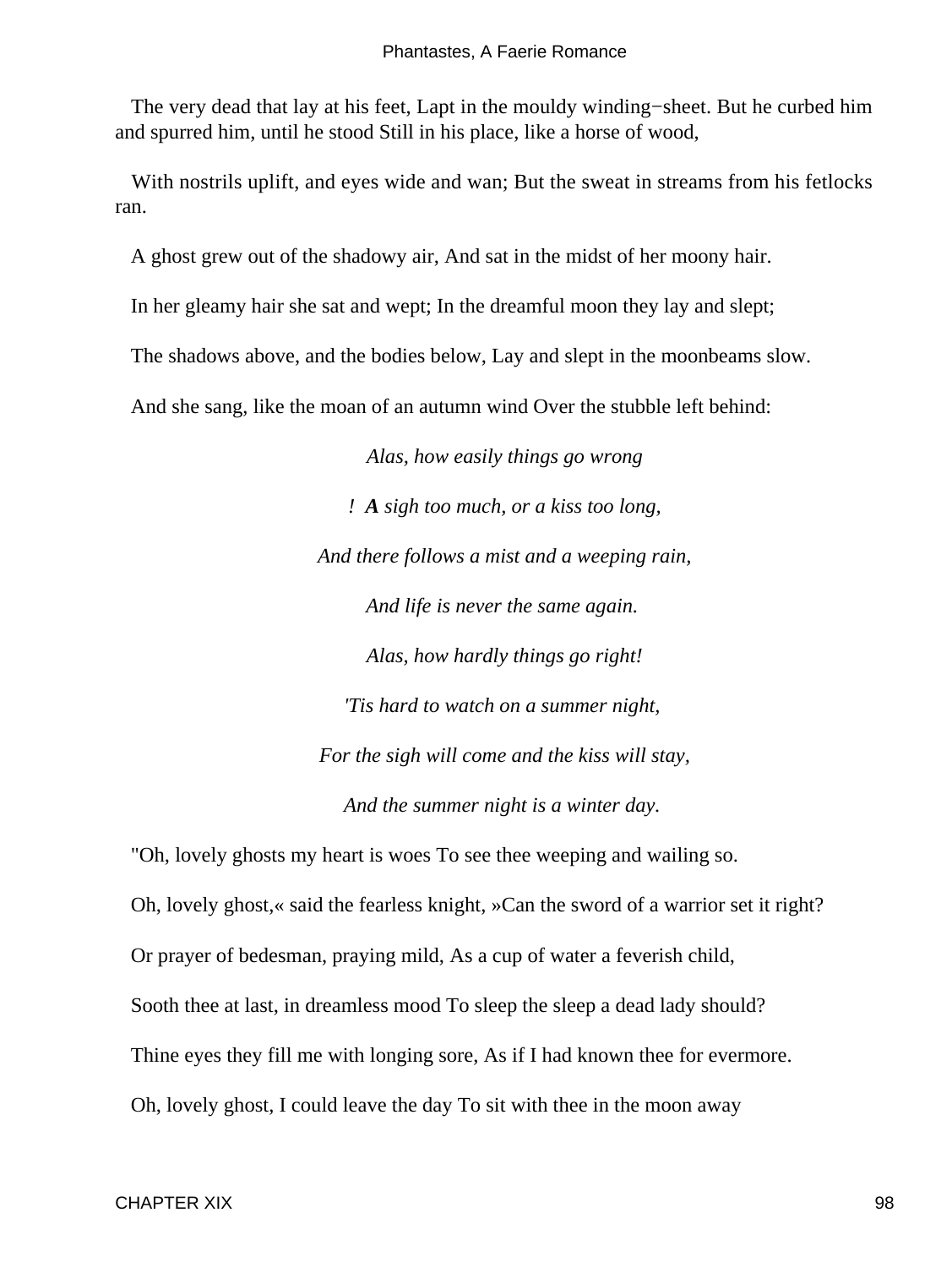If thou wouldst trust me, and lay thy head To rest on a bosom that is not dead." The lady sprang up with a strange ghost−cry, And she flung her white ghost−arms on high:

And she laughed a laugh that was not gay, And it lengthened out till it died away;

 And the dead beneath turned and moaned, And the yew−trees above they shuddered and groaned.

"Will he love me twice with a love that is vain? Will he kill the poor ghost yet again?

 I thought thou wert good; but I said, and wept: `Can I have dreamed who have not slept?'

And I knew, alas! or ever I would, Whether I dreamed, or thou wert good.

When my baby died, my brain grew wild. I awoke, and found I was with my child."

"If thou art the ghost of my Adelaide, How is it? Thou wert but a village maid,

And thou seemest an angel lady white, Though thin, and wan, and past delight."

The lady smiled a flickering smile, And she pressed her temples hard the while.

«Thou seest that Death for a woman can Do more than knighthood for a man.»

«But show me the child thou callest mine, Is she out to−night in the ghost's sunshine?»

"In St. Peter's Church she is playing on, At hide−and−seek, with Apostle John.

 When the moonbeams right through the window go, Where the twelve are standing in glorious show,

She says the rest of them do not stir, But one comes down to play with her.

Then I can go where I list, and weep, For good St. John my child will keep."

«Thy beauty filleth the very air, Never saw I a woman so fair.»

"Come, if thou darest, and sit by my side; But do not touch me, or woe will betide.

Alas, I am weak: I might well know This gladness betokens some further woe.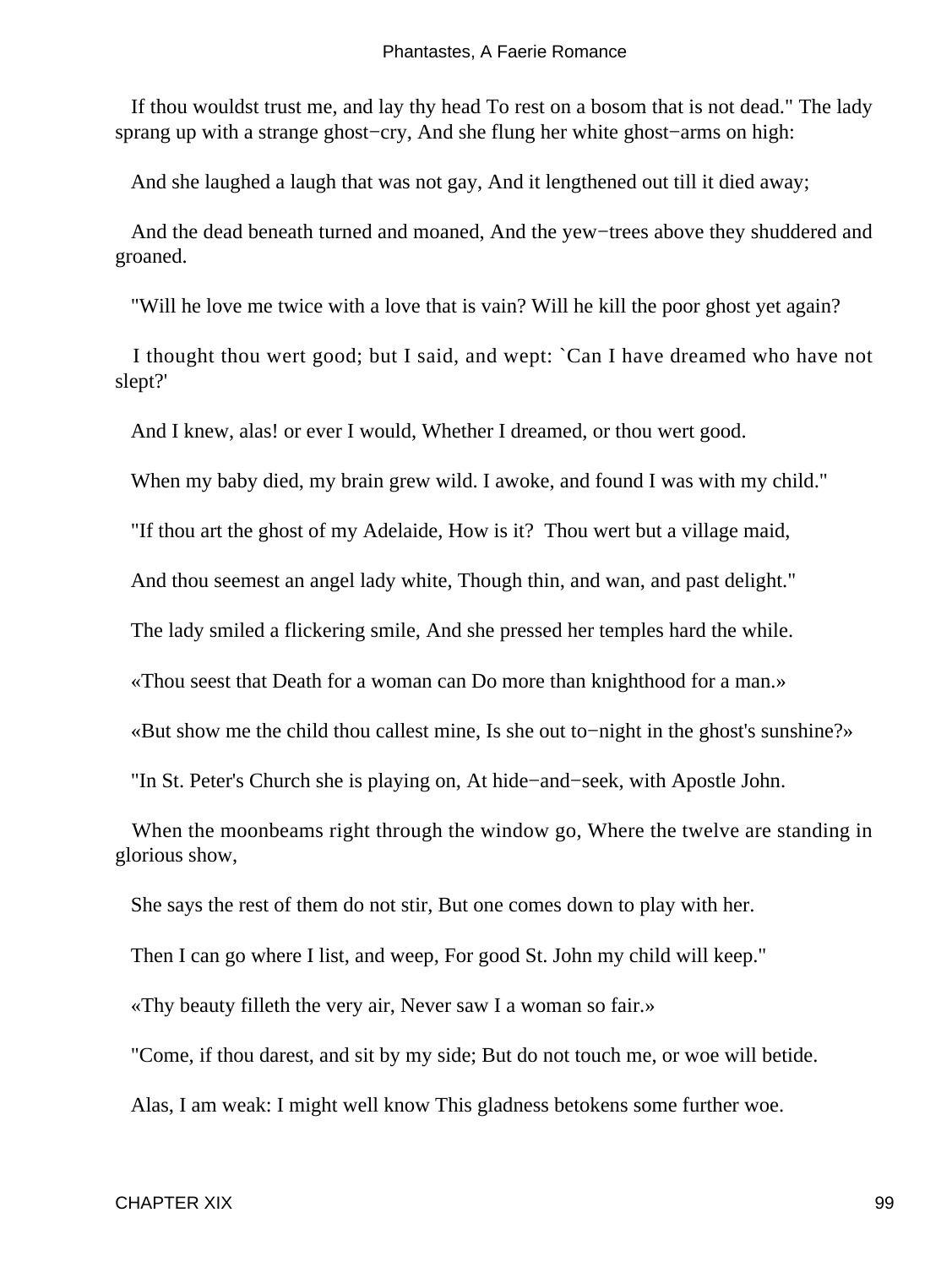Yet come. It will come. I will bear it. I can. For thou lovest me yet – though but as a man."

 The knight dismounted in earnest speed; Away through the tombstones thundered the steed,

And fell by the outer wall, and died. But the knight he kneeled by the lady's side;

Kneeled beside her in wondrous bliss, Rapt in an everlasting kiss:

Though never his lips come the lady nigh, And his eyes alone on her beauty lie.

All the night long, till the cock crew loud, He kneeled by the lady, lapt in her shroud.

And what they said, I may not say: Dead night was sweeter than living day.

How she made him so blissful glad Who made her and found her so ghostly sad,

I may not tell; but it needs no touch To make them blessed who love so much.

"Come every night, my ghost, to me; And one night I will come to thee.

'Tis good to have a ghostly wife: She will not tremble at clang of strife;

She will only hearken, amid the din, Behind the door, if he cometh in."

And this is how Sir Aglovaile Often walked in the moonlight pale.

And oft when the crescent but thinned the gloom, Full orbed moonlight filled his room;

And through beneath his chamber door, Fell a ghostly gleam on the outer floor;

And they that passed, in fear averred That murmured words they often heard.

 'Twas then that the eastern crescent shone Through the chancel window, and good St. John

 Played with the ghost−child all the night, And the mother was free till the morning light,

And sped through the dawning night, to stay With Aglovaile till the break of day.

And their love was a rapture, lone and high, And dumb as the moon in the topmost sky.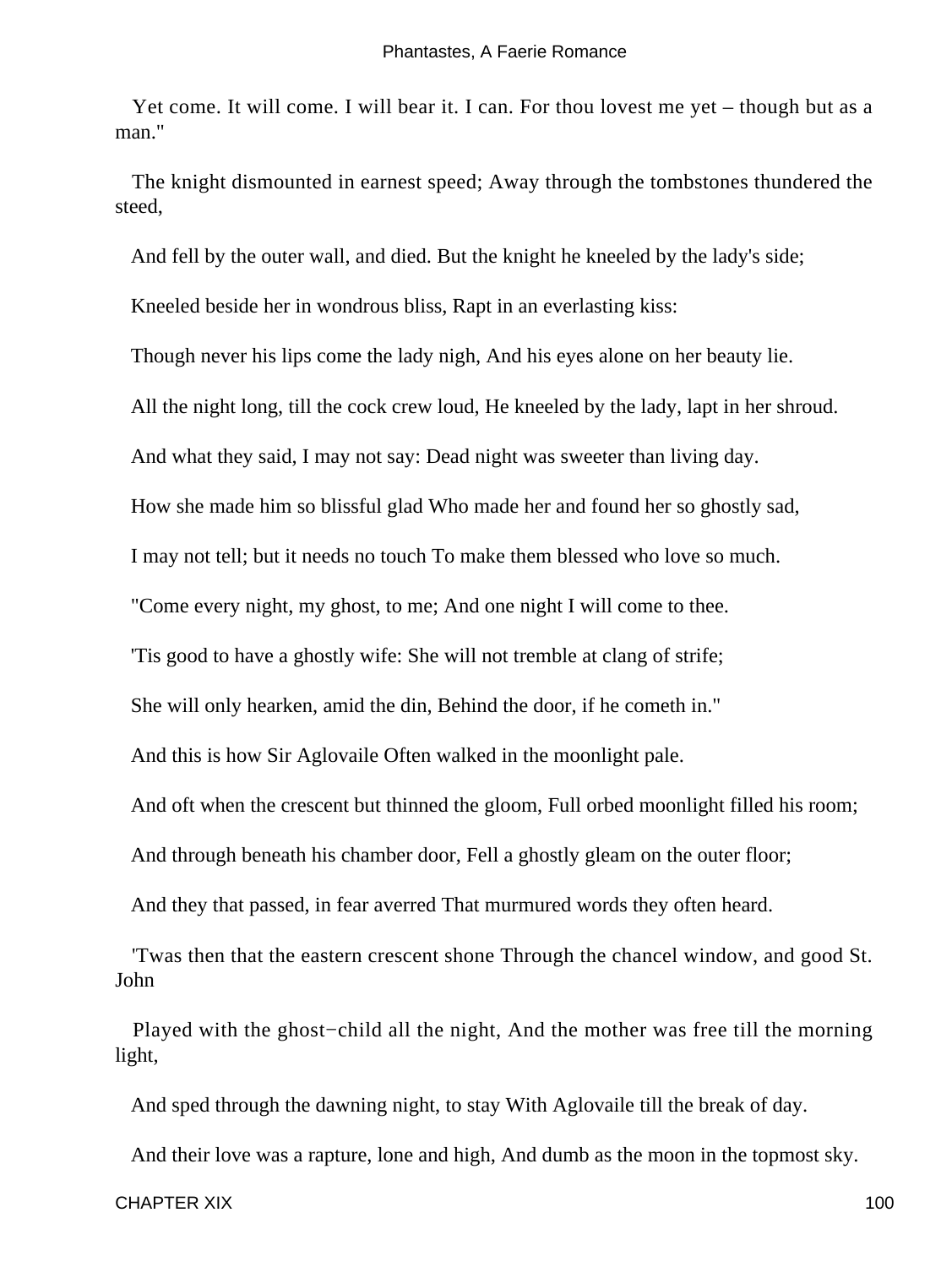One night Sir Aglovaile, weary, slept And dreamed a dream wherein he wept.

A warrior he was, not often wept he, But this night he wept full bitterly.

He woke – beside him the ghost−girl shone Out of the dark: 'twas the eve of St. John.

 He had dreamed a dream of a still, dark wood, Where the maiden of old beside him stood;

 But a mist came down, and caught her away, And he sought her in vain through the pathless day,

 Till he wept with the grief that can do no more, And thought he had dreamt the dream before.

From bursting heart the weeping flowed on; And lo! beside him the ghost−girl shone;

Shone like the light on a harbour's breast, Over the sea of his dream's unrest;

Shone like the wondrous, nameless boon, That the heart seeks ever, night or noon:

Warnings forgotten, when needed most, He clasped to his bosom the radiant ghost.

She wailed aloud, and faded, and sank. With upturn'd white face, cold and blank,

In his arms lay the corpse of the maiden pale, And she came no more to Sir Aglovaile.

Only a voice, when winds were wild, Sobbed and wailed like a chidden child.

 Alas, how easily things go wrong! A sigh too much, or a kiss too long, And there follows a mist and a weeping rain, And life is never the same again.

 This was one of the simplest of her songs, which, perhaps, is the cause of my being able to remember it better than most of the others. While she sung, I was in Elysium, with the sense of a rich soul upholding, embracing, and overhanging mine, full of all plenty and bounty. I felt as if she could give me everything I wanted; as if I should never wish to leave her, but would be content to be sung to and fed by her, day after day, as years rolled by. At last I fell asleep while she sang.

 When I awoke, I knew not whether it was night or day. The fire had sunk to a few red embers, which just gave light enough to show me the woman standing a few feet from me, with her back towards me, facing the door by which I had entered. She was weeping, but very gently and plentifully. The tears seemed to come freely from her heart. Thus she stood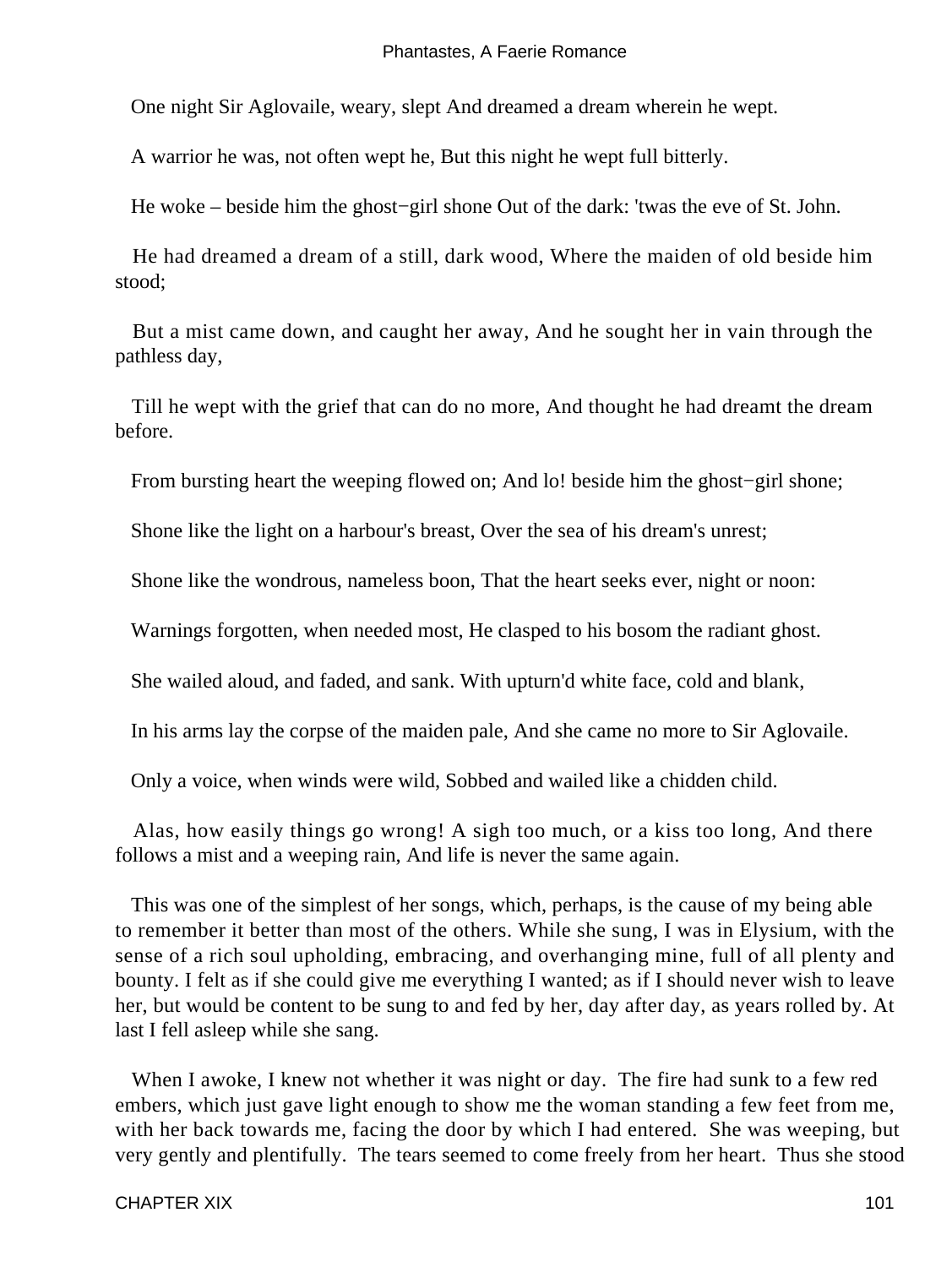for a few minutes; then, slowly turning at right angles to her former position, she faced another of the four sides of the cottage. I now observed, for the first time, that here was a door likewise; and that, indeed, there was one in the centre of every side of the cottage.

 When she looked towards the second door, her tears ceased to flow, but sighs took their place. She often closed her eyes as she stood; and every time she closed her eyes, a gentle sigh seemed to be born in her heart, and to escape at her lips. But when her eyes were open, her sighs were deep and very sad, and shook her whole frame. Then she turned towards the third door, and a cry as of fear or suppressed pain broke from her; but she seemed to hearten herself against the dismay, and to front it steadily; for, although I often heard a slight cry, and sometimes a moan, yet she never moved or bent her head, and I felt sure that her eyes never closed. Then she turned to the fourth door, and I saw her shudder, and then stand still as a statue; till at last she turned towards me and approached the fire. I saw that her face was white as death. But she gave one look upwards, and smiled the sweetest, most child−innocent smile; then heaped fresh wood on the fire, and, sitting down by the blaze, drew her wheel near her, and began to spin. While she spun, she murmured a low strange song, to which the hum of the wheel made a kind of infinite symphony. At length she paused in her spinning and singing, and glanced towards me, like a mother who looks whether or not her child gives signs of waking. She smiled when she saw that my eyes were open. I asked her whether it was day yet. She answered, «It is always day here, so long as I keep my fire burning.»

 I felt wonderfully refreshed; and a great desire to see more of the island awoke within me. I rose, and saying that I wished to look about me, went towards the door by which I had entered.

 «Stay a moment,» said my hostess, with some trepidation in her voice. «Listen to me. You will not see what you expect when you go out of that door. Only remember this: whenever you wish to come back to me, enter wherever you see this mark.»

 She held up her left hand between me and the fire. Upon the palm, which appeared almost transparent, I saw, in dark red, a mark like this  $\rightarrow$  which I took care to fix in my mind.

 She then kissed me, and bade me good−bye with a solemnity that awed me; and bewildered me too, seeing I was only going out for a little ramble in an island, which I did not believe larger than could easily be compassed in a few hours' walk at most. As I went she resumed her spinning.

 I opened the door, and stepped out. The moment my foot touched the smooth sward, I seemed to issue from the door of an old barn on my father's estate, where, in the hot afternoons, I used to go and lie amongst the straw, and read. It seemed to me now that I had been asleep there. At a little distance in the field, I saw two of my brothers at play. The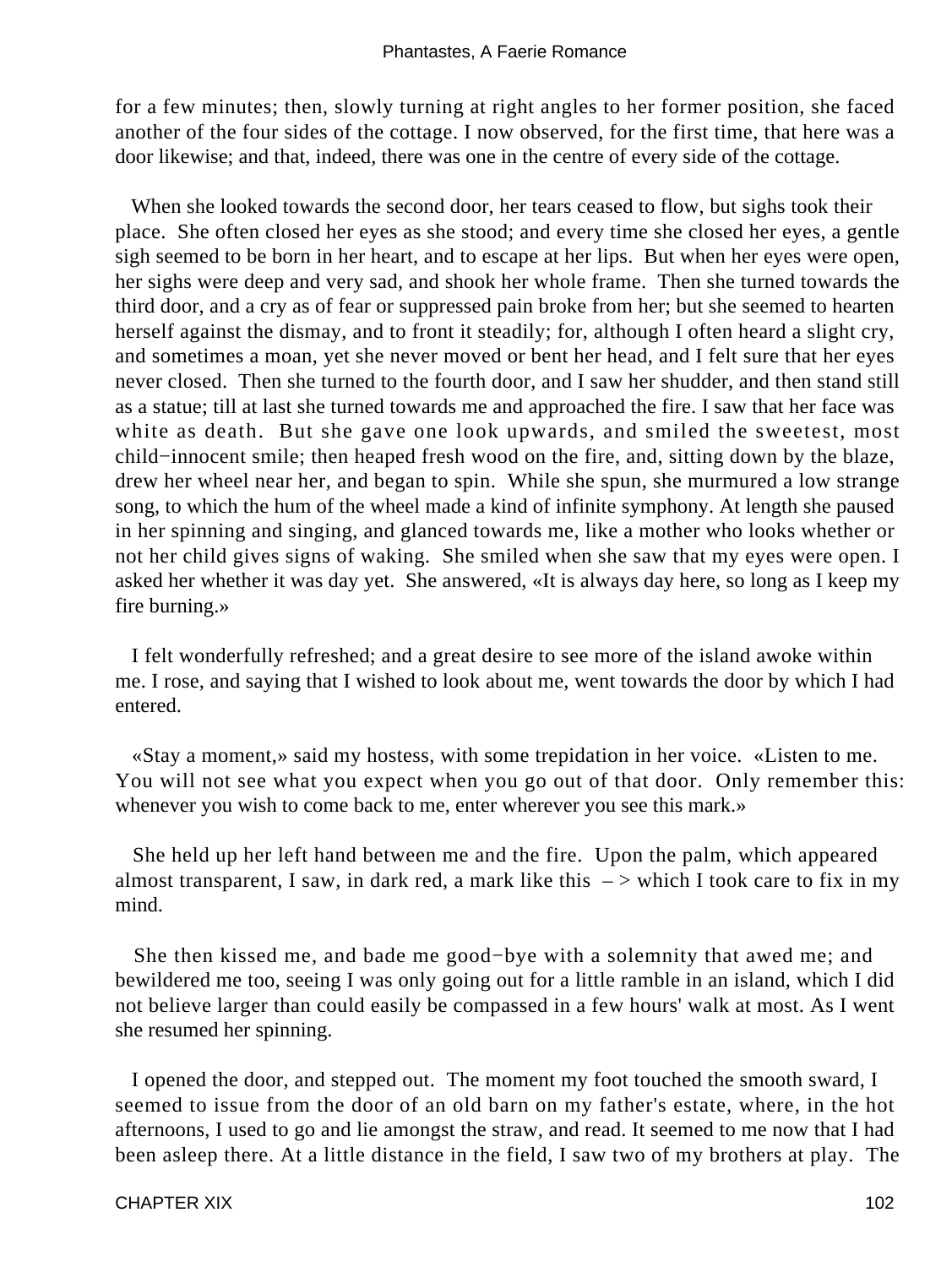moment they caught sight of me, they called out to me to come and join them, which I did; and we played together as we had done years ago, till the red sun went down in the west, and the gray fog began to rise from the river. Then we went home together with a strange happiness. As we went, we heard the continually renewed larum of a landrail in the long grass. One of my brothers and I separated to a little distance, and each commenced running towards the part whence the sound appeared to come, in the hope of approaching the spot where the bird was, and so getting at least a sight of it, if we should not be able to capture the little creature. My father's voice recalled us from trampling down the rich long grass, soon to be cut down and laid aside for the winter. I had quite forgotten all about Fairy Land, and the wonderful old woman, and the curious red mark.

 My favourite brother and I shared the same bed. Some childish dispute arose between us; and our last words, ere we fell asleep, were not of kindness, notwithstanding the pleasures of the day. When I woke in the morning, I missed him. He had risen early, and had gone to bathe in the river. In another hour, he was brought home drowned. Alas! alas! if we had only gone to sleep as usual, the one with his arm about the other! Amidst the horror of the moment, a strange conviction flashed across my mind, that I had gone through the very same once before.

 I rushed out of the house, I knew not why, sobbing and crying bitterly. I ran through the fields in aimless distress, till, passing the old barn, I caught sight of a red mark on the door. The merest trifles sometimes rivet the attention in the deepest misery; the intellect has so little to do with grief. I went up to look at this mark, which I did not remember ever to have seen before. As I looked at it, I thought I would go in and lie down amongst the straw, for I was very weary with running about and weeping. I opened the door; and there in the cottage sat the old woman as I had left her, at her spinning−wheel.

 «I did not expect you quite so soon,» she said, as I shut the door behind me. I went up to the couch, and threw myself on it with that fatigue wherewith one awakes from a feverish dream of hopeless grief.

The old woman sang:

 The great sun, benighted, May faint from the sky; But love, once uplighted, Will never more die.

 Form, with its brightness, From eyes will depart: It walketh, in whiteness, The halls of the heart.

 Ere she had ceased singing, my courage had returned. I started from the couch, and, without taking leave of the old woman, opened the door of Sighs, and sprang into what should appear.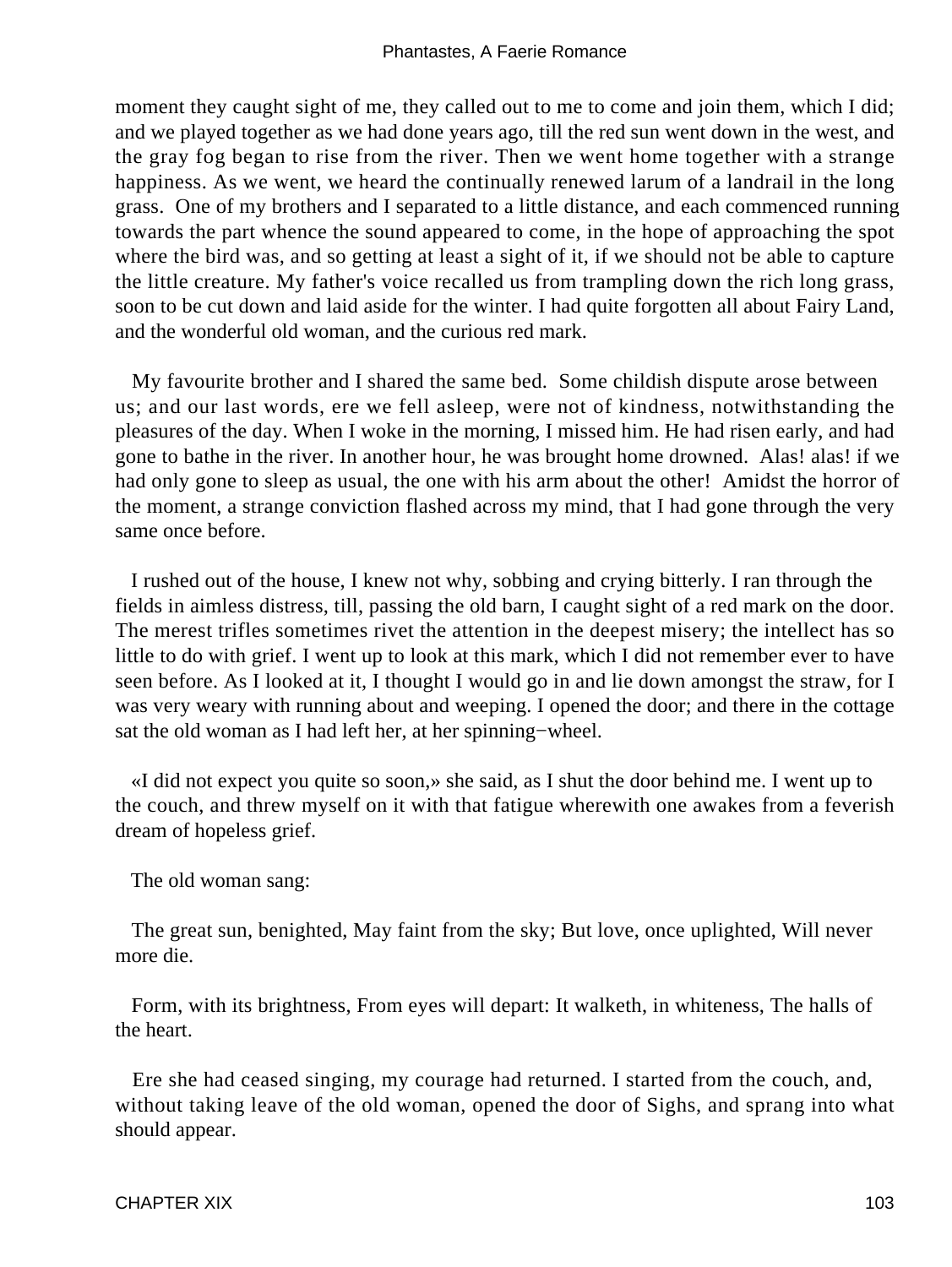I stood in a lordly hall, where, by a blazing fire on the hearth, sat a lady, waiting, I knew, for some one long desired. A mirror was near me, but I saw that my form had no place within its depths, so I feared not that I should be seen. The lady wonderfully resembled my marble lady, but was altogether of the daughters of men, and I could not tell whether or not it was she.

 It was not for me she waited. The tramp of a great horse rang through the court without. It ceased, and the clang of armour told that his rider alighted, and the sound of his ringing heels approached the hall. The door opened; but the lady waited, for she would meet her lord alone. He strode in: she flew like a home−bound dove into his arms, and nestled on the hard steel. It was the knight of the soiled armour. But now the armour shone like polished glass; and strange to tell, though the mirror reflected not my form, I saw a dim shadow of myself in the shining steel.

«O my beloved, thou art come, and I am blessed.»

 Her soft fingers speedily overcame the hard clasp of his helmet; one by one she undid the buckles of his armour; and she toiled under the weight of the mail, as she **WOULD** carry it aside. Then she unclasped his greaves, and unbuckled his spurs; and once more she sprang into his arms, and laid her head where she could now feel the beating of his heart. Then she disengaged herself from his embrace, and, moving back a step or two, gazed at him. He stood there a mighty form, crowned with a noble head, where all sadness had disappeared, or had been absorbed in solemn purpose. Yet I suppose that he looked more thoughtful than the lady had expected to see him, for she did not renew her caresses, although his face glowed with love, and the few words he spoke were as mighty deeds for strength; but she led him towards the hearth, and seated him in an ancient chair, and set wine before him, and sat at his feet.

 «I am sad,» he said, «when I think of the youth whom I met twice in the forests of Fairy Land; and who, you say, twice, with his songs, roused you from the death−sleep of an evil enchantment. There was something noble in him, but it was a nobleness of thought, and not of deed. He may yet perish of vile fear.»

 «Ah!» returned the lady, «you saved him once, and for that I thank you; for may I not say that I somewhat loved him? But tell me how you fared, when you struck your battle−axe into the ash−tree, and he came and found you; for so much of the story you had told me, when the beggar−child came and took you away.»

 «As soon as I saw him,» rejoined the knight, «I knew that earthly arms availed not against such as he; and that my soul must meet him in its naked strength. So I unclasped my helm, and flung it on the ground; and, holding my good axe yet in my hand, gazed at him with steady eyes. On he came, a horror indeed, but I did not flinch. Endurance must conquer, where force could not reach. He came nearer and nearer, till the ghastly face was close to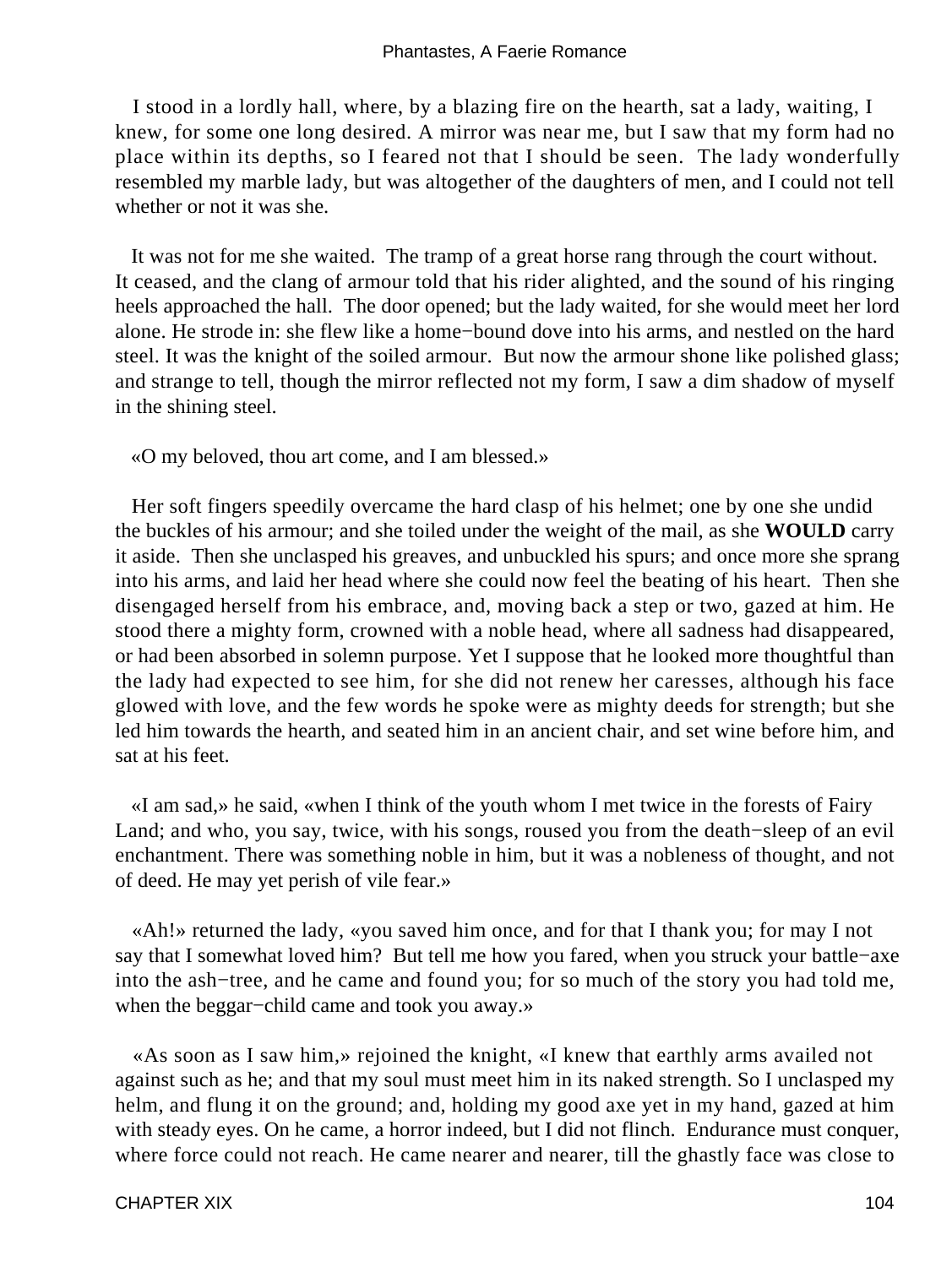mine. A shudder as of death ran through me; but I think I did not move, for he seemed to quail, and retreated. As soon as he gave back, I struck one more sturdy blow on the stem of his tree, that the forest rang; and then looked at him again. He writhed and grinned with rage and apparent pain, and again approached me, but retreated sooner than before. I heeded him no more, but hewed with a will at the tree, till the trunk creaked, and the head bowed, and with a crash it fell to the earth. Then I looked up from my labour, and lo! the spectre had vanished, and I saw him no more; nor ever in my wanderings have I heard of him again.»

«Well struck! well withstood! my hero,» said the lady.

«But,» said the knight, somewhat troubled, «dost thou love the youth still?»

 «Ah!» she replied, «how can I help it? He woke me from worse than death; he loved me. I had never been for thee, if he had not sought me first. But I love him not as I love thee. He was but the moon of my night; thou art the sun of my clay, O beloved.»

 «Thou art right,» returned the noble man. «It were hard, indeed, not to have some love in return for such a gift as he hath given thee. I, too, owe him more than words can speak.»

 Humbled before them, with an aching and desolate heart, I yet could not restrain my words:

 «Let me, then, be the moon of thy night still, O woman! And when thy day is beclouded, as the fairest days will be, let some song of mine comfort thee, as an old, withered, half−forgotten thing, that belongs to an ancient mournful hour of uncompleted birth, which yet was beautiful in its time.»

 They sat silent, and I almost thought they were listening. The colour of the lady's eyes grew deeper and deeper; the slow tears grew, and filled them, and overflowed. They rose, and passed, hand in hand, close to where I stood; and each looked towards me in passing. Then they disappeared through a door which closed behind them; but, ere it closed, I saw that the room into which it opened was a rich chamber, hung with gorgeous arras. I stood with an ocean of sighs frozen in my bosom. I could remain no longer. She was near me, and I could not see her; near me in the arms of one loved better than I, and I would not see her, and I would not be by her. But how to escape from the nearness of the best beloved? I had not this time forgotten the mark; for the fact that I could not enter the sphere of these living beings kept me aware that, for me, I moved in a vision, while they moved in life. I looked all about for the mark, but could see it nowhere; for I avoided looking just where it was. There the dull red cipher glowed, on the very door of their secret chamber. Struck with agony, I dashed it open, and fell at the feet of the ancient woman, who still spun on, the whole dissolved ocean of my sighs bursting from me in a storm of tearless sobs. Whether I fainted or slept, I do not know; but, as I returned to consciousness, before I seemed to have power to move, I heard the woman singing, and could distinguish the words: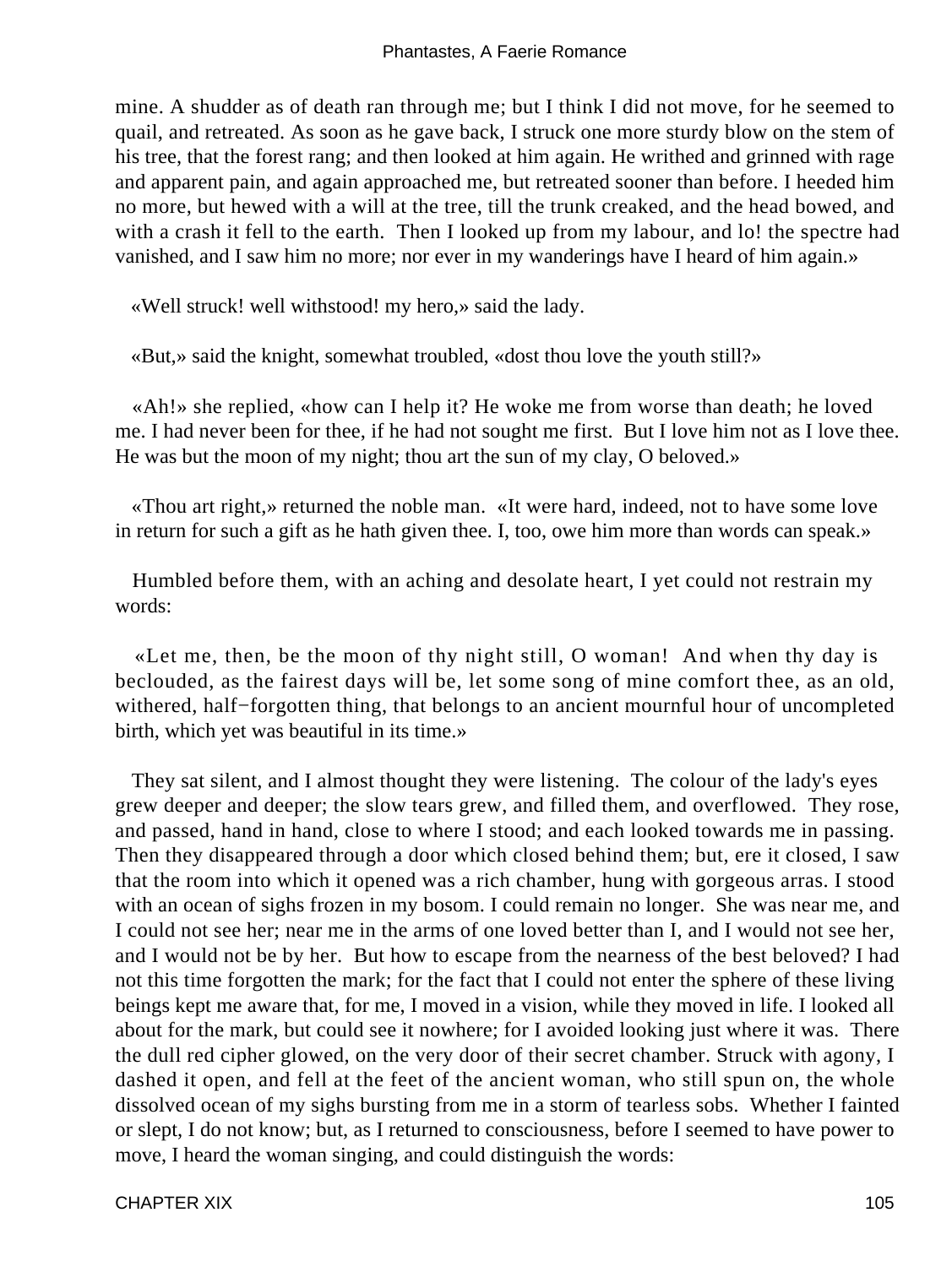O light of dead and of dying days! O Love! in thy glory go, In a rosy mist and a moony maze, O'er the pathless peaks of snow.

 But what is left for the cold gray soul, That moans like a wounded dove? One wine is left in the broken bowl! – 'Tis – **TO LOVE,** AND **LOVE AND LOVE.**

Now I could weep. When she saw me weeping, she sang:

 Better to sit at the waters' birth, Than a sea of waves to win; To live in the love that floweth forth, Than the love that cometh in.

 Be thy heart a well of love, my child, Flowing, and free, and sure; For a cistern of love, though undefiled, Keeps not the spirit pure.

I rose from the earth, loving the white lady as I had never loved her before.

 Then I walked up to the door of Dismay, and opened it, and went out. And lo! I came forth upon a crowded street, where men and women went to and fro in multitudes. I knew it well; and, turning to one hand, walked sadly along the pavement. Suddenly I saw approaching me, a little way off, a form well known to me (WELL−KNOWN! – alas, how weak the word!) in the years when I thought my boyhood was left behind, and shortly before I entered the realm of Fairy Land. Wrong and Sorrow had gone together, hand−in−hand as it is well they do.

 Unchangeably dear was that face. It lay in my heart as a child lies in its own white bed; but I could not meet her.

 «Anything but that,» I said, and, turning aside, sprang up the steps to a door, on which I fancied I saw the mystic sign. I entered – not the mysterious cottage, but her home. I rushed wildly on, and stood by the door of her room.

«She is out,» I said, «I will see the old room once more.»

 I opened the door gently, and stood in a great solemn church. A deep− toned bell, whose sounds throbbed and echoed and swam through the empty building, struck the hour of midnight. The moon shone through the windows of the clerestory, and enough of the ghostly radiance was diffused through the church to let me see, walking with a stately, yet somewhat trailing and stumbling step, down the opposite aisle, for I stood in one of the transepts, a figure dressed in a white robe, whether for the night, or for that longer night which lies too deep for the day, I could not tell. Was it she? and was this her chamber? I crossed the church, and followed. The figure stopped, seemed to ascend as it were a high bed, and lay down. I reached the place where it lay, glimmering white. The bed was a tomb. The light was too ghostly to see clearly, but I passed my hand over the face and the hands and the feet,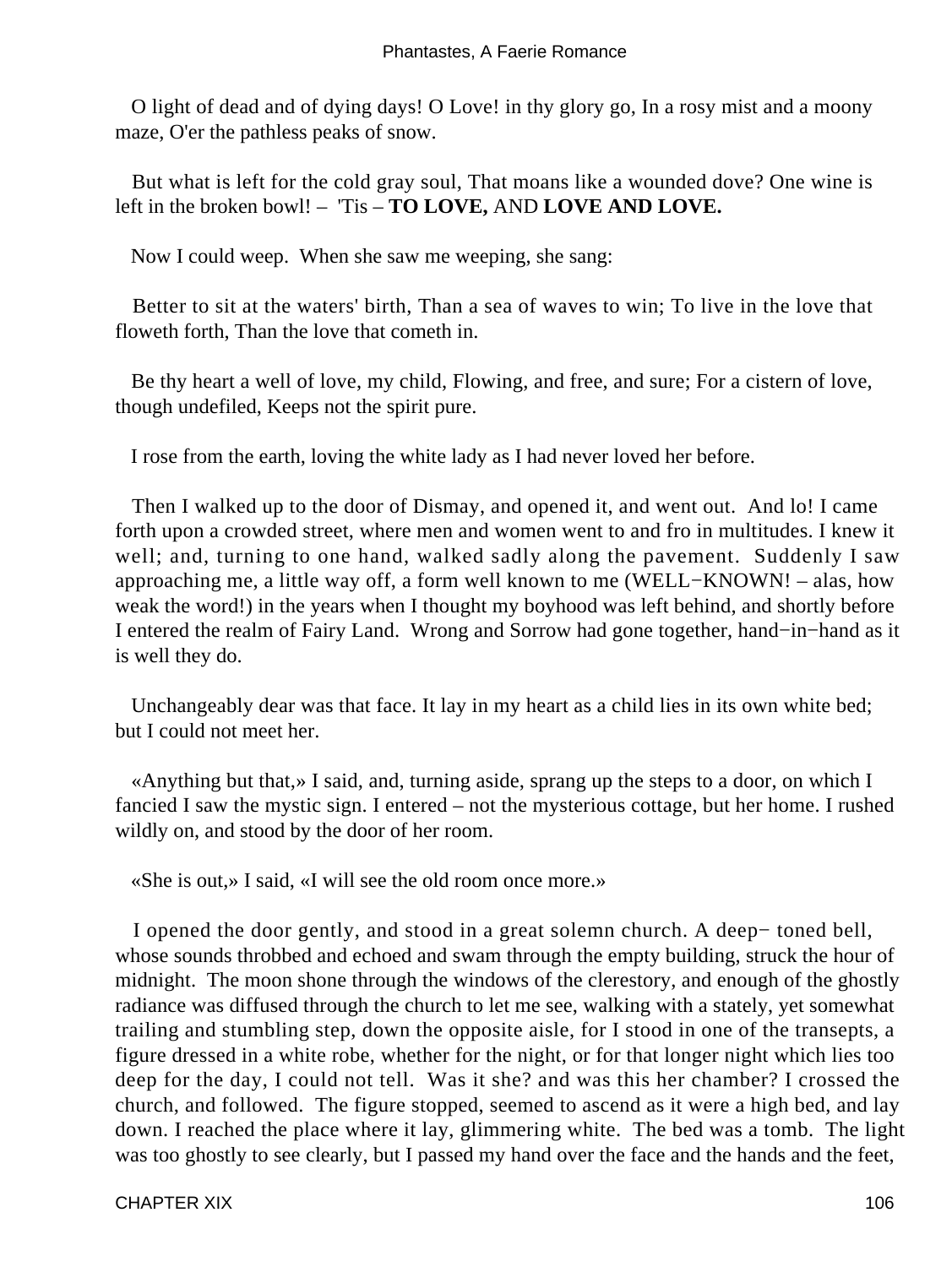which were all bare. They were cold – they were marble, but I knew them. It grew dark. I turned to retrace my steps, but found, ere long, that I had wandered into what seemed a little chapel. I groped about, seeking the door. Everything I touched belonged to the dead. My hands fell on the cold effigy of a knight who lay with his legs crossed and his sword broken beside him. He lay in his noble rest, and I lived on in ignoble strife. I felt for the left hand and a certain finger; I found there the ring I knew: he was one of my own ancestors. I was in the chapel over the burial−vault of my race. I called aloud: «If any of the dead are moving here, let them take pity upon me, for I, alas! am still alive; and let some dead woman comfort me, for I am a stranger in the land of the dead, and see no light.» A warm kiss alighted on my lips through the dark. And I said, «The dead kiss well; I will not be afraid.» And a great hand was reached out of the dark, and grasped mine for a moment, mightily and tenderly. I said to myself: «The veil between, though very dark, is very thin.»

 Groping my way further, I stumbled over the heavy stone that covered the entrance of the vault: and, in stumbling, descried upon the stone the mark, glowing in red fire. I caught the great ring. All my effort could not have moved the huge slab; but it opened the door of the cottage, and I threw myself once more, pale and speechless, on the couch beside the ancient dame. She sang once more:

 Thou dreamest: on a rock thou art, High o'er the broken wave; Thou fallest with a fearful start But not into thy grave; For, waking in the morning's light, Thou smilest at the vanished night

 So wilt thou sink, all pale and dumb, Into the fainting gloom; But ere the coming terrors come, Thou wak'st – where is the tomb? Thou wak'st – the dead ones smile above, With hovering arms of sleepless love.

She paused; then sang again:

We weep for gladness, weep for grief; The tears they are the same; We sigh for longing, and relief; The sighs have but one name,

 And mingled in the dying strife, Are moans that are not sad The pangs of death are throbs of life, Its sighs are sometimes glad.

 The face is very strange and white: It is Earth's only spot That feebly flickers back the light The living seeth not.

 I fell asleep, and slept a dreamless sleep, for I know not how long. When I awoke, I found that my hostess had moved from where she had been sitting, and now sat between me and the fourth door.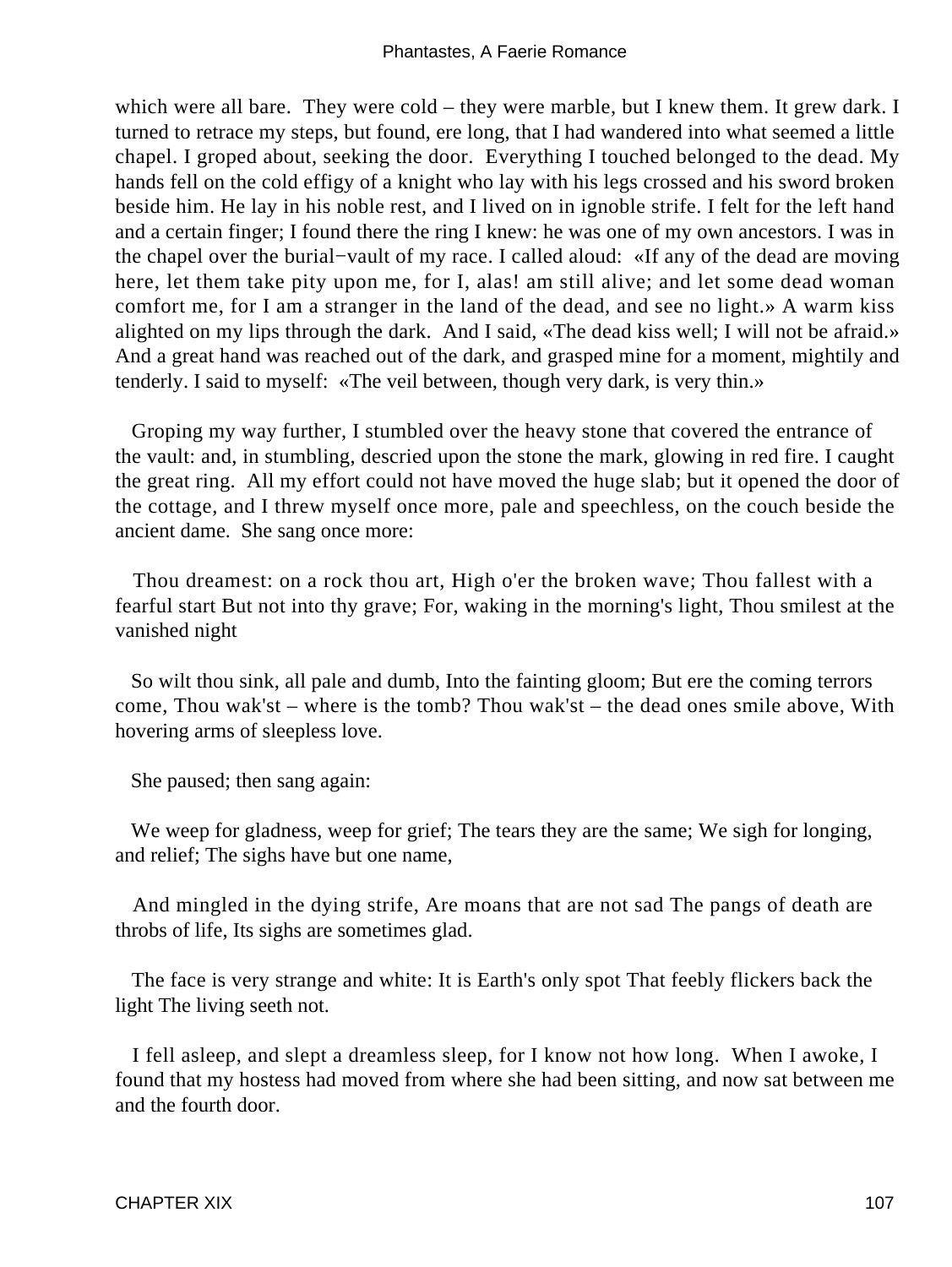I guessed that her design was to prevent my entering there. I sprang from the couch, and darted past her to the door. I opened it at once and went out. All I remember is a cry of distress from the woman: «Don't go there, my child! Don't go there!» But I was gone.

 I knew nothing more; or, if I did, I had forgot it all when I awoke to consciousness, lying on the floor of the cottage, with my head in the lap of the woman, who was weeping over me, and stroking my hair with both hands, talking to me as a mother might talk to a sick and sleeping, or a dead child. As soon as I looked up and saw her, she smiled through her tears; smiled with withered face and young eyes, till her countenance was irradiated with the light of the smile. Then she bathed my head and face and hands in an icy cold, colourless liquid, which smelt a little of damp earth. Immediately I was able to sit up. She rose and put some food before me. When I had eaten, she said: «Listen to me, my child. You must leave me directly!»

«Leave you!» I said. «I am so happy with you. I never was so happy in my life.»

«But you must go,» she rejoined sadly. «Listen! What do you hear?»

«I hear the sound as of a great throbbing of water.»

 «Ah! you do hear it? Well, I had to go through that door – the door of the Timeless» (and she shuddered as she pointed to the fourth door) – «to find you; for if I had not gone, you would never have entered again; and because I went, the waters around my cottage will rise and rise, and flow and come, till they build a great firmament of waters over my dwelling. But as long as I keep my fire burning, they cannot enter. I have fuel enough for years; and after one year they will sink away again, and be just as they were before you came. I have not been buried for a hundred years now.» And she smiled and wept.

 «Alas! alas!» I cried. «I have brought this evil on the best and kindest of friends, who has filled my heart with great gifts.»

 «Do not think of that,» she rejoined. «I can bear it very well. You will come back to me some day, I know. But I beg you, for my sake, my dear child, to do one thing. In whatever sorrow you may be, however inconsolable and irremediable it may appear, believe me that the old woman in the cottage, with the young eyes» (and she smiled), "knows something, though she must not always tell it, that would quite satisfy you about it, even in the worst moments of your distress.

Now you must go."

 «But how can I go, if the waters are all about, and if the doors all lead into other regions and other worlds?»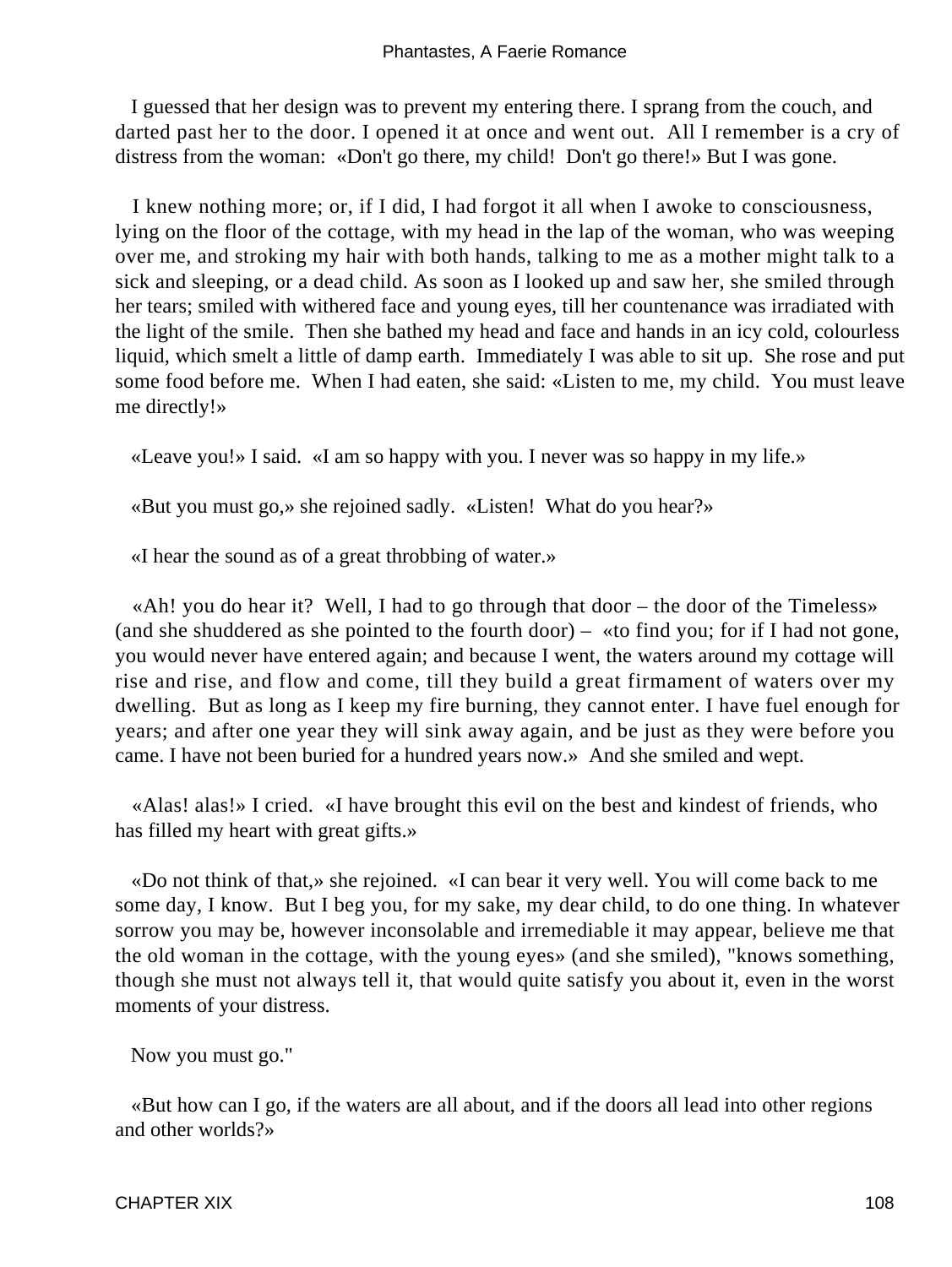«This is not an island,» she replied; «but is joined to the land by a narrow neck; and for the door, I will lead you myself through the right one.»

 She took my hand, and led me through the third door; whereupon I found myself standing in the deep grassy turf on which I had landed from the little boat, but upon the opposite side of the cottage. She pointed out the direction I must take, to find the isthmus and escape the rising waters.

 Then putting her arms around me, she held me to her bosom; and as I kissed her, I felt as if I were leaving my mother for the first time, and could not help weeping bitterly. At length she gently pushed me away, and with the words, «Go, my son, and do something worth doing,» turned back, and, entering the cottage, closed the door behind her. I felt very desolate as I went.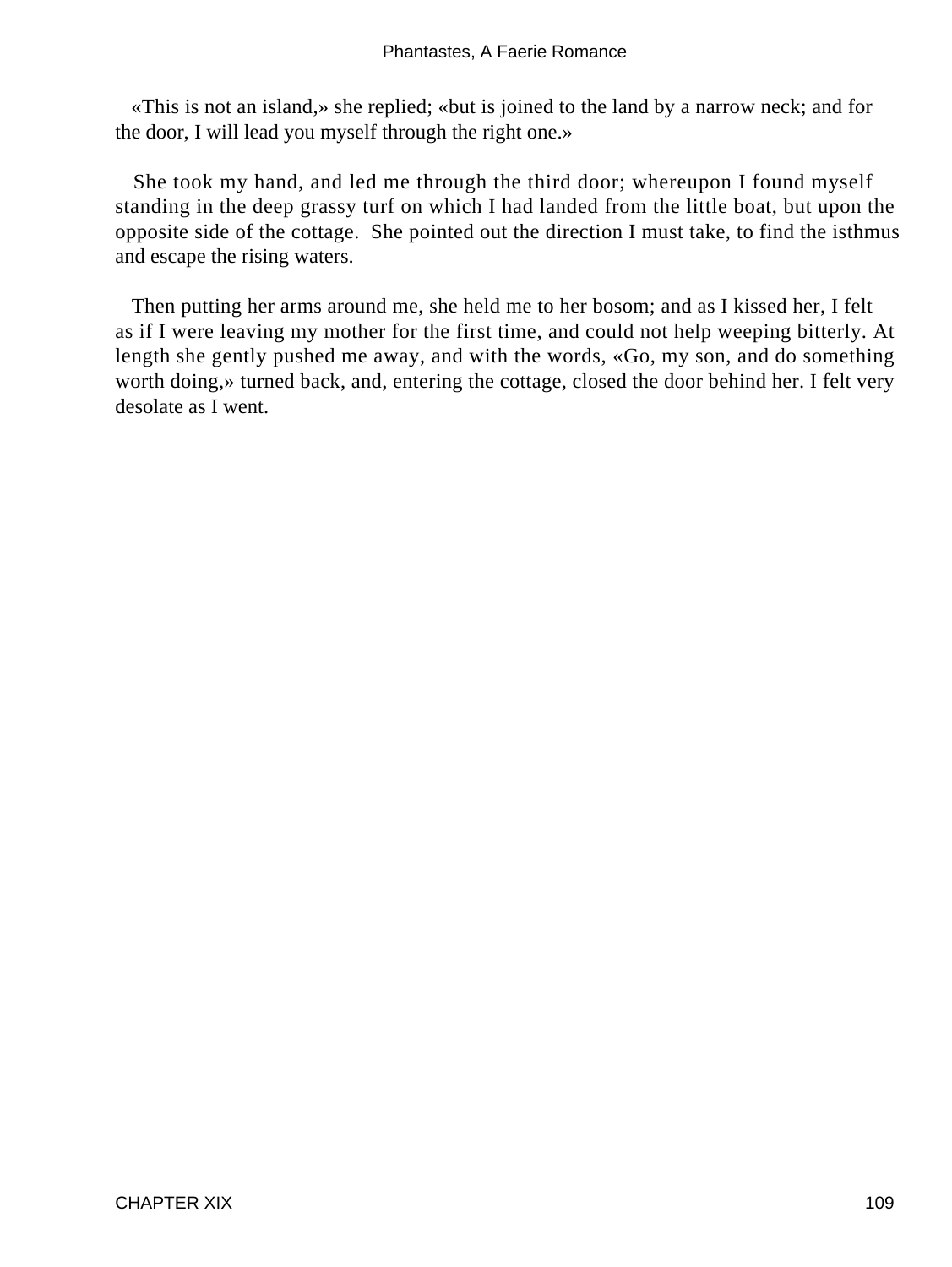# **[CHAPTER XX](#page-143-0)**

<span id="page-110-0"></span>*«T*hou hadst no fame; that which thou didst like good Was but thy appetite that swayed thy blood For that time to the best; for as a blast That through a house comes, usually doth cast Things out of order, yet by chance may come And blow some one thing to his proper room, So did thy appetite, and not thy zeal, Sway thee by chance to do some one thing well.» FLETCHER'S Faithful Shepherdess.

 «The noble hart that harbours vertuous thought And is with childe of glorious great intent, Can never rest, until it forth have brought Th' eternall brood of glorie excellent.» **SPENSER,** The Faerie Queene.

 I had not gone very far before I felt that the turf beneath my feet was soaked with the rising waters. But I reached the isthmus in safety. It was rocky, and so much higher than the level of the peninsula, that I had plenty of time to cross. I saw on each side of me the water rising rapidly, altogether without wind, or violent motion, or broken waves, but as if a slow strong fire were glowing beneath it. Ascending a steep acclivity, I found myself at last in an open, rocky country. After travelling for some hours, as nearly in a straight line as I could, I arrived at a lonely tower, built on the top of a little hill, which overlooked the whole neighbouring country. As I approached, I heard the clang of an anvil; and so rapid were the blows, that I despaired of making myself heard till a pause in the work should ensue. It was some minutes before a cessation took place; but when it did, I knocked loudly, and had not long to wait; for, a moment after, the door was partly opened by a noble−looking youth, half–undressed, glowing with heat, and begrimed with the blackness of the forge. In one hand he held a sword, so lately from the furnace that it yet shone with a dull fire. As soon as he saw me, he threw the door wide open, and standing aside, invited me very cordially to enter. I did so; when he shut and bolted the door most carefully, and then led the way inwards. He brought me into a rude hall, which seemed to occupy almost the whole of the ground floor of the little tower, and which I saw was now being used as a workshop. A huge fire roared on the hearth, beside which was an anvil. By the anvil stood, in similar undress, and in a waiting attitude, hammer in hand, a second youth, tall as the former, but far more slightly built. Reversing the usual course of perception in such meetings, I thought them, at first sight, very unlike; and at the second glance, knew that they were brothers. The former, and apparently the elder, was muscular and dark, with curling hair, and large hazel eyes, which sometimes grew wondrously soft. The second was slender and fair, yet with a countenance like an eagle, and an eye which, though pale blue, shone with an almost fierce expression. He stood erect, as if looking from a lofty mountain crag, over a vast plain outstretched below. As soon as we entered the hall, the elder turned to me, and I saw that a glow of satisfaction shone on both their faces. To my surprise and great pleasure, he addressed me thus: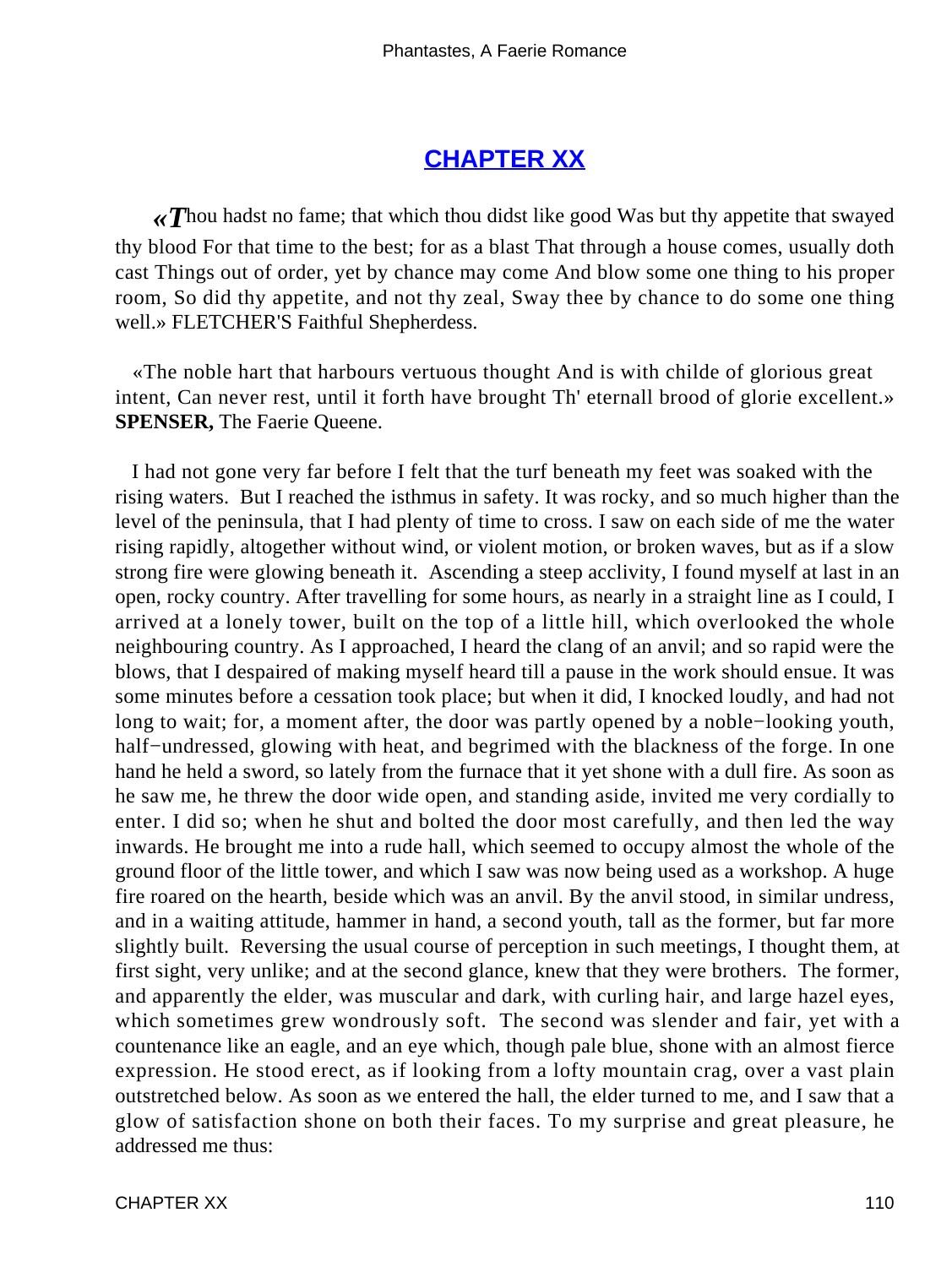«Brother, will you sit by the fire and rest, till we finish this part of our work?»

 I signified my assent; and, resolved to await any disclosure they might be inclined to make, seated myself in silence near the hearth.

 The elder brother then laid the sword in the fire, covered it well over, and when it had attained a sufficient degree of heat, drew it out and laid it on the anvil, moving it carefully about, while the younger, with a succession of quick smart blows, appeared either to be welding it, or hammering one part of it to a consenting shape with the rest. Having finished, they laid it carefully in the fire; and, when it was very hot indeed, plunged it into a vessel full of some liquid, whence a blue flame sprang upwards, as the glowing steel entered.

There they left it; and drawing two stools to the fire, sat down, one on each side of me.

 «We are very glad to see you, brother. We have been expecting you for some days,» said the dark−haired youth.

 «I am proud to be called your brother,» I rejoined; «and you will not think I refuse the name, if I desire to know why you honour me with it?»

 «Ah! then he does not know about it,» said the younger. «We thought you had known of the bond betwixt us, and the work we have to do together. You must tell him, brother, from the first.»

So the elder began:

 "Our father is king of this country. Before we were born, three giant brothers had appeared in the land. No one knew exactly when, and no one had the least idea whence they came. They took possession of a ruined castle that had stood unchanged and unoccupied within the memory of any of the country people. The vaults of this castle had remained uninjured by time, and these, I presume, they made use of at first. They were rarely seen, and never offered the least injury to any one; so that they were regarded in the neighbourhood as at least perfectly harmless, if not rather benevolent beings. But it began to be observed, that the old castle had assumed somehow or other, no one knew when or how, a somewhat different look from what it used to have. Not only were several breaches in the lower part of the walls built up, but actually some of the battlements which yet stood, had been repaired, apparently to prevent them from falling into worse decay, while the more important parts were being restored. Of course, every one supposed the giants must have a hand in the work, but no one ever saw them engaged in it. The peasants became yet more uneasy, after one, who had concealed himself, and watched all night, in the neighbourhood of the castle, reported that he had seen, in full moonlight, the three huge giants working with might and main, all night long, restoring to their former position some massive stones, formerly steps of a grand turnpike stair, a great portion of which had long since fallen, along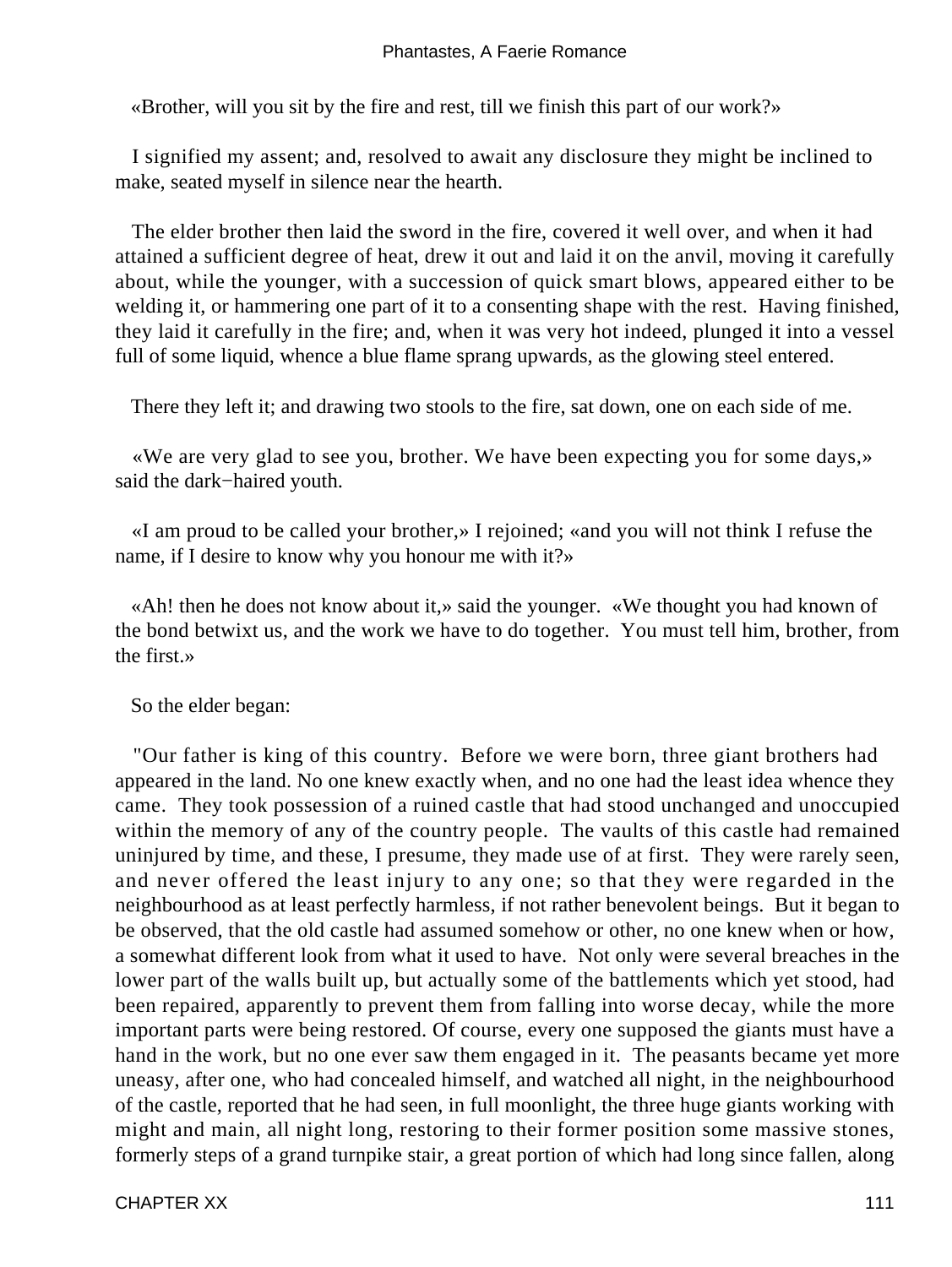with part of the wall of the round tower in which it had been built. This wall they were completing, foot by foot, along with the stair. But the people said they had no just pretext for interfering: although the real reason for letting the giants alone was, that everybody was far too much afraid of them to interrupt them.

 "At length, with the help of a neighbouring quarry, the whole of the external wall of the castle was finished. And now the country folks were in greater fear than before. But for several years the giants remained very peaceful. The reason of this was afterwards supposed to be the fact, that they were distantly related to several good people in the country; for, as long as these lived, they remained quiet; but as soon as they were all dead the real nature of the giants broke out. Having completed the outside of their castle, they proceeded, by spoiling the country houses around them, to make a quiet luxurious provision for their comfort within. Affairs reached such a pass, that the news of their robberies came to my father's ears; but he, alas! was so crippled in his resources, by a war he was carrying on with a neighbouring prince, that he could only spare a very few men, to attempt the capture of their stronghold. Upon these the giants issued in the night, and slew every man of them. And now, grown bolder by success and impunity, they no longer confined their depredations to property, but began to seize the persons of their distinguished neighbours, knights and ladies, and hold them in durance, the misery of which was heightened by all manner of indignity, until they were redeemed by their friends, at an exorbitant ransom. Many knights have adventured their overthrow, but to their own instead; for they have all been slain, or captured, or forced to make a hasty retreat. To crown their enormities, if any man now attempts their destruction, they, immediately upon his defeat, put one or more of their captives to a shameful death, on a turret in sight of all passers−by; so that they have been much less molested of late; and we, although we have burned, for years, to attack these demons and destroy them, dared not, for the sake of their captives, risk the adventure, before we should have reached at least our earliest manhood. Now, however, we are preparing for the attempt; and the grounds of this preparation are these. Having only the resolution, and not the experience necessary for the undertaking, we went and consulted a lonely woman of wisdom, who lives not very far from here, in the direction of the quarter from which you have come. She received us most kindly, and gave us what seems to us the best of advice. She first inquired what experience we had had in arms. We told her we had been well exercised from our boyhood, and for some years had kept ourselves in constant practice, with a view to this necessity.

"`But you have not actually fought for life and death?' said she.

"We were forced to confess we had not.

 "`So much the better in some respects,' she replied. `Now listen to me. Go first and work with an armourer, for as long time as you find needful to obtain a knowledge of his craft; which will not be long, seeing your hearts will be all in the work. Then go to some lonely tower, you two alone. Receive no visits from man or woman. There forge for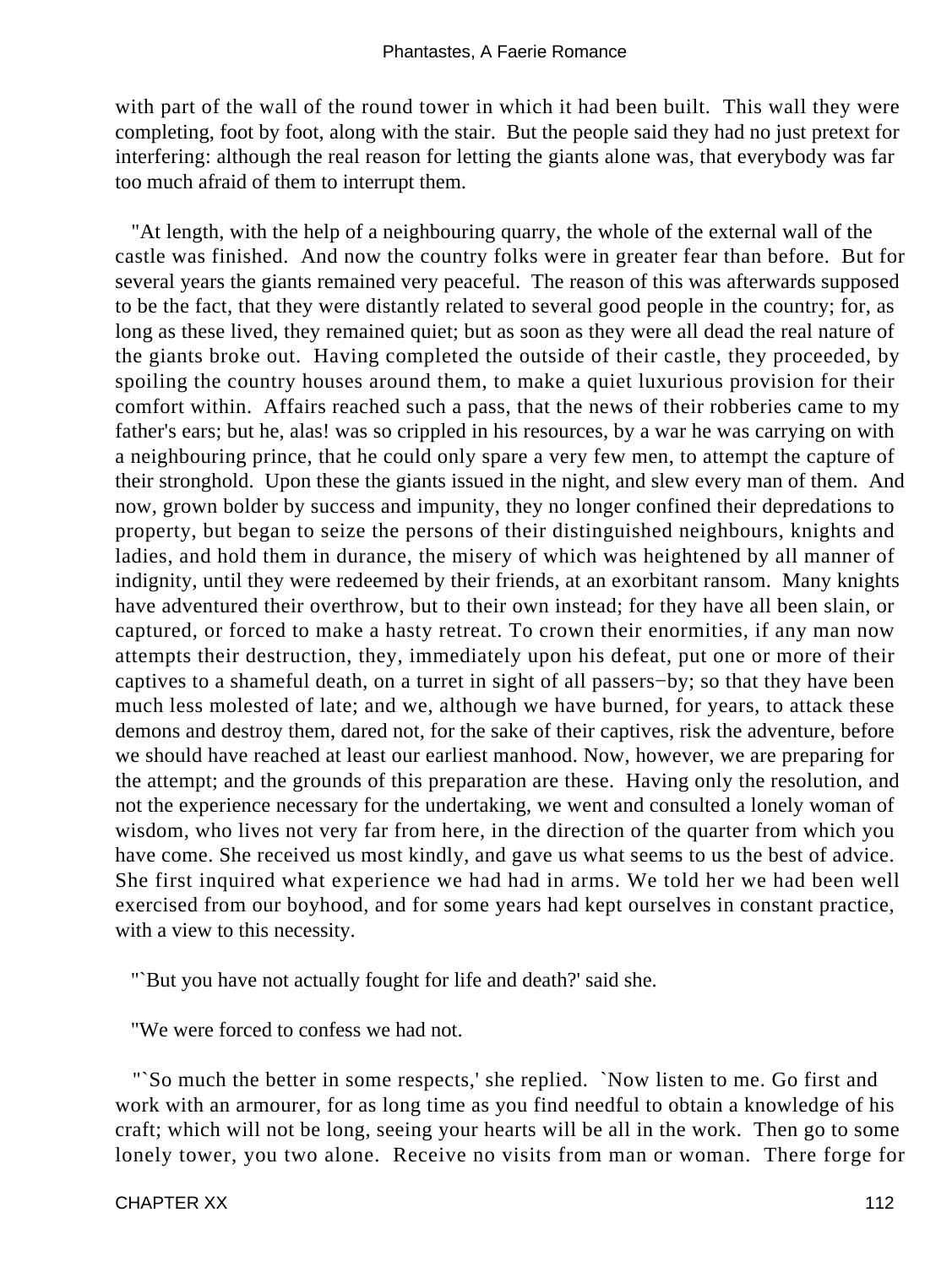yourselves every piece of armour that you wish to wear, or to use, in your coming encounter. And keep up your exercises.

 As, however, two of you can be no match for the three giants, I will find you, if I can, a third brother, who will take on himself the third share of the fight, and the preparation. Indeed, I have already seen one who will, I think, be the very man for your fellowship, but it will be some time before he comes to me. He is wandering now without an aim. I will show him to you in a glass, and, when he comes, you will know him at once. If he will share your endeavours, you must teach him all you know, and he will repay you well, in present song, and in future deeds.'

 "She opened the door of a curious old cabinet that stood in the room. On the inside of this door was an oval convex mirror. Looking in it for some time, we at length saw reflected the place where we stood, and the old dame seated in her chair. Our forms were not reflected. But at the feet of the dame lay a young man, yourself, weeping.

"`Surely this youth will not serve our ends,' said I, `for he weeps.'

"The old woman smiled. `Past tears are present strength,' said she.

"'Oh!' said my brother, 'I saw you weep once over an eagle you shot.'

"That was because it was so like you, brother,' I replied; 'but indeed, this youth may have better cause for tears than that – I was wrong.'

 "`Wait a while,' said the woman; `if I mistake not, he will make you weep till your tears are dry for ever. Tears are the only cure for weeping. And you may have need of the cure, before you go forth to fight the giants. You must wait for him, in your tower, till he comes.'

 «Now if you will join us, we will soon teach you to make your armour; and we will fight together, and work together, and love each other as never three loved before. And you will sing to us, will you not?»

 «That I will, when I can,» I answered; «but it is only at times that the power of song comes upon me. For that I must wait; but I have a feeling that if I work well, song will not be far off to enliven the labour.»

 This was all the compact made: the brothers required nothing more, and I did not think of giving anything more. I rose, and threw off my upper garments.

 «I know the uses of the sword,» I said. «I am ashamed of my white hands beside yours so nobly soiled and hard; but that shame will soon be wiped away.»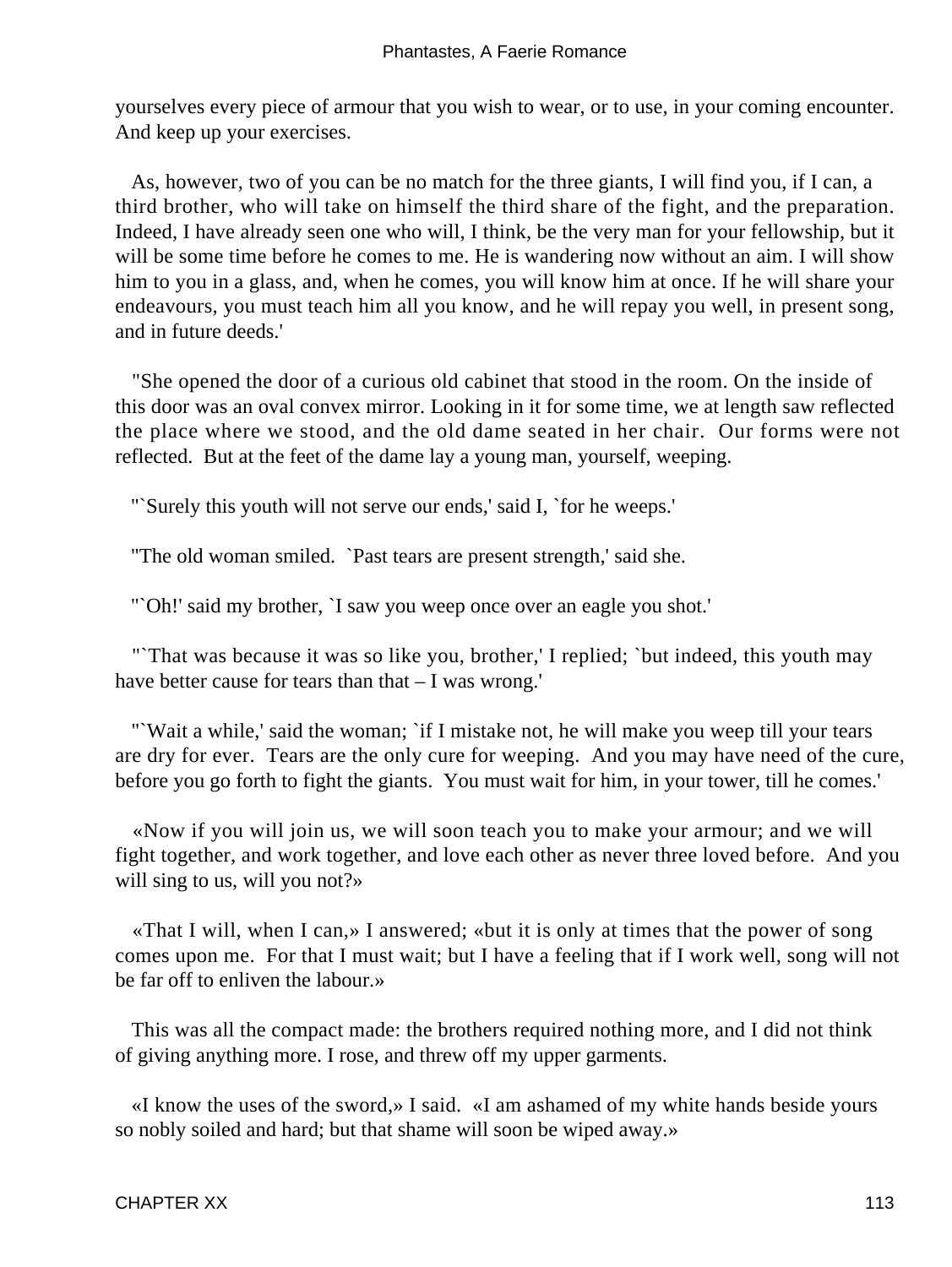«No, no; we will not work to−day. Rest is as needful as toil. Bring the wine, brother; it is your turn to serve to−day.»

 The younger brother soon covered a table with rough viands, but good wine; and we ate and drank heartily, beside our work. Before the meal was over, I had learned all their story. Each had something in his heart which made the conviction, that he would victoriously perish in the coming conflict, a real sorrow to him. Otherwise they thought they would have lived enough. The causes of their trouble were respectively these:

 While they wrought with an armourer, in a city famed for workmanship in steel and silver, the elder had fallen in love with a lady as far beneath him in real rank, as she was above the station he had as apprentice to an armourer. Nor did he seek to further his suit by discovering himself; but there was simply so much manhood about him, that no one ever thought of rank when in his company. This is what his brother said about it. The lady could not help loving him in return. He told her when he left her, that he had a perilous adventure before him, and that when it was achieved, she would either see him return to claim her, or hear that he had died with honour. The younger brother's grief arose from the fact, that, if they were both slain, his old father, the king, would be childless. His love for his father was so exceeding, that to one unable to sympathise with it, it would have appeared extravagant. Both loved him equally at heart; but the love of the younger had been more developed, because his thoughts and anxieties had not been otherwise occupied. When at home, he had been his constant companion; and, of late, had ministered to the infirmities of his growing age. The youth was never weary of listening to the tales of his sire's youthful adventures; and had not yet in the smallest degree lost the conviction, that his father was the greatest man in the world. The grandest triumph possible to his conception was, to return to his father, laden with the spoils of one of the hated giants. But they both were in some dread, lest the thought of the loneliness of these two might occur to them, in the moment when decision was most necessary, and disturb, in some degree, the self−possession requisite for the success of their attempt. For, as I have said, they were yet untried in actual conflict. «Now,» thought I, «I see to what the powers of my gift must minister.» For my own part, I did not dread death, for I had nothing to care to live for; but I dreaded the encounter because of the responsibility connected with it. I resolved however to work hard, and thus grow cool, and quick, and forceful.

 The time passed away in work and song, in talk and ramble, in friendly fight and brotherly aid. I would not forge for myself armour of heavy mail like theirs, for I was not so powerful as they, and depended more for any success I might secure, upon nimbleness of motion, certainty of eye, and ready response of hand. Therefore I began to make for myself a shirt of steel plates and rings; which work, while more troublesome, was better suited to me than the heavier labour. Much assistance did the brothers give me, even after, by their instructions, I was able to make some progress alone. Their work was in a moment abandoned, to render any required aid to mine. As the old woman had promised, I tried to repay them with song; and many were the tears they both shed over my ballads and dirges.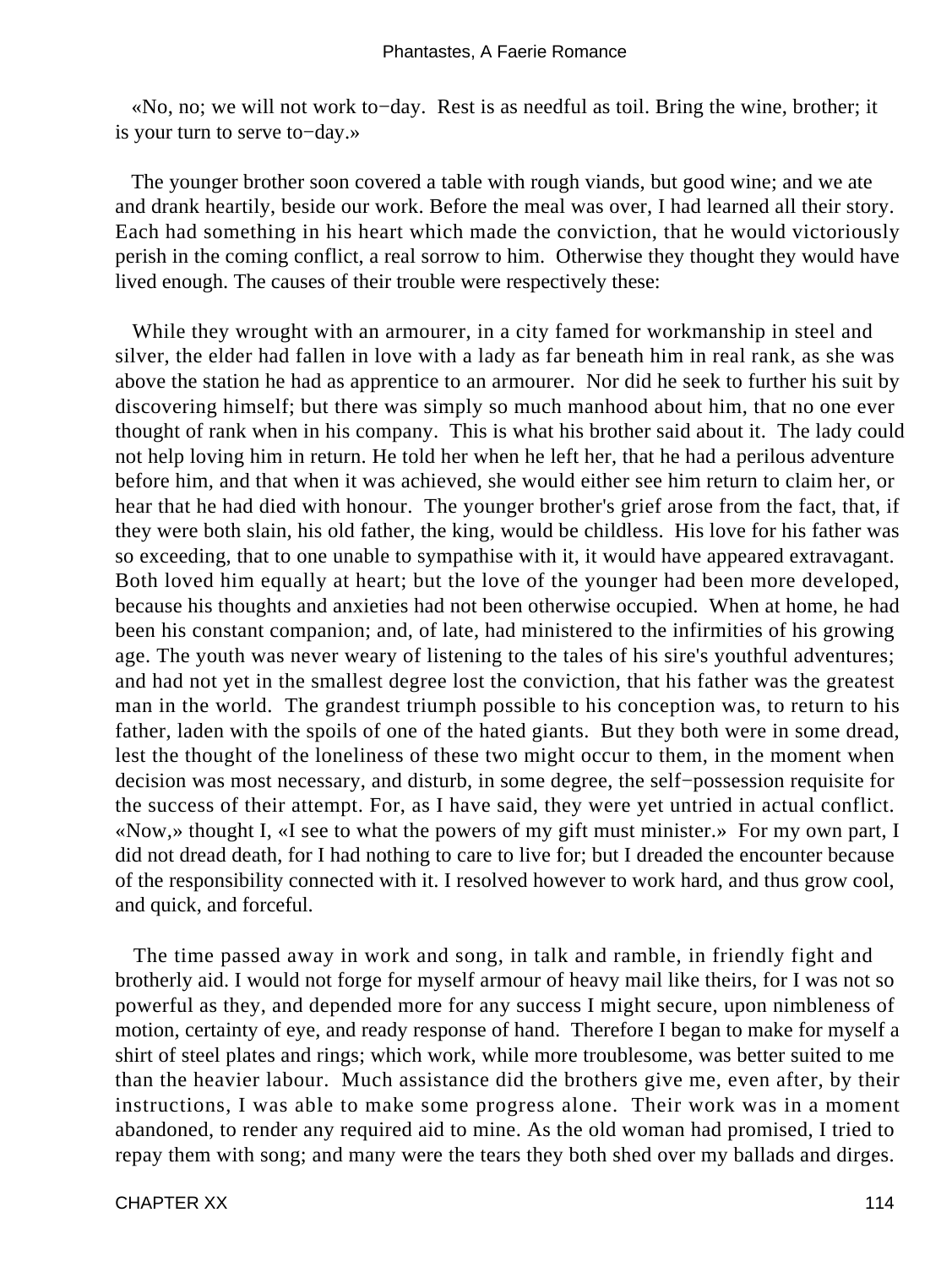The songs they liked best to hear were two which I made for them. They were not half so good as many others I knew, especially some I had learned from the wise woman in the cottage; but what comes nearest to our needs we like the best.

 I The king sat on his throne Glowing in gold and red; The crown in his right hand shone, And the gray hairs crowned his head.

 His only son walks in, And in walls of steel he stands: Make me, O father, strong to win, With the blessing of holy hands."

 He knelt before his sire, Who blessed him with feeble smile His eyes shone out with a kingly fire, But his old lips quivered the while.

 «Go to the fight, my son, Bring back the giant's head; And the crown with which my brows have done, Shall glitter on thine instead.»

 «My father, I seek no crowns, But unspoken praise from thee; For thy people's good, and thy renown, I will die to set them free.»

 The king sat down and waited there, And rose not, night nor day; Till a sound of shouting filled the air, And cries of a sore dismay.

 Then like a king he sat once more, With the crown upon his head; And up to the throne the people bore A mighty giant dead.

 And up to the throne the people bore A pale and lifeless boy. The king rose up like a prophet of yore, In a lofty, deathlike joy.

 He put the crown on the chilly brow: "Thou should'st have reigned with me But Death is the king of both, and now I go to obey with thee.

 «Surely some good in me there lay, To beget the noble one.» The old man smiled like a winter day, And fell beside his son.

 II «O lady, thy lover is dead,» they cried; «He is dead, but hath slain the foe; He hath left his name to be magnified In a song of wonder and woe.»

 «Alas! I am well repaid,» said she, "With a pain that stings like joy: For I feared, from his tenderness to me, That he was but a feeble boy.

 «Now I shall hold my head on high, The queen among my kind; If ye hear a sound, 'tis only a sigh For a glory left behind.»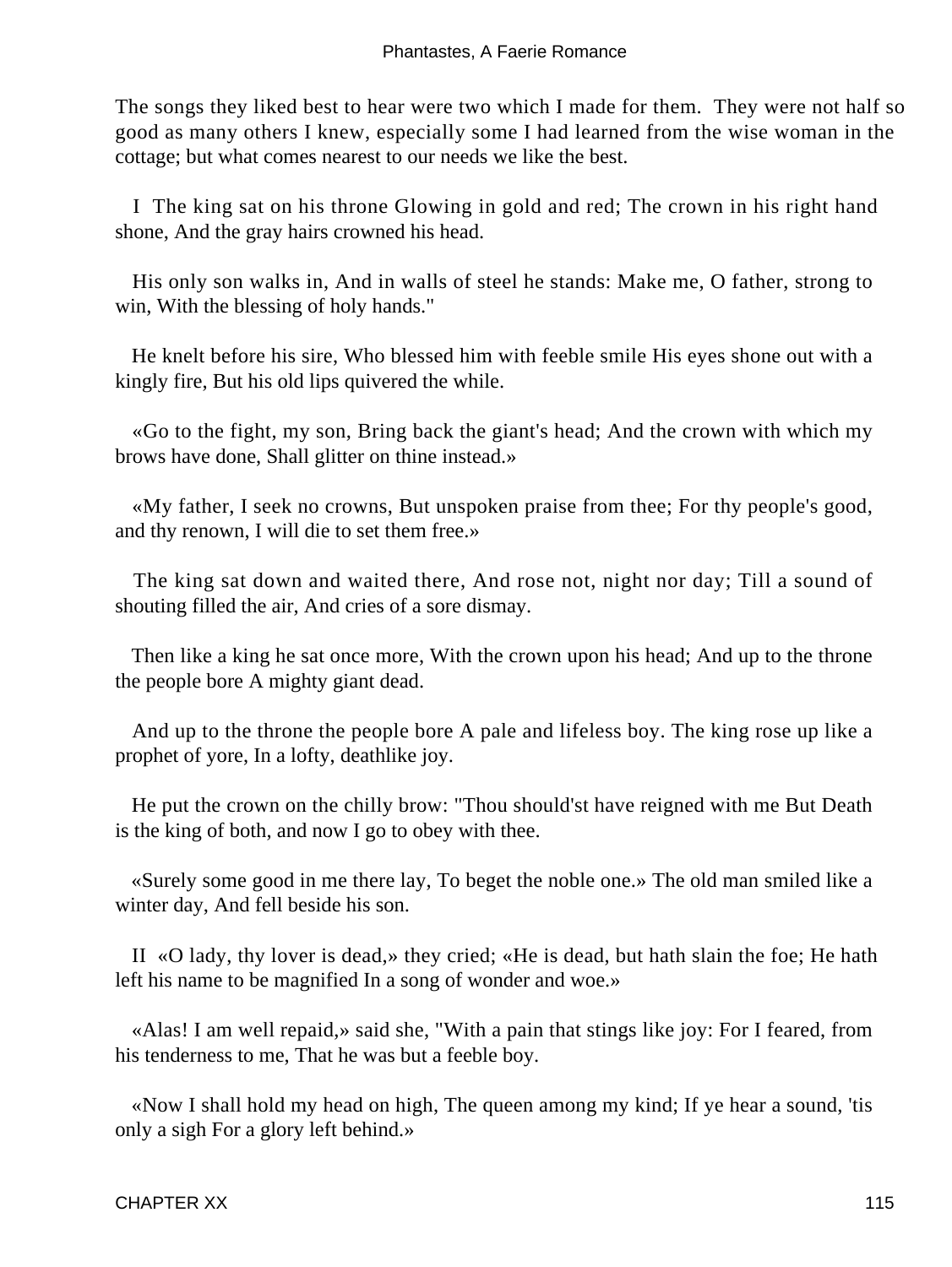The first three times I sang these songs they both wept passionately. But after the third time, they wept no more. Their eyes shone, and their faces grew pale, but they never wept at any of my songs again.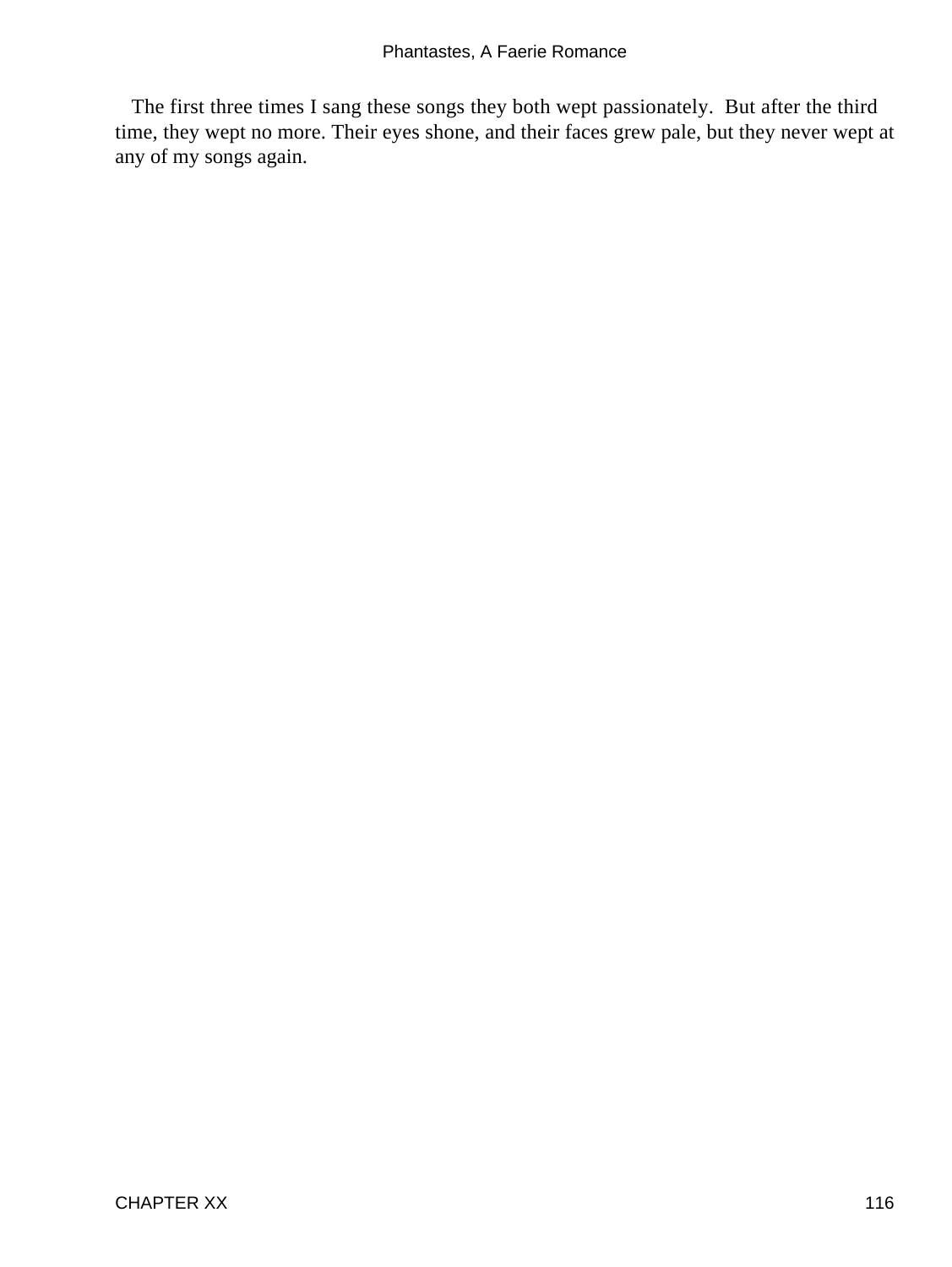## **[CHAPTER XXI](#page-143-0)**

<span id="page-117-0"></span> $\ll$ *I* put my life in my hands.» – The Book of Judges.

 At length, with much toil and equal delight, our armour was finished. We armed each other, and tested the strength of the defence, with many blows of loving force. I was inferior in strength to both my brothers, but a little more agile than either; and upon this agility, joined to precision in hitting with the point of my weapon, I grounded my hopes of success in the ensuing combat. I likewise laboured to develop yet more the keenness of sight with which I was naturally gifted; and, from the remarks of my companions, I soon learned that my endeavours were not in vain.

 The morning arrived on which we had determined to make the attempt, and succeed or perish – perhaps both. We had resolved to fight on foot; knowing that the mishap of many of the knights who had made the attempt, had resulted from the fright of their horses at the appearance of the giants; and believing with Sir Gawain, that, though mare's sons might be false to us, the earth would never prove a traitor. But most of our preparations were, in their immediate aim at least, frustrated.

 We rose, that fatal morning, by daybreak. We had rested from all labour the day before, and now were fresh as the lark. We bathed in cold spring water, and dressed ourselves in clean garments, with a sense of preparation, as for a solemn festivity. When we had broken our fast, I took an old lyre, which I had found in the tower and had myself repaired, and sung for the last time the two ballads of which I have said so much already. I followed them with this, for a closing song:

 Oh, well for him who breaks his dream With the blow that ends the strife And, waking, knows the peace that flows Around the pain of life!

We are dead, my brothers! Our bodies clasp, As an armour, our souls about; This hand is the battle−axe I grasp, And this my hammer stout.

 Fear not, my brothers, for we are dead; No noise can break our rest; The calm of the grave is about the head, And the heart heaves not the breast.

 And our life we throw to our people back, To live with, a further store; We leave it them, that there be no lack In the land where we live no more.

 Oh, well for him who breaks his dream With the blow that ends the strife And, waking, knows the peace that flows Around the noise of life!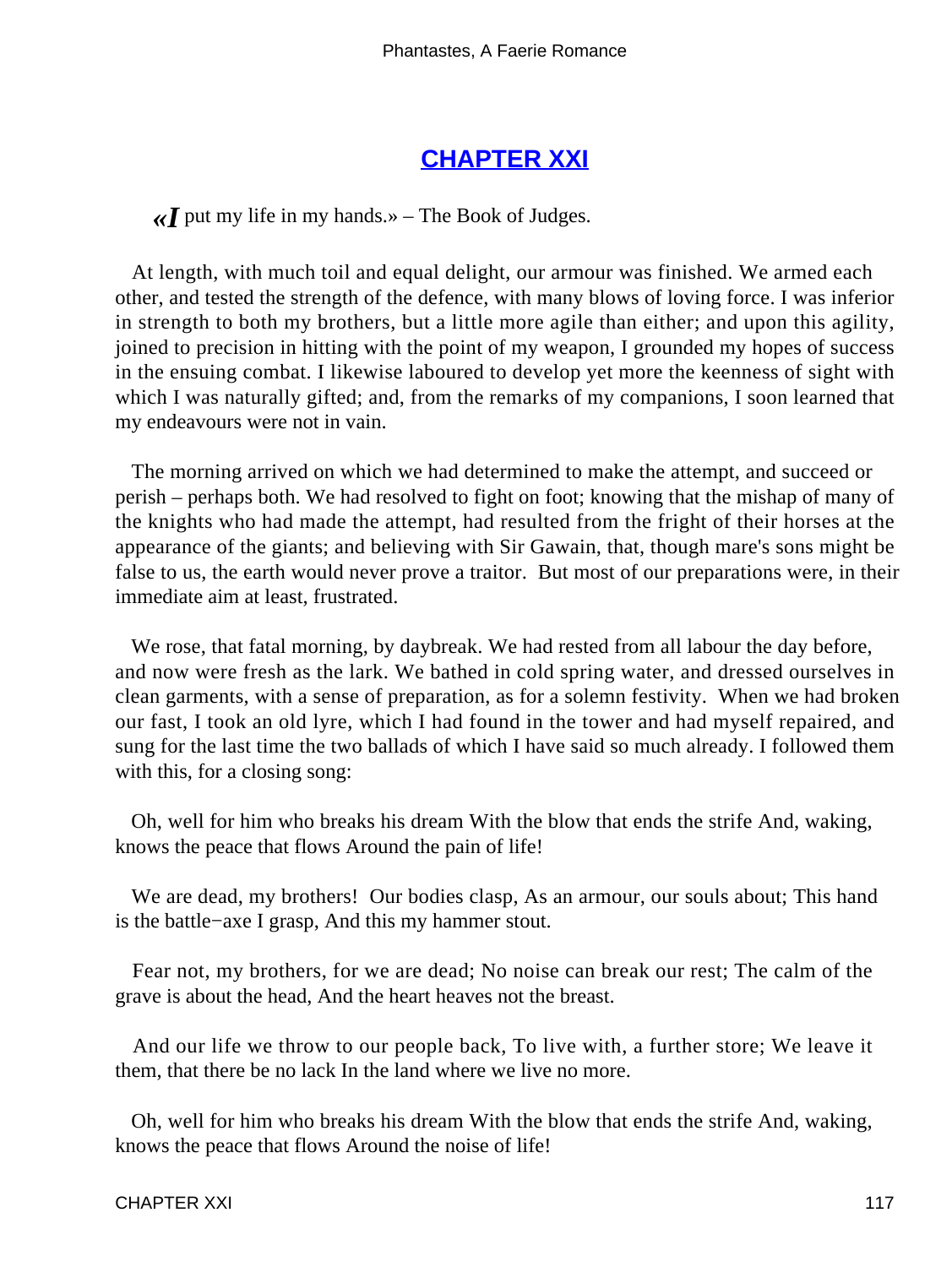As the last few tones of the instrument were following, like a dirge, the death of the song, we all sprang to our feet. For, through one of the little windows of the tower, towards which I had looked as I sang, I saw, suddenly rising over the edge of the slope on which our tower stood, three enormous heads. The brothers knew at once, by my looks, what caused my sudden movement. We were utterly unarmed, and there was no time to arm.

 But we seemed to adopt the same resolution simultaneously; for each caught up his favourite weapon, and, leaving his defence behind, sprang to the door. I snatched up a long rapier, abruptly, but very finely pointed, in my sword−hand, and in the other a sabre; the elder brother seized his heavy battle−axe; and the younger, a great, two−handed sword, which he wielded in one hand like a feather. We had just time to get clear of the tower, embrace and say good−bye, and part to some little distance, that we might not encumber each other's motions, ere the triple giant−brotherhood drew near to attack us. They were about twice our height, and armed to the teeth. Through the visors of their helmets their monstrous eyes shone with a horrible ferocity. I was in the middle position, and the middle giant approached me. My eyes were busy with his armour, and I was not a moment in settling my mode of attack. I saw that his body– armour was somewhat clumsily made, and that the overlappings in the lower part had more play than necessary; and I hoped that, in a fortunate moment, some joint would open a little, in a visible and accessible part. I stood till he came near enough to aim a blow at me with the mace, which has been, in all ages, the favourite weapon of giants, when, of course, I leaped aside, and let the blow fall upon the spot where I had been standing. I expected this would strain the joints of his armour yet more. Full of fury, he made at me again; but I kept him busy, constantly eluding his blows, and hoping thus to fatigue him. He did not seem to fear any assault from me, and I attempted none as yet; but while I watched his motions in order to avoid his blows, I, at the same time, kept equal watch upon those joints of his armour, through some one of which I hoped to reach his life. At length, as if somewhat fatigued, he paused a moment, and drew himself slightly up; I bounded forward, foot and hand, ran my rapier right through to the armour of his back, let go the hilt, and passing under his right arm, turned as he fell, and flew at him with my sabre. At one happy blow I divided the band of his helmet, which fell off, and allowed me, with a second cut across the eyes, to blind him quite; after which I clove his head, and turned, uninjured, to see how my brothers had fared. Both the giants were down, but so were my brothers. I flew first to the one and then to the other couple. Both pairs of combatants were dead, and yet locked together, as in the death−struggle. The elder had buried his battle−axe in the body of his foe, and had fallen beneath him as he fell. The giant had strangled him in his own death−agonies. The younger had nearly hewn off the left leg of his enemy; and, grappled with in the act, had, while they rolled together on the earth, found for his dagger a passage betwixt the gorget and cuirass of the giant, and stabbed him mortally in the throat. The blood from the giant's throat was yet pouring over the hand of his foe, which still grasped the hilt of the dagger sheathed in the wound. They lay silent. I, the least worthy, remained the sole survivor in the lists.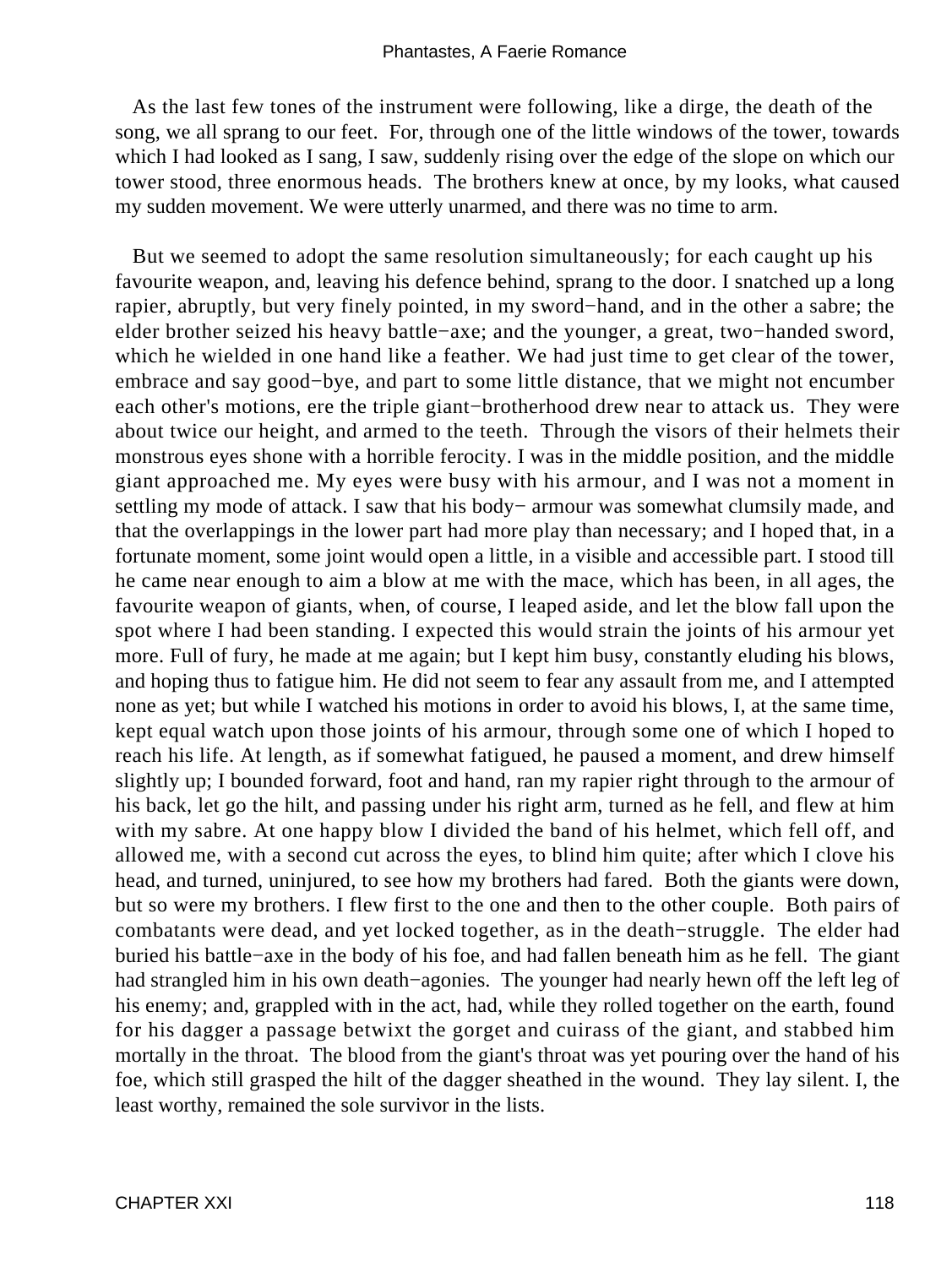As I stood exhausted amidst the dead, after the first worthy deed of my life, I suddenly looked behind me, and there lay the Shadow, black in the sunshine. I went into the lonely tower, and there lay the useless armour of the noble youths – supine as they.

 Ah, how sad it looked! It was a glorious death, but it was death. My songs could not comfort me now. I was almost ashamed that I was alive, when they, the true−hearted, were no more. And yet I breathed freer to think that I had gone through the trial, and had not failed. And perhaps I may be forgiven, if some feelings of pride arose in my bosom, when I looked down on the mighty form that lay dead by my hand.

 «After all, however,» I said to myself, and my heart sank, «it was only skill. Your giant was but a blunderer.»

 I left the bodies of friends and foes, peaceful enough when the death− fight was over, and, hastening to the country below, roused the peasants. They came with shouting and gladness, bringing waggons to carry the bodies. I resolved to take the princes home to their father, each as he lay, in the arms of his country's foe. But first I searched the giants, and found the keys of their castle, to which I repaired, followed by a great company of the people. It was a place of wonderful strength. I released the prisoners, knights and ladies, all in a sad condition, from the cruelties and neglects of the giants. It humbled me to see them crowding round me with thanks, when in truth the glorious brothers, lying dead by their lonely tower, were those to whom the thanks belonged. I had but aided in carrying out the thought born in their brain, and uttered in visible form before ever I laid hold thereupon. Yet I did count myself happy to have been chosen for their brother in this great dead.

 After a few hours spent in refreshing and clothing the prisoners, we all commenced our journey towards the capital. This was slow at first; but, as the strength and spirits of the prisoners returned, it became more rapid; and in three days we reached the palace of the king. As we entered the city gates, with the huge bulks lying each on a waggon drawn by horses, and two of them inextricably intertwined with the dead bodies of their princes, the people raised a shout and then a cry, and followed in multitudes the solemn procession.

 I will not attempt to describe the behaviour of the grand old king. Joy and pride in his sons overcame his sorrow at their loss. On me he heaped every kindness that heart could devise or hand execute. He used to sit and question me, night after night, about everything that was in any way connected with them and their preparations. Our mode of life, and relation to each other, during the time we spent together, was a constant theme. He entered into the minutest details of the construction of the armour, even to a peculiar mode of riveting some of the plates, with unwearying interest. This armour I had intended to beg of the king, as my sole memorials of the contest; but, when I saw the delight he took in contemplating it, and the consolation it appeared to afford him in his sorrow, I could not ask for it; but, at his request, left my own, weapons and all, to be joined with theirs in a trophy, erected in the grand square of the palace. The king, with gorgeous ceremony, dubbed me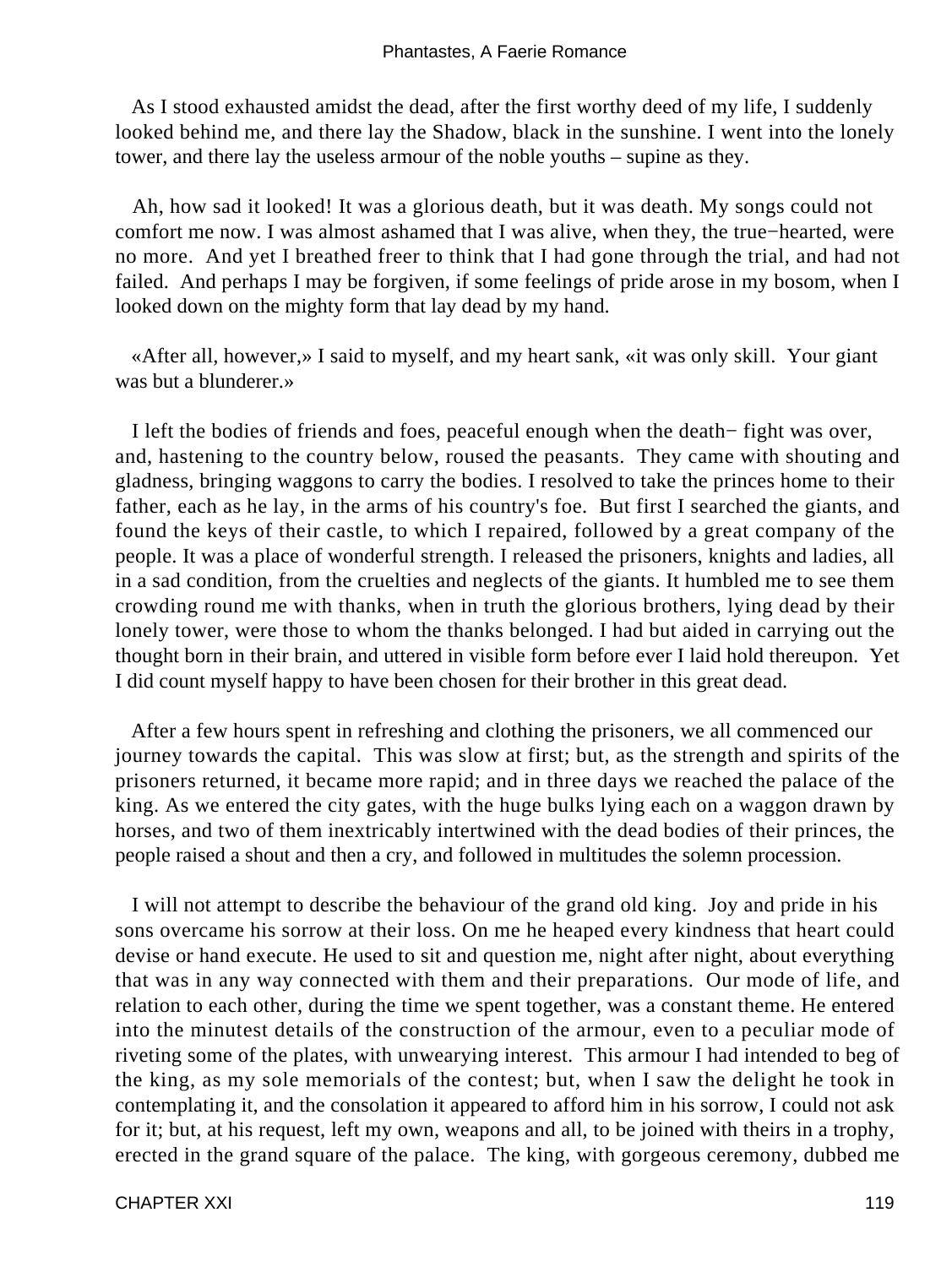knight with his own old hand, in which trembled the sword of his youth.

 During the short time I remained, my company was, naturally, much courted by the young nobles. I was in a constant round of gaiety and diversion, notwithstanding that the court was in mourning. For the country was so rejoiced at the death of the giants, and so many of their lost friends had been restored to the nobility and men of wealth, that the gladness surpassed the grief. «Ye have indeed left your lives to your people, my great brothers!» I said.

 But I was ever and ever haunted by the old shadow, which I had not seen all the time that I was at work in the tower. Even in the society of the ladies of the court, who seemed to think it only their duty to make my stay there as pleasant to me as possible, I could not help being conscious of its presence, although it might not be annoying me at the time. At length, somewhat weary of uninterrupted pleasure, and nowise strengthened thereby, either in body or mind, I put on a splendid suit of armour of steel inlaid with silver, which the old king had given me, and, mounting the horse on which it had been brought to me, took my leave of the palace, to visit the distant city in which the lady dwelt, whom the elder prince had loved. I anticipated a sore task, in conveying to her the news of his glorious fate: but this trial was spared me, in a manner as strange as anything that had happened to me in Fairy Land.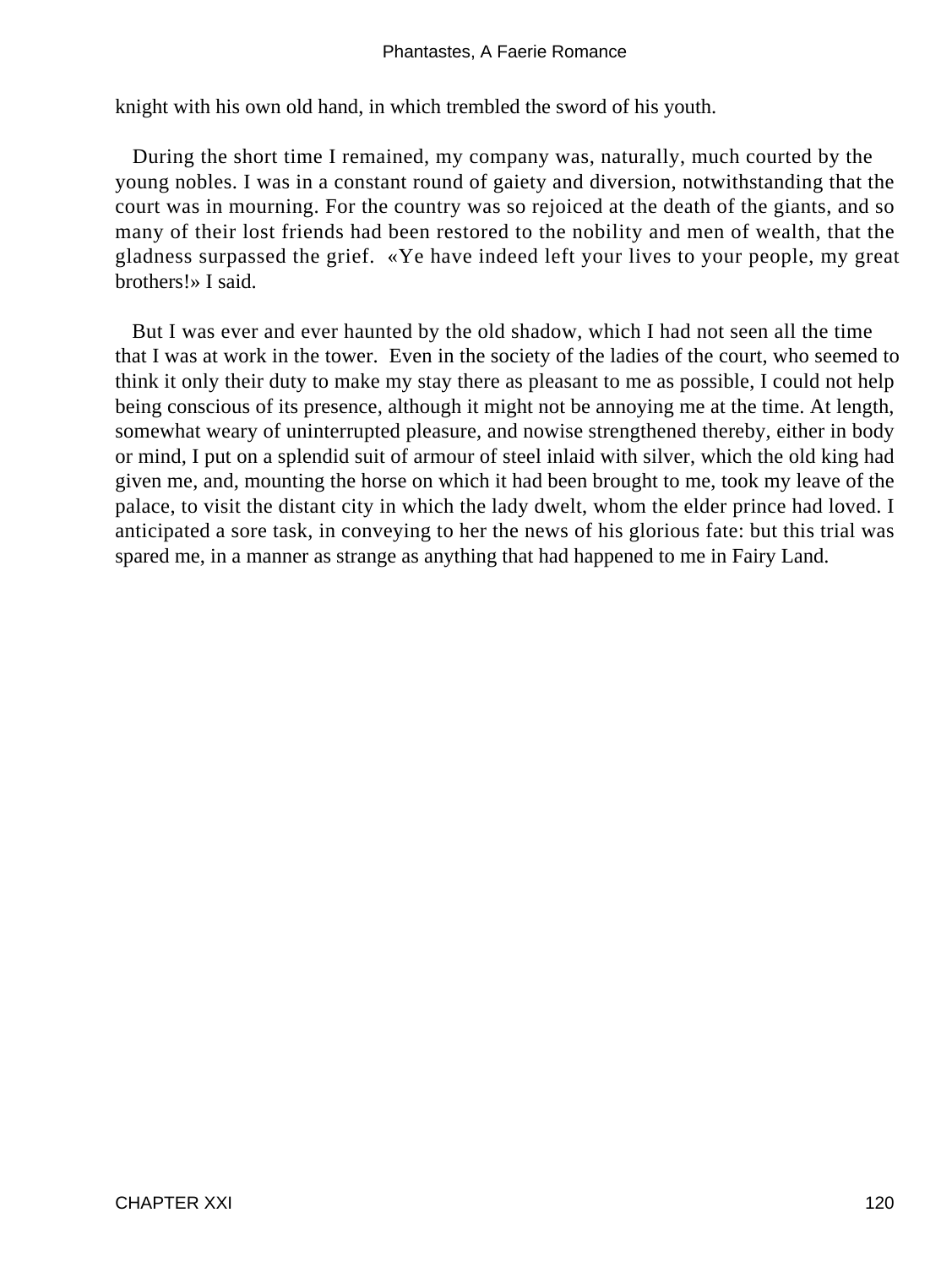### **[CHAPTER XXII](#page-143-0)**

<span id="page-121-0"></span>*«N*o one has my form but the I.» Schoppe, in **JEAN** PAUL'S Titan.

*"Joy's a subtil elf.*

*I think man's happiest when he forgets himself."* 

*CYRIL TOURNEUR, The Revenger's Tragedy.*

*On the third day of my journey, I was riding gently along a road,* 

 apparently little frequented, to judge from the grass that grew upon it. I was approaching a forest. Everywhere in Fairy Land forests are the places where one may most certainly expect adventures. As I drew near, a youth, unarmed, gentle, and beautiful, who had just cut a branch from a yew growing on the skirts of the wood, evidently to make himself a bow, met me, and thus accosted me:

 «Sir knight, be careful as thou ridest through this forest; for it is said to be strangely enchanted, in a sort which even those who have been witnesses of its enchantment can hardly describe.»

 I thanked him for his advice, which I promised to follow, and rode on. But the moment I entered the wood, it seemed to me that, if enchantment there was, it must be of a good kind; for the Shadow, which had been more than usually dark and distressing, since I had set out on this journey, suddenly disappeared. I felt a wonderful elevation of spirits, and began to reflect on my past life, and especially on my combat with the giants, with such satisfaction, that I had actually to remind myself, that I had only killed one of them; and that, but for the brothers, I should never have had the idea of attacking them, not to mention the smallest power of standing to it. Still I rejoiced, and counted myself amongst the glorious knights of old; having even the unspeakable presumption – my shame and self− condemnation at the memory of it are such, that I write it as the only and sorest penance I can perform – to think of myself (will the world believe it?) as side by side with Sir Galahad! Scarcely had the thought been born in my mind, when, approaching me from the left, through the trees, I espied a resplendent knight, of mighty size, whose armour seemed to shine of itself, without the sun. When he drew near, I was astonished to see that this armour was like my own; nay, I could trace, line for line, the correspondence of the inlaid silver to the device on my own. His horse, too, was like mine in colour, form, and motion; save that, like his rider, he was greater and fiercer than his counterpart. The knight rode with beaver up. As he halted right opposite to me in the narrow path, barring my way, I saw the reflection of my countenance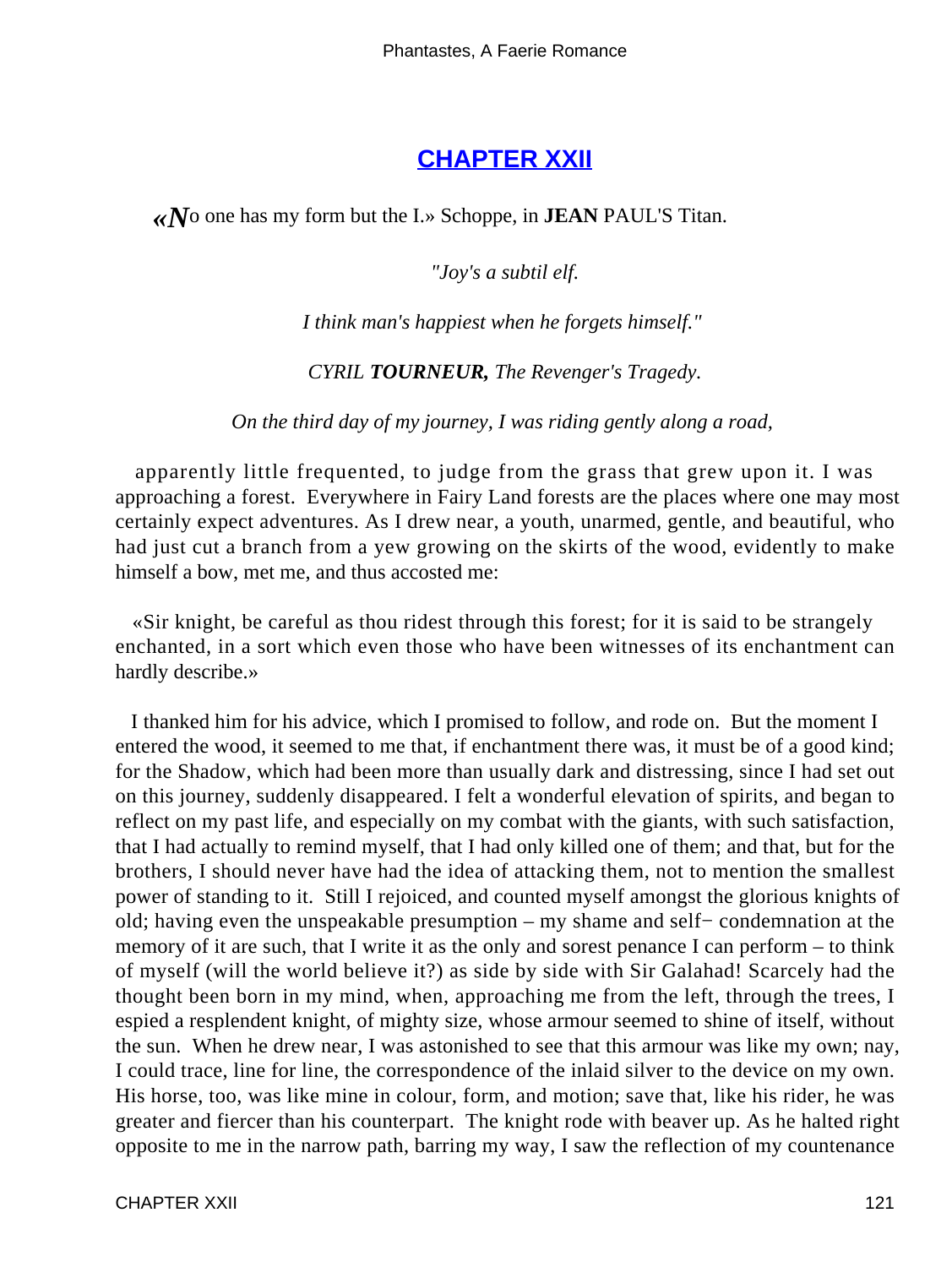in the centre plate of shining steel on his breastplate. Above it rose the same face – his face – only, as I have said, larger and fiercer. I was bewildered. I could not help feeling some admiration of him, but it was mingled with a dim conviction that he was evil, and that I ought to fight with him.

«Let me pass,» I said.

«When I will,» he replied.

 Something within me said: «Spear in rest, and ride at him! else thou art for ever a slave.»

 I tried, but my arm trembled so much, that I could not couch my lance. To tell the truth, I, who had overcome the giant, shook like a coward before this knight. He gave a scornful laugh, that echoed through the wood, turned his horse, and said, without looking round, «Follow me.»

 I obeyed, abashed and stupefied. How long he led, and how long I followed, I cannot tell. «I never knew misery before,» I said to myself. «Would that I had at least struck him, and had had my death− blow in return! Why, then, do I not call to him to wheel and defend himself? Alas! I know not why, but I cannot. One look from him would cow me like a beaten hound.» I followed, and was silent.

 At length we came to a dreary square tower, in the middle of a dense forest. It looked as if scarce a tree had been cut down to make room for it. Across the very door, diagonally, grew the stem of a tree, so large that there was just room to squeeze past it in order to enter. One miserable square hole in the roof was the only visible suggestion of a window. Turret or battlement, or projecting masonry of any kind, it had none. Clear and smooth and massy, it rose from its base, and ended with a line straight and unbroken. The roof, carried to a centre from each of the four walls, rose slightly to the point where the rafters met. Round the base lay several little heaps of either bits of broken branches, withered and peeled, or half− whitened bones; I could not distinguish which. As I approached, the ground sounded hollow beneath my horse's hoofs. The knight took a great key from his pocket, and reaching past the stem of the tree, with some difficulty opened the door. «Dismount,» he commanded. I obeyed. He turned my horse's head away from the tower, gave him a terrible blow with the flat side of his sword, and sent him madly tearing through the forest.

«Now,» said he, «enter, and take your companion with you.»

 I looked round: knight and horse had vanished, and behind me lay the horrible shadow. I entered, for I could not help myself; and the shadow followed me. I had a terrible conviction that the knight and he were one. The door closed behind me.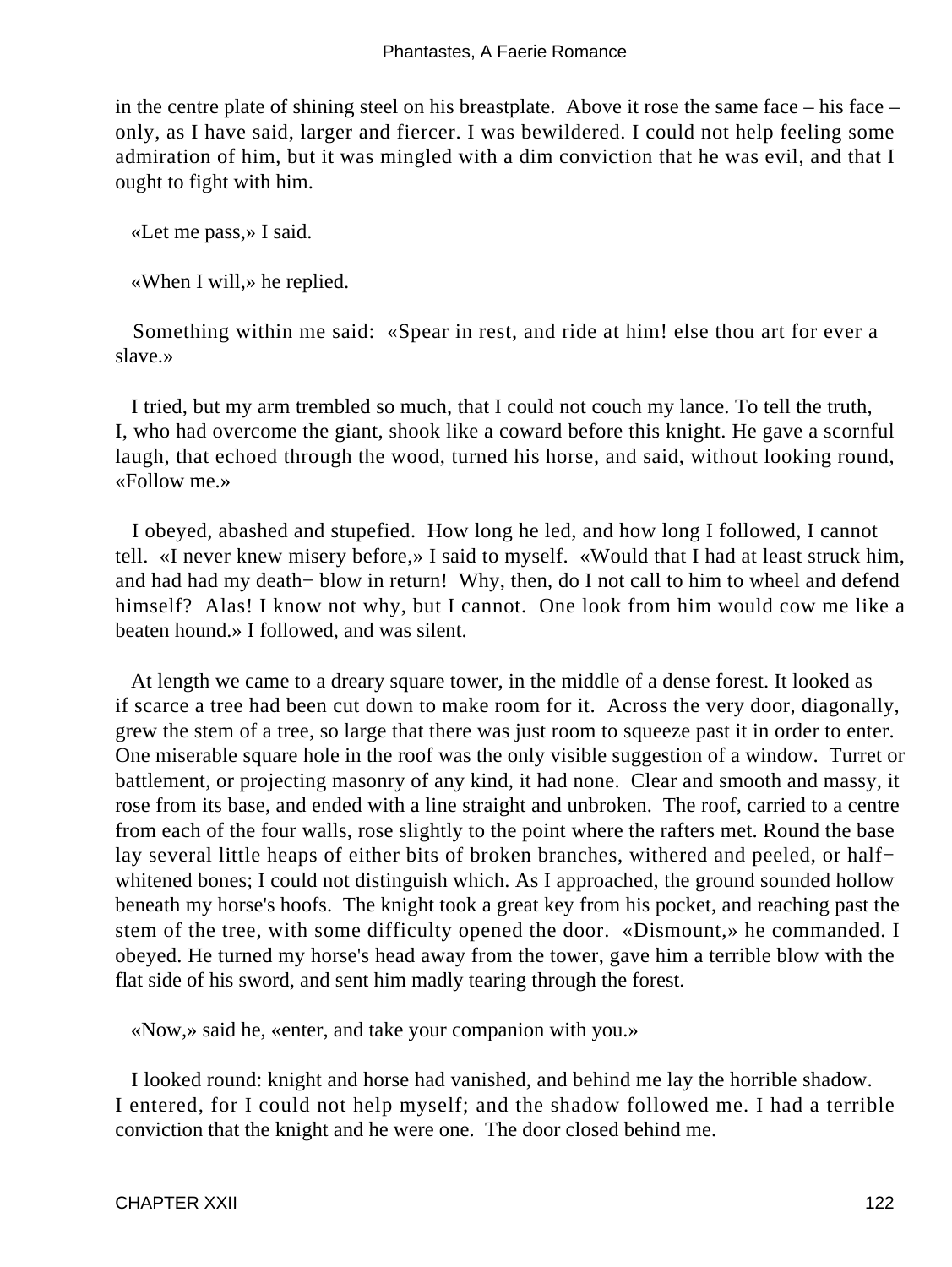Now I was indeed in pitiful plight. There was literally nothing in the tower but my shadow and me. The walls rose right up to the roof; in which, as I had seen from without, there was one little square opening. This I now knew to be the only window the tower possessed. I sat down on the floor, in listless wretchedness. I think I must have fallen asleep, and have slept for hours; for I suddenly became aware of existence, in observing that the moon was shining through the hole in the roof. As she rose higher and higher, her light crept down the wall over me, till at last it shone right upon my head. Instantaneously the walls of the tower seemed to vanish away like a mist. I sat beneath a beech, on the edge of a forest, and the open country lay, in the moonlight, for miles and miles around me, spotted with glimmering houses and spires and towers. I thought with myself, «Oh, joy! it was only a dream; the horrible narrow waste is gone, and I wake beneath a beech−tree, perhaps one that loves me, and I can go where I will.» I rose, as I thought, and walked about, and did what I would, but ever kept near the tree; for always, and, of course, since my meeting with the woman of the beech−tree far more than ever, I loved that tree. So the night wore on. I waited for the sun to rise, before I could venture to renew my journey. But as soon as the first faint light of the dawn appeared, instead of shining upon me from the eye of the morning, it stole like a fainting ghost through the little square hole above my head; and the walls came out as the light grew, and the glorious night was swallowed up of the hateful day. The long dreary day passed. My shadow lay black on the floor. I felt no hunger, no need of food. The night came. The moon shone. I watched her light slowly descending the wall, as I might have watched, adown the sky, the long, swift approach of a helping angel. Her rays touched me, and I was free. Thus night after night passed away. I should have died but for this. Every night the conviction returned, that I was free. Every morning I sat wretchedly disconsolate. At length, when the course of the moon no longer permitted her beams to touch me, the night was dreary as the day.

When I slept, I was somewhat consoled by my dreams; but all the time I dreamed, I knew that I was only dreaming. But one night, at length, the moon, a mere shred of pallor, scattered a few thin ghostly rays upon me; and I think I fell asleep and dreamed. I sat in an autumn night before the vintage, on a hill overlooking my own castle. My heart sprang with joy. Oh, to be a child again, innocent, fearless, without shame or desire! I walked down to the castle. All were in consternation at my absence. My sisters were weeping for my loss. They sprang up and clung to me, with incoherent cries, as I entered. My old friends came flocking round me. A gray light shone on the roof of the hall. It was the light of the dawn shining through the square window of my tower. More earnestly than ever, I longed for freedom after this dream; more drearily than ever, crept on the next wretched day. I measured by the sunbeams, caught through the little window in the trap of my tower, how it went by, waiting only for the dreams of the night.

 About noon, I started as if something foreign to all my senses and all my experience, had suddenly invaded me; yet it was only the voice of a woman singing. My whole frame quivered with joy, surprise, and the sensation of the unforeseen. Like a living soul, like an incarnation of Nature, the song entered my prison−house. Each tone folded its wings, and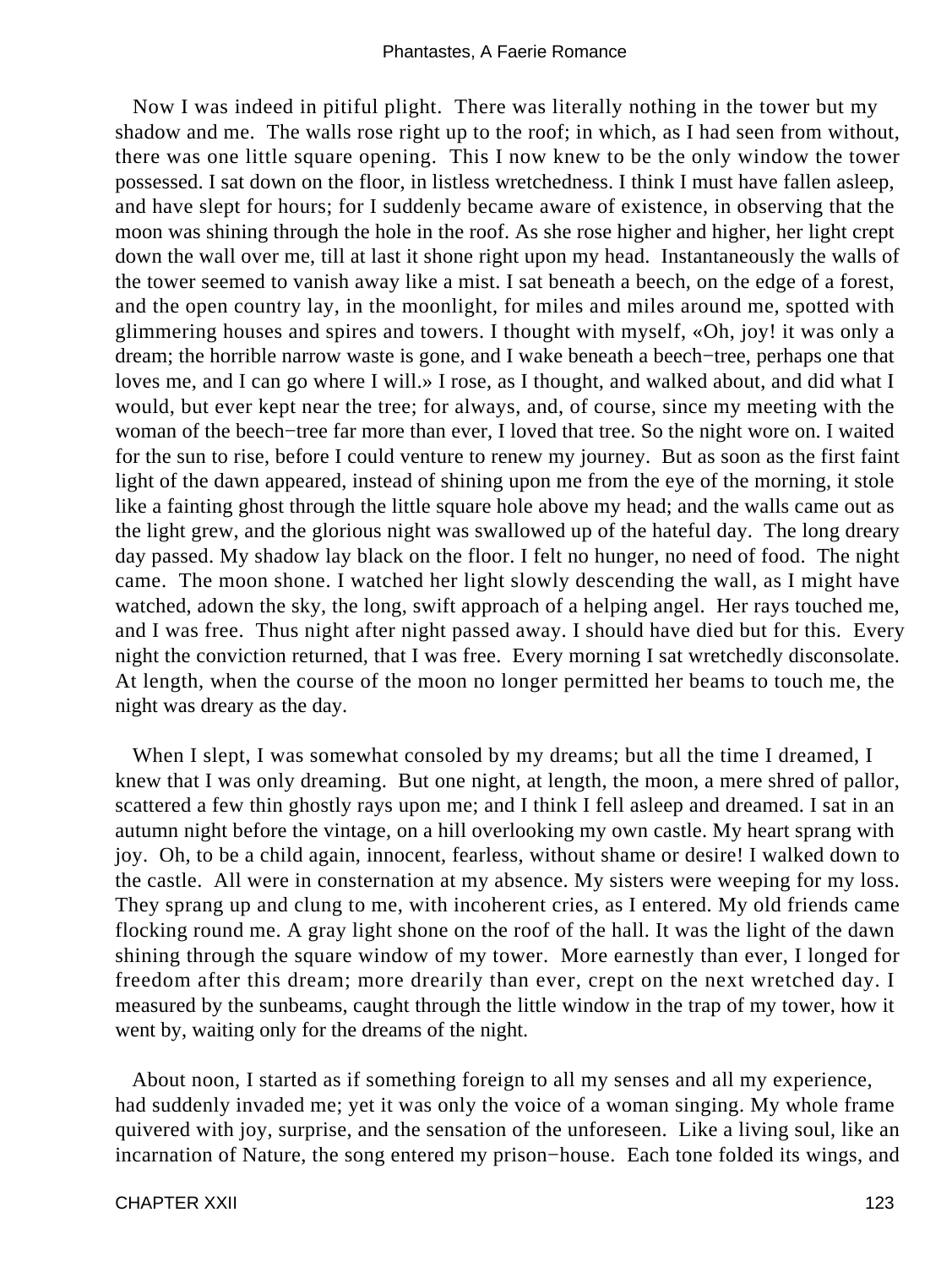laid itself, like a caressing bird, upon my heart. It bathed me like a sea; inwrapt me like an odorous vapour; entered my soul like a long draught of clear spring−water; shone upon me like essential sunlight; soothed me like a mother's voice and hand. Yet, as the clearest forest−well tastes sometimes of the bitterness of decayed leaves, so to my weary, prisoned heart, its cheerfulness had a sting of cold, and its tenderness unmanned me with the faintness of long−departed joys. I wept half−bitterly, half−luxuriously; but not long. I dashed away the tears, ashamed of a weakness which I thought I had abandoned. Ere I knew, I had walked to the door, and seated myself with my ears against it, in order to catch every syllable of the revelation from the unseen outer world. And now I heard each word distinctly. The singer seemed to be standing or sitting near the tower, for the sounds indicated no change of place. The song was something like this:

 The sun, like a golden knot on high, Gathers the glories of the sky, And binds them into a shining tent, Roofing the world with the firmament. And through the pavilion the rich winds blow, And through the pavilion the waters go. And the birds for joy, and the trees for prayer, Bowing their heads in the sunny air, And for thoughts, the gently talking springs, That come from the centre with secret things – All make a music, gentle and strong, Bound by the heart into one sweet song. And amidst them all, the mother Earth Sits with the children of her birth; She tendeth them all, as a mother hen Her little ones round her, twelve or ten: Oft she sitteth, with hands on knee, Idle with love for her family. Go forth to her from the dark and the dust, And weep beside her, if weep thou must; If she may not hold thee to her breast, Like a weary infant, that cries for rest At least she will press thee to her knee, And tell a low, sweet tale to thee, Till the hue to thy cheeky and the light to thine eye, Strength to thy limbs, and courage high To thy fainting heart, return amain, And away to work thou goest again. From the narrow desert, O man of pride, Come into the house, so high and wide.

 Hardly knowing what I did, I opened the door. Why had I not done so before? I do not know.

 At first I could see no one; but when I had forced myself past the tree which grew across the entrance, I saw, seated on the ground, and leaning against the tree, with her back to my prison, a beautiful woman. Her countenance seemed known to me, and yet unknown. She looked at me and smiled, when I made my appearance.

«Ah! were you the prisoner there? I am very glad I have wiled you out.»

 «Do you know me then?» «Do you not know me? But you hurt me, and that, I suppose, makes it easy for a man to forget. You broke my globe. Yet I thank you. Perhaps I owe you many thanks for breaking it. I took the pieces, all black, and wet with crying over them, to the Fairy Queen. There was no music and no light in them now. But she took them from me, and laid them aside; and made me go to sleep in a great hall of white, with black pillars, and many red curtains. When I woke in the morning, I went to her, hoping to have my globe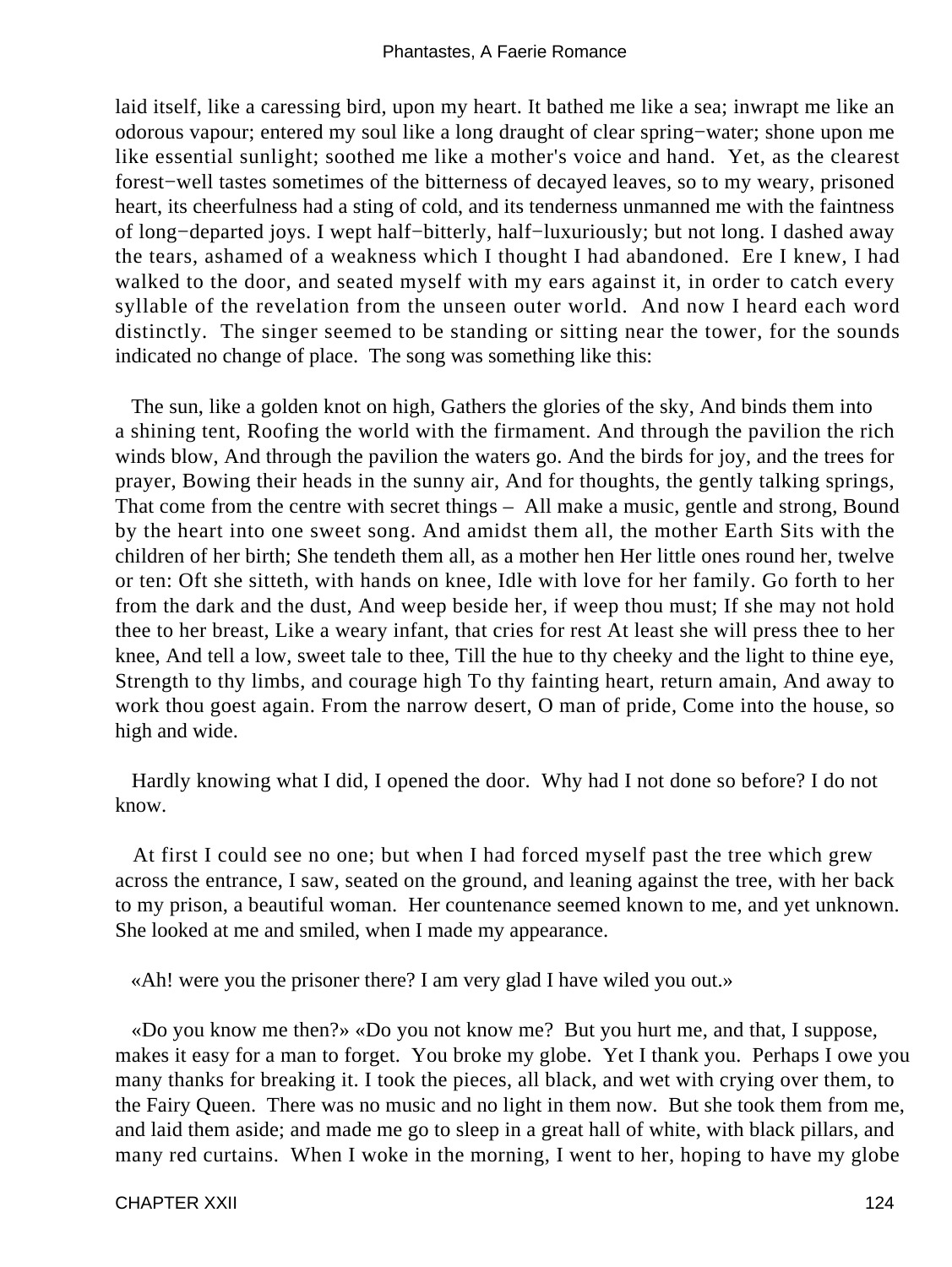again, whole and sound; but she sent me away without it, and I have not seen it since. Nor do I care for it now. I have something so much better. I do not need the globe to play to me; for I can sing. I could not sing at all before. Now I go about everywhere through Fairy Land, singing till my heart is like to break, just like my globe, for very joy at my own songs. And wherever I go, my songs do good, and deliver people. And now I have delivered you, and I am so happy.»

She ceased, and the tears came into her eyes.

 All this time, I had been gazing at her; and now fully recognised the face of the child, glorified in the countenance of the woman.

 I was ashamed and humbled before her; but a great weight was lifted from my thoughts. I knelt before her, and thanked her, and begged her to forgive me.

 «Rise, rise,» she said; «I have nothing to forgive; I thank you. But now I must be gone, for I do not know how many may be waiting for me, here and there, through the dark forests; and they cannot come out till I come.»

 She rose, and with a smile and a farewell, turned and left me. I dared not ask her to stay; in fact, I could hardly speak to her. Between her and me, there was a great gulf. She was uplifted, by sorrow and well−doing, into a region I could hardly hope ever to enter. I watched her departure, as one watches a sunset. She went like a radiance through the dark wood, which was henceforth bright to me, from simply knowing that such a creature was in it.

 She was bearing the sun to the unsunned spots. The light and the music of her broken globe were now in her heart and her brain. As she went, she sang; and I caught these few words of her song; and the tones seemed to linger and wind about the trees after she had disappeared:

 Thou goest thine, and I go mine – Many ways we wend; Many days, and many ways, Ending in one end.

 Many a wrong, and its curing song; Many a road, and many an inn; Room to roam, but only one home For all the world to win. And so she vanished. With a sad heart, soothed by humility, and the knowledge of her peace and gladness, I bethought me what now I should do. First, I must leave the tower far behind me, lest, in some evil moment, I might be once more caged within its horrible walls. But it was ill walking in my heavy armour; and besides I had now no right to the golden spurs and the resplendent mail, fitly dulled with long neglect. I might do for a squire; but I honoured knighthood too highly, to call myself any longer one of the noble brotherhood. I stripped off all my armour, piled it under the tree, just where the lady had been seated, and took my unknown way, eastward through the woods. Of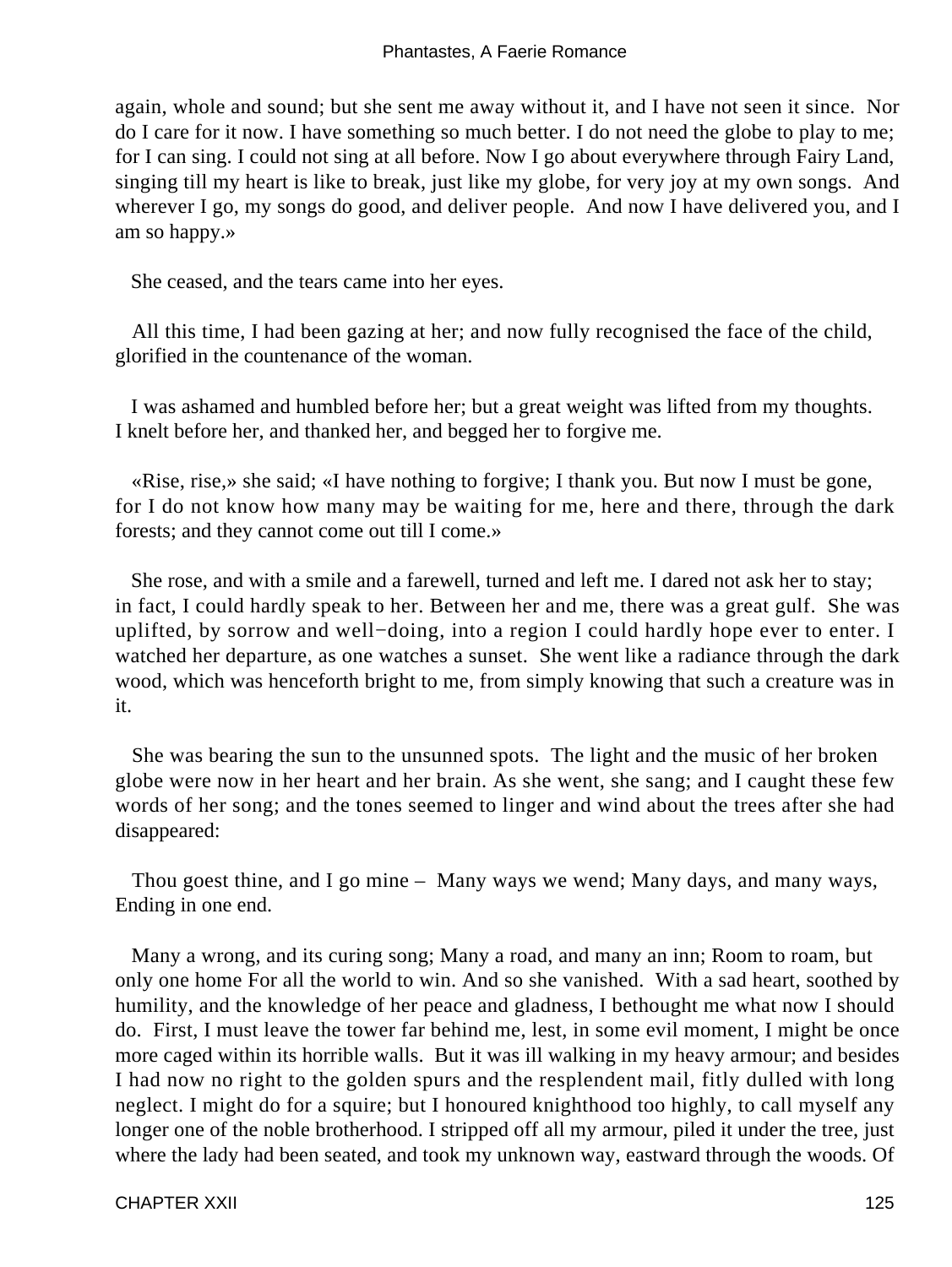all my weapons, I carried only a short axe in my hand.

 Then first I knew the delight of being lowly; of saying to myself, «I am what I am, nothing more.» «I have failed,» I said, «I have lost myself – would it had been my shadow.» I looked round: the shadow was nowhere to be seen. Ere long, I learned that it was not myself, but only my shadow, that I had lost. I learned that it is better, a thousand−fold, for a proud man to fall and be humbled, than to hold up his head in his pride and fancied innocence. I learned that he that will be a hero, will barely be a man; that he that will be nothing but a doer of his work, is sure of his manhood. In nothing was my ideal lowered, or dimmed, or grown less precious; I only saw it too plainly, to set myself for a moment beside it. Indeed, my ideal soon became my life; whereas, formerly, my life had consisted in a vain attempt to behold, if not my ideal in myself, at least myself in my ideal. Now, however, I took, at first, what perhaps was a mistaken pleasure, in despising and degrading myself. Another self seemed to arise, like a white spirit from a dead man, from the dumb and trampled self of the past. Doubtless, this self must again die and be buried, and again, from its tomb, spring a winged child; but of this my history as yet bears not the record.

 Self will come to life even in the slaying of self; but there is ever something deeper and stronger than it, which will emerge at last from the unknown abysses of the soul: will it be as a solemn gloom, burning with eyes? or a clear morning after the rain? or a smiling child, that finds itself nowhere, and everywhere?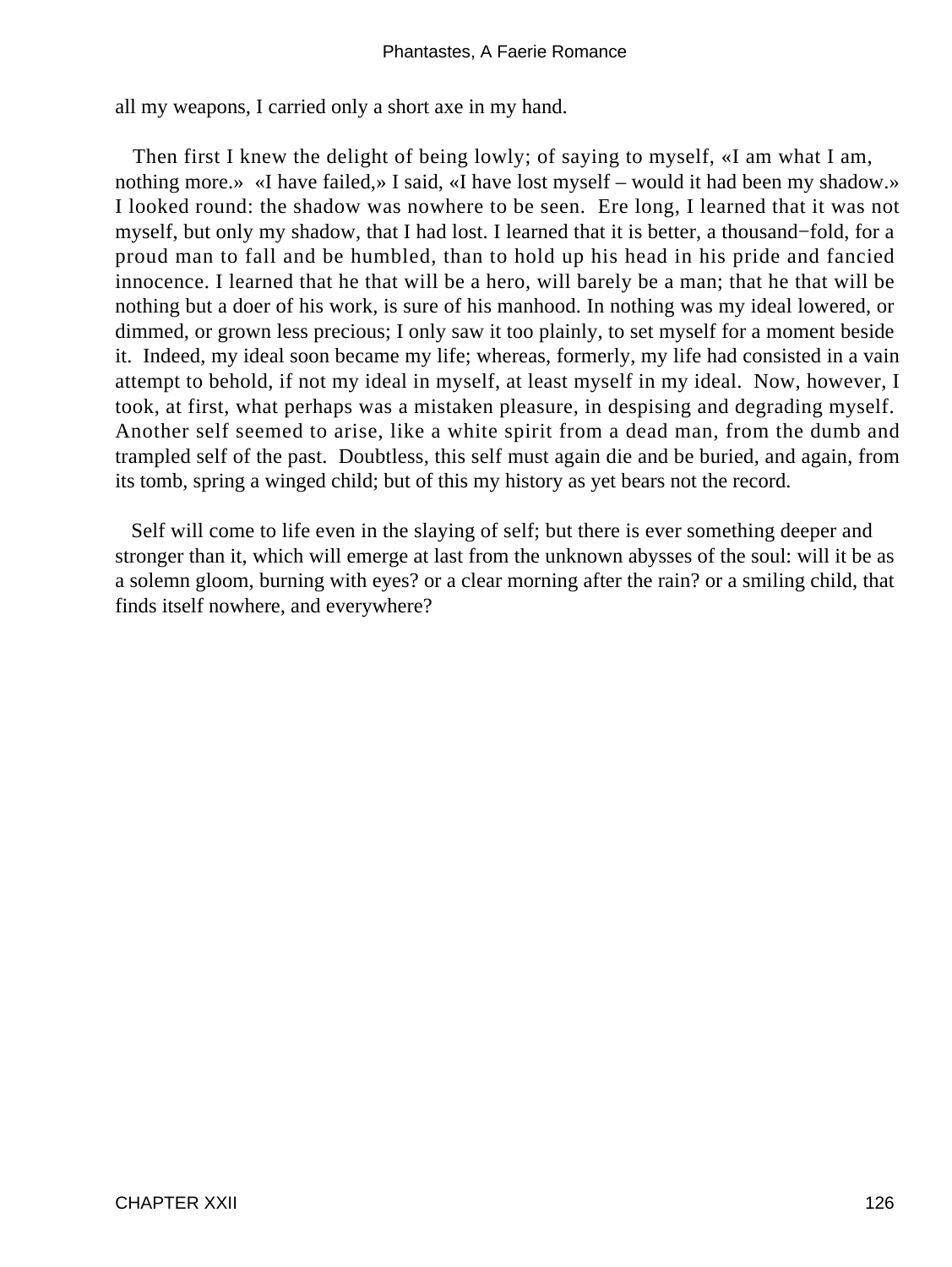# **[CHAPTER XXIII](#page-143-0)**

<span id="page-127-0"></span>*«H*igh erected thought, seated in a heart of courtesy.» **SIR PHILIP SIDNEY.**

"A sweet attractive kinde of grace, A full assurance given by lookes,

*Continuall comfort in a face,* 

*The lineaments of Gospel bookes."*

*MATTHEW ROYDON, on Sir Philip Sidney.* 

 I had not gone far, for I had but just lost sight of the hated tower, when a voice of another sort, sounding near or far, as the trees permitted or intercepted its passage, reached me. It was a full, deep, manly voice, but withal clear and melodious. Now it burst on the ear with a sudden swell, and anon, dying away as suddenly, seemed to come to me across a great space. Nevertheless, it drew nearer; till, at last, I could distinguish the words of the song, and get transient glimpses of the singer, between the columns of the trees. He came nearer, dawning upon me like a growing thought. He was a knight, armed from head to heel, mounted upon a strange−looking beast, whose form I could not understand. The words which I heard him sing were like these:

 Heart be stout, And eye be true; Good blade out! And ill shall rue. Courage, horse! Thou lackst no skill; Well thy force Hath matched my will.

For the foe With fiery breath, At a blow, It still in death.

Gently, horse! Tread fearlessly; 'Tis his corse That burdens thee.

The sun's eye Is fierce at noon; Thou and I Will rest full soon.

And new strength New work will meet; Till, at length, Long rest is sweet.

 And now horse and rider had arrived near enough for me to see, fastened by the long neck to the hinder part of the saddle, and trailing its hideous length on the ground behind, the body of a great dragon. It was no wonder that, with such a drag at his heels, the horse could make but slow progress, notwithstanding his evident dismay. The horrid, serpent−like head, with its black tongue, forked with red, hanging out of its jaws, dangled against the horse's side. Its neck was covered with long blue hair, its sides with scales of green and gold. Its back was of corrugated skin, of a purple hue. Its belly was similar in nature, but its colour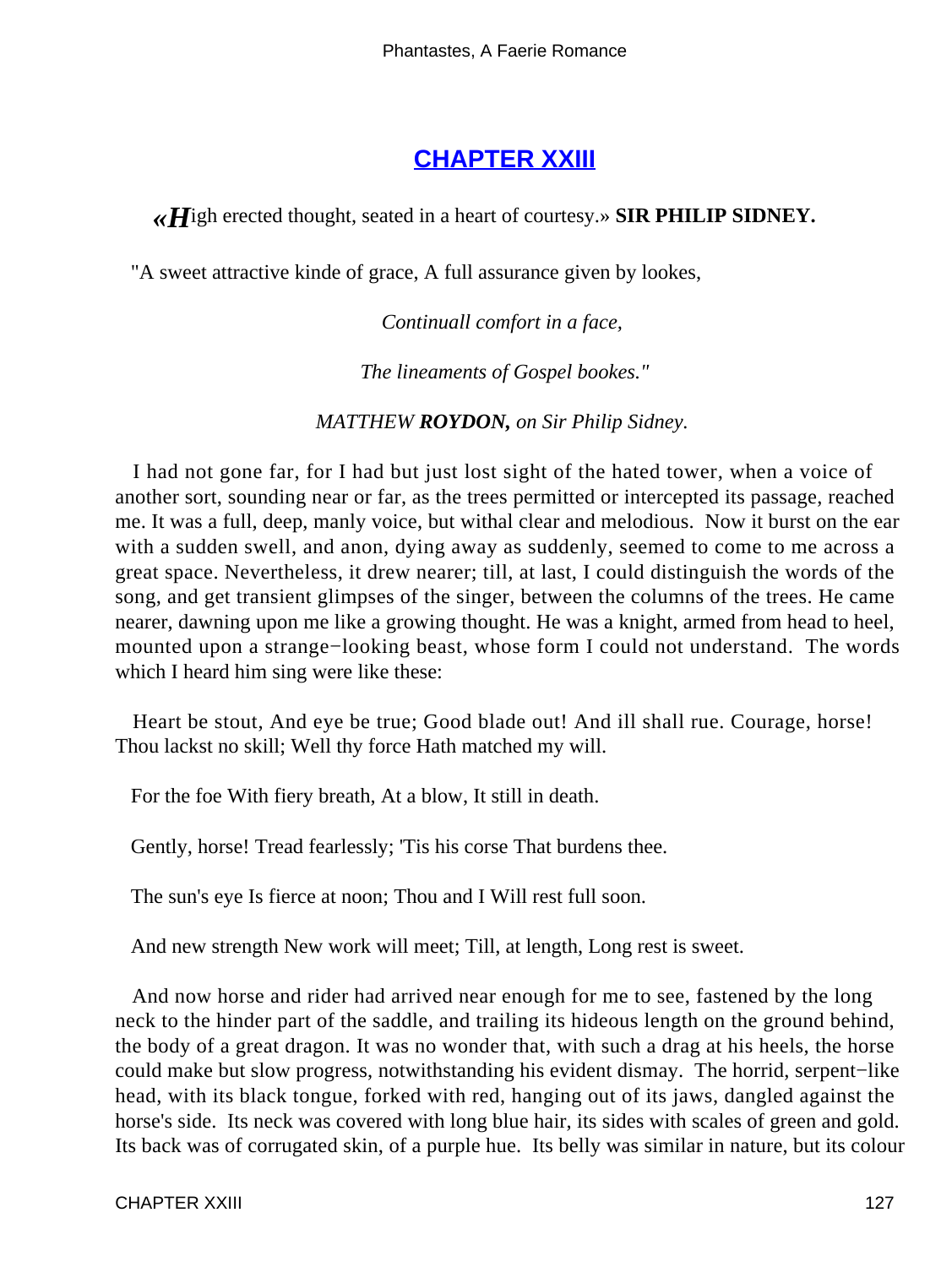was leaden, dashed with blotches of livid blue. Its skinny, bat−like wings and its tail were of a dull gray. It was strange to see how so many gorgeous colours, so many curving lines, and such beautiful things as wings and hair and scales, combined to form the horrible creature, intense in ugliness.

 The knight was passing me with a salutation; but, as I walked towards him, he reined up, and I stood by his stirrup. When I came near him, I saw to my surprise and pleasure likewise, although a sudden pain, like a birth of fire, sprang up in my heart, that it was the knight of the soiled armour, whom I knew before, and whom I had seen in the vision, with the lady of the marble. But I could have thrown my arms around him, because she loved him. This discovery only strengthened the resolution I had formed, before I recognised him, of offering myself to the knight, to wait upon him as a squire, for he seemed to be unattended. I made my request in as few words as possible. He hesitated for a moment, and looked at me thoughtfully. I saw that he suspected who I was, but that he continued uncertain of his suspicion. No doubt he was soon convinced of its truth; but all the time I was with him, not a word crossed his lips with reference to what he evidently concluded I wished to leave unnoticed, if not to keep concealed.

 «Squire and knight should be friends,»said he: «can you take me by the hand?» And he held out the great gauntleted right hand. I grasped it willingly and strongly. Not a word more was said. The knight gave the sign to his horse, which again began his slow march, and I walked beside and a little behind.

We had not gone very far before we arrived at a little cottage; from which, as we drew near, a woman rushed out with the cry:

«My child! my child! have you found my child?»

 «I have found her,» replied the knight, «but she is sorely hurt. I was forced to leave her with the hermit, as I returned. You will find her there, and I think she will get better. You see I have brought you a present. This wretch will not hurt you again.» And he undid the creature's neck, and flung the frightful burden down by the cottage door.

 The woman was now almost out of sight in the wood; but the husband stood at the door, with speechless thanks in his face.

 «You must bury the monster,» said the knight. «If I had arrived a moment later, I should have been too late. But now you need not fear, for such a creature as this very rarely appears, in the same part, twice during a lifetime.»

 «Will you not dismount and rest you, Sir Knight?» said the peasant, who had, by this time, recovered himself a little.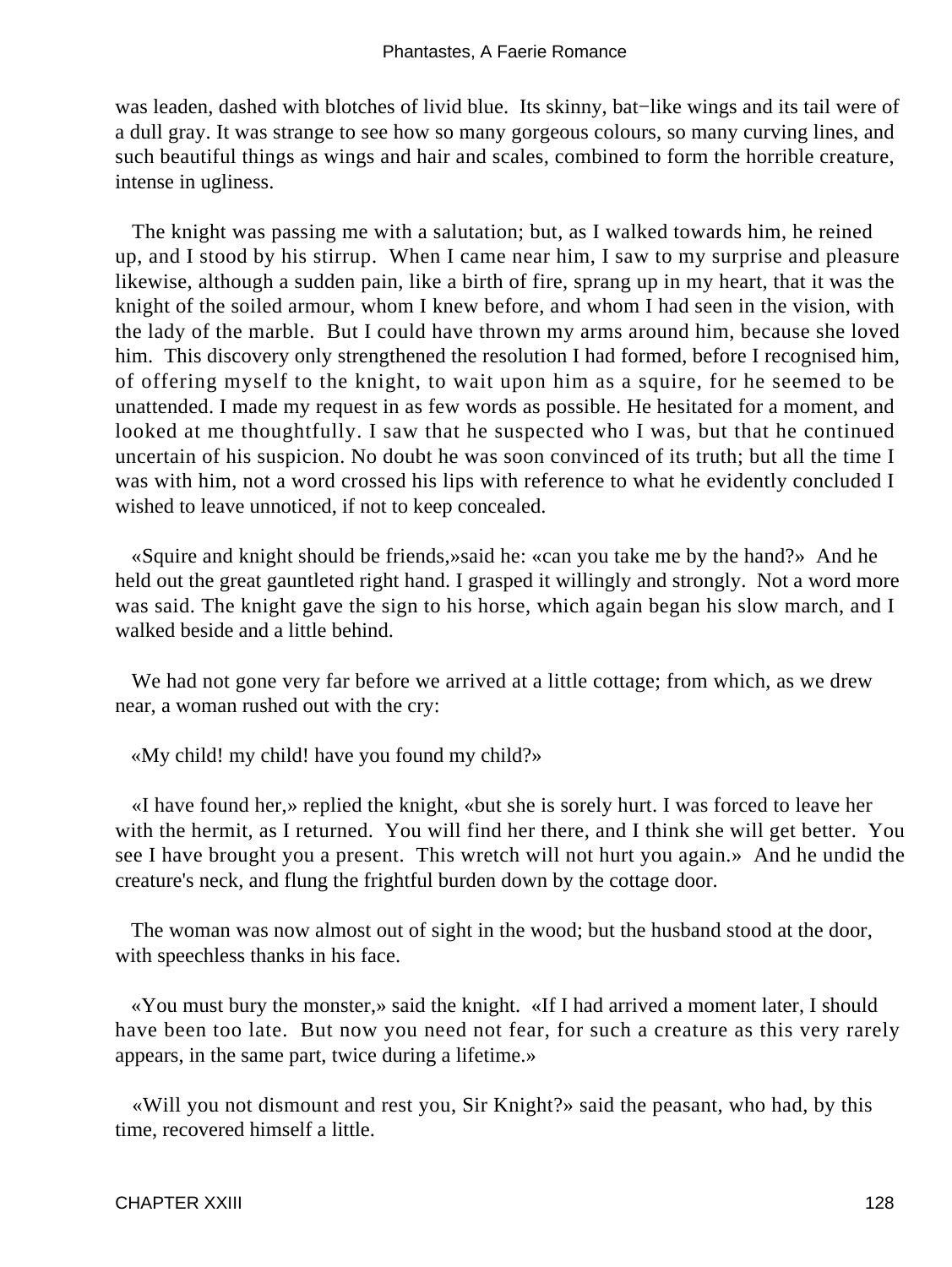«That I will, thankfully,» said he; and, dismounting, he gave the reins to me, and told me to unbridle the horse, and lead him into the shade. «You need not tie him up,» he added; «he will not run away.»

 When I returned, after obeying his orders, and entered the cottage, I saw the knight seated, without his helmet, and talking most familiarly with the simple host. I stood at the open door for a moment, and, gazing at him, inwardly justified the white lady in preferring him to me. A nobler countenance I never saw. Loving−kindness beamed from every line of his face. It seemed as if he would repay himself for the late arduous combat, by indulging in all the gentleness of a womanly heart. But when the talk ceased for a moment, he seemed to fall into a reverie. Then the exquisite curves of the upper lip vanished. The lip was lengthened and compressed at the same moment. You could have told that, within the lips, the teeth were firmly closed. The whole face grew stern and determined, all but fierce; only the eyes burned on like a holy sacrifice, uplift on a granite rock.

 The woman entered, with her mangled child in her arms. She was pale as her little burden. She gazed, with a wild love and despairing tenderness, on the still, all but dead face, white and clear from loss of blood and terror.

 The knight rose. The light that had been confined to his eyes, now shone from his whole countenance. He took the little thing in his arms, and, with the mother's help, undressed her, and looked to her wounds. The tears flowed down his face as he did so. With tender hands he bound them up, kissed the pale cheek, and gave her back to her mother. When he went home, all his tale would be of the grief and joy of the parents; while to me, who had looked on, the gracious countenance of the armed man, beaming from the panoply of steel, over the seemingly dead child, while the powerful hands turned it and shifted it, and bound it, if possible even more gently than the mother's, formed the centre of the story.

 After we had partaken of the best they could give us, the knight took his leave, with a few parting instructions to the mother as to how she should treat the child.

 I brought the knight his steed, held the stirrup while he mounted, and then followed him through the wood. The horse, delighted to be free of his hideous load, bounded beneath the weight of man and armour, and could hardly be restrained from galloping on. But the knight made him time his powers to mine, and so we went on for an hour or two. Then the knight dismounted, and compelled me to get into the saddle, saying: «Knight and squire must share the labour.»

 Holding by the stirrup, he walked along by my side, heavily clad as he was, with apparent ease. As we went, he led a conversation, in which I took what humble part my sense of my condition would permit me.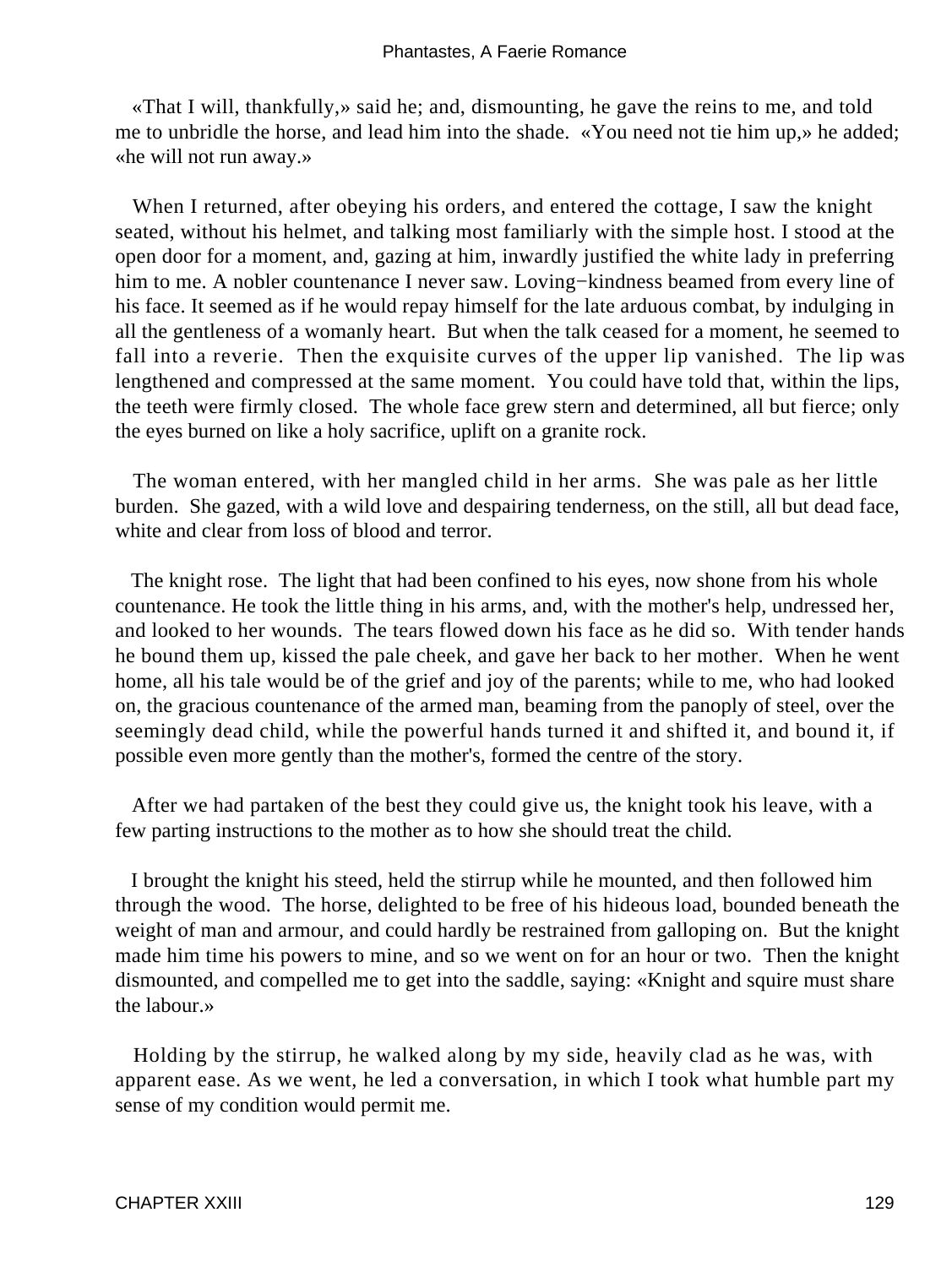«Somehow or other,» said he, «notwithstanding the beauty of this country of Faerie, in which we are, there is much that is wrong in it. If there are great splendours, there are corresponding horrors; heights and depths; beautiful women and awful fiends; noble men and weaklings. All a man has to do, is to better what he can. And if he will settle it with himself, that even renown and success are in themselves of no great value, and be content to be defeated, if so be that the fault is not his; and so go to his work with a cool brain and a strong will, he will get it done; and fare none the worse in the end, that he was not burdened with provision and precaution.»

«But he will not always come off well,» I ventured to say.

 «Perhaps not,» rejoined the knight, «in the individual act; but the result of his lifetime will content him.»

 $\triangleleft$ So it will fare with you, doubtless,» thought I; «but for me – –»

Venturing to resume the conversation after a pause, I said, hesitatingly:

 «May I ask for what the little beggar−girl wanted your aid, when she came to your castle to find you?»

He looked at me for a moment in silence, and then said –

 "I cannot help wondering how you know of that; but there is something about you quite strange enough to entitle you to the privilege of the country; namely, to go unquestioned. I, however, being only a man, such as you see me, am ready to tell you anything you like to ask me, as far as I can. The little beggar−girl came into the hall where I was sitting, and told me a very curious story, which I can only recollect very vaguely, it was so peculiar. What I can recall is, that she was sent to gather wings. As soon as she had gathered a pair of wings for herself, she was to fly away, she said, to the country she came from; but where that was, she could give no information.

 She said she had to beg her wings from the butterflies and moths; and wherever she begged, no one refused her. But she needed a great many of the wings of butterflies and moths to make a pair for her; and so she had to wander about day after day, looking for butterflies, and night after night, looking for moths; and then she begged for their wings. But the day before, she had come into a part of the forest, she said, where there were multitudes of splendid butterflies flitting about, with wings which were just fit to make the eyes in the shoulders of hers; and she knew she could have as many of them as she liked for the asking; but as soon as she began to beg, there came a great creature right up to her, and threw her down, and walked over her. When she got up, she saw the wood was full of these beings stalking about, and seeming to have nothing to do with each other. As soon as ever she began to beg, one of them walked over her; till at last in dismay, and in growing horror of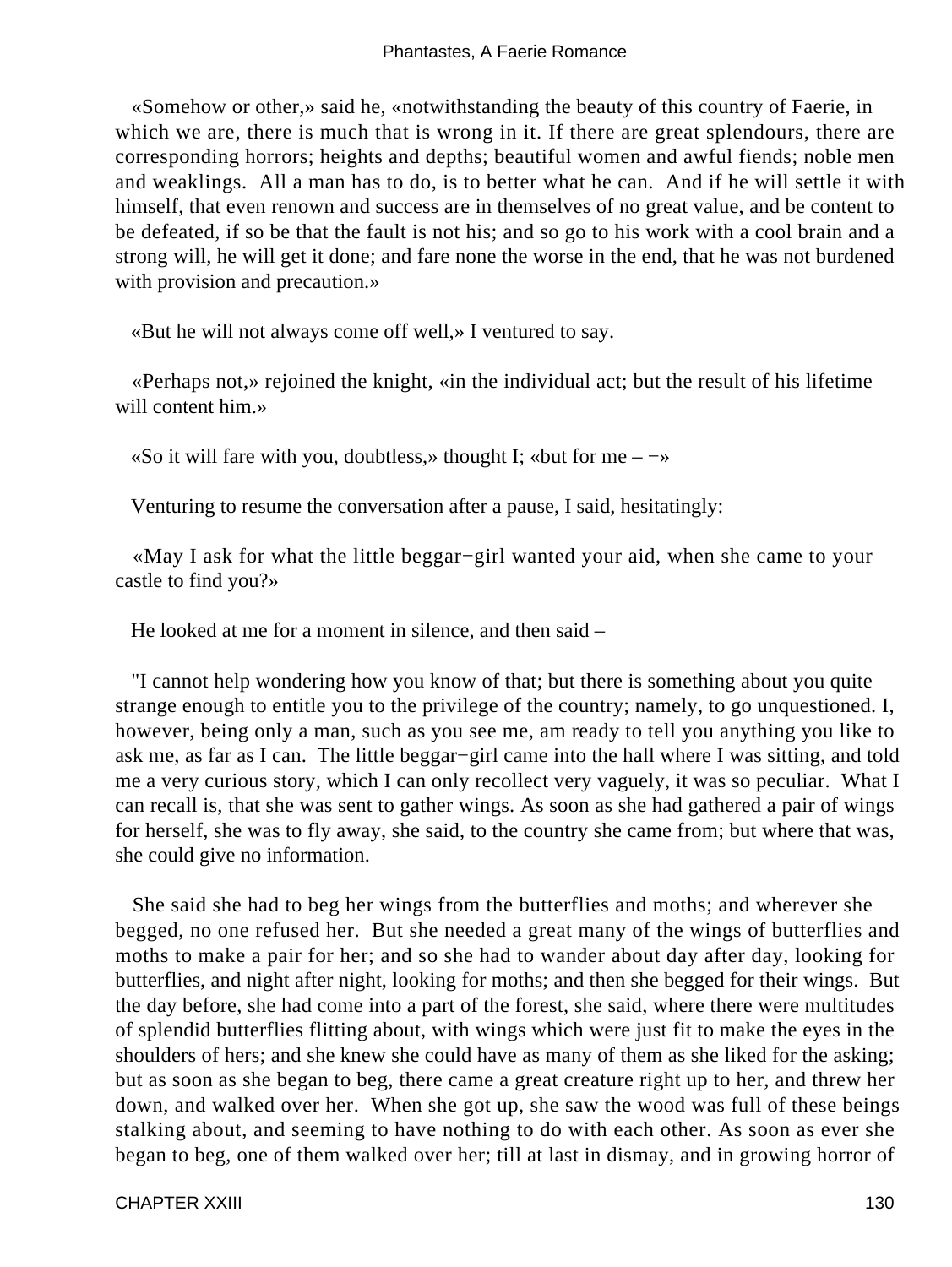the senseless creatures, she had run away to look for somebody to help her. I asked her what they were like. She said, like great men, made of wood, without knee− or elbow−joints, and without any noses or mouths or eyes in their faces. I laughed at the little maiden, thinking she was making child's game of me; but, although she burst out laughing too, she persisted in asserting the truth of her story.

"`Only come, knight, come and see; I will lead you.'

 "So I armed myself, to be ready for anything that might happen, and followed the child; for, though I could make nothing of her story, I could see she was a little human being in need of some help or other. As she walked before me, I looked attentively at her. Whether or not it was from being so often knocked down and walked over, I could not tell, but her clothes were very much torn, and in several places her white skin was peeping through. I thought she was hump−backed; but on looking more closely, I saw, through the tatters of her frock – do not laugh at me – a bunch on each shoulder, of the most gorgeous colours. Looking yet more closely, I saw that they were of the shape of folded wings, and were made of all kinds of butterfly−wings and moth−wings, crowded together like the feathers on the individual butterfly pinion; but, like them, most beautifully arranged, and producing a perfect harmony of colour and shade. I could now more easily believe the rest of her story; especially as I saw, every now and then, a certain heaving motion in the wings, as if they longed to be uplifted and outspread. But beneath her scanty garments complete wings could not be concealed, and indeed, from her own story, they were yet unfinished.

 "After walking for two or three hours (how the little girl found her way, I could not imagine), we came to a part of the forest, the very air of which was quivering with the motions of multitudes of resplendent butterflies; as gorgeous in colour, as if the eyes of peacocks' feathers had taken to flight, but of infinite variety of hue and form, only that the appearance of some kind of eye on each wing predominated. `There they are, there they are!' cried the child, in a tone of victory mingled with terror. Except for this tone, I should have thought she referred to the butterflies, for I could see nothing else. But at that moment an enormous butterfly, whose wings had great eyes of blue surrounded by confused cloudy heaps of more dingy colouring, just like a break in the clouds on a stormy day towards evening, settled near us. The child instantly began murmuring: `Butterfly, butterfly, give me your wings'; when, the moment after, she fell to the ground, and began crying as if hurt. I drew my sword and heaved a great blow in the direction in which the child had fallen. It struck something, and instantly the most grotesque imitation of a man became visible. You see this Fairy Land is full of oddities and all sorts of incredibly ridiculous things, which a man is compelled to meet and treat as real existences, although all the time he feels foolish for doing so. This being, if being it could be called, was like a block of wood roughly hewn into the mere outlines of a man; and hardly so, for it had but head, body, legs, and arms – the head without a face, and the limbs utterly formless. I had hewn off one of its legs, but the two portions moved on as best they could, quite independent of each other; so that I had done no good. I ran after it, and clove it in twain from the head downwards; but it could not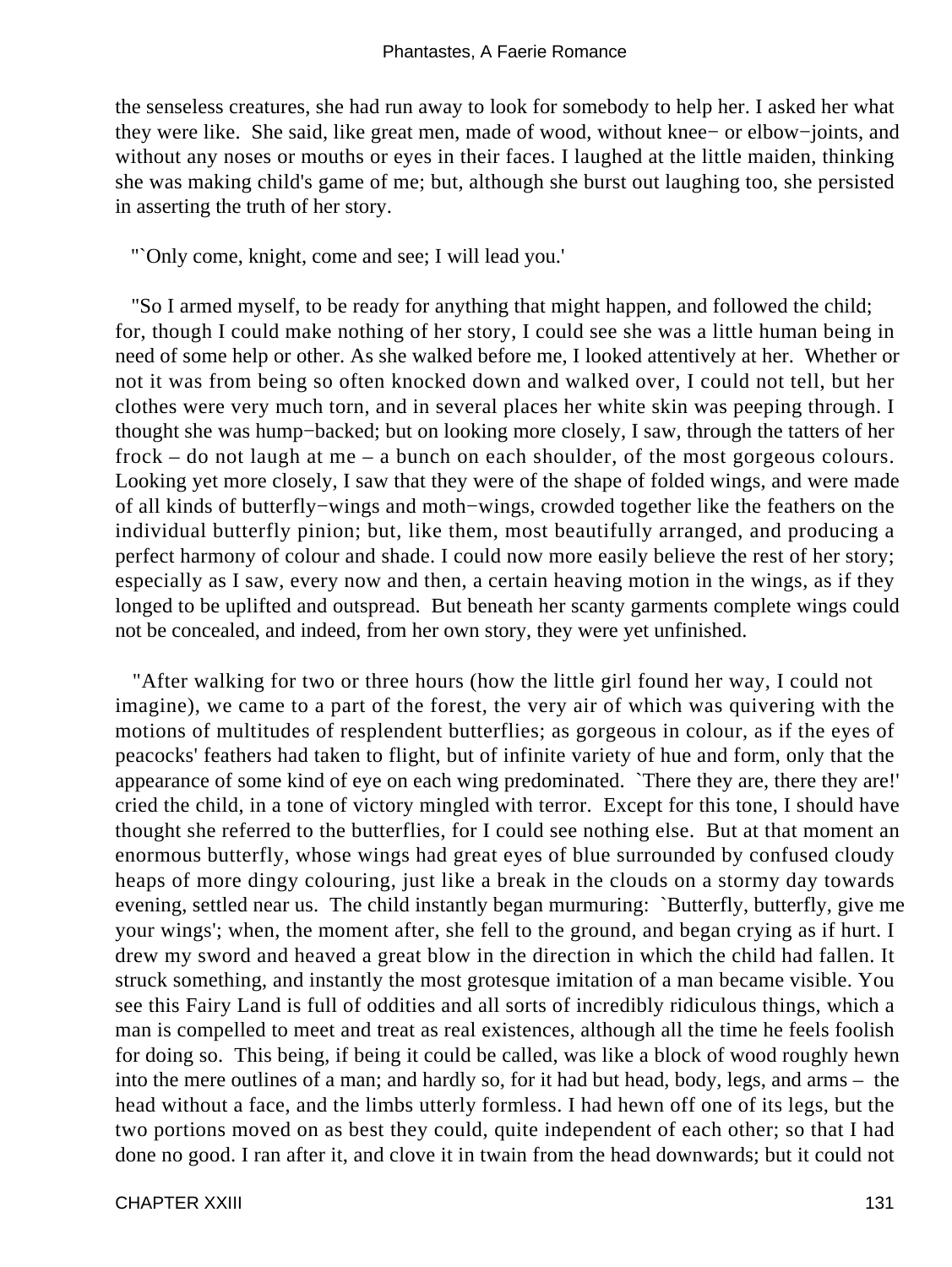be convinced that its vocation was not to walk over people; for, as soon as the little girl began her begging again, all three parts came bustling up; and if I had not interposed my weight between her and them, she would have been trampled again under them. I saw that something else must be done. If the wood was full of the creatures, it would be an endless work to chop them so small that they could do no injury; and then, besides, the parts would be so numerous, that the butterflies would be in danger from the drift of flying chips. I served this one so, however; and then told the girl to beg again, and point out the direction in which one was coming. I was glad to find, however, that I could now see him myself, and wondered how they could have been invisible before. I would not allow him to walk over the child; but while I kept him off, and she began begging again, another appeared; and it was all I could do, from the weight of my armour, to protect her from the stupid, persevering efforts of the two. But suddenly the right plan occurred to me. I tripped one of them up, and, taking him by the legs, set him up on his head, with his heels against a tree. I was delighted to find he could not move.

 Meantime the poor child was walked over by the other, but it was for the last time. Whenever one appeared, I followed the same plan – tripped him up and set him on his head; and so the little beggar was able to gather her wings without any trouble, which occupation she continued for several hours in my company."

«What became of her?» I asked.

 «I took her home with me to my castle, and she told me all her story; but it seemed to me, all the time, as if I were hearing a child talk in its sleep. I could not arrange her story in my mind at all, although it seemed to leave hers in some certain order of its own. My wife – −»

 Here the knight checked himself, and said no more. Neither did I urge the conversation farther.

 Thus we journeyed for several days, resting at night in such shelter as we could get; and when no better was to be had, lying in the forest under some tree, on a couch of old leaves.

 I loved the knight more and more. I believe never squire served his master with more care and joyfulness than I. I tended his horse; I cleaned his armour; my skill in the craft enabled me to repair it when necessary; I watched his needs; and was well repaid for all by the love itself which I bore him.

 «This,» I said to myself, «is a true man. I will serve him, and give him all worship, seeing in him the imbodiment of what I would fain become. If I cannot be noble myself, I will yet be servant to his nobleness.» He, in return, soon showed me such signs of friendship and respect, as made my heart glad; and I felt that, after all, mine would be no lost life, if I might wait on him to the world's end, although no smile but his should greet me, and no one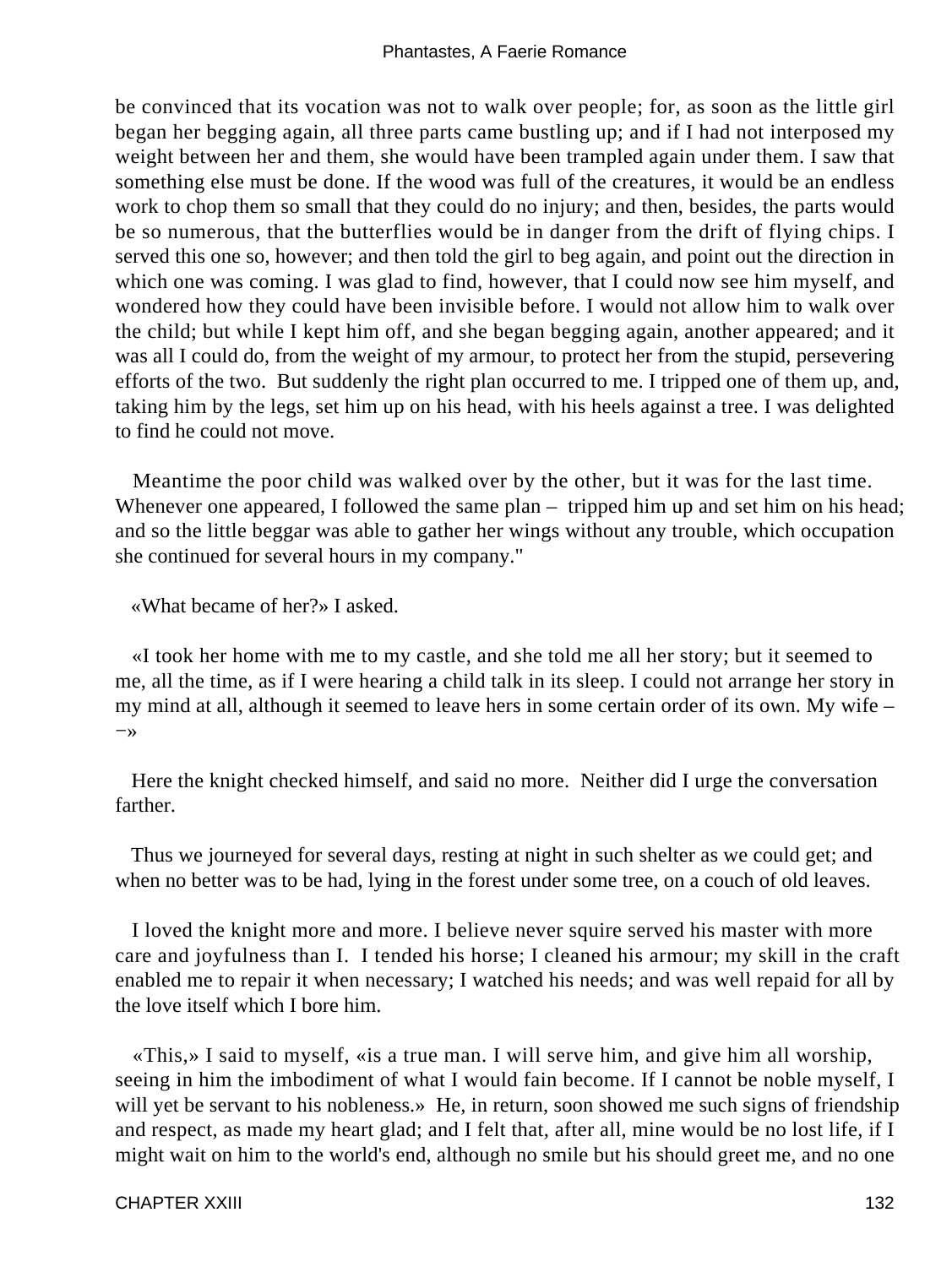but him should say, «Well done! he was a good servant!» at last. But I burned to do something more for him than the ordinary routine of a squire's duty permitted.

 One afternoon, we began to observe an appearance of roads in the wood. Branches had been cut down, and openings made, where footsteps had worn no path below. These indications increased as we passed on, till, at length, we came into a long, narrow avenue, formed by felling the trees in its line, as the remaining roots evidenced. At some little distance, on both hands, we observed signs of similar avenues, which appeared to converge with ours, towards one spot. Along these we indistinctly saw several forms moving, which seemed, with ourselves, to approach the common centre. Our path brought us, at last, up to a wall of yew−trees, growing close together, and intertwining their branches so, that nothing could be seen beyond it. An opening was cut in it like a door, and all the wall was trimmed smooth and perpendicular. The knight dismounted, and waited till I had provided for his horse's comfort; upon which we entered the place together.

 It was a great space, bare of trees, and enclosed by four walls of yew, similar to that through which we had entered. These trees grew to a very great height, and did not divide from each other till close to the top, where their summits formed a row of conical battlements all around the walls. The space contained was a parallelogram of great length. Along each of the two longer sides of the interior, were ranged three ranks of men, in white robes, standing silent and solemn, each with a sword by his side, although the rest of his costume and bearing was more priestly than soldierly. For some distance inwards, the space between these opposite rows was filled with a company of men and women and children, in holiday attire. The looks of all were directed inwards, towards the further end. Far beyond the crowd, in a long avenue, seeming to narrow in the distance, went the long rows of the white−robed men. On what the attention of the multitude was fixed, we could not tell, for the sun had set before we arrived, and it was growing dark within. It grew darker and darker. The multitude waited in silence. The stars began to shine down into the enclosure, and they grew brighter and larger every moment. A wind arose, and swayed the pinnacles of the tree−tops; and made a strange sound, half like music, half like moaning, through the close branches and leaves of the tree−walls. A young girl who stood beside me, clothed in the same dress as the priests, bowed her head, and grew pale with awe.

 The knight whispered to me, «How solemn it is! Surely they wait to hear the voice of a prophet. There is something good near!»

 But I, though somewhat shaken by the feeling expressed by my master, yet had an unaccountable conviction that here was something bad. So I resolved to be keenly on the watch for what should follow.

 Suddenly a great star, like a sun, appeared high in the air over the temple, illuminating it throughout; and a great song arose from the men in white, which went rolling round and round the building, now receding to the end, and now approaching, down the other side, the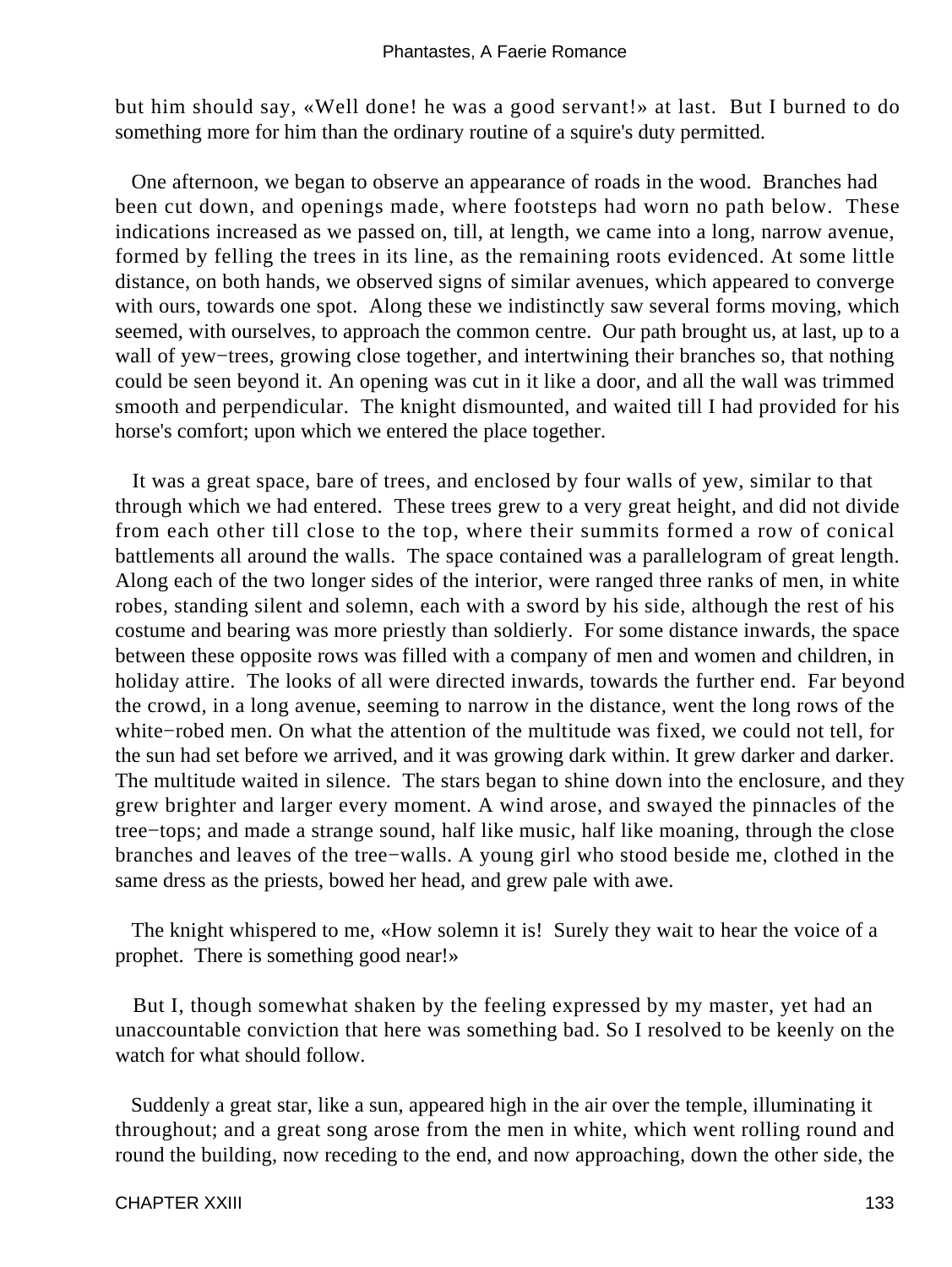place where we stood. For some of the singers were regularly ceasing, and the next to them as regularly taking up the song, so that it crept onwards with gradations produced by changes which could not themselves be detected, for only a few of those who were singing ceased at the same moment. The song paused; and I saw a company of six of the white−robed men walk up the centre of the human avenue, surrounding a youth gorgeously attired beneath his robe of white, and wearing a chaplet of flowers on his head. I followed them closely, with my keenest observation; and, by accompanying their slow progress with my eyes, I was able to perceive more clearly what took place when they arrived at the other end. I knew that my sight was so much more keen than that of most people, that I had good reason to suppose I should see more than the rest could, at such a distance. At the farther end a throne stood upon a platform, high above the heads of the surrounding priests. To this platform I saw the company begin to ascend, apparently by an inclined plane or gentle slope. The throne itself was elevated again, on a kind of square pedestal, to the top of which led a flight of steps. On the throne sat a majestic− looking figure, whose posture seemed to indicate a mixture of pride and benignity, as he looked down on the multitude below. The company ascended to the foot of the throne, where they all kneeled for some minutes; then they rose and passed round to the side of the pedestal upon which the throne stood. Here they crowded close behind the youth, putting him in the foremost place, and one of them opened a door in the pedestal, for the youth to enter. I was sure I saw him shrink back, and those crowding behind pushed him in. Then, again, arose a burst of song from the multitude in white, which lasted some time. When it ceased, a new company of seven commenced its march up the centre. As they advanced, I looked up at my master: his noble countenance was full of reverence and awe. Incapable of evil himself, he could scarcely suspect it in another, much less in a multitude such as this, and surrounded with such appearances of solemnity. I was certain it was the really grand accompaniments that overcame him; that the stars overhead, the dark towering tops of the yew−trees, and the wind that, like an unseen spirit, sighed through their branches, bowed his spirit to the belief, that in all these ceremonies lay some great mystical meaning which, his humility told him, his ignorance prevented him from understanding.

 More convinced than before, that there was evil here, I could not endure that my master should be deceived; that one like him, so pure and noble, should respect what, if my suspicions were true, was worse than the ordinary deceptions of priestcraft. I could not tell how far he might be led to countenance, and otherwise support their doings, before he should find cause to repent bitterly of his error. I watched the new procession yet more keenly, if possible, than the former. This time, the central figure was a girl; and, at the close, I observed, yet more indubitably, the shrinking back, and the crowding push. What happened to the victims, I never learned; but I had learned enough, and I could bear it no longer. I stooped, and whispered to the young girl who stood by me, to lend me her white garment. I wanted it, that I might not be entirely out of keeping with the solemnity, but might have at least this help to passing unquestioned. She looked up, half−amused and half−bewildered, as if doubting whether I was in earnest or not. But in her perplexity, she permitted me to unfasten it, and slip it down from her shoulders.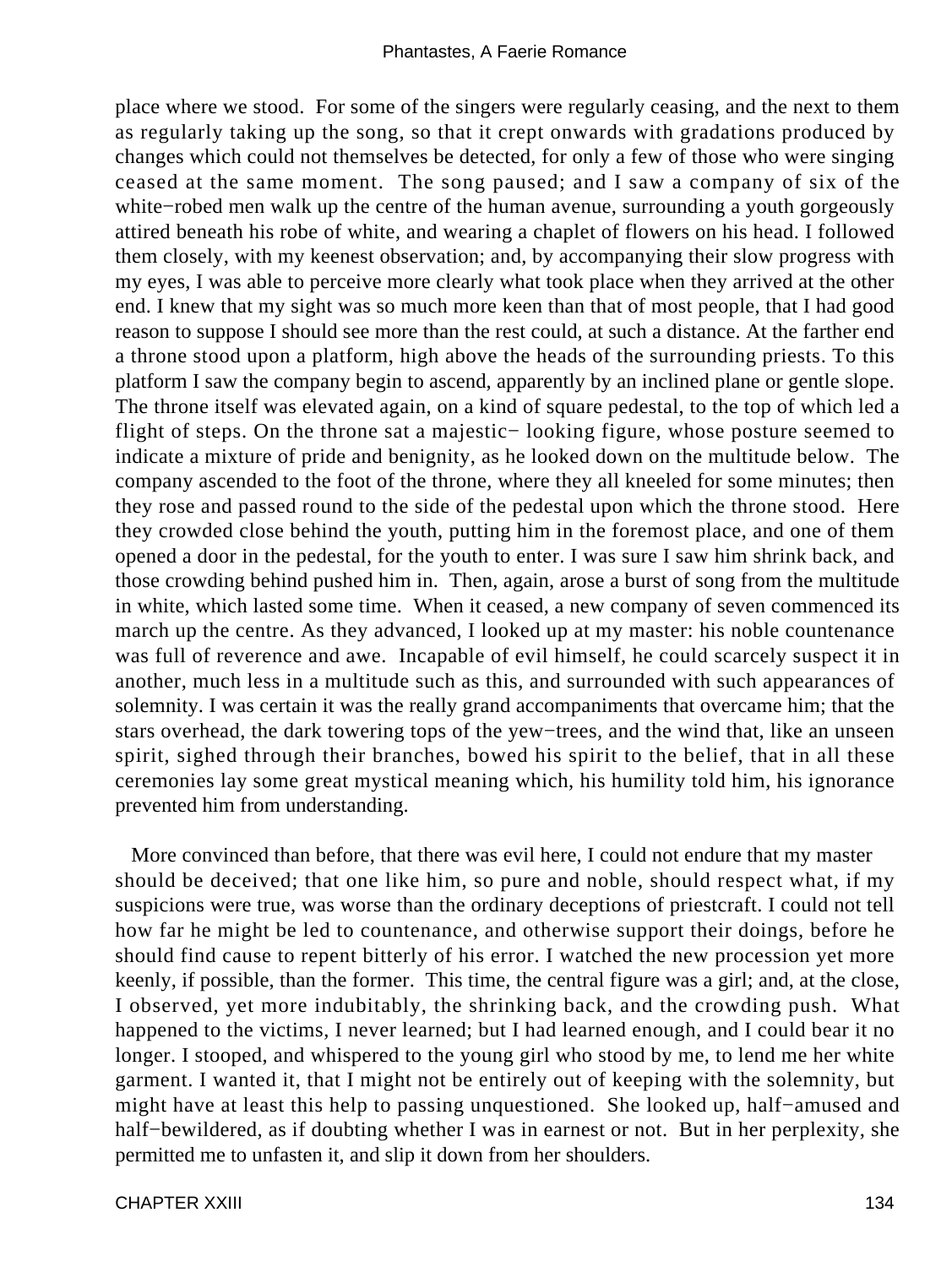I easily got possession of it; and, sinking down on my knees in the crowd, I rose apparently in the habit of one of the worshippers.

 Giving my battle−axe to the girl, to hold in pledge for the return of her stole, for I wished to test the matter unarmed, and, if it was a man that sat upon the throne, to attack him with hands bare, as I supposed his must be, I made my way through the crowd to the front, while the singing yet continued, desirous of reaching the platform while it was unoccupied by any of the priests. I was permitted to walk up the long avenue of white robes unmolested, though I saw questioning looks in many of the faces as I passed. I presume my coolness aided my passage; for I felt quite indifferent as to my own fate; not feeling, after the late events of my history, that I was at all worth taking care of; and enjoying, perhaps, something of an evil satisfaction, in the revenge I was thus taking upon the self which had fooled me so long. When I arrived on the platform, the song had just ceased, and I felt as if all were looking towards me. But instead of kneeling at its foot, I walked right up the stairs to the throne, laid hold of a great wooden image that seemed to sit upon it, and tried to hurl it from its seat. In this I failed at first, for I found it firmly fixed. But in dread lest, the first shock of amazement passing away, the guards would rush upon me before I had effected my purpose, I strained with all my might; and, with a noise as of the cracking, and breaking, and tearing of rotten wood, something gave way, and I hurled the image down the steps. Its displacement revealed a great hole in the throne, like the hollow of a decayed tree, going down apparently a great way. But I had no time to examine it, for, as I looked into it, up out of it rushed a great brute, like a wolf, but twice the size, and tumbled me headlong with itself, down the steps of the throne. As we fell, however, I caught it by the throat, and the moment we reached the platform, a struggle commenced, in which I soon got uppermost, with my hand upon its throat, and knee upon its heart. But now arose a wild cry of wrath and revenge and rescue. A universal hiss of steel, as every sword was swept from its scabbard, seemed to tear the very air in shreds. I heard the rush of hundreds towards the platform on which I knelt. I only tightened my grasp of the brute's throat. His eyes were already starting from his head, and his tongue was hanging out. My anxious hope was, that, even after they had killed me, they would be unable to undo my gripe of his throat, before the monster was past breathing. I therefore threw all my will, and force, and purpose, into the grasping hand. I remember no blow. A faintness came over me, and my consciousness departed.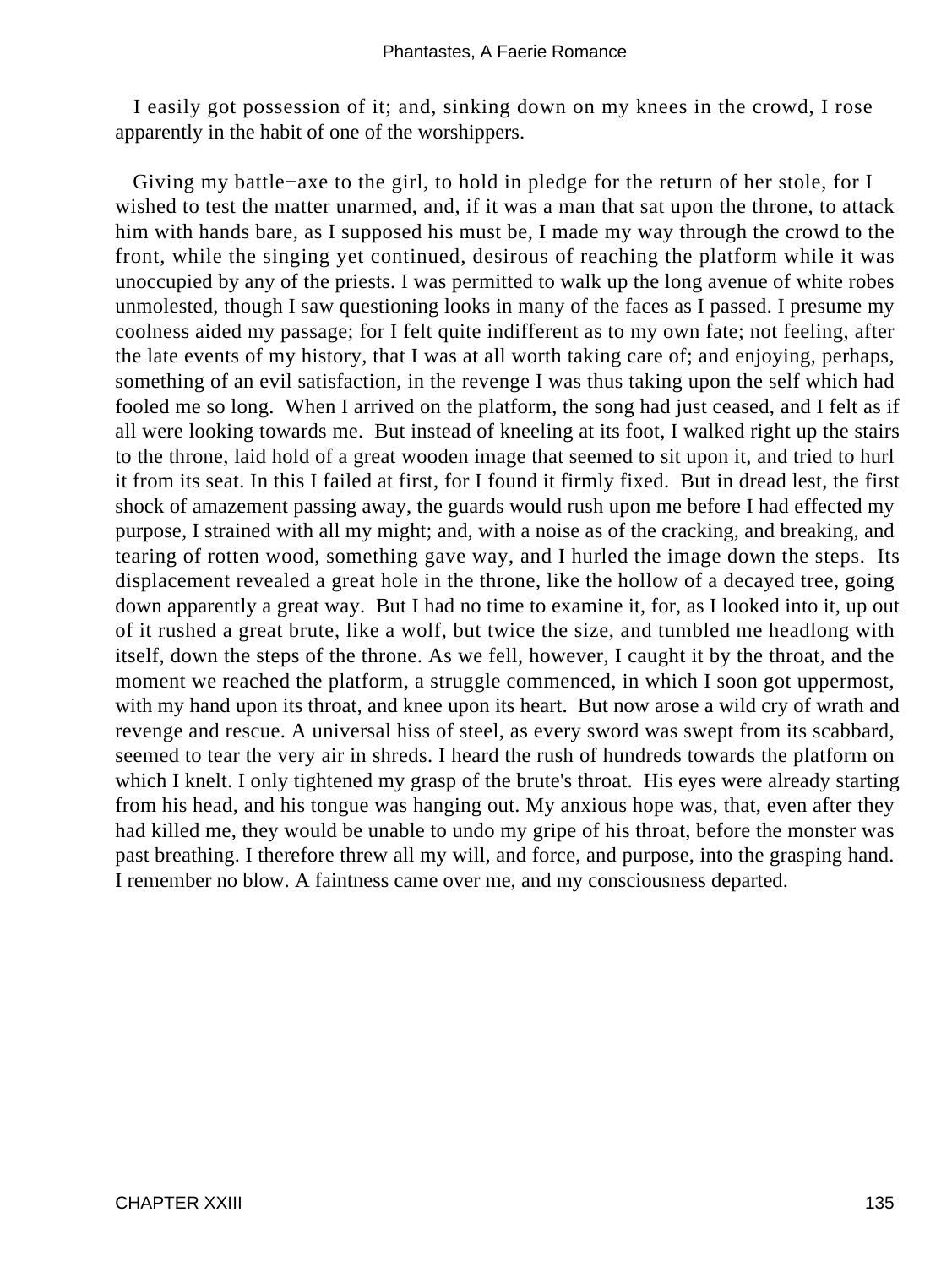# **[CHAPTER XXIV](#page-143-0)**

#### <span id="page-136-0"></span>*«W*e are ne'er like angels till our passions die.» **DEKKER.**

"This wretched INN, where we scarce stay to bait, We call our DWELLING−PLACE:

#### *We call one STEP A RACE:*

 But angels in their full enlightened state, Angels, who **LIVE,** and know what 'tis to BE, Who all the nonsense of our language see, Who speak **THINGS,** and our WORDS,their ill−drawn **PICTURES,** scorn,

*When we, by a foolish figure, say,* 

#### **BEHOLD AN OLD MAN DEAD!** then they Speak properly, and cry, **BEHOLD A** MAN−CHILD BORN!" **COWLEY.**

 I was dead, and right content. I lay in my coffin, with my hands folded in peace. The knight, and the lady I loved, wept over me.

Her tears fell on my face.

 «Ah!» said the knight, «I rushed amongst them like a madman. I hewed them down like brushwood. Their swords battered on me like hail, but hurt me not. I cut a lane through to my friend. He was dead. But he had throttled the monster, and I had to cut the handful out of its throat, before I could disengage and carry off his body. They dared not molest me as I brought him back.»

«He has died well,» said the lady.

 My spirit rejoiced. They left me to my repose. I felt as if a cool hand had been laid upon my heart, and had stilled it. My soul was like a summer evening, after a heavy fall of rain, when the drops are yet glistening on the trees in the last rays of the down−going sun, and the wind of the twilight has begun to blow. The hot fever of life had gone by, and I breathed the clear mountain−air of the land of Death. I had never dreamed of such blessedness. It was not that I had in any way ceased to be what I had been. The very fact that anything can die, implies the existence of something that cannot die; which must either take to itself another form, as when the seed that is sown dies, and arises again; or, in conscious existence, may, perhaps, continue to lead a purely spiritual life. If my passions were dead, the souls of the passions, those essential mysteries of the spirit which had imbodied themselves in the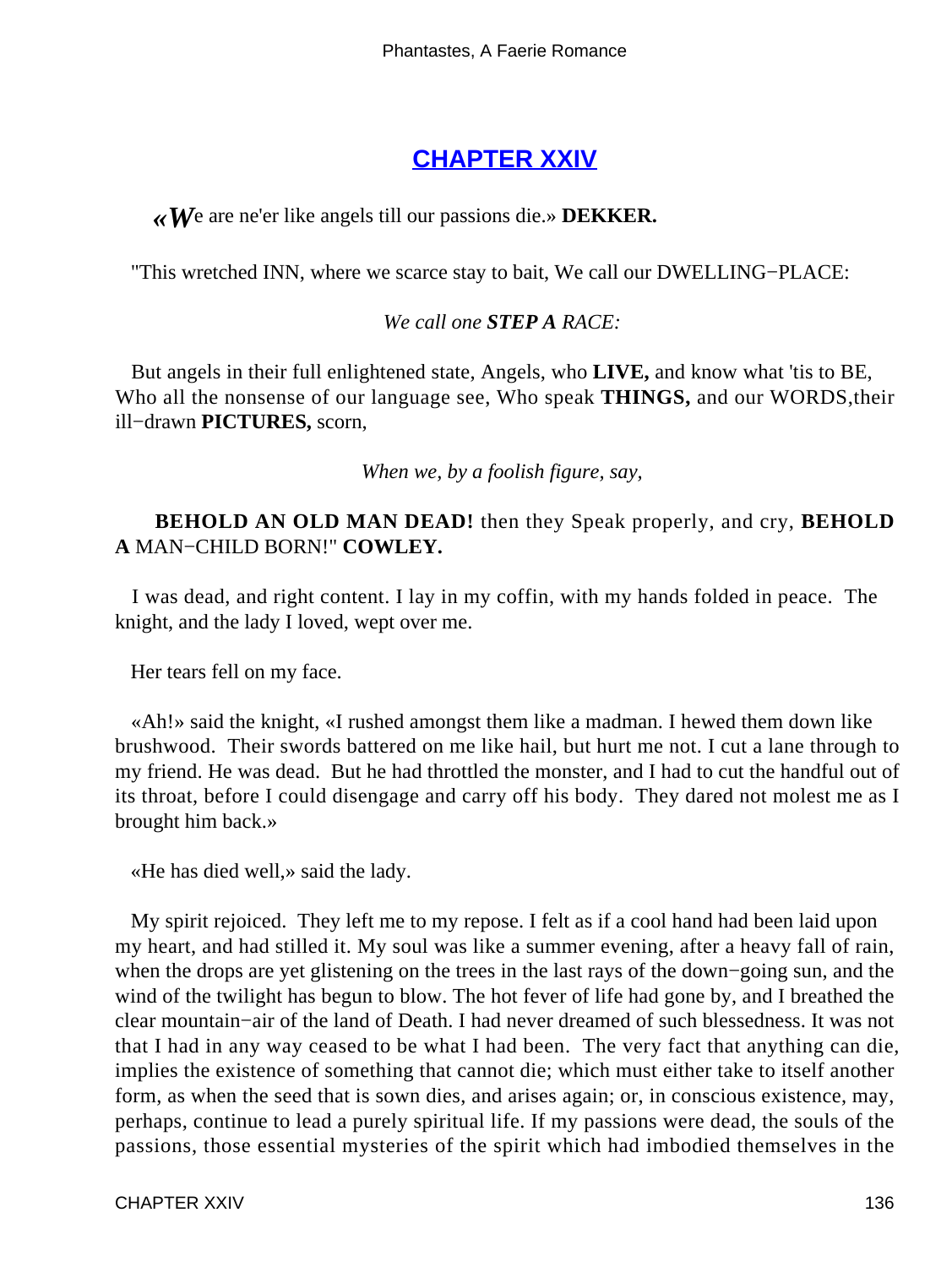passions, and had given to them all their glory and wonderment, yet lived, yet glowed, with a pure, undying fire. They rose above their vanishing earthly garments, and disclosed themselves angels of light. But oh, how beautiful beyond the old form! I lay thus for a time, and lived as it were an unradiating existence; my soul a motionless lake, that received all things and gave nothing back; satisfied in still contemplation, and spiritual consciousness.

 Ere long, they bore me to my grave. Never tired child lay down in his white bed, and heard the sound of his playthings being laid aside for the night, with a more luxurious satisfaction of repose than I knew, when I felt the coffin settle on the firm earth, and heard the sound of the falling mould upon its lid. It has not the same hollow rattle within the coffin, that it sends up to the edge of the grave. They buried me in no graveyard. They loved me too much for that, I thank them; but they laid me in the grounds of their own castle, amid many trees; where, as it was spring−time, were growing primroses, and blue−bells, and all the families of the woods

 Now that I lay in her bosom, the whole earth, and each of her many births, was as a body to me, at my will. I seemed to feel the great heart of the mother beating into mine, and feeding me with her own life, her own essential being and nature. I heard the footsteps of my friends above, and they sent a thrill through my heart. I knew that the helpers had gone, and that the knight and the lady remained, and spoke low, gentle, tearful words of him who lay beneath the yet wounded sod. I rose into a single large primrose that grew by the edge of the grave, and from the window of its humble, trusting face, looked full in the countenance of the lady. I felt that I could manifest myself in the primrose; that it said a part of what I wanted to say; just as in the old time, I had used to betake myself to a song for the same end. The flower caught her eye. She stooped and plucked it, saying, «Oh, you beautiful creature!» and, lightly kissing it, put it in her bosom. It was the first kiss she had ever given me. But the flower soon began to wither, and I forsook it.

 It was evening. The sun was below the horizon; but his rosy beams yet illuminated a feathery cloud, that floated high above the world. I arose, I reached the cloud; and, throwing myself upon it, floated with it in sight of the sinking sun. He sank, and the cloud grew gray; but the grayness touched not my heart. It carried its rose−hue within; for now I could love without needing to be loved again. The moon came gliding up with all the past in her wan face. She changed my couch into a ghostly pallor, and threw all the earth below as to the bottom of a pale sea of dreams. But she could not make me sad. I knew now, that it is by loving, and not by being loved, that one can come nearest the soul of another; yea, that, where two love, it is the loving of each other, and not the being loved by each other, that originates and perfects and assures their blessedness. I knew that love gives to him that loveth, power over any soul beloved, even if that soul know him not, bringing him inwardly close to that spirit; a power that cannot be but for good; for in proportion as selfishness intrudes, the love ceases, and the power which springs therefrom dies. Yet all love will, one day, meet with its return. All true love will, one day, behold its own image in the eyes of the beloved, and be humbly glad. This is possible in the realms of lofty Death. «Ah! my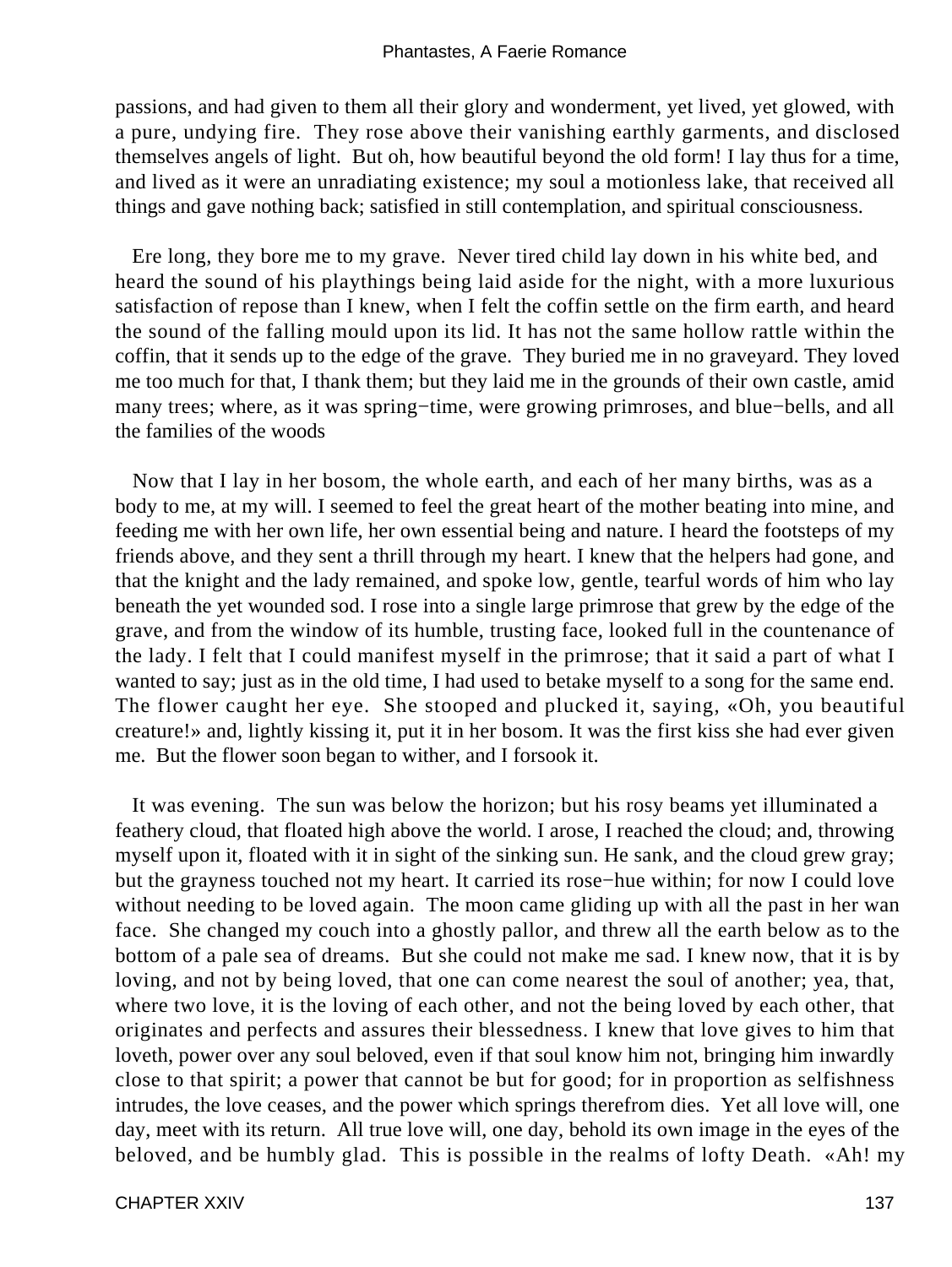friends,» thought I, «how I will tend you, and wait upon you, and haunt you with my love.»

 My floating chariot bore me over a great city. Its faint dull sound steamed up into the air – a sound – how composed?« How many hopeless cries,» thought I, "and how many mad shouts go to make up the tumult, here so faint where I float in eternal peace, knowing that they will one day be stilled in the surrounding calm, and that despair dies into infinite hope, and the seeming impossible there, is the law here!

 But, O pale−faced women, and gloomy−browed men, and forgotten children, how I will wait on you, and minister to you, and, putting my arms about you in the dark, think hope into your hearts, when you fancy no one is near! Soon as my senses have all come back, and have grown accustomed to this new blessed life, I will be among you with the love that healeth."

 With this, a pang and a terrible shudder went through me; a writhing as of death convulsed me; and I became once again conscious of a more limited, even a bodily and earthly life.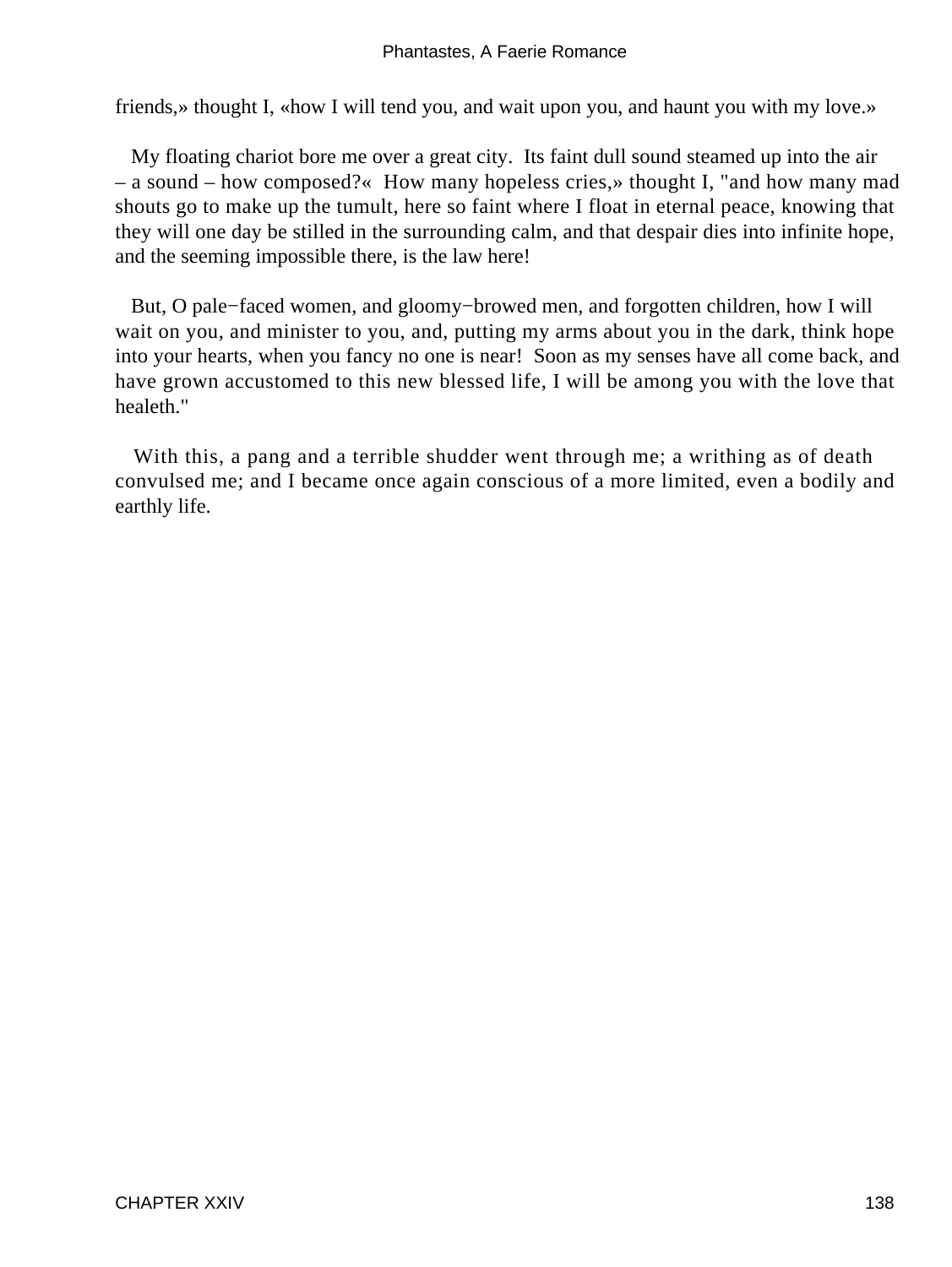# **[CHAPTER XXV](#page-143-0)**

<span id="page-139-0"></span>*«O*ur life is no dream; but it ought to become one, and perhaps will.» – **NOVALIS.**

 «And on the ground, which is my modres gate, I knocke with my staf; erlich and late, And say to hire, Leve mother, let me in.» **CHAUCER,** The Pardoneres Tale.

 Sinking from such a state of ideal bliss, into the world of shadows which again closed around and infolded me, my first dread was, not unnaturally, that my own shadow had found me again, and that my torture had commenced anew. It was a sad revulsion of feeling. This, indeed, seemed to correspond to what we think death is, before we die. Yet I felt within me a power of calm endurance to which I had hitherto been a stranger. For, in truth, that I should be able if only to think such things as I had been thinking, was an unspeakable delight. An hour of such peace made the turmoil of a lifetime worth striving through.

 I found myself lying in the open air, in the early morning, before sunrise. Over me rose the summer heaven, expectant of the sun. The clouds already saw him, coming from afar; and soon every dewdrop would rejoice in his individual presence within it.

 I lay motionless for a few minutes; and then slowly rose and looked about me. I was on the summit of a little hill; a valley lay beneath, and a range of mountains closed up the view upon that side. But, to my horror, across the valley, and up the height of the opposing mountains, stretched, from my very feet, a hugely expanding shade. There it lay, long and large, dark and mighty. I turned away with a sick despair; when lo! I beheld the sun just lifting his head above the eastern hill, and the shadow that fell from me, lay only where his beams fell not. I danced for joy. It was only the natural shadow, that goes with every man who walks in the sun. As he arose, higher and higher, the shadow−head sank down the side of the opposite hill, and crept in across the valley towards my feet.

 Now that I was so joyously delivered from this fear, I saw and recognised the country around me. In the valley below, lay my own castle, and the haunts of my childhood were all about me hastened home. My sisters received me with unspeakable joy; but I suppose they observed some change in me, for a kind of respect, with a slight touch of awe in it, mingled with their joy, and made me ashamed. They had been in great distress about me. On the morning of my disappearance, they had found the floor of my room flooded; and, all that day, a wondrous and nearly impervious mist had hung about the castle and grounds. I had been gone, they told me, twenty− one days. To me it seemed twenty−one years. Nor could I yet feel quite secure in my new experiences. When, at night, I lay down once more in my own bed, I did not feel at all sure that when I awoke, I should not find myself in some mysterious region of Fairy Land. My dreams were incessant and perturbed; but when I did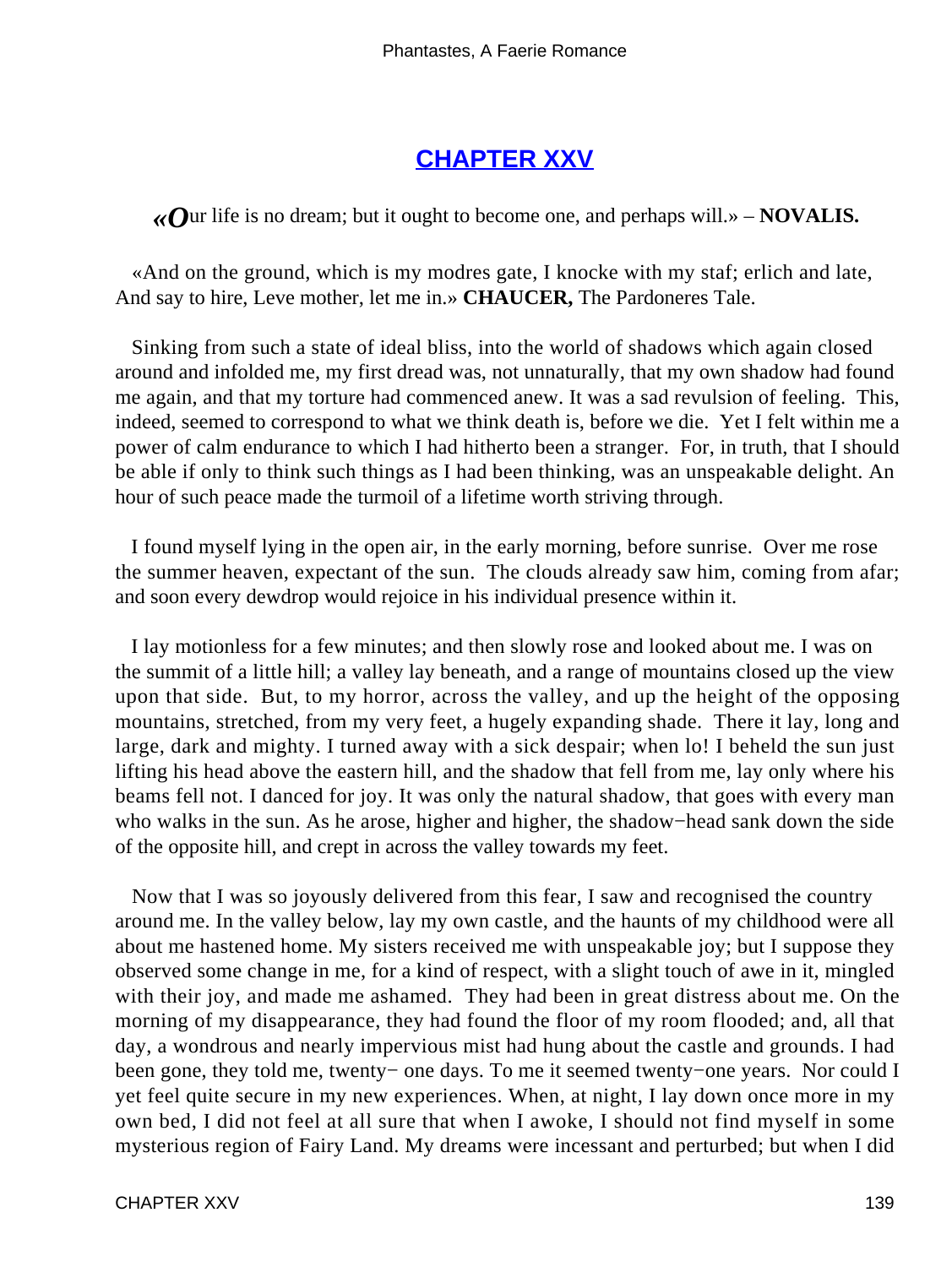awake, I saw clearly that I was in my own home.

 My mind soon grew calm; and I began the duties of my new position, somewhat instructed, I hoped, by the adventures that had befallen me in Fairy Land. Could I translate the experience of my travels there, into common life? This was the question. Or must I live it all over again, and learn it all over again, in the other forms that belong to the world of men, whose experience yet runs parallel to that of Fairy Land? These questions I cannot answer yet. But I fear.

 Even yet, I find myself looking round sometimes with anxiety, to see whether my shadow falls right away from the sun or no. I have never yet discovered any inclination to either side. And if I am not unfrequently sad, I yet cast no more of a shade on the earth, than most men who have lived in it as long as I. I have a strange feeling sometimes, that I am a ghost, sent into the world to minister to my fellow men, or, rather, to repair the wrongs I have already done.

 May the world be brighter for me, at least in those portions of it, where my darkness falls not.

Thus I, who set out to find my Ideal, came back rejoicing that I had lost my Shadow.

 When the thought of the blessedness I experienced, after my death in Fairy Land, is too high for me to lay hold upon it and hope in it, I often think of the wise woman in the cottage, and of her solemn assurance that she knew something too good to be told. When I am oppressed by any sorrow or real perplexity, I often feel as if I had only left her cottage for a time, and would soon return out of the vision, into it again. Sometimes, on such occasions, I find myself, unconsciously almost, looking about for the mystic mark of red, with the vague hope of entering her door, and being comforted by her wise tenderness. I then console myself by saying: «I have come through the door of Dismay; and the way back from the world into which that has led me, is through my tomb. Upon that the red sign lies, and I shall find it one day, and be glad.»

 I will end my story with the relation of an incident which befell me a few days ago. I had been with my reapers, and, when they ceased their work at noon, I had lain down under the shadow of a great, ancient beech−tree, that stood on the edge of the field. As I lay, with my eyes closed, I began to listen to the sound of the leaves overhead. At first, they made sweet inarticulate music alone; but, by−and−by, the sound seemed to begin to take shape, and to be gradually moulding itself into words; till, at last, I seemed able to distinguish these, half−dissolved in a little ocean of circumfluent tones: «A great good is coming – is coming – is coming to thee, Anodos»; and so over and over again. I fancied that the sound reminded me of the voice of the ancient woman, in the cottage that was four−square. I opened my eyes, and, for a moment, almost believed that I saw her face, with its many wrinkles and its young eyes, looking at me from between two hoary branches of the beech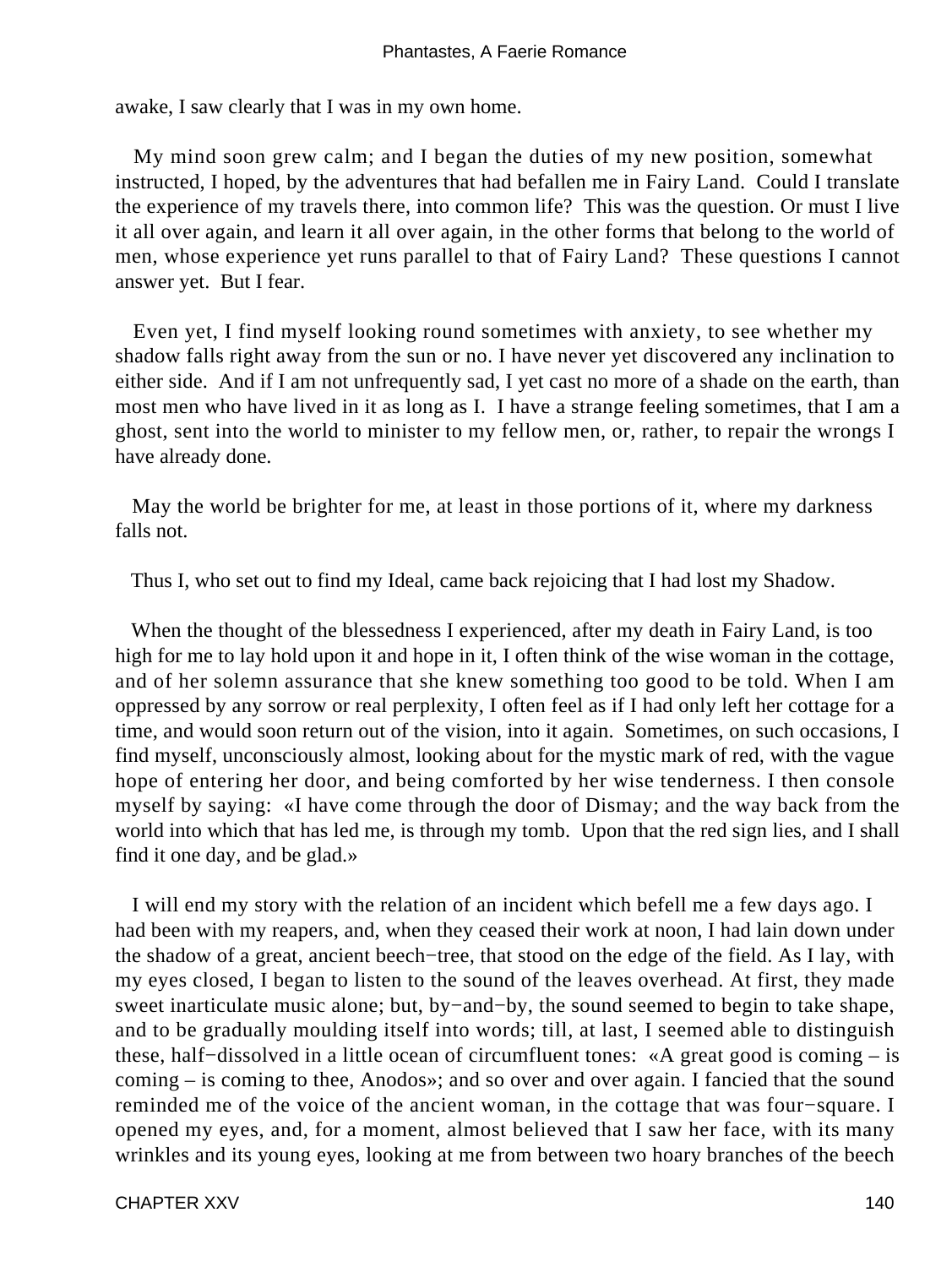overhead. But when I looked more keenly, I saw only twigs and leaves, and the infinite sky, in tiny spots, gazing through between. Yet I know that good is coming to me – that good is always coming; though few have at all times the simplicity and the courage to believe it. What we call evil, is the only and best shape, which, for the person and his condition at the time, could be assumed by the best good. And so, **FAREWELL.**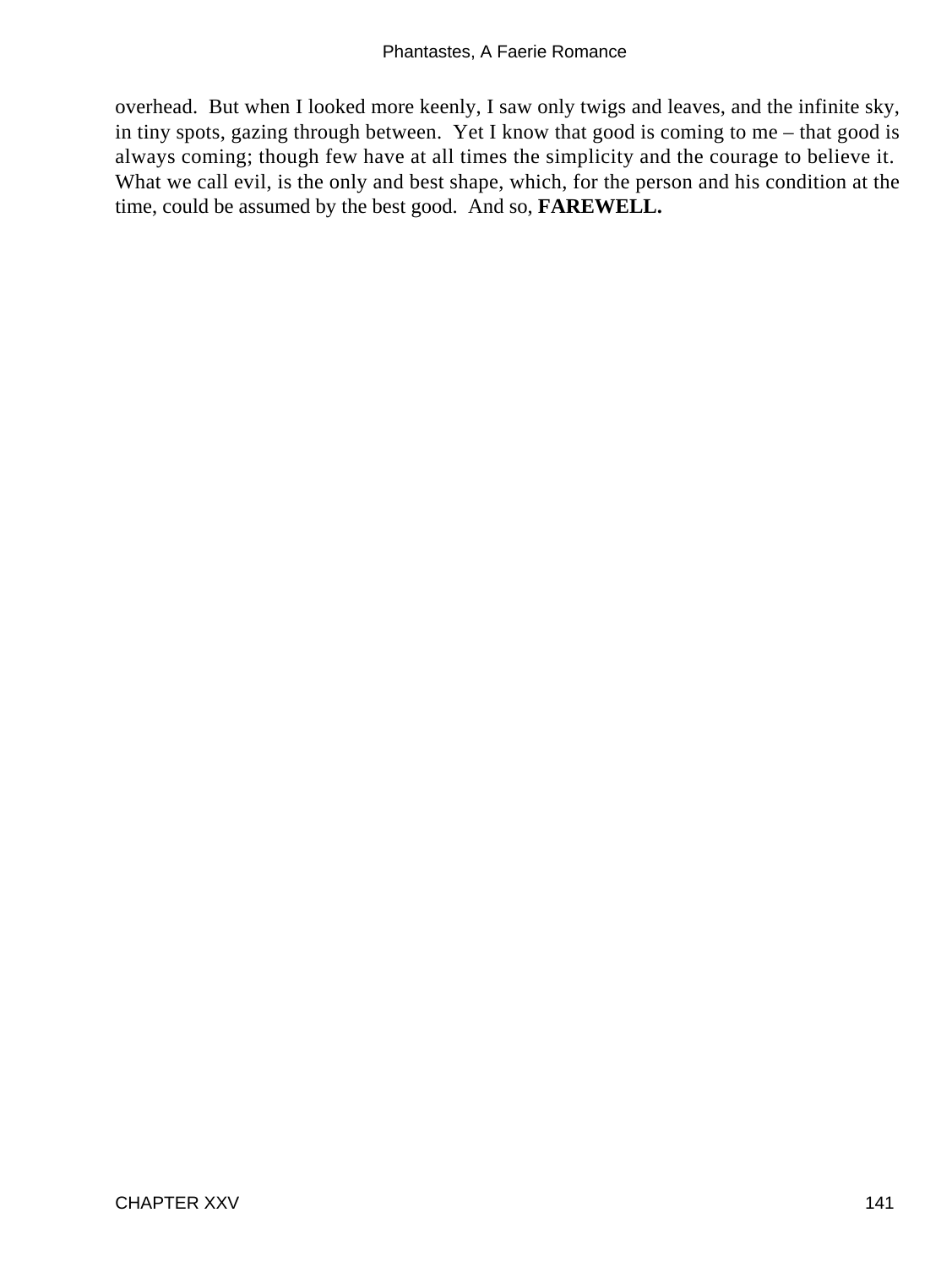Phantastes, A Faerie Romance

# **Table of Content**

**[PREFACE](#page-3-0)**

**[CHAPTER 1](#page-5-0)**

**[CHAPTER II](#page-8-0)**

**[CHAPTER III](#page-10-0)**

**[CHAPTER IV](#page-19-0)**

**[CHAPTER V](#page-26-0)**

**[CHAPTER VI](#page-32-0)**

**[CHAPTER VII](#page-37-0)**

**[CHAPTER VIII](#page-43-0)**

**[CHAPTER IX](#page-46-0)**

**[CHAPTER X](#page-50-0)**

**[CHAPTER XI](#page-55-0)**

**[CHAPTER XII](#page-59-0)**

**[CHAPTER XIII](#page-64-0)**

**[CHAPTER XIV](#page-80-0)**

**[CHAPTER XV](#page-85-0)**

**[CHAPTER XVI](#page-88-0)**

**[CHAPTER XVII](#page-89-0)**

**[CHAPTER XVIII](#page-93-0)**

**[CHAPTER XIX](#page-96-0)**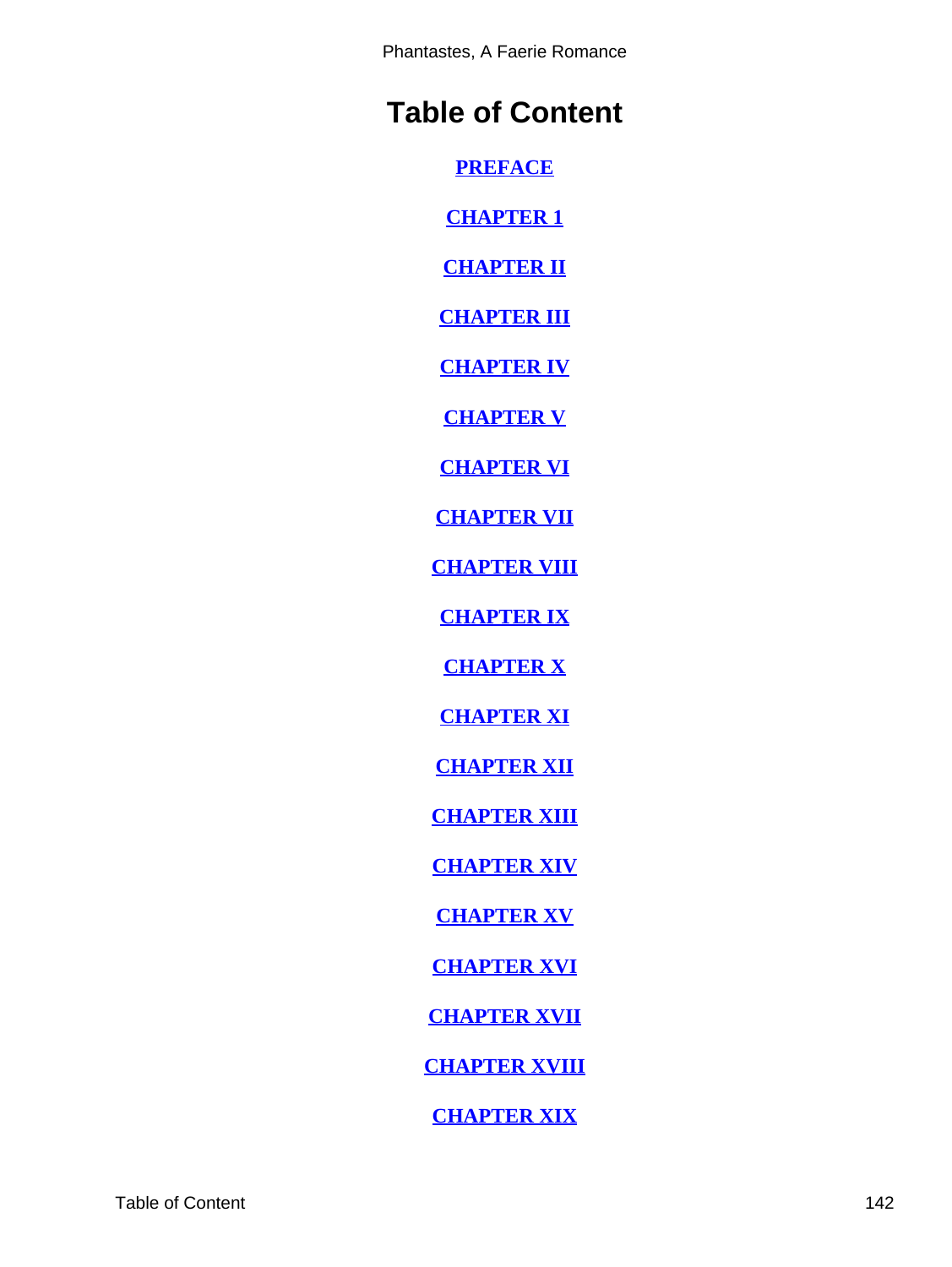<span id="page-143-0"></span>Phantastes, A Faerie Romance

**[CHAPTER XX](#page-110-0)**

**[CHAPTER XXI](#page-117-0)**

**[CHAPTER XXII](#page-121-0)**

**[CHAPTER XXIII](#page-127-0)**

**[CHAPTER XXIV](#page-136-0)**

**[CHAPTER XXV](#page-139-0)**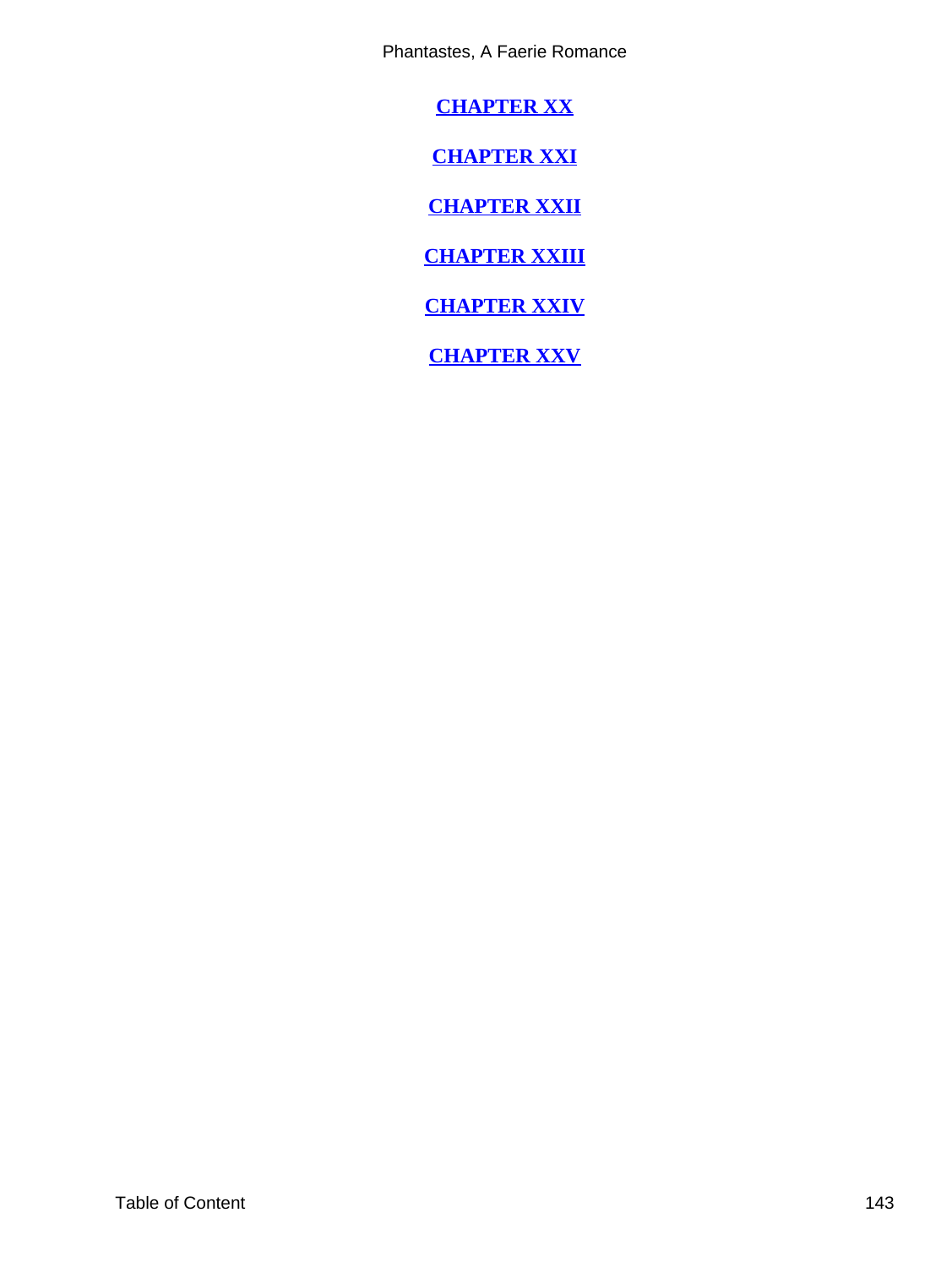## **You are reading a Phoenix Edition:**

It was converted from clean and standard xhtml/xml files. It uses metatags to identify content, and other data. The available resources specific to each ebook format were used to give the reader a pleasant reading experience.

More detais available at Phoenix−Library.org website.

Any suggestion that helps us to improve these editions are welcome.

**The Phoenix−Library Team**